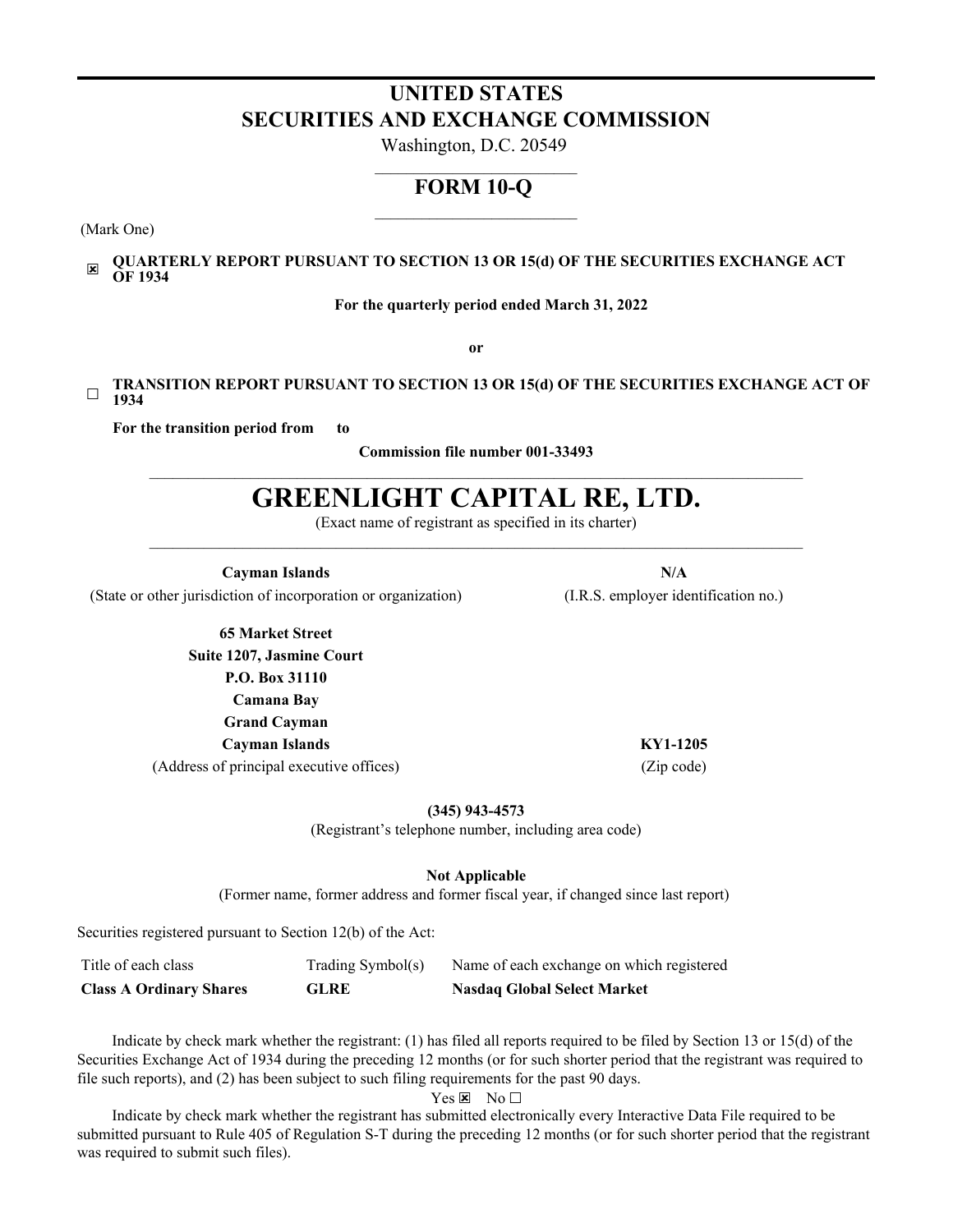## $Yes \times No \square$

Indicate by check mark whether the registrant is a large accelerated filer, an accelerated filer, a non-accelerated filer, smaller reporting company, or an emerging growth company. See the definitions of "large accelerated filer," "accelerated filer," "smaller reporting company," and "emerging growth company" in Rule 12b-2 of the Exchange Act. (Check one): Large accelerated filer  $□$  Accelerated filer  $□$  Non-accelerated filer  $□$  Smaller reporting company  $□$ 

Emerging growth company  $\Box$ 

If an emerging growth company, indicate by check mark if the registrant has elected not to use the extended transition period for complying with any new or revised financial accounting standards provided pursuant to Section 13(a) of the Exchange Act. ☐

Indicate by check mark whether the registrant is a shell company (as defined in Rule 12b-2 of the Exchange Act)

 $Yes \Box No \boxtimes$ 

Indicate the number of shares outstanding of each of the issuer's classes of common stock, as of the latest practicable date.

Class A Ordinary Shares, \$0.10 par value 28,466,516 Class B Ordinary Shares, \$0.10 par value 6,254,715

(Class) Outstanding at April 29, 2022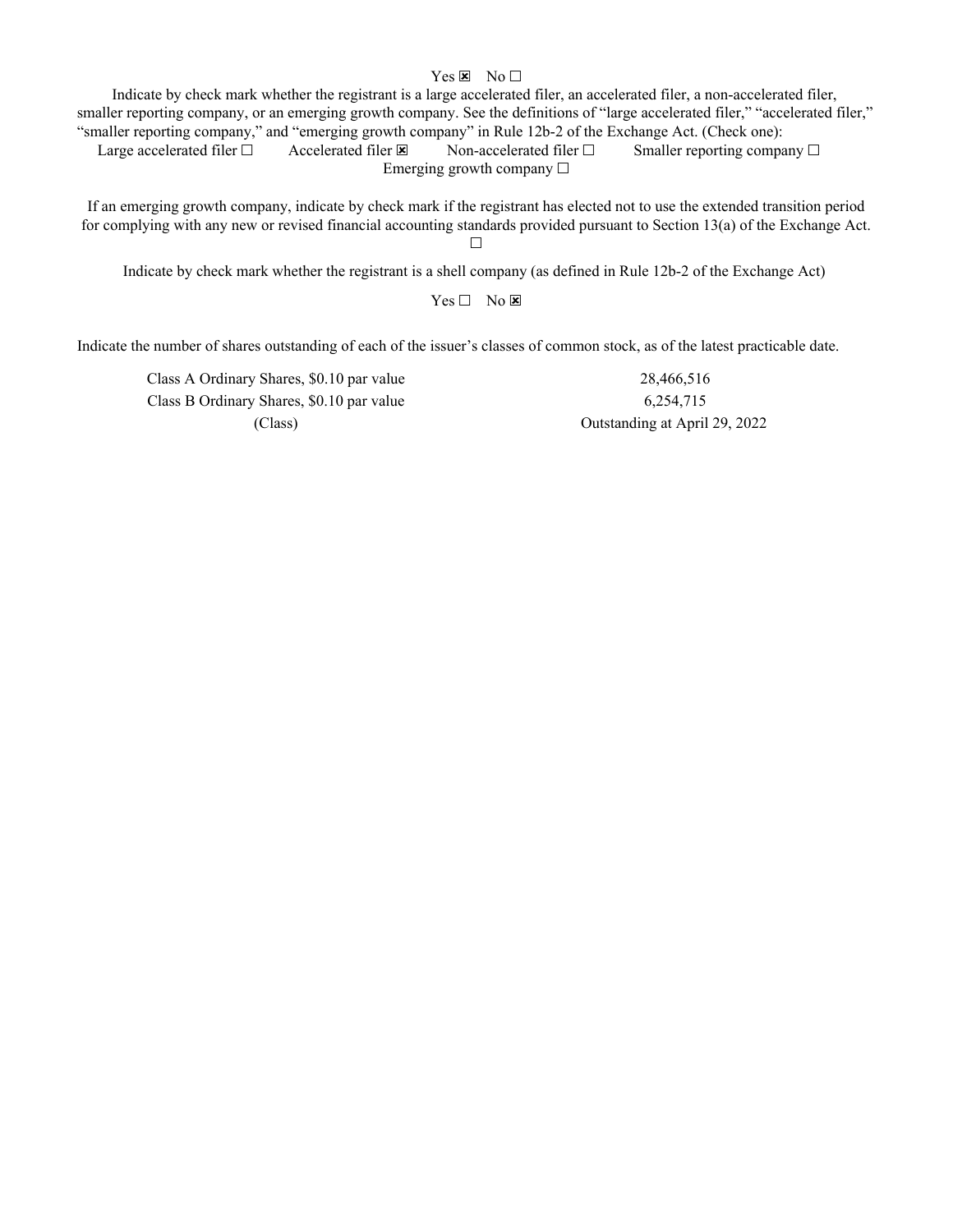## **GREENLIGHT CAPITAL RE, LTD.**

## **TABLE OF CONTENTS**

<span id="page-2-0"></span>

|                   |                                                                                                                                        | Page           |
|-------------------|----------------------------------------------------------------------------------------------------------------------------------------|----------------|
|                   | <b>PART I - FINANCIAL INFORMATION</b>                                                                                                  |                |
| Item 1.           | <b>Financial Statements</b>                                                                                                            | $\overline{3}$ |
|                   |                                                                                                                                        |                |
|                   | Condensed Consolidated Balance Sheets as of March 31, 2022 and December 31, 2021 (unaudited)                                           | $\overline{3}$ |
|                   | Condensed Consolidated Statements of Operations for the three months ended March 31, 2022 and<br>2021 (unaudited)                      | 4              |
|                   | Condensed Consolidated Statements of Changes in Shareholders' Equity for the three months<br>ended March 31, 2022 and 2021 (unaudited) | 5              |
|                   | Condensed Consolidated Statements of Cash Flows for the three months ended March 31, 2022 and<br>2021 (unaudited)                      | 6              |
|                   | Notes to the Condensed Consolidated Financial Statements (unaudited)                                                                   | 7              |
| Item 2.           | <u>Management's Discussion and Analysis of Financial Condition and Results of Operations</u>                                           | 26             |
| Item 3.           | <b>Quantitative and Qualitative Disclosures about Market Risk</b>                                                                      | 44             |
| Item 4.           | <b>Controls and Procedures</b>                                                                                                         | 46             |
|                   | <b>PART II - OTHER INFORMATION</b>                                                                                                     |                |
| Item 1.           | <b>Legal Proceedings</b>                                                                                                               | 47             |
| Item 1A.          | <b>Risk Factors</b>                                                                                                                    | 47             |
| Item 2.           | Unregistered Sales of Equity Securities and Use of Proceeds                                                                            | 48             |
| Item $3$ .        | <b>Defaults Upon Senior Securities</b>                                                                                                 | 48             |
| Item 4.           | <b>Mine Safety Disclosures</b>                                                                                                         | 48             |
| Item 5.           | <b>Other Information</b>                                                                                                               | 48             |
| Item 6.           | <b>Exhibits</b>                                                                                                                        | 49             |
| <b>SIGNATURES</b> |                                                                                                                                        | 50             |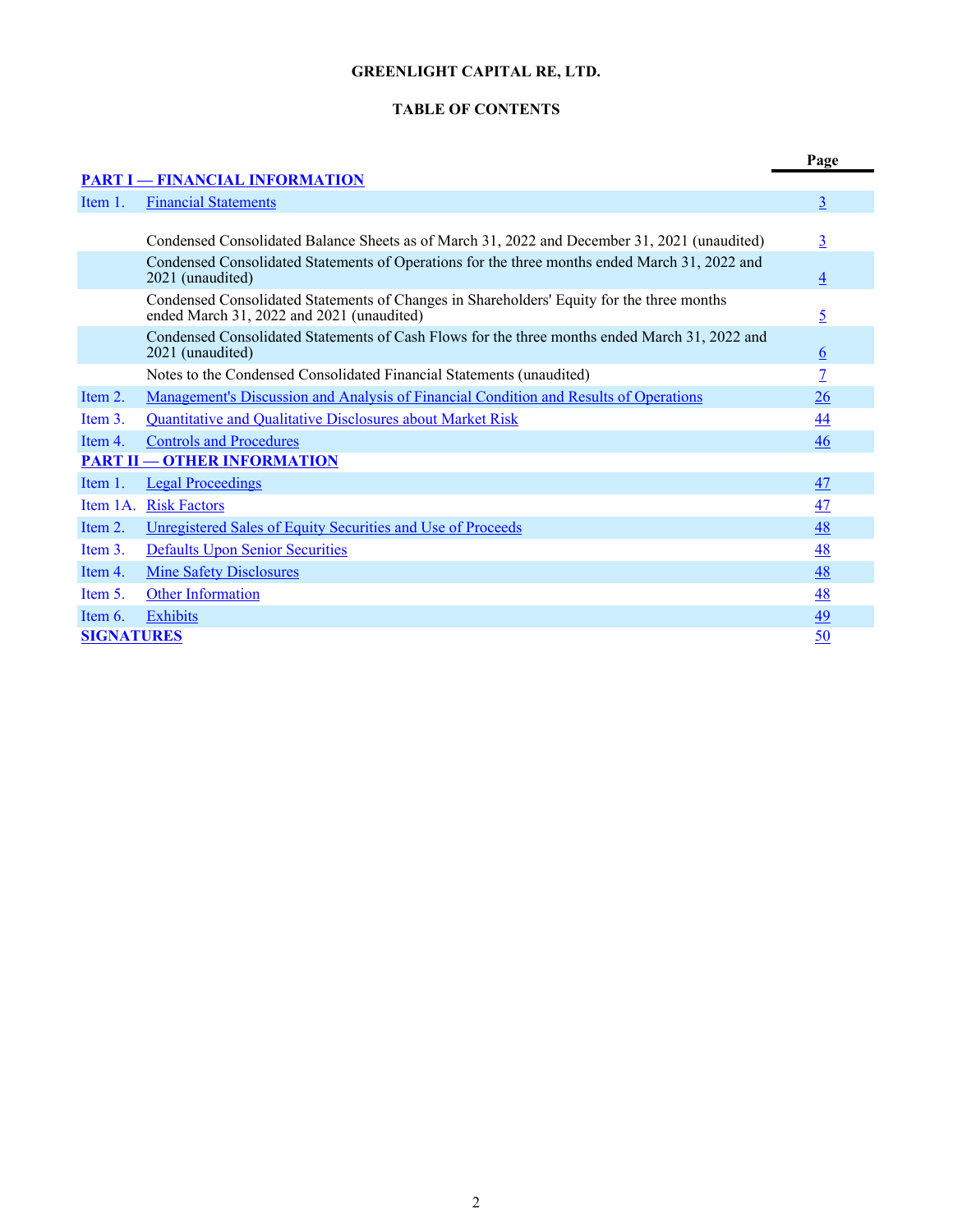### **PART I — FINANCIAL INFORMATION**

#### <span id="page-3-0"></span>**Item 1. FINANCIAL STATEMENTS**

## **GREENLIGHT CAPITAL RE, LTD. CONDENSED CONSOLIDATED BALANCE SHEETS (UNAUDITED) March 31, 2022 and December 31, 2021**

**(expressed in thousands of U.S. dollars, except per share and share amounts)**

|                                                                                                                                                                                                                                                  |               | March 31,<br>2022 |               | December 31,<br>2021 |
|--------------------------------------------------------------------------------------------------------------------------------------------------------------------------------------------------------------------------------------------------|---------------|-------------------|---------------|----------------------|
| <b>Assets</b>                                                                                                                                                                                                                                    |               |                   |               |                      |
| Investments                                                                                                                                                                                                                                      |               |                   |               |                      |
| Investment in related party investment fund                                                                                                                                                                                                      | $\mathcal{S}$ | 151,010           | $\mathcal{S}$ | 183,591              |
| Other investments                                                                                                                                                                                                                                |               | 54,647            |               | 47,384               |
| Total investments                                                                                                                                                                                                                                |               | 205,657           |               | 230,975              |
| Cash and cash equivalents                                                                                                                                                                                                                        |               | 31,327            |               | 76,307               |
| Restricted cash and cash equivalents                                                                                                                                                                                                             |               | 701,412           |               | 634,794              |
| Reinsurance balances receivable (net of allowance for expected credit losses of \$89)                                                                                                                                                            |               | 441,645           |               | 405,365              |
| Loss and loss adjustment expenses recoverable (net of allowance for expected credit losses<br>of \$47)                                                                                                                                           |               | 11,369            |               | 11,100               |
| Deferred acquisition costs                                                                                                                                                                                                                       |               | 66,378            |               | 63,026               |
| Unearned premiums ceded                                                                                                                                                                                                                          |               | 4,878             |               | 42                   |
| Other assets                                                                                                                                                                                                                                     |               | 5,882             |               | 5,885                |
| <b>Total assets</b>                                                                                                                                                                                                                              | <sup>\$</sup> | 1,468,548         | \$            | 1,427,494            |
| <b>Liabilities and equity</b>                                                                                                                                                                                                                    |               |                   |               |                      |
| <b>Liabilities</b>                                                                                                                                                                                                                               |               |                   |               |                      |
| Loss and loss adjustment expense reserves                                                                                                                                                                                                        | \$            | 549,141           | $\mathsf{\$}$ | 524,010              |
| Unearned premium reserves                                                                                                                                                                                                                        |               | 246,130           |               | 227,584              |
| Reinsurance balances payable                                                                                                                                                                                                                     |               | 95,692            |               | 91,224               |
| Funds withheld                                                                                                                                                                                                                                   |               | 3,929             |               | 3,792                |
| Other liabilities                                                                                                                                                                                                                                |               | 5,503             |               | 7,164                |
| Convertible senior notes payable                                                                                                                                                                                                                 |               | 99,746            |               | 98,057               |
| <b>Total liabilities</b>                                                                                                                                                                                                                         |               | 1,000,141         |               | 951,831              |
| <b>Shareholders' equity</b>                                                                                                                                                                                                                      |               |                   |               |                      |
| Preferred share capital (par value \$0.10; authorized, 50,000,000; none issued)                                                                                                                                                                  |               |                   |               |                      |
| Ordinary share capital (Class A: par value \$0.10; authorized, 100,000,000; issued and<br>outstanding, 28,466,516 (2021: 27,589,731): Class B: par value \$0.10; authorized,<br>25,000,000; issued and outstanding, 6,254,715 (2021: 6,254,715)) |               | 3,472             |               | 3,384                |
| Additional paid-in capital                                                                                                                                                                                                                       |               | 474,805           |               | 481,784              |
| Retained earnings (deficit)                                                                                                                                                                                                                      |               | (9,870)           |               | (9,505)              |
| Total shareholders' equity                                                                                                                                                                                                                       |               | 468,407           |               | 475,663              |
| <b>Total liabilities and equity</b>                                                                                                                                                                                                              | \$            | 1,468,548         | \$            | 1,427,494            |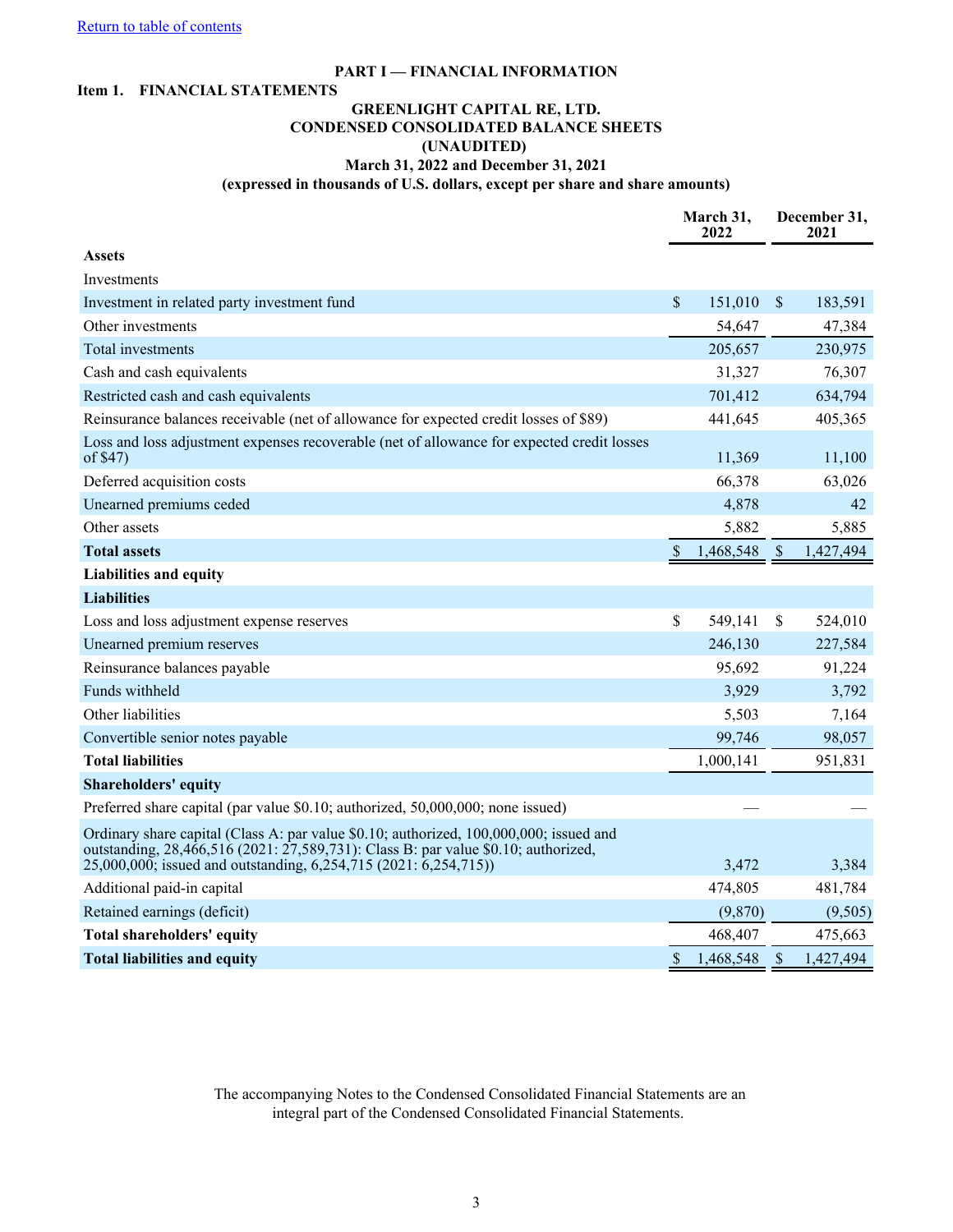## **GREENLIGHT CAPITAL RE, LTD. CONDENSED CONSOLIDATED STATEMENTS OF OPERATIONS (UNAUDITED) For the three months ended March 31, 2022 and 2021**

**(expressed in thousands of U.S. dollars, except per share and share amounts)**

<span id="page-4-0"></span>

|                                                                                                                                                          | <b>Three months ended March 31</b> |             |                           |            |
|----------------------------------------------------------------------------------------------------------------------------------------------------------|------------------------------------|-------------|---------------------------|------------|
|                                                                                                                                                          |                                    | 2022        | 2021                      |            |
| <b>Revenues</b>                                                                                                                                          |                                    |             |                           |            |
| Gross premiums written                                                                                                                                   | $\mathsf{\$}$                      | 145,886     | $\boldsymbol{\mathsf{S}}$ | 169,935    |
| Gross premiums ceded                                                                                                                                     |                                    | (6,009)     |                           | 55         |
| Net premiums written                                                                                                                                     |                                    | 139,877     |                           | 169,990    |
| Change in net unearned premium reserves                                                                                                                  |                                    | (13,952)    |                           | (34, 594)  |
| Net premiums earned                                                                                                                                      |                                    | 125,925     |                           | 135,396    |
| Income (loss) from investment in related party investment fund (net of related party<br>expenses of \$1,344 (three months ended March 31, 2021: \$1,301) |                                    | 4,077       |                           | 4,024      |
| Net investment income (loss)                                                                                                                             |                                    | 3,660       |                           | 14,650     |
| Other income (expense), net                                                                                                                              |                                    | (633)       |                           | (703)      |
| Total revenues                                                                                                                                           |                                    | 133,029     |                           | 153,367    |
| <b>Expenses</b>                                                                                                                                          |                                    |             |                           |            |
| Net loss and loss adjustment expenses incurred                                                                                                           |                                    | 97,407      |                           | 97,721     |
| Acquisition costs                                                                                                                                        |                                    | 32,945      |                           | 33,381     |
| General and administrative expenses                                                                                                                      |                                    | 7,232       |                           | 7,541      |
| Deposit interest expense                                                                                                                                 |                                    | 34          |                           | 2,947      |
| Interest expense                                                                                                                                         |                                    | 1,154       |                           | 1,544      |
| Total expenses                                                                                                                                           |                                    | 138,772     |                           | 143,134    |
| Income (loss) before income tax                                                                                                                          |                                    | (5,743)     |                           | 10,233     |
| Income tax (expense) benefit                                                                                                                             |                                    | 16          |                           | (3,734)    |
| Net income (loss)                                                                                                                                        | $\mathcal{S}$                      | (5, 727)    | $\boldsymbol{\mathsf{S}}$ | 6,499      |
| Earnings (loss) per share                                                                                                                                |                                    |             |                           |            |
| <b>Basic</b>                                                                                                                                             | \$                                 | $(0.17)$ \$ |                           | 0.19       |
| Diluted                                                                                                                                                  | \$                                 | $(0.17)$ \$ |                           | 0.19       |
| Weighted average number of ordinary shares used in the determination of<br>earnings and loss per share                                                   |                                    |             |                           |            |
| <b>Basic</b>                                                                                                                                             |                                    | 32,926,227  |                           | 34,522,994 |
| Diluted                                                                                                                                                  |                                    | 32,926,227  |                           | 34,646,783 |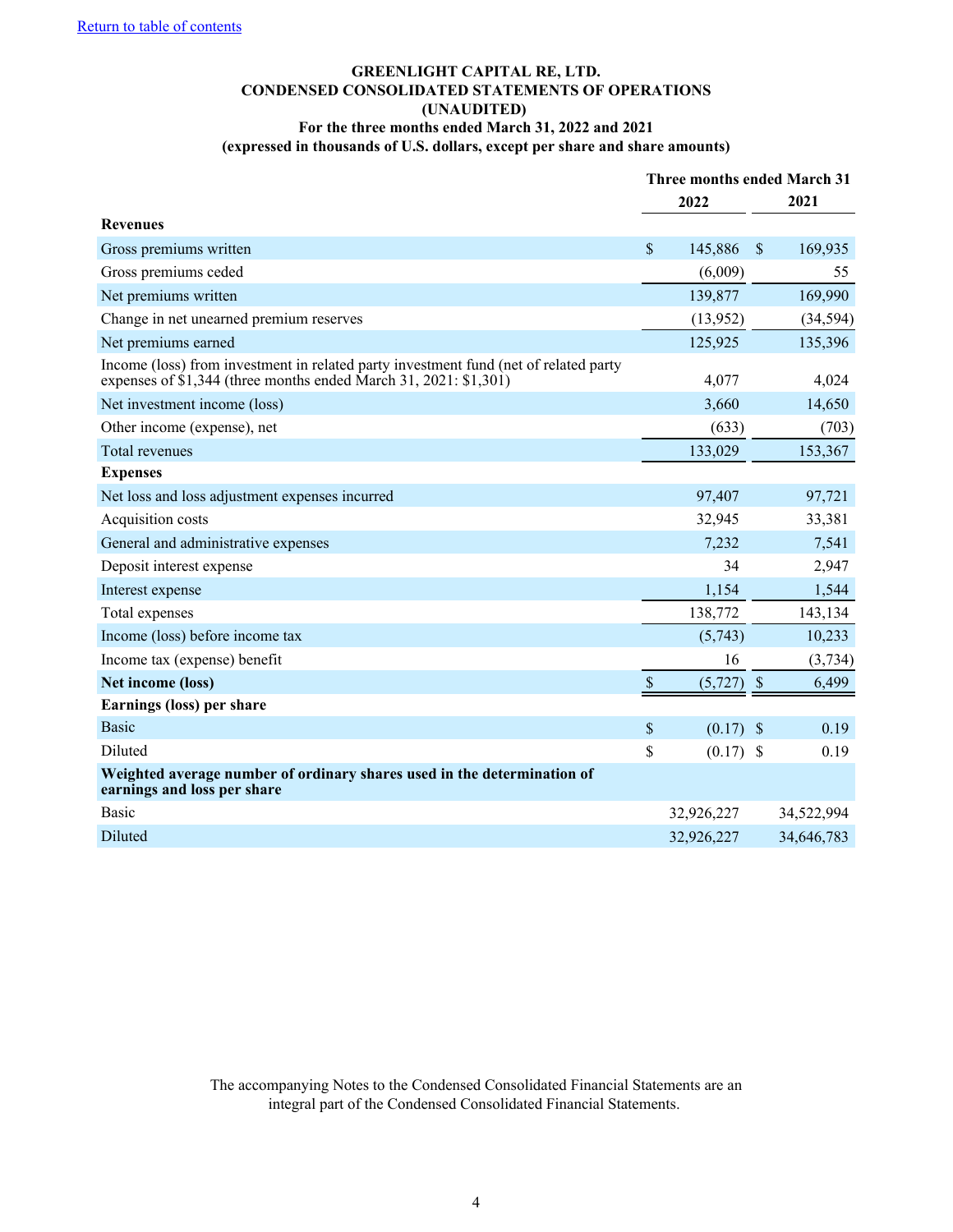## <span id="page-5-0"></span>**GREENLIGHT CAPITAL RE, LTD. CONDENSED CONSOLIDATED STATEMENTS OF CHANGES IN SHAREHOLDERS' EQUITY (UNAUDITED) For the three months ended March 31, 2022 and 2021 (expressed in thousands of U.S. dollars)**

|                                                                                                 | <b>Three months ended March 31</b> |          |  |           |  |
|-------------------------------------------------------------------------------------------------|------------------------------------|----------|--|-----------|--|
|                                                                                                 |                                    | 2022     |  | 2021      |  |
| <b>Ordinary share capital</b>                                                                   |                                    |          |  |           |  |
| Balance - beginning of period                                                                   | \$                                 | 3,384 \$ |  | 3,452     |  |
| Issue of Class A ordinary shares, net of forfeitures                                            |                                    | 88       |  | 33        |  |
| Balance - end of period                                                                         |                                    | 3,472    |  | 3,485     |  |
| <b>Additional paid-in capital</b>                                                               |                                    |          |  |           |  |
| Balance - beginning of period                                                                   |                                    | 481,784  |  | 488,488   |  |
| Cumulative effect of adoption of accounting guidance for convertible debt at<br>January 1, 2022 |                                    | (7,896)  |  |           |  |
| Share-based compensation expense                                                                |                                    | 917      |  | 730       |  |
| Balance - end of period                                                                         |                                    | 474,805  |  | 489,218   |  |
| <b>Retained earnings (deficit)</b>                                                              |                                    |          |  |           |  |
| Balance - beginning of period                                                                   |                                    | (9,505)  |  | (27,083)  |  |
| Cumulative effect of adoption of accounting guidance for convertible debt at<br>January 1, 2022 |                                    | 5,362    |  |           |  |
| Net income (loss)                                                                               |                                    | (5, 727) |  | 6,499     |  |
| Balance - end of period                                                                         |                                    | (9,870)  |  | (20, 584) |  |
| <b>Total shareholders' equity</b>                                                               | S                                  | 468,407  |  | 472,119   |  |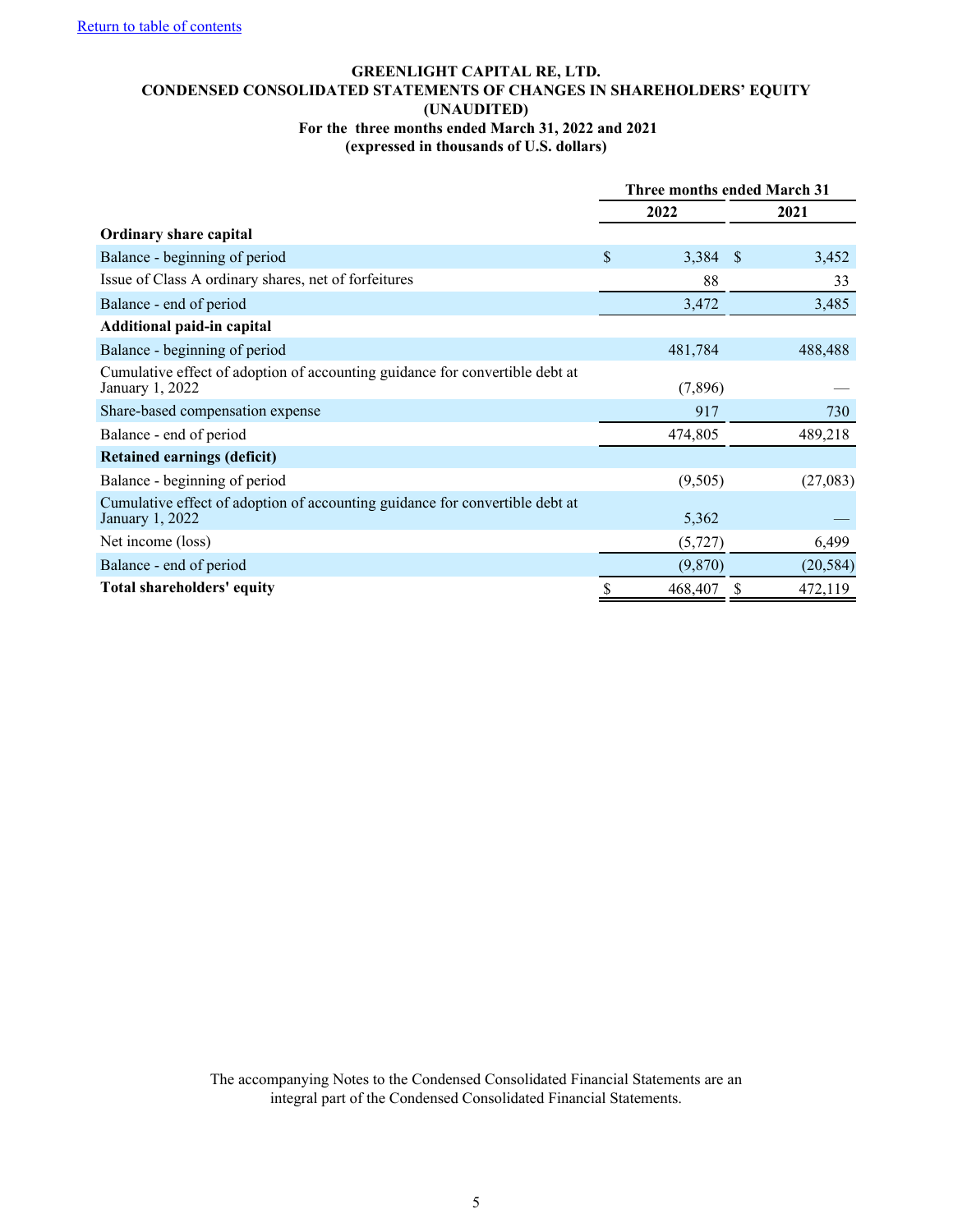### **GREENLIGHT CAPITAL RE, LTD. CONDENSED CONSOLIDATED STATEMENTS OF CASH FLOWS (UNAUDITED) For the three months ended March 31, 2022 and 2021 (expressed in thousands of U.S. dollars)**

<span id="page-6-0"></span>

|                                                                                                    | Three months ended<br>March 31 |              |    |           |
|----------------------------------------------------------------------------------------------------|--------------------------------|--------------|----|-----------|
|                                                                                                    |                                | 2022         |    | 2021      |
| Cash provided by (used in) operating activities                                                    |                                |              |    |           |
| Net income (loss)                                                                                  | \$                             | $(5,727)$ \$ |    | 6,499     |
| Adjustments to reconcile net income or loss to net cash provided by (used in) operating activities |                                |              |    |           |
| Loss (income) from investments in related party investment fund                                    |                                | (4,077)      |    | (4,024)   |
| Net change in unrealized gains and losses on investments and notes receivable                      |                                | (3,899)      |    | (1,228)   |
| Net realized (gains) losses on investments and notes receivable                                    |                                |              |    | (14,210)  |
| Foreign exchange (gains) losses on investments                                                     |                                | 38           |    | 19        |
| Share-based compensation expense                                                                   |                                | 1,005        |    | 763       |
| Amortization and interest expense, net of change in accruals                                       |                                | (845)        |    | (456)     |
| Depreciation expense                                                                               |                                |              |    | 7         |
| Net change in                                                                                      |                                |              |    |           |
| Reinsurance balances receivable                                                                    |                                | (36,280)     |    | (56, 626) |
| Loss and loss adjustment expenses recoverable                                                      |                                | (269)        |    | 1,842     |
| Deferred acquisition costs                                                                         |                                | (3,352)      |    | (7,577)   |
| Unearned premiums ceded                                                                            |                                | (4, 836)     |    |           |
| Other assets, excluding depreciation                                                               |                                | 3            |    | (1, 408)  |
| Loss and loss adjustment expense reserves                                                          |                                | 25,131       |    | 18,664    |
| Unearned premium reserves                                                                          |                                | 18,546       |    | 34,636    |
| Reinsurance balances payable                                                                       |                                | 4,468        |    | 1,812     |
| Funds withheld                                                                                     |                                | 137          |    | (853)     |
| Other liabilities                                                                                  |                                | (1,661)      |    | 3,397     |
| Net cash provided by (used in) operating activities                                                |                                | (11, 618)    |    | (18, 743) |
| <b>Investing activities</b>                                                                        |                                |              |    |           |
| Proceeds from redemptions from related party investment fund                                       |                                | 46,658       |    | 19,481    |
| Contributions to related party investment fund                                                     |                                | (10,000)     |    | (48, 604) |
| Purchases of investments                                                                           |                                | (3, 402)     |    | (2,070)   |
| Proceeds from sales of investments                                                                 |                                |              |    | 20,755    |
| Change in notes receivable                                                                         |                                |              |    | 6,101     |
| Net cash provided by (used in) investing activities                                                |                                | 33,256       |    | (4, 337)  |
| Effect of foreign exchange rate changes on cash, cash equivalents and restricted cash              |                                |              |    |           |
| Net increase (decrease) in cash, cash equivalents and restricted cash                              |                                | 21,638       |    | (23,080)  |
| Cash, cash equivalents and restricted cash at beginning of the period                              |                                | 711,101      |    | 754,306   |
| Cash, cash equivalents and restricted cash at end of the period                                    | \$                             | 732,739      | \$ | 731,226   |
| <b>Supplementary information</b>                                                                   |                                |              |    |           |
| Interest paid in cash                                                                              | \$                             | 2,000        | \$ | 2,000     |
| Income tax paid in cash                                                                            |                                |              |    |           |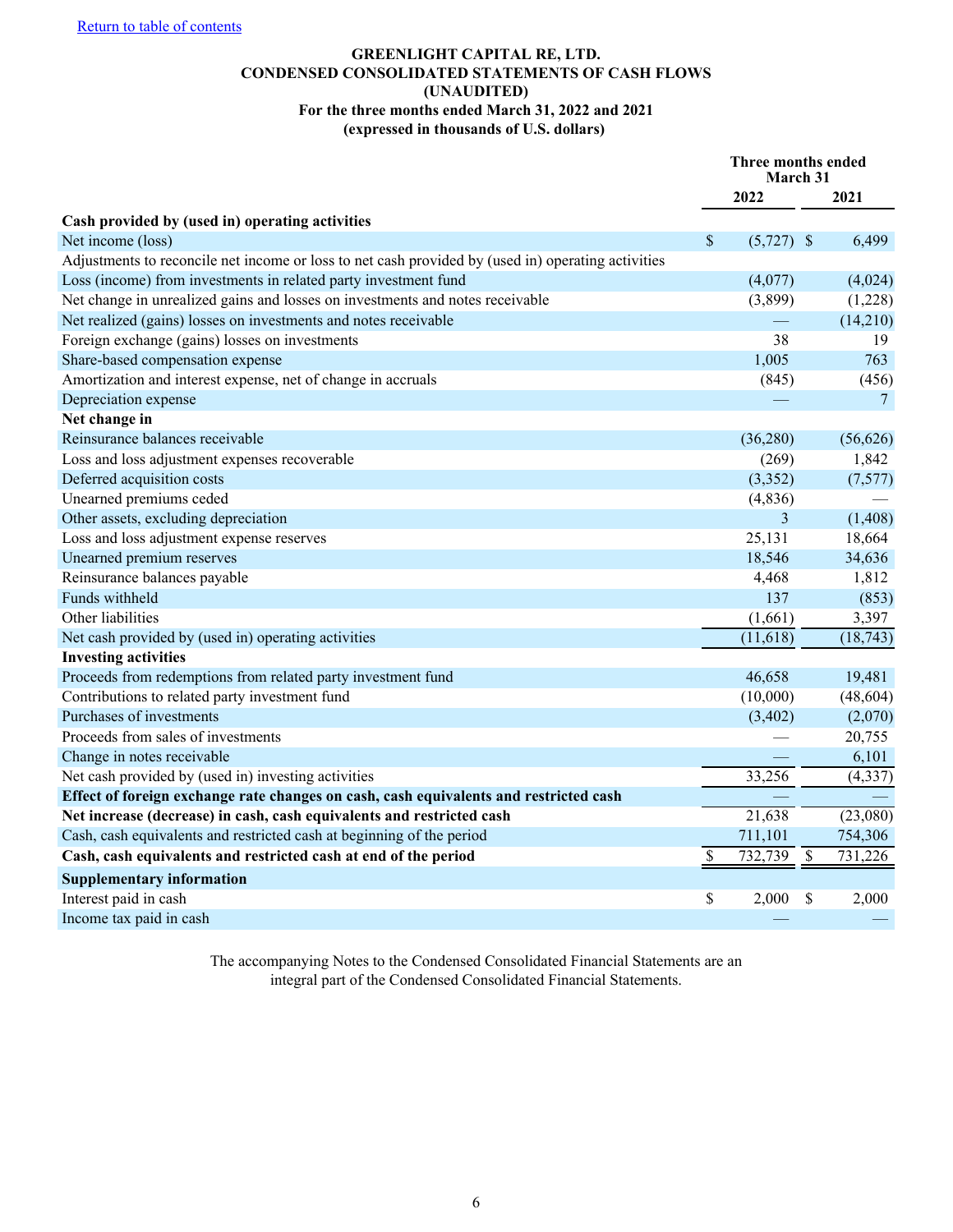## **GREENLIGHT CAPITAL RE, LTD. NOTES TO THE CONDENSED CONSOLIDATED FINANCIAL STATEMENTS (UNAUDITED) March 31, 2022**

#### <span id="page-7-0"></span>**1. ORGANIZATION AND BASIS OF PRESENTATION**

Greenlight Capital Re, Ltd. ("GLRE") was incorporated as an exempted company under the Companies Law of the Cayman Islands on July 13, 2004. GLRE's wholly-owned subsidiary, Greenlight Reinsurance, Ltd. ("Greenlight Re"), provides global specialty property and casualty reinsurance. Greenlight Re has a Class D insurer license issued in accordance with the terms of The Insurance Act, 2010 (as amended) and underlying regulations thereto (the "Act") and is subject to regulation by the Cayman Islands Monetary Authority. Greenlight Re commenced underwriting in April 2006. Verdant Holding Company, Ltd. ("Verdant"), a wholly-owned subsidiary of GLRE, was incorporated in 2008 in the state of Delaware. During 2010, GLRE established Greenlight Reinsurance Ireland, Designated Activity Company ("GRIL"), a wholly-owned reinsurance subsidiary based in Dublin, Ireland. GRIL is authorized as a non-life reinsurance undertaking in accordance with the provisions of the European Union (Insurance and Reinsurance) Regulations 2015. GRIL provides multi-line property and casualty reinsurance capacity to the European broker market and provides GLRE with an additional platform to serve clients located in Europe and North America. In 2020, GLRE established Greenlight Re Marketing (UK) Limited ("Greenlight Re UK") as a wholly-owned subsidiary to increase the Company's presence in the London market. As used herein, the "Company" refers collectively to GLRE and its consolidated subsidiaries.

The Class A ordinary shares of GLRE are listed on Nasdaq Global Select Market under the symbol "GLRE."

These unaudited condensed consolidated financial statements have been prepared in accordance with accounting principles generally accepted in the United States of America ("U.S. GAAP") for interim financial information, and with the instructions to Form 10-Q and Article 10 of Regulation S-X. Accordingly, they do not include all the information and footnotes required by U.S. GAAP for complete financial statements. In addition, the year-end balance sheet data was derived from audited financial statements but does not include all disclosures required by U.S. GAAP. These unaudited condensed consolidated financial statements should be read in conjunction with the Company's audited consolidated financial statements included in the Company's Annual Report on Form 10-K for the year ended December 31, 2021, as filed with the U.S. Securities and Exchange Commission on March 8, 2022. The condensed consolidated financial statements include the accounts of GLRE and its wholly-owned subsidiaries, Greenlight Re, GRIL, Verdant, and Greenlight Re UK. All significant intercompany transactions and balances have been eliminated on consolidation.

Certain amounts in the prior periods presented have been reclassified to confirm to the current period financial statements presentation. These reclassifications have no effect on previously reported net income or retained earnings.

In the opinion of management, these unaudited condensed consolidated financial statements reflect all adjustments (consisting of normal recurring accruals) considered necessary for a fair presentation of the Company's financial position and results of operations as at the end of and for the periods presented.

Significant estimates used in the preparation of the Company's condensed consolidated financial statements, including those associated with premiums and the estimations of loss and loss adjustment expense reserves, may be subject to significant adjustments in future periods.

#### **2. SIGNIFICANT ACCOUNTING POLICIES**

There have been no material changes to the Company's significant accounting policies as described in its Annual Report on Form 10-K for the year ended December 31, 2021.

#### **Use of Estimates**

The preparation of condensed consolidated financial statements in conformity with U.S. GAAP requires management to make estimates and assumptions that affect the reported amounts of assets and liabilities and disclosure of contingent assets and liabilities at the date of the condensed consolidated financial statements and the reported amounts of revenue and expenses during the period. Actual results could differ from these estimates. The significant estimates reflected in the Company's condensed consolidated financial statements include, but are not limited to, loss and loss adjustment expense reserves, premiums written, earned and receivable, variability underlying risk transfer assessments, allowances for credit losses, sharebased compensation, valuation allowances associated with deferred tax assets and investment impairments.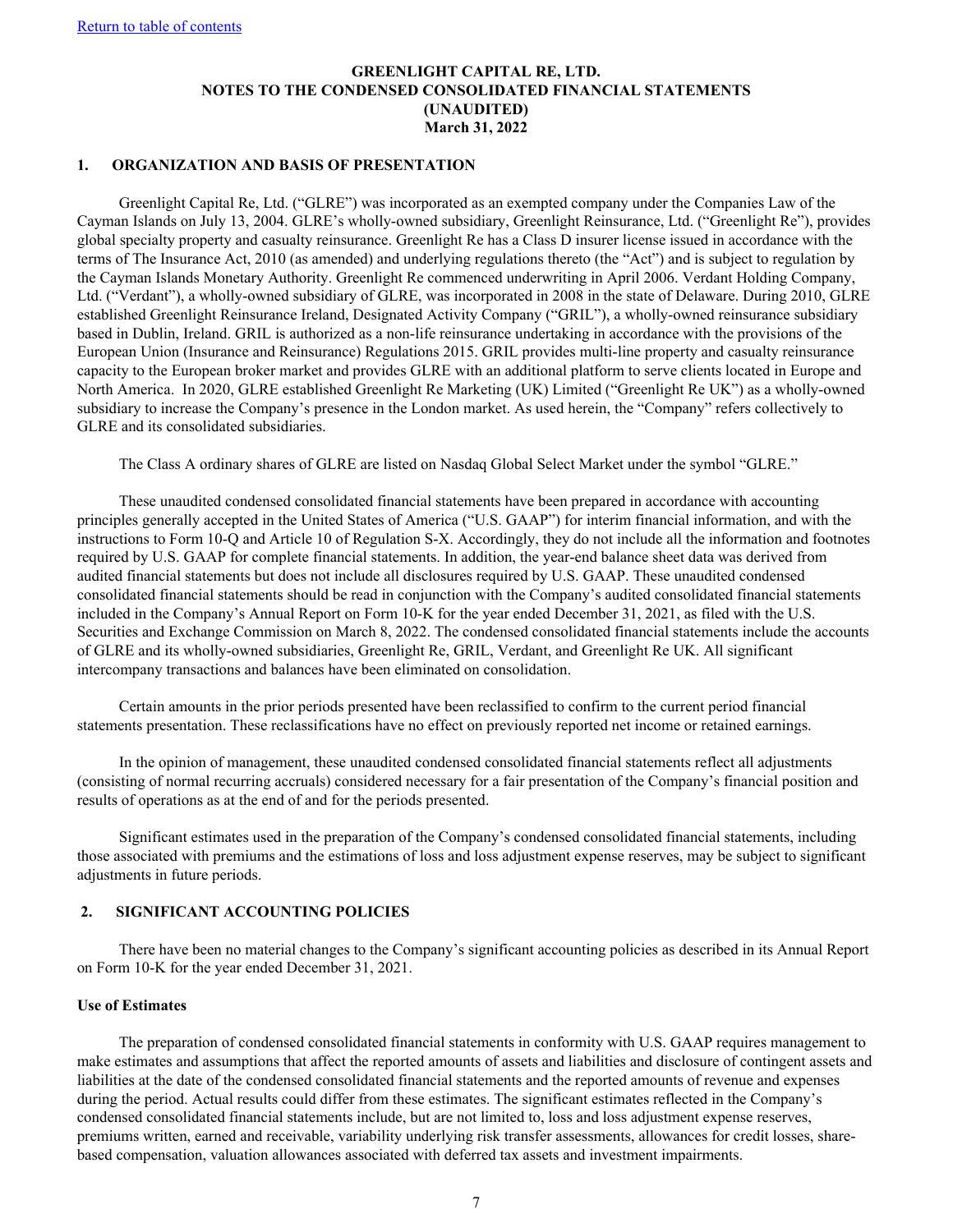#### **Cash, Cash Equivalents, Restricted Cash and Restricted Cash Equivalents**

The Company maintains cash and cash equivalent balances to collateralize regulatory trusts and letters of credit issued to cedents (see Note 12). The following table reconciles the cash, cash equivalents, and restricted cash reported within the condensed consolidated balance sheets to the total presented in the condensed consolidated statements of cash flows:

|                                                                                                                      |              | <b>March 31, 2022</b> | <b>December 31, 2021</b> |
|----------------------------------------------------------------------------------------------------------------------|--------------|-----------------------|--------------------------|
|                                                                                                                      |              | (\$ in thousands)     |                          |
| Cash and cash equivalents                                                                                            | <sup>3</sup> | 31.327                | 76,307                   |
| Restricted cash and cash equivalents                                                                                 |              | 701.412               | 634.794                  |
| Total cash, cash equivalents and restricted cash presented in the condensed<br>consolidated statements of cash flows |              | 732,739               | 711,101                  |

#### **Funds Held by Cedents**

The caption "Reinsurance balances receivable" in the Company's condensed consolidated balance sheets includes amounts held by cedents. Such amounts include premiums and funds held at Lloyd's, which is held in trust at Lloyd's as security for members' underwriting activities. At March 31, 2022, funds held by cedents were \$272.3 million (December 31, 2021: \$246.9 million).

#### **Reinsurance Assets**

The Company calculates an allowance for expected credit losses for its reinsurance balances receivable and loss and loss adjustment expenses recoverable by applying a Probability of Default ("PD") / Loss Given Default ("LGD") model. The PD / LGD approach considers the Company's collectibility history on its reinsurance assets and representative external loss history. In calculating the probability of default, the Company also considers the estimated duration of its reinsurance assets.

The Company evaluates each counterparty's creditworthiness based on credit ratings that independent agencies assign to the counterparty. The Company manages its credit risk in its reinsurance assets by transacting only with insurers and reinsurers that it considers financially sound. Credit ratings of the counterparties are forward-looking and consider a variety of economic scenarios. The Company's evaluation of the required allowance for reinsurance balances receivable and loss and loss adjustment expenses recoverable considers the current economic environment as well as potential macroeconomic outcomes.

For its retrocessional counterparties that are unrated, the Company may hold collateral in the form of funds withheld, trust accounts, or irrevocable letters of credit. In evaluating credit risk associated with reinsurance balances receivable, the Company considers its right to offset loss obligations against premiums receivable. The Company regularly evaluates its net credit exposure to assess the ability of cedents and retrocessionaires to honor their respective obligations.

At March 31, 2022, the Company has recorded an allowance for expected credit loss on its Reinsurance Assets of \$0.1 million (December 31, 2021: \$0.1 million).

#### **Deposit Assets and Liabilities**

The Company applies deposit accounting to reinsurance contracts that do not transfer sufficient insurance risk to merit reinsurance accounting. Under deposit accounting, the Company recognizes an asset or liability based on its paid or received consideration. The deposit asset or liability balance is subsequently adjusted using the interest method with the corresponding income or expense recorded in the Company's condensed consolidated statements of operations under the captions "Other income (expense)" and "Deposit interest expense", respectively. The Company records deposit assets and liabilities in its condensed consolidated balance sheets in the caption "Reinsurance balances receivable" and "Reinsurance balances payable," respectively. At March 31, 2022, deposit assets and deposit liabilities were \$3.5 million and \$17.8 million, respectively (December 31, 2021: \$3.5 million and \$18.6 million, respectively). For the three months ended March 31, 2022, and 2021, the interest income and expense on deposit accounted contracts were as follows: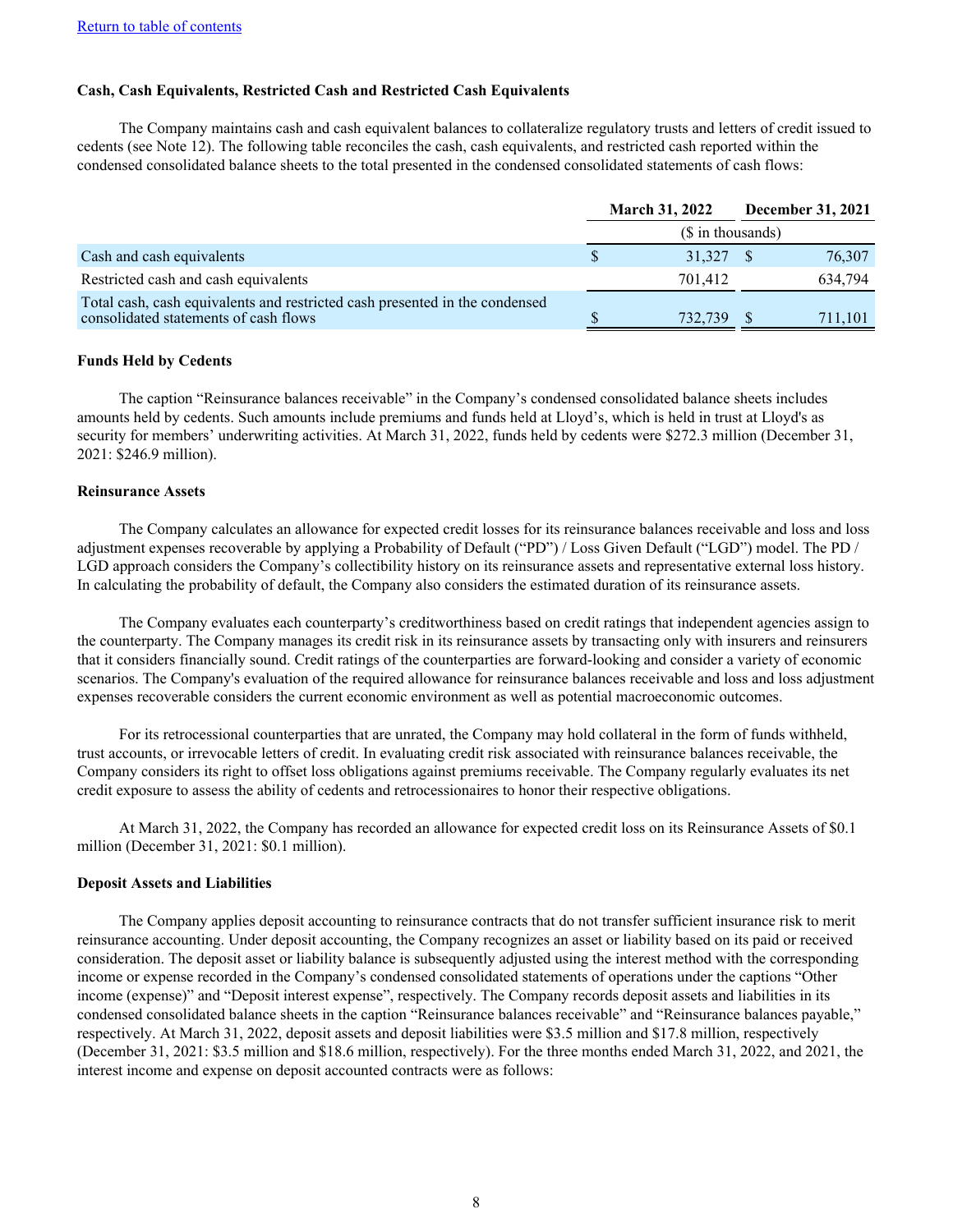## **Three months ended March 31 2022 2021** (\$ in thousands) Deposit interest income \$ — \$ — Deposit interest expense (2,947)  $\frac{1}{3}$  (34)  $\frac{1}{3}$  (2,947) Deposit interest income/(expense), net  $\qquad \qquad$  (34) \$ (2,947)

#### **Derivative instruments**

The Company recognizes derivative financial instruments in the condensed consolidated balance sheets at their fair values. It includes any realized gains and losses and changes in unrealized gains and losses in the caption "Net investment income (loss)" in the condensed consolidated statements of operations.

The Company's derivatives do not qualify as hedges for financial reporting purposes. The Company records the associated assets and liabilities in its condensed consolidated balance sheets on a gross basis. The Company does not offset these balances against collateral pledged or received.

#### **Other Assets**

The caption "Other assets" in the Company's condensed consolidated balance sheets consists primarily of prepaid expenses, fixed assets, right-of-use lease assets, other receivables, taxes recoverable, and deferred tax assets.

#### **Other Liabilities**

The caption "Other liabilities" in the Company's condensed consolidated balance sheets consists primarily of accruals for legal and other professional fees, employee bonuses, taxes payable, and lease liabilities.

#### **Earnings (Loss) Per Share**

The Company has issued unvested restricted stock awards containing non-forfeitable rights to dividends or dividend equivalents, whether paid or unpaid. These awards are considered "participating securities" for the purposes of calculating earnings (loss) per share. Basic earnings per share is calculated on the basis of the weighted average number of common shares and participating securities outstanding during the period. Diluted earnings (or loss) per share includes the dilutive effect of the following:

- Restricted Stock Units ("RSUs") issued that convert to common shares upon vesting;
- Unvested restricted stock awards which are not considered "participating securities";
- Additional potential common shares issuable when in-the-money stock options are exercised, determined using the treasury stock method;
- For periods prior to January 1, 2022, those common shares with the potential to be issued in connection with convertible notes and other such convertible instruments, determined using the treasury stock method; and
- Effective from January 1, 2022, the maximum number of additional common shares required to settle the convertible notes, as required under the if-converted method.

Diluted earnings (or loss) per share contemplates a conversion to common shares of all convertible instruments only if they are dilutive with regards to earnings per share. In the event of a net loss, all RSUs, stock options, shares potentially issuable in connection with convertible notes, and participating securities are excluded from the calculation of both basic and diluted loss per share as their inclusion would be anti-dilutive.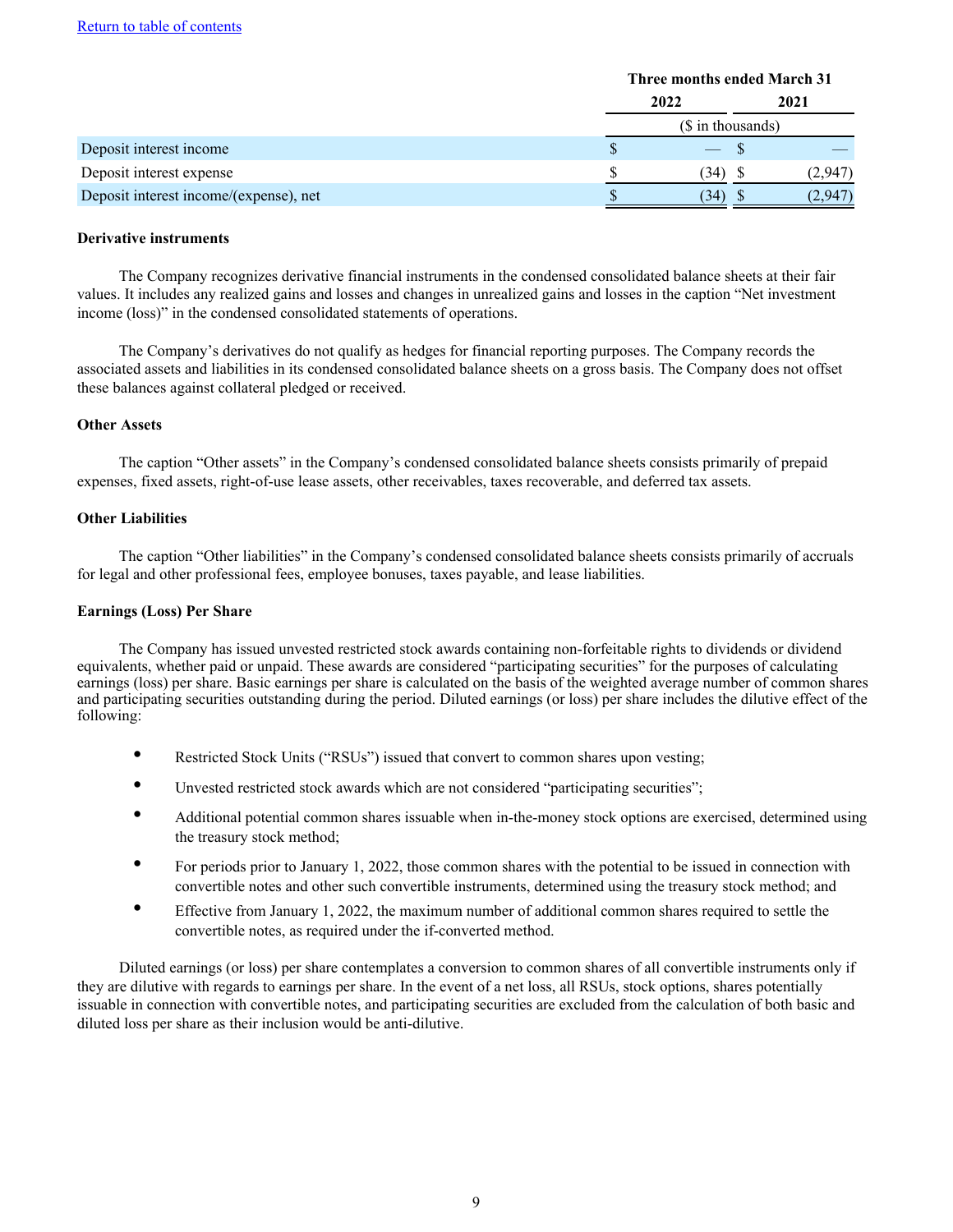The table below presents the shares outstanding for the calculation of earnings (loss) per share for the three months ended March 31, 2022 and 2021:

|                                                                                                                 | Three months ended March 31 |            |
|-----------------------------------------------------------------------------------------------------------------|-----------------------------|------------|
|                                                                                                                 | 2022                        | 2021       |
| Weighted average shares outstanding - basic                                                                     | 32,926,227                  | 34,522,994 |
| Effect of dilutive employee and director share-based awards                                                     |                             | 123,789    |
| Weighted average shares outstanding - diluted                                                                   | 32,926,227                  | 34,646,783 |
| Anti-dilutive stock options outstanding                                                                         | 735,627                     | 835,627    |
| Participating securities excluded from calculation of loss per share                                            | 815,847                     |            |
| Shares potentially issuable in connection with convertible notes excluded from<br>calculation of loss per share | 5,818,182                   |            |

### **Taxation**

Under current Cayman Islands law, no corporate entity, including GLRE and Greenlight Re, is obligated to pay taxes in the Cayman Islands on either income or capital gains. The Company has an undertaking from the Governor-in-Cabinet of the Cayman Islands, pursuant to the provisions of the Tax Concessions Act, as amended, that, in the event that the Cayman Islands enacts any legislation that imposes a tax on profits, income, gains, or appreciations, or any tax in the nature of estate duty or inheritance tax, such tax will not be applicable to GLRE, Greenlight Re nor their respective operations, or to the Class A or Class B ordinary shares or related obligations, before February 1, 2025.

Verdant is incorporated in Delaware and therefore is subject to taxes in accordance with the U.S. federal rates and regulations prescribed by the U.S. Internal Revenue Service ("IRS"). Verdant's taxable income is generally expected to be taxed at a marginal rate of 21% (2021: 21%). Verdant's tax years 2018 and beyond remain open and subject to examination by the IRS.

GRIL is incorporated in Ireland and therefore is subject to the Irish corporation tax rate of 12.5% on its trading income and 25% on its non-trading income.

The Company records a valuation allowance to the extent that the Company considers it more likely than not that all or a portion of the deferred tax asset will not be realized in the future. Other than this valuation allowance, the Company has not taken any income tax positions subject to significant uncertainty that is reasonably likely to have a material impact on the Company.

#### **Recent Accounting Pronouncements**

#### *Recently Issued Accounting Standards Adopted*

In August 2020, the FASB issued ASU No. 2020-06, Debt - Debt with Conversion and Other Options (Subtopic 470-20) and Derivatives and Hedging - Contracts in Entity's Own Equity (Subtopic 815-40): Accounting for Convertible Instruments and Contracts in an Entity's Own Equity ("ASU 2020-06"). ASU 2020-06 is designed to simplify the accounting for certain financial instruments with characteristics of liabilities and equity, including convertible instruments. The amendments remove the separation models in Subtopic 470-20 for certain contracts. As a result, entities will no longer present embedded conversion features separately in equity; instead, the convertible debt instrument will be accounted for as a single liability measured at its amortized cost. ASU 2020-06 also addresses the computation of earnings per share for convertible debt instruments, requiring the application of the if-converted method when calculating diluted earnings per share. Under the if-converted method, the shares potentially issuable in connection with convertible debt are assumed to be converted at the beginning of the period. The resulting common shares are included in the denominator of the diluted earnings per share calculation for the period being presented.

The Company adopted ASU 2020-06 during the first quarter of 2022, using the "modified retrospective" transition method. The adoption of ASU 2020-06 resulted in a decrease in the Company's opening shareholders' equity of approximately \$2.5 million, with a corresponding increase in the carrying value of the senior convertible notes (see Note 7). For the periods in which the Company reports a net income, the number of shares outstanding for the diluted earnings per share calculation will be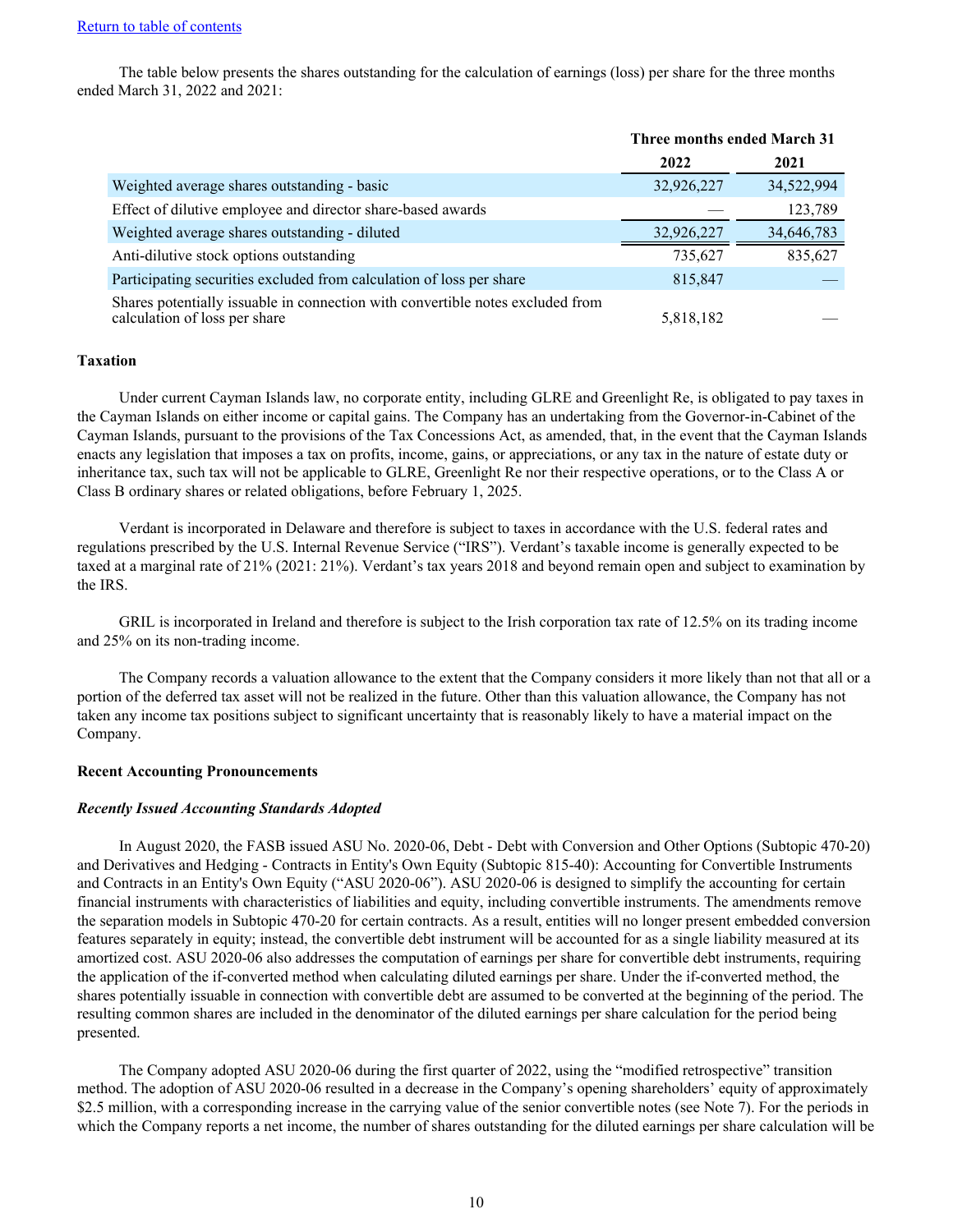approximately 5.8 million higher under the if-converted method. The adoption of ASU 2020-06 did not have a material impact on the Company's net income, cash flows, or any other balances.

#### **3. INVESTMENT IN RELATED PARTY INVESTMENT FUND**

The Company has entered into the Second Amended and Restated Exempted Limited Partnership Agreement, (the "SILP LPA") of Solasglas Investments, LP ("SILP"), with DME Advisors II, LLC ("DME II"), as General Partner, Greenlight Re, and GRIL, (together the "GLRE Limited Partners"). SILP has entered into a SILP investment advisory agreement ("IAA") with DME Advisors. LP ("DME Advisors") pursuant to which DME Advisors is the investment manager for SILP. DME II and DME Advisors are related to the Company, and each is an affiliate of David Einhorn, Chairman of the Company's Board of Directors.

The SILP LPA includes the following proviso: "The Investment Portfolio of each Partner will not exceed the product of (a) such Partner's surplus (Greenlight Re Surplus or GRIL Surplus, as the case may be) multiplied by (b) the Investment Cap (50%), and the General Partner will designate any portion of a Partner's Investment Portfolio as Designated Securities to effectuate such limit".

The Company has concluded that SILP qualifies as a variable interest entity ("VIE") under U.S. GAAP. In assessing its interest in SILP, the Company noted the following:

- DME II serves as SILP's general partner and has the power of appointing the investment manager. The Company does not have the power to appoint, change or replace the investment manager or the general partner except "for cause." Neither of the GLRE Limited Partners can participate in the investment decisions of SILP as long as SILP adheres to the investment guidelines provided within the SILP LPA. For these reasons, the GLRE Limited Partners are not considered to have substantive participating rights or kick-out rights.
- DME II holds an interest in excess of 10% of SILP's net assets, which the Company considers to represent an obligation to absorb losses and a right to receive benefits of SILP that are significant to SILP.

Consequently, the Company has concluded that DME II's interests, not the Company's, meet both the "power" and "benefits" criteria associated with VIE accounting guidance, and therefore DME II is SILP's primary beneficiary. The Company presents its investment in SILP in its condensed consolidated balance sheets in the caption "Investment in related party investment fund."

The Company's maximum exposure to loss relating to SILP is limited to the net asset value of the GLRE Limited Partners' investment in SILP. At March 31, 2022, the net asset value of the GLRE Limited Partners' investment in SILP was \$151.0 million (December 31, 2021: \$183.6 million), representing 74.2% (December 31, 2021: 78.2%) of SILP's total net assets. DME II held the remaining 25.8% (December 31, 2021: 21.8%) of SILP's total net assets. The investment in SILP is recorded at the GLRE Limited Partners' share of the net asset value of SILP as reported by SILP's third-party administrator. The GLRE Limited Partners can redeem their assets from SILP for operational purposes by providing three business days' notice to DME II. At March 31, 2022, the majority of SILP's long investments were composed of cash and publicly traded equity securities, which could be readily liquidated to meet the GLRE Limited Partners' redemption requests.

The Company's share of the change in the net asset value of SILP for the three months ended March 31, 2022, was \$4.1 million (three months ended March 31, 2021: \$4.0 million), and shown in the caption "Income (loss) from investment in related party investment fund" in the Company's condensed consolidated statements of operations.

The summarized financial statements of SILP are presented below.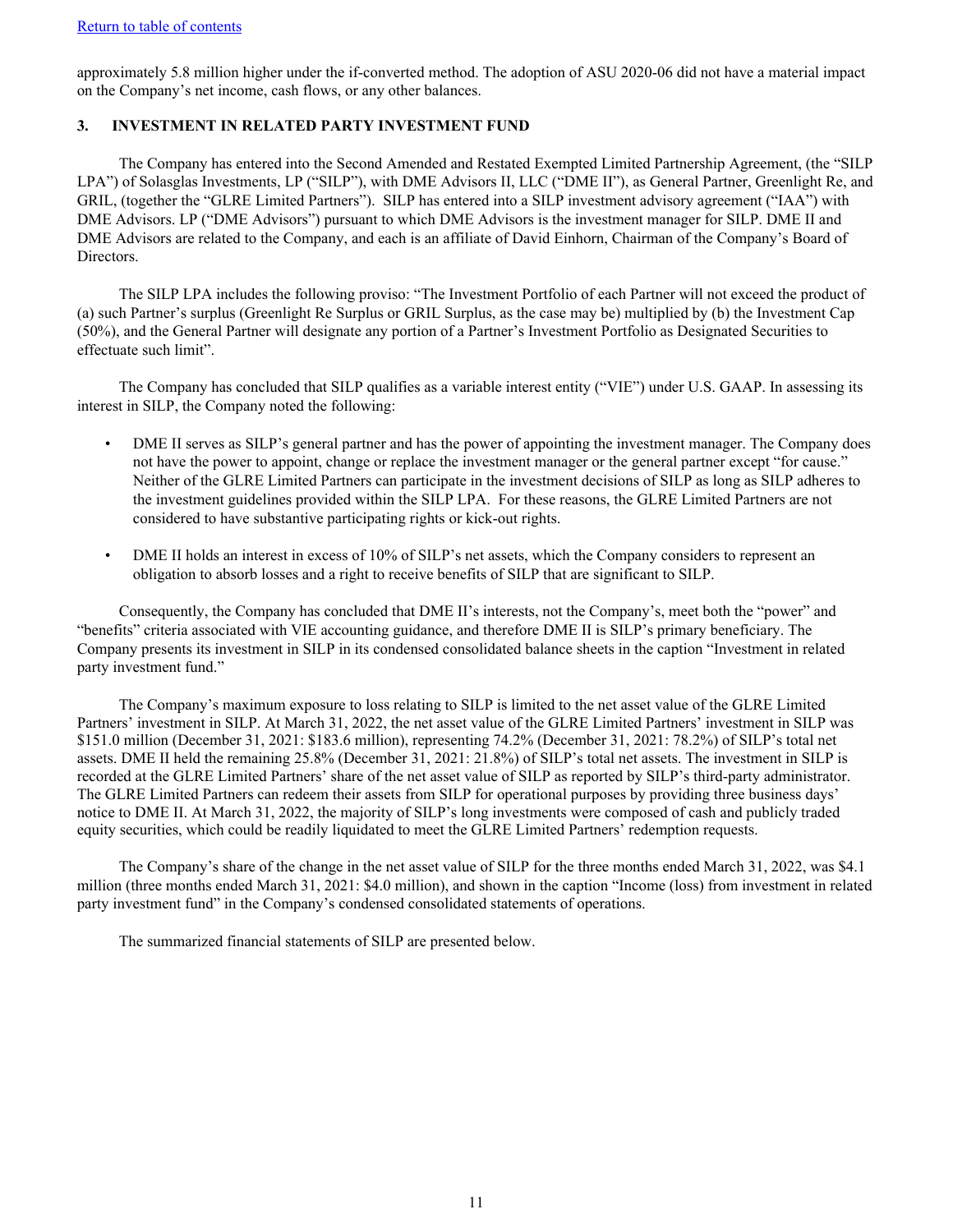|  |  | Summarized Statement of Assets and Liabilities of Solasglas Investments, LP |
|--|--|-----------------------------------------------------------------------------|
|  |  |                                                                             |

|                                                   |                           | <b>March 31, 2022</b> |               | December 31, 2021 |  |
|---------------------------------------------------|---------------------------|-----------------------|---------------|-------------------|--|
|                                                   | (\$ in thousands)         |                       |               |                   |  |
| <b>Assets</b>                                     |                           |                       |               |                   |  |
| Investments, at fair value                        | \$                        | 290,759               | <sup>\$</sup> | 297,937           |  |
| Derivative contracts, at fair value               |                           | 8,640                 |               | 2,542             |  |
| Due from brokers                                  |                           | 50,467                |               | 84,775            |  |
| Interest and dividends receivable                 |                           | 18                    |               | 28                |  |
| Total assets                                      |                           | 349,884               |               | 385,282           |  |
|                                                   |                           |                       |               |                   |  |
| Liabilities and partners' capital                 |                           |                       |               |                   |  |
| <b>Liabilities</b>                                |                           |                       |               |                   |  |
| Investments sold short, at fair value             |                           | (130,704)             |               | (132,360)         |  |
| Derivative contracts, at fair value               |                           | (12,001)              |               | (7,253)           |  |
| Capital withdrawals payable                       |                           | (379)                 |               | (10,000)          |  |
| Due to brokers                                    |                           | (2,737)               |               |                   |  |
| Interest and dividends payable                    |                           | (259)                 |               | (580)             |  |
| Other liabilities                                 |                           | (178)                 |               | (358)             |  |
| <b>Total liabilities</b>                          |                           | (146, 258)            |               | (150, 551)        |  |
| <b>Net Assets</b>                                 | $\boldsymbol{\mathsf{S}}$ | 203,626               | <b>S</b>      | 234,731           |  |
| <b>GLRE Limited Partners' share of Net Assets</b> | \$                        | 151,010               | $\mathbf{\$}$ | 183,591           |  |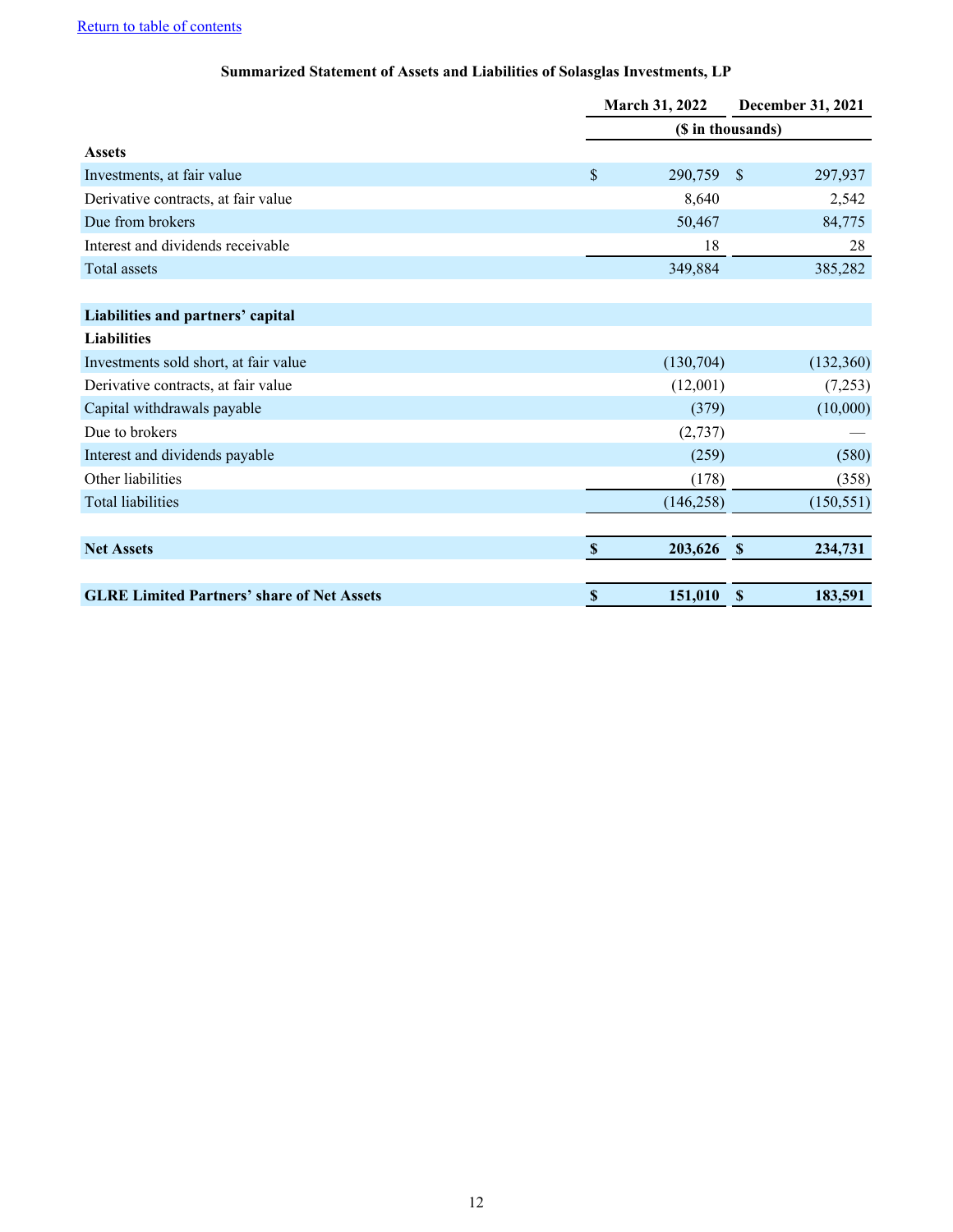## **Summarized Statement of Operations of Solasglas Investments, LP**

|                                                                         | Three months ended March 31 |          |              |          |
|-------------------------------------------------------------------------|-----------------------------|----------|--------------|----------|
|                                                                         |                             | 2022     |              | 2021     |
|                                                                         | (\$ in thousands)           |          |              |          |
| <b>Investment income</b>                                                |                             |          |              |          |
| Dividend income (net of withholding taxes)                              | $\mathbb{S}$                | 320      | $\mathbb{S}$ | 204      |
| Interest income                                                         |                             | 49       |              | 149      |
| Total Investment income                                                 |                             | 369      |              | 353      |
|                                                                         |                             |          |              |          |
| <b>Expenses</b>                                                         |                             |          |              |          |
| Management fee                                                          |                             | (891)    |              | (854)    |
| Interest                                                                |                             | (256)    |              | (242)    |
| Dividends                                                               |                             | (382)    |              | (245)    |
| Professional fees and other                                             |                             | (264)    |              | (222)    |
| Total expenses                                                          |                             | (1,793)  |              | (1, 563) |
| Net investment income (loss)                                            |                             | (1, 424) |              | (1,210)  |
|                                                                         |                             |          |              |          |
|                                                                         |                             |          |              |          |
| Realized and change in unrealized gains (losses)                        |                             |          |              |          |
| Net realized gain (loss)                                                |                             | 24,148   |              | (7,066)  |
| Net change in unrealized appreciation (depreciation)                    |                             | (16,792) |              | 12,791   |
| Net gain (loss) on investment transactions                              |                             | 7,356    |              | 5,725    |
|                                                                         |                             |          |              |          |
| Net income (loss)                                                       | S                           | 5,932    | -S           | 4,515    |
|                                                                         |                             |          |              |          |
| <b>GLRE Limited Partners' share of net income (loss)</b> <sup>(1)</sup> | \$                          | 4,077    | \$           | 4,024    |

(1) Net income (loss) is net of management fees and performance allocation presented below:

|                        |   | Three months ended March 31 |      |       |  |  |  |
|------------------------|---|-----------------------------|------|-------|--|--|--|
|                        |   | 2022                        | 2021 |       |  |  |  |
|                        |   | (\$ in thousands)           |      |       |  |  |  |
| Management fees        | S | 891                         |      | 854   |  |  |  |
| Performance allocation |   | 453                         |      | 447   |  |  |  |
| Total                  |   | 1.344                       |      | 1,301 |  |  |  |

See Note 11 for further details on management fees and performance allocation.

#### **4. FINANCIAL INSTRUMENTS**

#### **Investments**

#### *Other Investments*

The Company's "Other investments" are composed of the following:

- Private investments and unlisted equities, which consist primarily of Innovations-related investments supporting technology innovators in the (re)insurance market; and
- Derivative financial instruments associated with the Company's Innovations investments.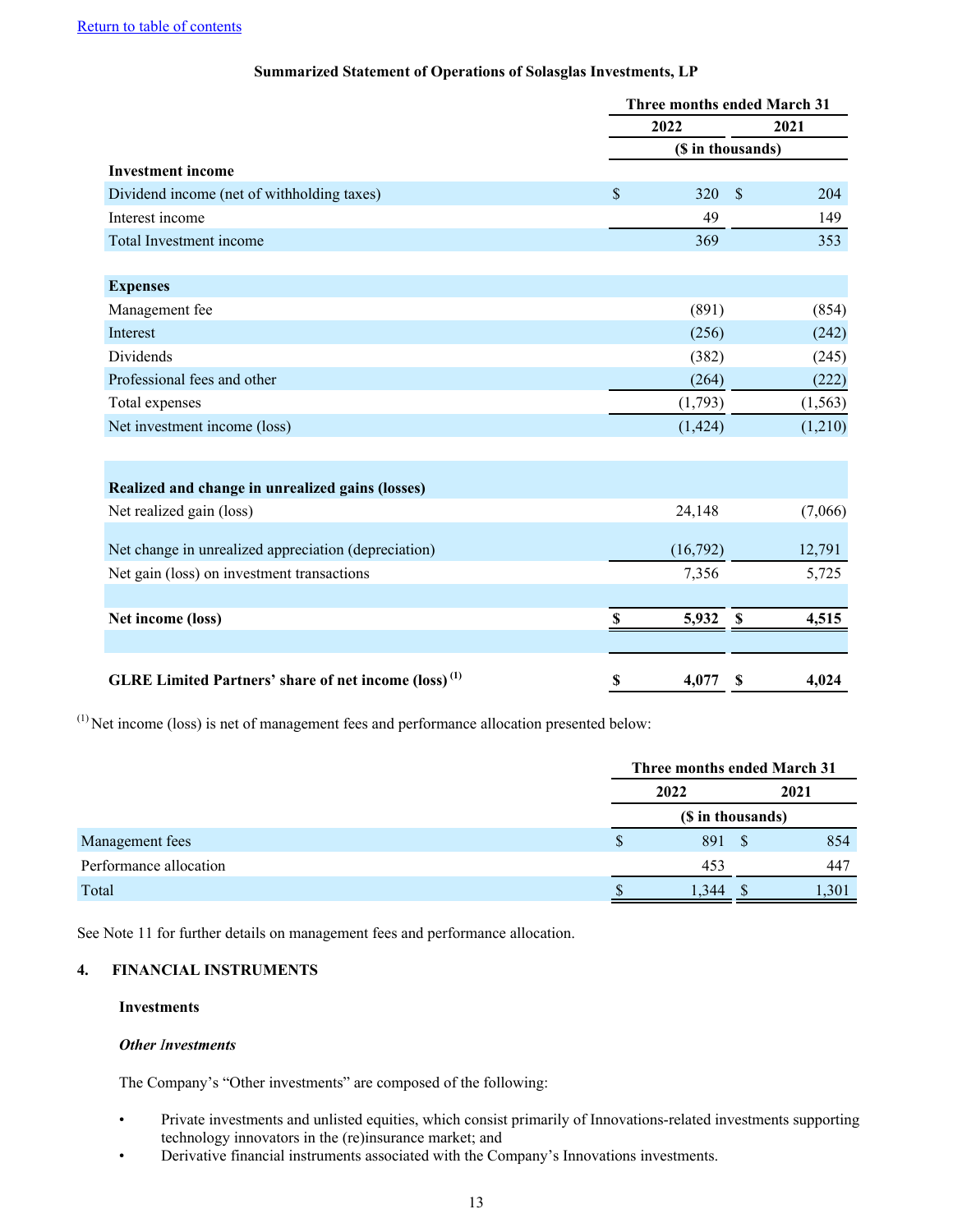At March 31, 2022, the Company included the following securities in the caption "Other investments":

|                                                                             | Cost      |  | <b>Unrealized</b><br>gains |  |              |        |  |  | <b>Unrealized</b><br>losses | Fair value /<br>carrying value |
|-----------------------------------------------------------------------------|-----------|--|----------------------------|--|--------------|--------|--|--|-----------------------------|--------------------------------|
|                                                                             |           |  | (\$ in thousands)          |  |              |        |  |  |                             |                                |
| Private investments and unlisted equities                                   | 20,812 \$ |  | 35,300                     |  | $(1,800)$ \$ | 54,312 |  |  |                             |                                |
| Derivative financial instruments (not designated as<br>hedging instruments) |           |  | 335                        |  |              | 335    |  |  |                             |                                |
| Total other investments                                                     | 20,812    |  | 35,635                     |  | 1,800)       | 54.647 |  |  |                             |                                |

At December 31, 2021, the Company included the following securities in the caption "Other investments":

|                                                                             | Cost |        |  | <b>Unrealized</b><br>gains |  | <b>Unrealized</b><br>losses |  | Fair value /<br>carrying value |
|-----------------------------------------------------------------------------|------|--------|--|----------------------------|--|-----------------------------|--|--------------------------------|
|                                                                             |      |        |  | (\$ in thousands)          |  |                             |  |                                |
| Private investments and unlisted equities                                   |      | 17.411 |  | 31,438 \$                  |  | $(1,800)$ \$                |  | 47,049                         |
| Derivative financial instruments (not designated<br>as hedging instruments) |      |        |  | 335                        |  |                             |  | 335                            |
| Total other investments                                                     |      | 17.411 |  | 31,773                     |  | (1,800)                     |  | 47.384                         |

The Company's derivative financial instruments are composed of warrants granting the Company the right, but not the obligation, to purchase shares at a specified price on or before the maturity date. The Company has not designated any of its derivative financial instruments as hedging instruments. The Company's maximum exposure to loss relating to these warrants is limited to the warrants' carrying amount.

#### *Private investments and unlisted equity securities without readily determinable fair values*

The Company measures its private investments and unlisted equity securities without readily determinable fair values at cost less impairment (if any), plus or minus observable price changes from identical or similar investments of the same issuers (the "measurement alternative"), with such changes recognized in the caption "Net investment income (loss)" in the condensed consolidated statements of operations. The Company considers the need for impairment on a by-investment basis, based on certain indicators. Under the measurement alternative, the Company makes two types of valuation adjustments:

When the Company observes an orderly transaction of an investee's identical or similar equity securities, the Company adjusts the carrying value based on the observable price as of the transaction date. Once the Company records such an adjustment, the investment is considered an "asset measured at fair value on a nonrecurring basis."

If the Company determines that the investment is impaired and the fair value is less than its carrying value, it writes down the investment to its fair value.

The following table presents the carrying values of the private investments and unlisted equity securities carried under the measurement alternative at March 31, 2022, and 2021, and the related adjustments recorded during the years then ended.

|                                                    | Three months ended March 31 |  |        |  |  |
|----------------------------------------------------|-----------------------------|--|--------|--|--|
|                                                    | 2022                        |  | 2021   |  |  |
|                                                    | (\$ in thousands)           |  |        |  |  |
| Carrying value $(1)$                               | 54,312                      |  | 25,062 |  |  |
| Upward carrying value changes $(2)$                | 3.827                       |  | 1,218  |  |  |
| Downward carrying value changes and impairment (3) | $\hspace{0.05cm}$           |  |        |  |  |

 $<sup>(1)</sup>$  The period-end carrying values reflect cumulative purchases and sales in addition to upward and downward carrying value</sup> changes.

 $^{(2)}$  The cumulative upward carrying value changes from inception to March 31, 2022, totaled \$35.4 million.

 $^{(3)}$  The cumulative downward carrying value changes and impairments from inception to March 31, 2022, totaled \$2.0 million.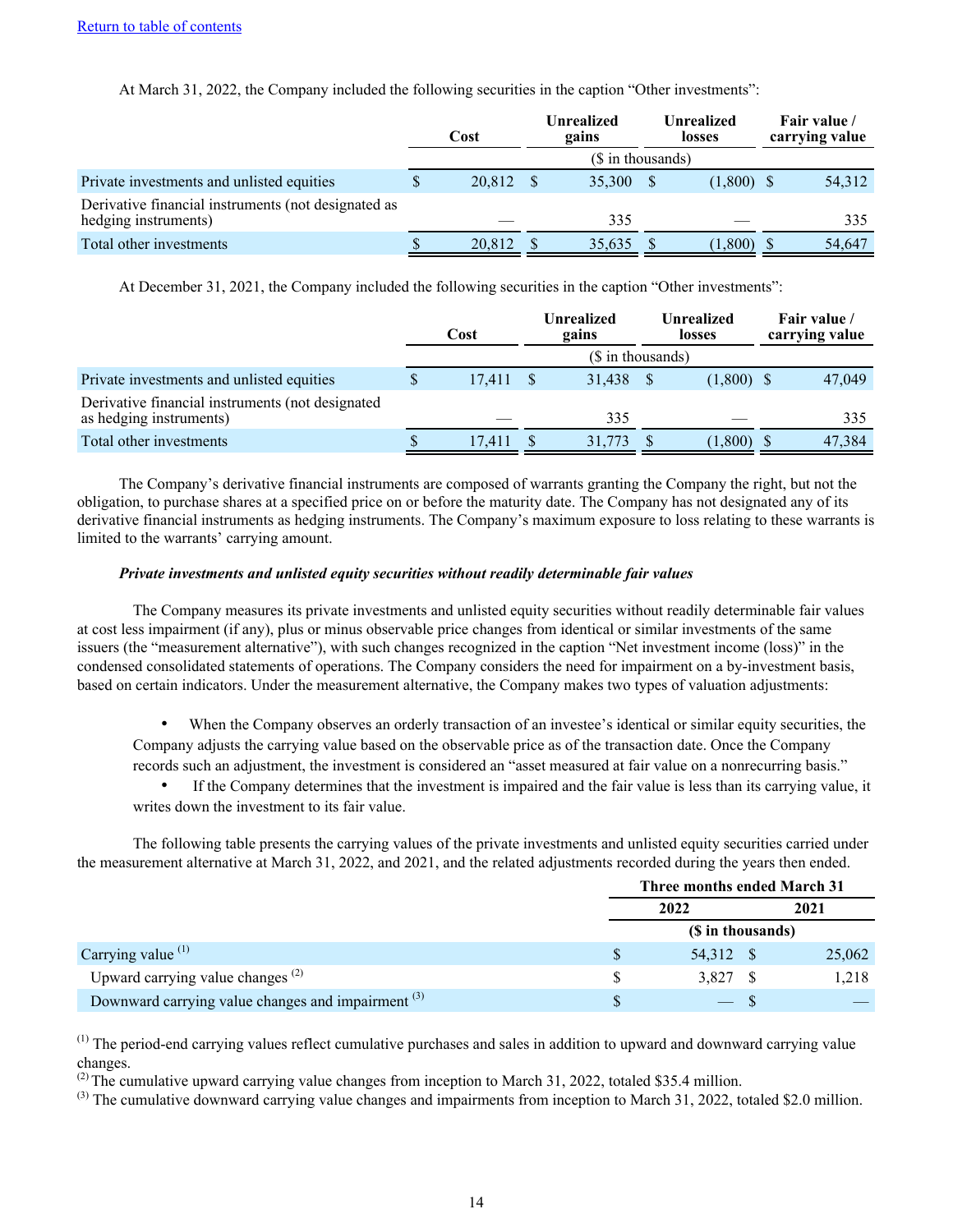#### *Fair Value Hierarchy*

The fair value of a financial instrument is the amount that would be received in an asset sale or paid to transfer a liability in an orderly transaction between unaffiliated market participants. Assets and liabilities measured at fair value are categorized based on whether the inputs are observable in the market and the degree that the inputs are observable. The categorization of financial instruments within the valuation hierarchy is based on the lowest level of input that is significant to the fair value measurement. The hierarchy is prioritized into three levels (with Level 3 being the lowest) defined as follows:

- Level 1: Quoted prices in active markets for identical assets or liabilities that the entity has the ability to access.
- Level 2: Observable inputs other than prices included in Level 1, such as quoted prices for similar assets and liabilities in active markets; quoted prices for identical or similar assets and liabilities in markets that are not active; or other inputs that are observable or can be corroborated with observable market data.
- Level 3: Unobservable inputs supported by little or no market activity and significant to the fair value of the assets and liabilities. The term "unobservable inputs" includes certain pricing models, discounted cash flow methodologies, and similar techniques.

#### *Assets measured at fair value on a nonrecurring basis*

At March 31, 2022, and December 31, 2021, the Company held \$44.3 million and \$40.5 million, respectively, of private investments and unlisted equities measured at fair value on a nonrecurring basis. The Company classifies these assets as Level 3 within the fair value hierarchy due to their illiquidity. At March 31, 2022, and December 31, 2021, the Company held \$10.0 million and \$6.6 million, respectively, of private investments and unlisted equities measured at cost.

#### *Derivative instruments*

The Company values its derivative instruments using the Black-Scholes option pricing model based on Level 3 inputs. The Company uses the carrying value of the underlying stock as an input in the option pricing model. The underlying stock does not have a readily determinable fair value. Its carrying value is determined based on its original cost minus impairment, if any, plus or minus changes resulting from observable price changes. The other assumptions applied to the option pricing model include a risk-free rate of 0.50% and estimated volatility of 50%. The carrying value of the derivative instruments represents the fair value.

For the derivative instruments valued on the basis of Level 3 inputs, the Company includes any change in unrealized gains or losses in the caption "Net investment income (loss)" in the condensed consolidated statements of operations.

At March 31, 2022, and December 31, 2021, the Company did not carry any other investments at fair value with an assigned Level within the fair value hierarchy. The Company's investment in the related party investment fund is measured at fair value using the net asset value practical expedient. It is therefore not classified within the fair value hierarchy. (See Note 3 for further details on the related party investment fund.)

#### *Financial Instruments Disclosed, But Not Carried, at Fair Value*

The caption "Convertible senior notes payable" represents financial instruments that the Company carries at amortized cost. The fair value of the convertible senior notes payable is estimated based on the bid price observed in an inactive market for the identical instrument (Level 2 input) (see Note 7).

#### **5. LOSS AND LOSS ADJUSTMENT EXPENSE RESERVES**

At March 31, 2022, the Company's loss and loss adjustment expense reserves included estimated amounts for several catastrophe events. For significant catastrophe events, including, but not limited to, hurricanes, tornados, typhoons, floods, earthquakes, wildfires, and pandemics, loss reserves are generally established based on loss payments and case reserves reported by clients when received. To establish IBNR loss estimates, the Company makes use of, among other things, the following information:

- estimates communicated by ceding companies;
- information received from clients, brokers, and loss adjusters;
- an understanding of the underlying business written and its exposures to catastrophe event-related losses;
- industry data;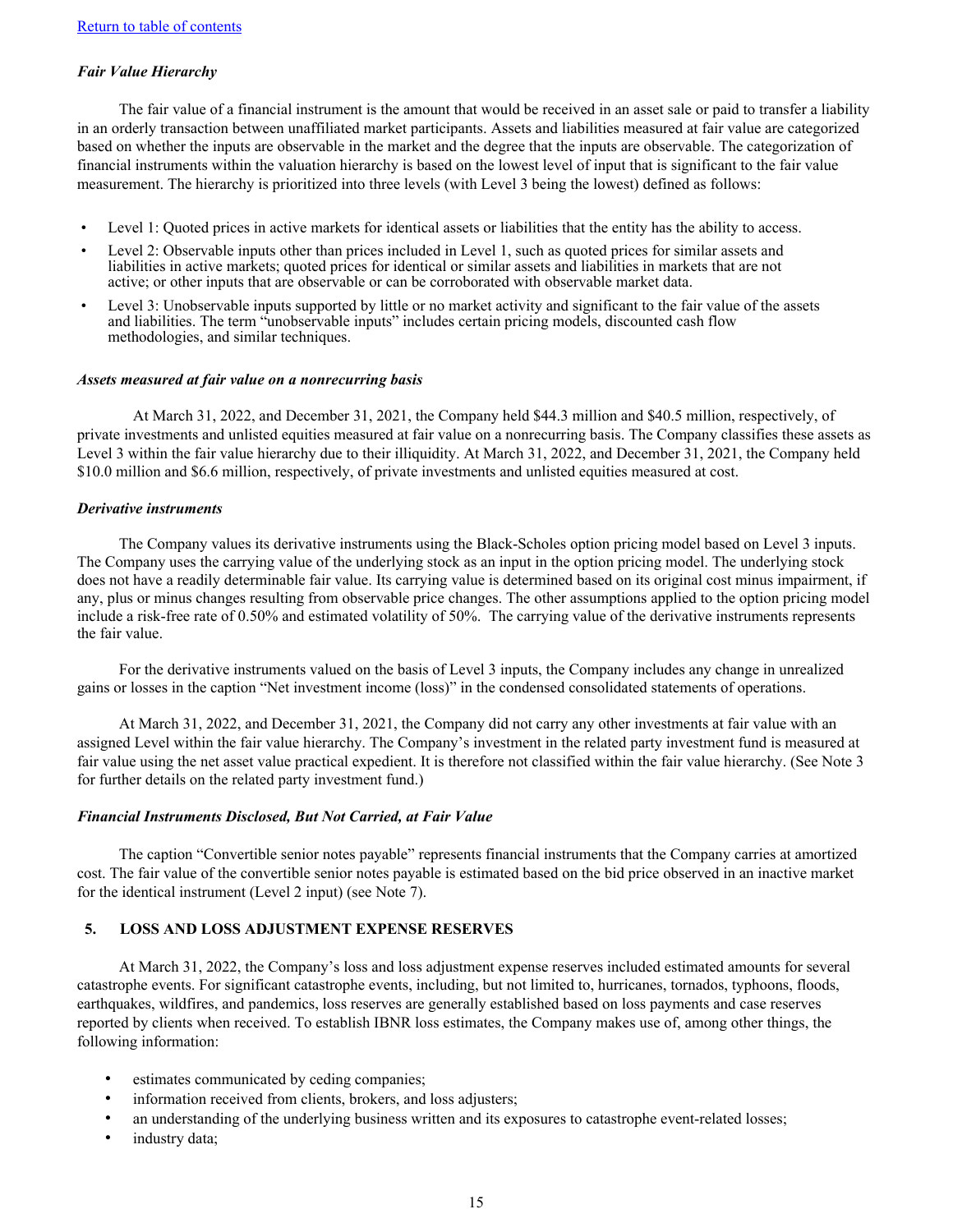- catastrophe scenario modeling software; and
- management's judgment.

At March 31, 2022, the Company's loss and loss adjustment expense reserves included \$13.6 million from the Russian-Ukrainian conflict. Additional information the Company considered in estimating its loss reserves included the following:

- a review of in-force treaties that may provide coverage and incur losses;
- catastrophe and scenario modeling analyses and results shared by cedents;
- preliminary loss estimates received from clients, brokers, and loss adjusters;
- reviews of industry insured loss estimates and market share analyses; and
- management's judgment.

The Company's Russian-Ukrainian conflict loss estimates include actuarial assumptions, including:

- the areas within the affected regions that have incurred losses;
- the scope of coverage provided by the underlying policies;
- the interpretation of contract terms;
- the determination of loss-triggering events;
- regulatory, legislative, and judicial actions that could influence contract interpretations across the insurance industry; and
- the ability of the cedents and insured to mitigate some or all of their losses.

Due to the uncertainty associated with these assumptions, the Company's loss estimates are subject to significant variability, and actual losses may ultimately differ materially from the Company's current estimates. The Company will evaluate its assumptions as new information becomes available and may adjust its loss estimates in future periods. Such adjustments may be material to the Company's results of operations and financial condition.

Additionally, if the Russian-Ukrainian conflict is prolonged, the Company may incur additional losses in subsequent periods.

The Company made no significant changes in the actuarial methodology or reserving process related to its loss and loss adjustment expense reserves for the three months ended March 31, 2022.

At March 31, 2022 and December 31, 2021, loss and loss adjustment expense reserves were composed of the following:

|               |                   | <b>March 31, 2022</b> | <b>December 31, 2021</b> |         |  |
|---------------|-------------------|-----------------------|--------------------------|---------|--|
|               | (\$ in thousands) |                       |                          |         |  |
| Case reserves |                   | 189,312 \$            |                          | 190,220 |  |
| <b>IBNR</b>   |                   | 359,829               |                          | 333,790 |  |
| Total         |                   | 549,141               |                          | 524,010 |  |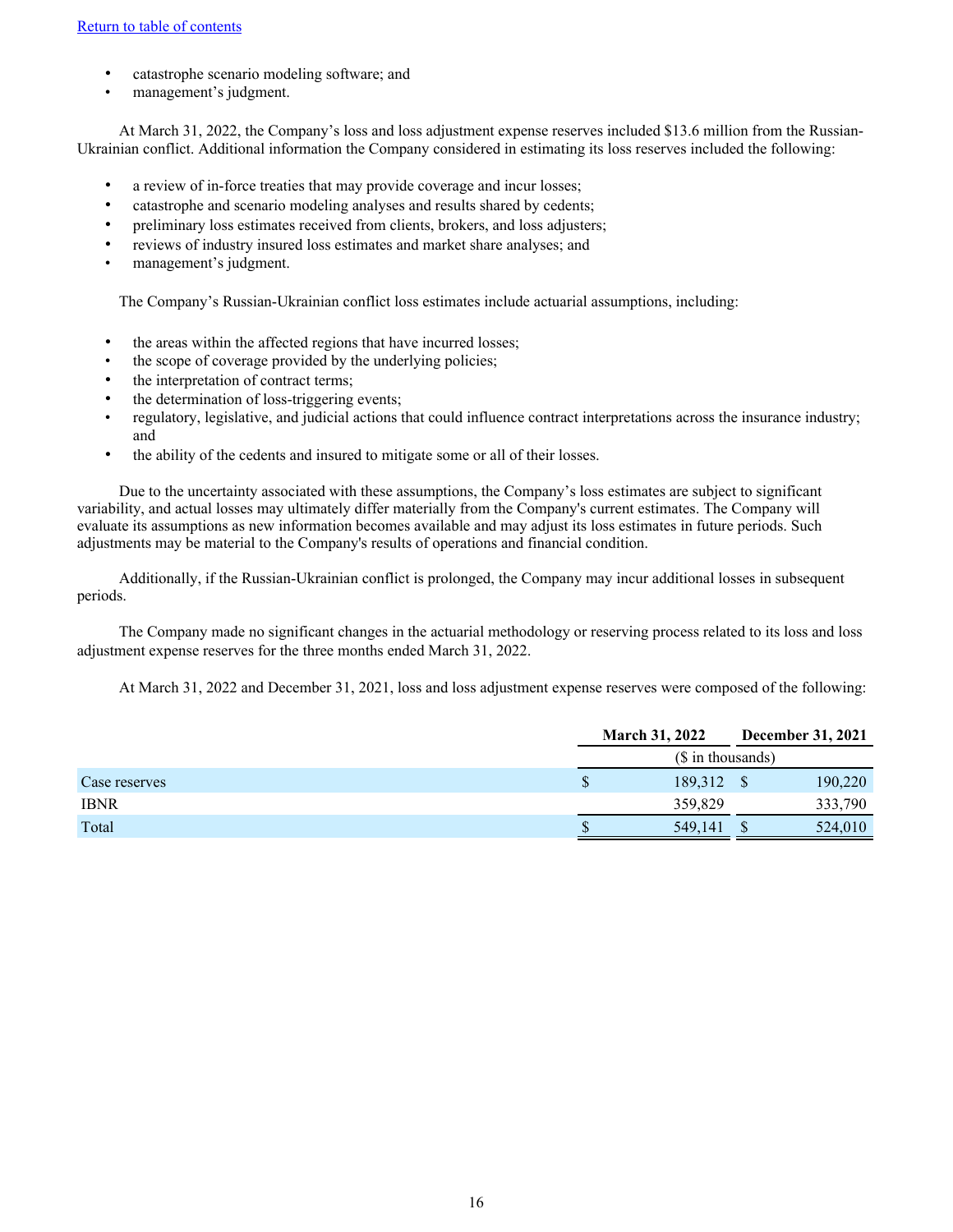A summary of changes in outstanding loss and loss adjustment expense reserves for all lines of business consolidated for the three months ended March 31, 2022 and 2021 is as follows:

| <b>Consolidated</b>          | 2022                    | 2021                    |  |  |
|------------------------------|-------------------------|-------------------------|--|--|
|                              |                         | (\$ in thousands)       |  |  |
| Gross balance at January 1   | $\mathbb{S}$<br>524,010 | 494,179<br><sup>S</sup> |  |  |
| Less: Losses recoverable     | (11,100)                | (16, 851)               |  |  |
| Net balance at January 1     | 512,910                 | 477,328                 |  |  |
| Incurred losses related to:  |                         |                         |  |  |
| Current year                 | 95,082                  | 97,861                  |  |  |
| Prior years                  | 2,325                   | (140)                   |  |  |
| Total incurred               | 97,407                  | 97,721                  |  |  |
| Paid losses related to:      |                         |                         |  |  |
| Current year                 | (9,903)                 | (11,860)                |  |  |
| Prior years                  | (59, 901)               | (65,500)                |  |  |
| Total paid                   | (69, 804)               | (77, 360)               |  |  |
| Foreign currency revaluation | (2,741)                 | 145                     |  |  |
| Net balance at March 31      | 537,772                 | 497,834                 |  |  |
| Add: Losses recoverable      | 11,369                  | 15,009                  |  |  |
| Gross balance at March 31    | 549,141                 | 512,843<br>S            |  |  |

For the three months ended March 31, 2022, the estimate of net losses incurred relating to prior accident years increased by \$2.3 million, primarily due to adverse development on a health contract and additional losses from the COVID-19 pandemic.

For the three months ended March 31, 2021, the estimate of net losses incurred relating to prior accident years decreased by \$0.1 million.

The changes in the outstanding loss and loss adjustment expense reserves for health claims for the three months ended March 31, 2022 and 2021 are as follows:

| Health                       | 2022                  | 2021                    |  |
|------------------------------|-----------------------|-------------------------|--|
|                              |                       | (\$ in thousands)       |  |
| Gross balance at January 1   | $\mathbb{S}$<br>9,939 | S<br>17,485             |  |
| Less: Losses recoverable     |                       |                         |  |
| Net balance at January 1     | 9,939                 | 17,485                  |  |
| Incurred losses related to:  |                       |                         |  |
| Current year                 | 3,118                 | 12,997                  |  |
| Prior years                  | 1,561                 | (1,317)                 |  |
| Total incurred               | 4,679                 | 11,680                  |  |
| Paid losses related to:      |                       |                         |  |
| Current year                 | (683)                 | (3,362)                 |  |
| Prior years                  | (6,662)               | (7,904)                 |  |
| Total paid                   | (7, 346)              | (11,266)                |  |
| Foreign currency revaluation |                       |                         |  |
| Net balance at March 31      | 7,272                 | 17,899                  |  |
| Add: Losses recoverable      |                       |                         |  |
| Gross balance at March 31    | $\$$<br>7,272         | <sup>\$</sup><br>17,899 |  |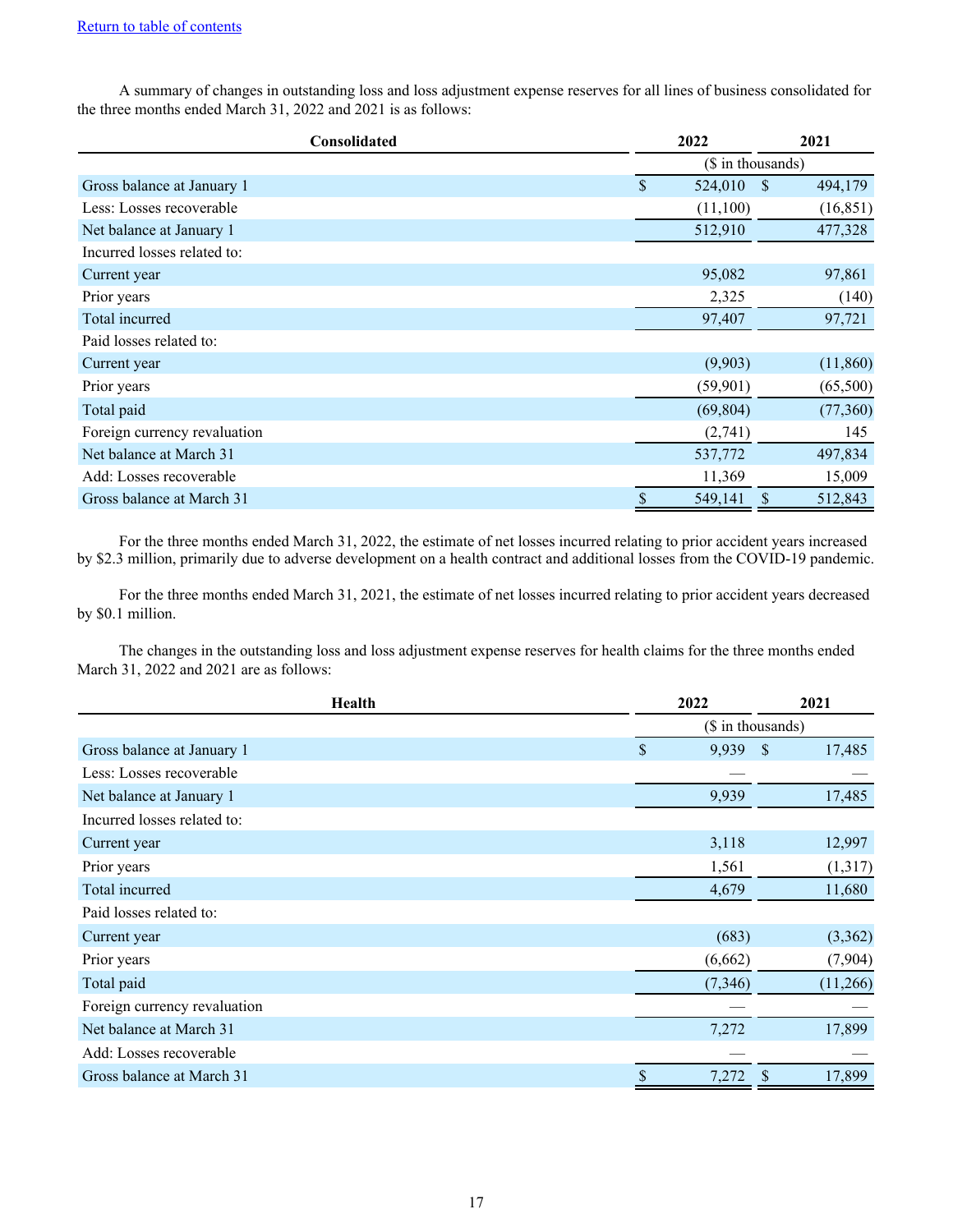#### **6. RETROCESSION**

From time to time, the Company purchases retrocessional coverage for one or more of the following reasons: to manage its overall exposure, reduce its net liability on individual risks, obtain additional underwriting capacity and balance its underwriting portfolio. The Company records loss and loss adjustment expenses recoverable from retrocessionaires as assets.

For the three months ended March 31, 2022, the Company's earned ceded premiums were \$1.2 million (2021: \$0.1 million). For the three months ended March 31, 2022, loss and loss adjustment expenses recovered and changes in losses recoverable were \$0.7 million. The recoveries recognized by the Company for the three months ended March 31, 2021, were insignificant.

Retrocession contracts do not relieve the Company from its obligations to its cedents. Failure of retrocessionaires to honor their obligations could result in losses to the Company. At March 31, 2022, the Company's loss reserves recoverable consisted of (i) \$8.8 million (December 31, 2021: \$8.4 million) recoverable from unrated retrocessionaires, of which \$8.3 million (December 31, 2021: \$8.2 million) were secured by cash, letters of credit and collateral held in trust accounts for the benefit of the Company and (ii) \$2.7 million (December 31, 2021: \$2.8 million) recoverable from retrocessionaires rated A- or above by A.M. Best.

 The Company regularly evaluates its net credit exposure to assess the ability of the retrocessionaires to honor their respective obligations. At March 31, 2022, the Company had recorded an allowance for expected credit losses of \$47.0 thousand (December 31, 2021: \$47.0 thousand).

#### **7. SENIOR CONVERTIBLE NOTES**

On August 7, 2018, the Company issued \$100.0 million of senior unsecured convertible notes (the "Notes"), which mature on August 1, 2023. The Notes bear interest at 4.0%, payable semi-annually on February 1 and August 1 of each year beginning February 1, 2019.

Note holders have the option, under certain conditions, to redeem the Notes prior to maturity. At March 31, 2022, the Company's share price was lower than the conversion price of \$17.19 per share.

If a holder redeems the Notes, the Company shall have the option to settle the conversion obligation in cash, ordinary shares of the Company, or a combination thereof pursuant to the terms of the indenture governing the Notes. Prior to January 1, 2022, the Company bifurcated the Notes into liability and equity components. Effective January 1, 2022, upon adoption of ASU 2020-06, the Company no longer bifurcates the Notes and presents the entire balance as a single liability on the Company's condensed consolidated balance sheets (see Note 2 for recently issued accounting standards adopted).

The Company's effective borrowing rate for non-convertible debt at the time of issuance of the Notes was estimated to be 6.0%.

The Company incurred issuance costs in connection with the issuance of the Notes. At March 31, 2022, the unamortized portion of these costs was \$0.9 million (December 31, 2021: \$1.0 million), which the Company expects to amortize through the maturity date.

The carrying value of the Notes at March 31, 2022, including accrued interest of \$0.7 million, was \$99.7 million (December 31, 2021: \$98.1 million). At March 31, 2022, the Company estimated the fair value of the Notes to be \$95.5 million (December 31, 2021: \$97.5 million) (see Note 4 Financial Instruments).

For the three months ended March 31, 2022, the Company recognized interest expenses of \$1.2 million (2021: \$1.5 million) in connection with the interest coupon and amortization of issuance costs.

The Company was in compliance with all covenants relating to the Notes at March 31, 2022, and December 31, 2021. At March 31, 2022, the Company had a remaining obligation for interest and principal payments of \$2.0 million and \$104.0 million during 2022 and 2023, respectively.

#### **8. SHARE CAPITAL**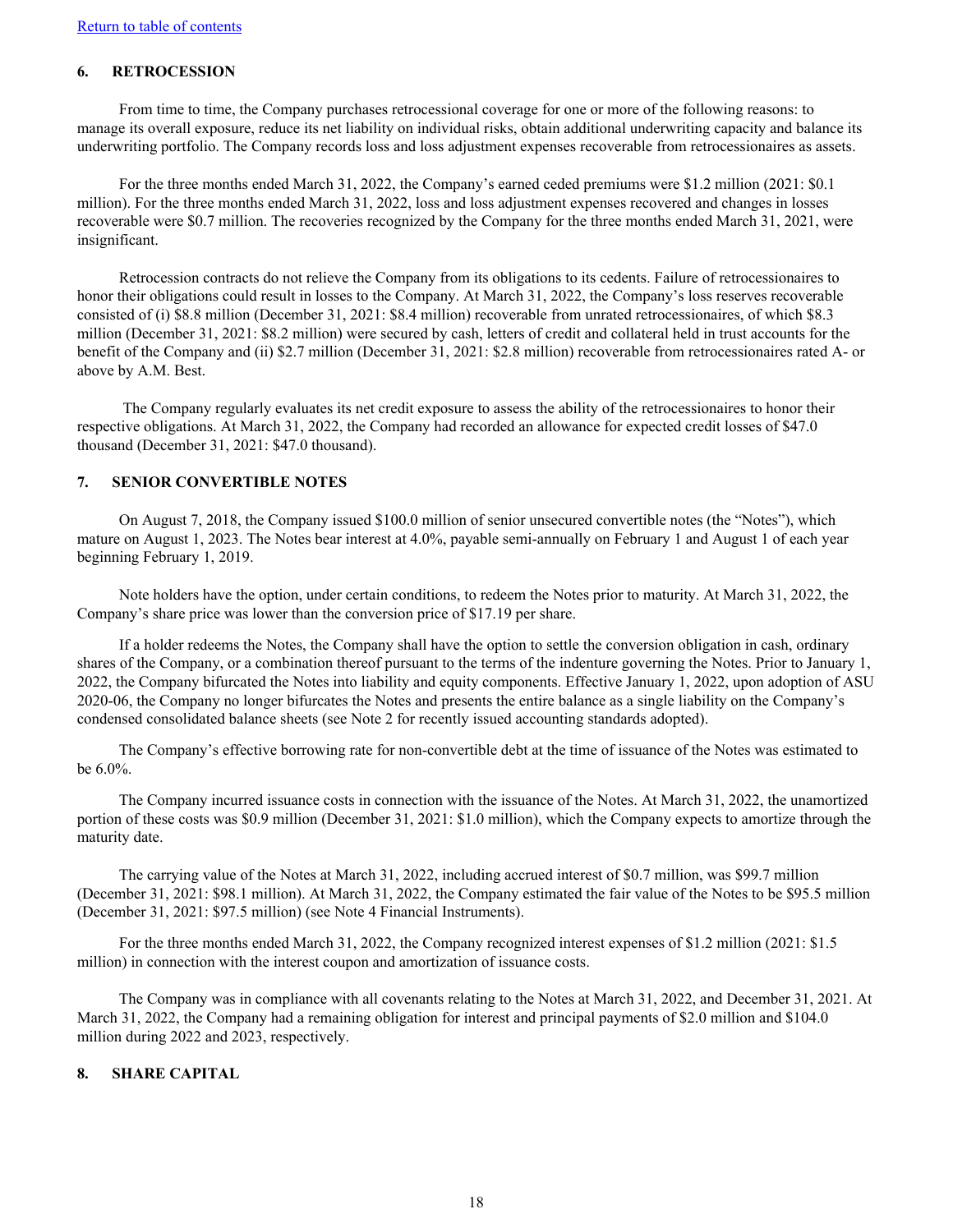The Company's share capital is made up of ordinary share capital and additional paid-in capital. Ordinary share capital represents the issued and outstanding Class A and Class B ordinary shares at their par values of \$0.10 per share. Additional paid-in capital includes the premium paid per share by the subscribing shareholders for Class A and Class B ordinary shares, as well as the earned portion of the grant-date fair value of share-based awards.

On October 29, 2020, the Company's shareholders approved an amendment to the stock incentive plan to increase the number of Class A ordinary shares available for issuance by 3.0 million shares from 5.0 million to 8.0 million. At March 31, 2022, 2,092,276 (December 31, 2021: 3,128,276) Class A ordinary shares remained available for future issuance under the Company's stock incentive plan. The Compensation Committee of the Board of Directors administers the stock incentive plan.

 The Board has adopted a share repurchase plan. The timing of such repurchases and the actual number of shares repurchased will depend on various factors, including price, market conditions, and applicable regulatory and corporate requirements. On May 4, 2021, the Board of Directors approved a share repurchase plan effective from July 1, 2021, until June 30, 2022, authorizing the Company to repurchase up to \$25.0 million of Class A ordinary shares or securities convertible into Class A ordinary shares in the open market, through privately negotiated transactions or Rule 10b5-1 stock trading plans. The Company is not required to repurchase any of the Class A ordinary shares. The repurchase plan may be modified, suspended, or terminated at the election of our Board of Directors at any time without prior notice.

The Company repurchased no Class A ordinary shares during the three months ended March 31, 2022. All Class A ordinary shares repurchased are canceled immediately upon repurchase.

The following table is a summary of ordinary shares issued and outstanding:

|                                              |                | Three months ended March 31 | Three months ended March 31 |                |  |  |
|----------------------------------------------|----------------|-----------------------------|-----------------------------|----------------|--|--|
|                                              |                | 2022                        | 2021                        |                |  |  |
|                                              | <b>Class A</b> | <b>Class B</b>              | <b>Class A</b>              | <b>Class B</b> |  |  |
| Balance – beginning of period                | 27,589,731     | 6,254,715                   | 28,260,075                  | 6,254,715      |  |  |
| Issue of ordinary shares, net of forfeitures | 876,785        |                             | 335,738                     |                |  |  |
| Balance – end of period                      | 28,466,516     | 6,254,715                   | 28,595,813                  | 6,254,715      |  |  |

Additional paid-in capital includes the premium per share paid by the subscribing shareholders for Class A and B ordinary shares, which have a par value of \$0.10 each. It also includes the earned portion of the grant-date fair value of sharebased awards that have not yet vested.

#### **9. SHARE-BASED COMPENSATION**

The Company has a stock incentive plan for directors, employees, and consultants administered by the Compensation Committee of the Board of Directors.

#### **Employee and Director Restricted Shares**

The restricted shares issued to certain employees contain restrictions relating to vesting, forfeiture in the event of termination of employment, transferability, and other matters.

For the three months ended March 31, 2022, the Company issued 885,261 (2021: 334,312) Class A ordinary shares to employees pursuant to the Company's stock incentive plan. The Restricted Shares granted to employees in 2022 include (i) restricted shares with both performance and service-based vesting conditions ("Performance RSs") and (ii) restricted shares with only service-based vesting conditions ("Service RSs"). The Service RSs vest evenly each year on January 1, subject to the grantees' continued service with the Company. If performance goals are achieved, the Performance RSs will cliff vest at the end of a three-year performance period within a range of 25% and 100% of the awarded Performance RSs, with a target of 50%. During the vesting period, the holder of the Service RSs and Performance RSs retains voting rights but is entitled to any dividends declared by the Company only upon vesting.

Prior to fiscal year 2022, the restricted shares granted to employees cliff vested three years after the date of issuance, subject to the grantee's continued service with the Company. During the vesting period, the holder of the restricted shares retained voting rights and was entitled to any dividends declared by the Company.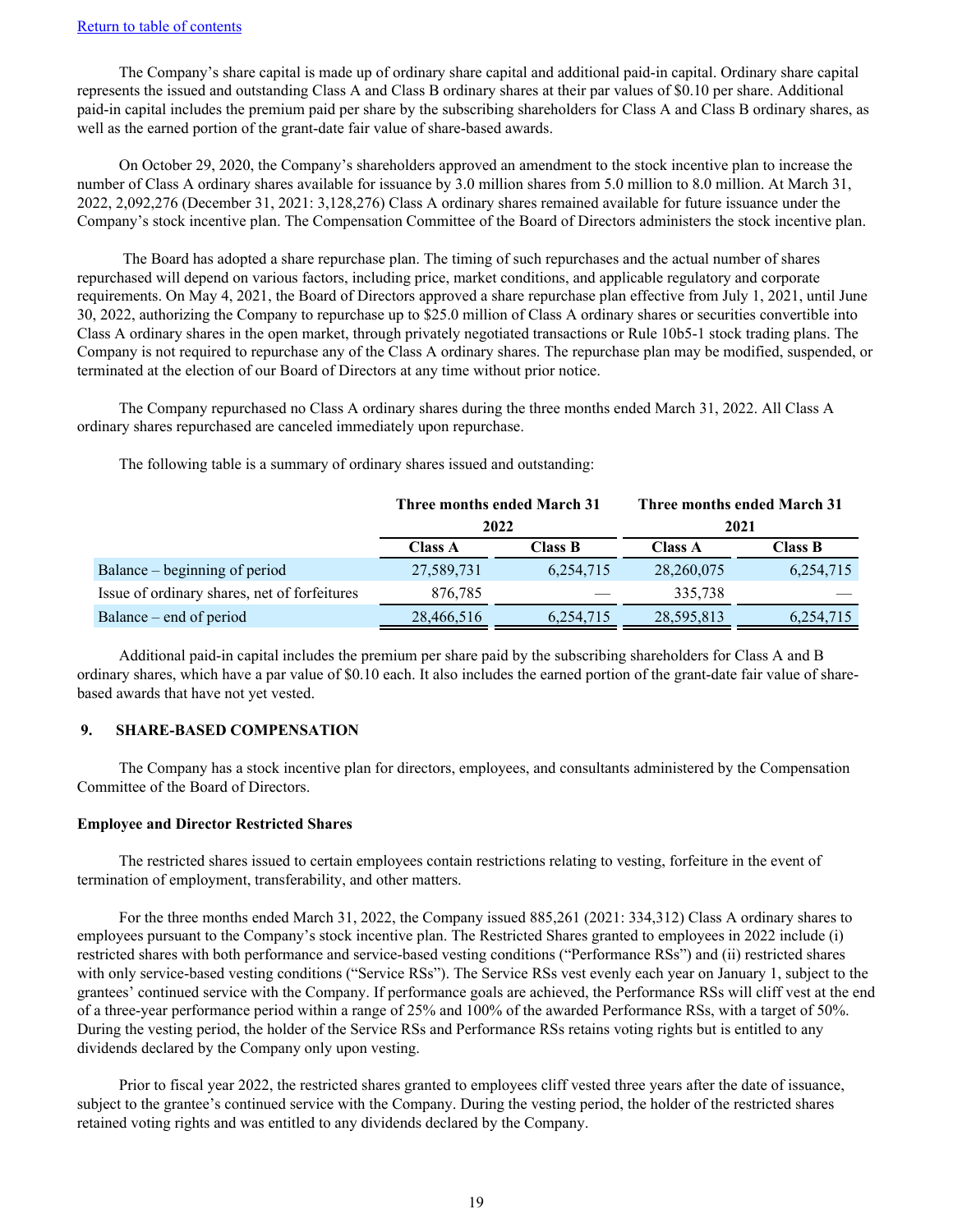#### [Return to table of contents](#page-2-0)

Prior to fiscal year 2021, the Company issued Class A ordinary shares to the Chief Executive Officer ("CEO") pursuant to the Company's stock incentive plan ("CEO RSs"). These shares contain performance and service conditions and certain restrictions relating to, among other things, vesting, forfeiture in the event of termination of the CEO's employment, and transferability. The CEO RSs cliff vest five years after the date of issuance, subject to the performance condition being met and the CEO's continued service with the Company. At March 31, 2022, there were 193,149 non-vested CEO RSs with a weighted average grant date fair value of \$10.10 per share. As the performance conditions associated with these restricted shares have not been met, the Company recognized no compensation cost relating to the unvested shares for the three months ended March 31, 2022, and 2021.

The Company recognizes compensation expense associated with Performance RSs and Service RSs based on the fair value of the Company's Class A ordinary shares measured at the grant date. For Service RSs, the Company recognizes this expense on a straight-line basis over the requisite service period. For Performance RSs, the Company recognizes the associated compensation expense based on achieving established performance criteria during the performance period.

For the three months ended March 31, 2022, grantees forfeited 8,476 (2021: 19,285) restricted shares. For the three months ended March 31, 2022, the Company reversed \$26 thousand of stock compensation expense (2021: \$0.1 million) in relation to the forfeited restricted shares.

The Company recorded \$0.7 million of share-based compensation expense, net of forfeiture reversals, relating to restricted shares for the three months ended March 31, 2022 (2021: \$0.5 million). At March 31, 2022, there was \$5.1 million (December 31, 2021: \$2.7 million) of unrecognized compensation cost relating to non-vested restricted shares (excluding CEO RSs), which the Company expects to recognize over a weighted-average period of 2.1 years (2021: 1.8 years). For the three months ended March 31, 2022, the total fair value of restricted shares vested was \$1.3 million (2021: \$1.1 million).

The following table summarizes the activity for unvested outstanding restricted share awards during the three months ended March 31, 2022:

|                              | <b>Performance Restricted Stock</b>             |              |                                                 | <b>Service Restricted Stock</b>                 |      |                                                 |
|------------------------------|-------------------------------------------------|--------------|-------------------------------------------------|-------------------------------------------------|------|-------------------------------------------------|
|                              | Number of<br>non-vested<br>restricted<br>shares |              | Weighted<br>average<br>grant date<br>fair value | Number of<br>non-vested<br>restricted<br>shares |      | Weighted<br>average<br>grant date<br>fair value |
| Balance at December 31, 2021 | 193,149                                         | <sup>S</sup> | 10.10                                           | 753,407                                         | - \$ | 8.68                                            |
| Granted                      | 601,213                                         |              | 6.82                                            | 248,659                                         |      | 6.82                                            |
| Vested                       |                                                 |              |                                                 | (122, 233)                                      |      | 10.84                                           |
| Forfeited                    |                                                 |              |                                                 | (8, 476)                                        |      | 7.67                                            |
| Balance at March 31, 2022    | 794,362                                         |              | 7.62                                            | 871,357                                         |      | 7.86                                            |

#### **Employee Restricted Stock Units**

The Company issues RSUs to certain employees as part of the stock incentive plan and contain restrictions relating to vesting, forfeiture in the event of termination of employment, transferability, and other matters. On the vesting date, the Company converts each RSU into one Class A ordinary share and issues new Class A ordinary shares from the shares authorized for issuance as part of the Company's stock incentive plan.

The RSUs granted to employees in 2022 include (i) RSUs with both performance and service-based vesting conditions ("Performance RSUs") and (ii) RSUs with only service-based vesting conditions ("Service RSUs"). The Service RSUs vest evenly each year on January 1, subject to the grantee's continued service with the Company. If performance goals are achieved, the Performance RSUs will cliff vest at the end of a three-year performance period within a range of 25% and 100% of the awarded Performance RSUs, with a target of 50%.

The Company recognizes compensation expense associated with Performance RSUs and Service RSUs based on the fair value of the Company's Class A ordinary shares measured at the grant date. For Service RSUs, the Company recognizes this expense on a straight-line basis over the requisite service period. For Performance RSUs, the Company recognizes the associated compensation expense based on achieving established performance criteria during the performance period.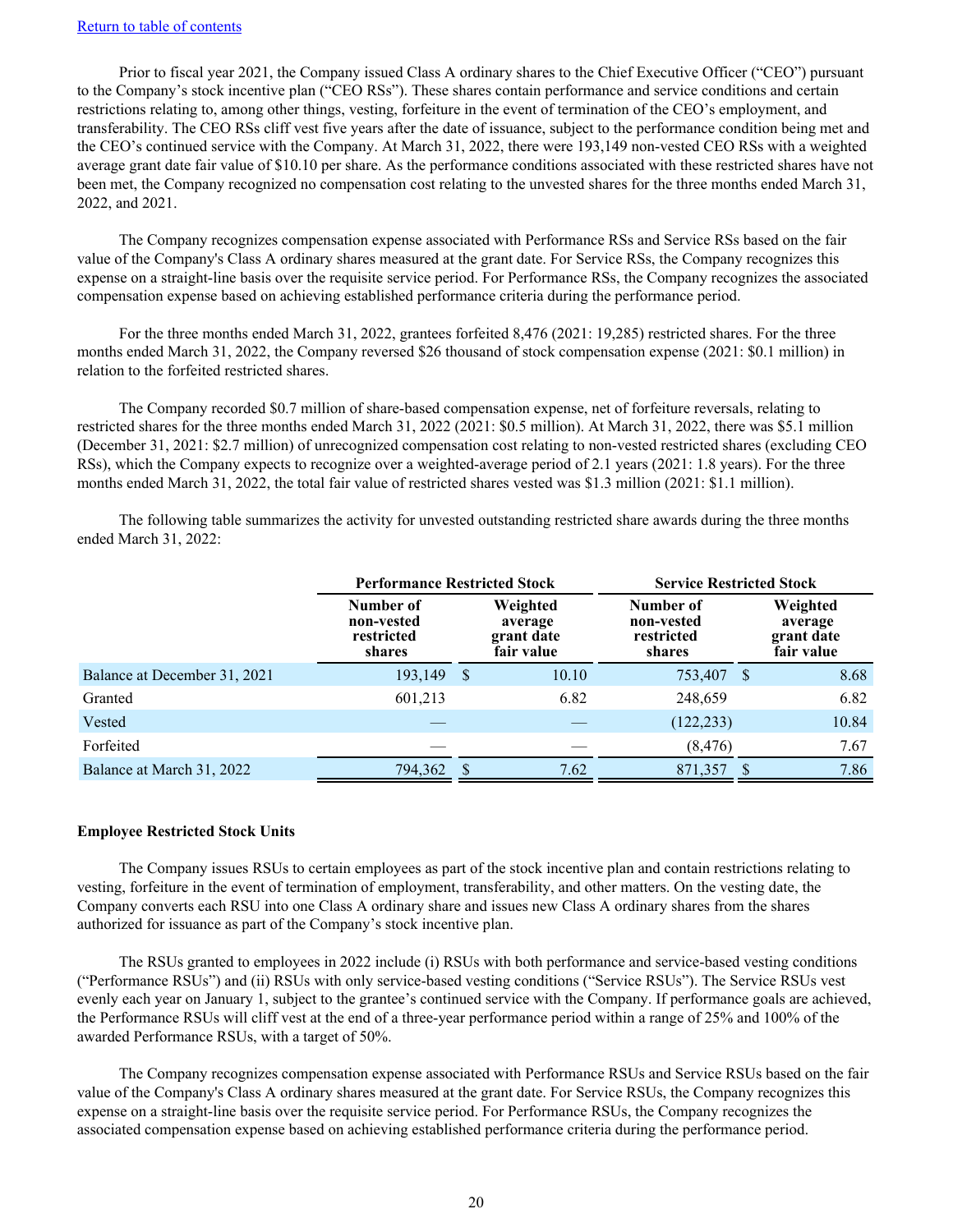Prior to 2022, the RSUs issued to employees cliff vested three years after the date of issuance, subject to the grantee's continued service with the Company. For the three months ended March 31, 2022, the Company issued 159,215 (2021: 58,123) RSUs to employees pursuant to the Company's stock incentive plan. For the three months ended March 31, 2022, and 2021, no RSUs were forfeited.

The Company recorded \$0.1 million of share-based compensation expense relating to RSUs for the three months ended March 31, 2022 (2021: \$0.1 million). At March 31, 2022, the total compensation cost related to non-vested RSUs not yet recognized was \$1.0 million (2021: \$0.5 million), which the Company expects to recognize over a weighted-average period of 2.0 years (2021: 1.8 years).

Employee RSU activity during the three months ended March 31, 2022, was as follows:

|                                                                                           | <b>Performance Restricted Stock Units</b> |                                        |      | <b>Service Restricted Stock Units</b>           |      |       |  |  |
|-------------------------------------------------------------------------------------------|-------------------------------------------|----------------------------------------|------|-------------------------------------------------|------|-------|--|--|
| Weighted<br>Number of<br>average<br>grant date<br>non-vested<br>fair value<br><b>RSUs</b> |                                           | Number of<br>non-vested<br><b>RSUs</b> |      | Weighted<br>average<br>grant date<br>fair value |      |       |  |  |
| Balance at December 31, 2020                                                              |                                           | <sup>S</sup>                           |      | 116,722                                         | - \$ | 9.60  |  |  |
| Granted                                                                                   |                                           |                                        |      | 58,123                                          |      | 9.18  |  |  |
| Vested                                                                                    |                                           |                                        |      | (20,711)                                        |      | 15.90 |  |  |
| Balance at December 31, 2021                                                              |                                           | S                                      |      | 154,134                                         | - \$ | 8.59  |  |  |
| Granted                                                                                   | 105,008                                   |                                        | 6.82 | 54,207                                          |      | 6.82  |  |  |
| Vested                                                                                    |                                           |                                        |      | (35,389)                                        |      | 10.84 |  |  |
| Balance at March 31, 2022                                                                 | 105,008                                   |                                        | 6.82 | 172,952                                         |      | 7.58  |  |  |

#### **Employee and Director Stock Options**

For the three months ended March 31, 2022, and 2021, no Class A ordinary share purchase options were granted or exercised by directors or employees and no stock options expired or vested. When the Company grants stock options, it reduces the corresponding number from the shares authorized for issuance as part of the Company's stock incentive plan.

The Board of Directors does not currently anticipate that the Company will declare any dividends during the expected term of the options. The Company uses graded vesting for expensing employee stock options. The total compensation cost expensed relating to stock options for the three months ended March 31, 2022, was \$0.1 million (2021: \$0.1 million). At March 31, 2022, the total compensation cost related to non-vested options not yet recognized was \$0.2 million (December 31, 2021: \$0.3 million), which will be recognized over a weighted-average period of 1.1 years (December 31, 2021: 1.2 years) assuming the grantee completes the service period for vesting of the options.

Employee and director stock option activity during the three months ended March 31, 2022 was as follows:

|                              | Number of<br>options<br>outstanding | Weighted<br>average<br>exercise<br>price | Weighted<br>average<br>grant date<br>fair value |            |   |  | <b>Intrinsic</b><br>value<br>(\$ in millions) |  | Weighted average<br>remaining<br>contractual term |
|------------------------------|-------------------------------------|------------------------------------------|-------------------------------------------------|------------|---|--|-----------------------------------------------|--|---------------------------------------------------|
| Balance at December 31, 2021 | 735,627                             | \$<br>22.35                              | S                                               | $10.23$ \$ |   |  | 4.7 years                                     |  |                                                   |
| Granted                      |                                     |                                          |                                                 |            |   |  |                                               |  |                                                   |
| Exercised                    |                                     |                                          |                                                 |            |   |  |                                               |  |                                                   |
| Expired                      |                                     |                                          |                                                 |            |   |  |                                               |  |                                                   |
| Balance at March 31, 2022    | 735,627                             | 22.35                                    |                                                 | 10.23      | S |  | 4.4 years                                     |  |                                                   |

#### **Stock Compensation Expense**

For the three months ended March 31, 2022, and 2021, the combined stock compensation expenses (net of forfeitures) included in the caption "General and administrative expenses" in the Company's condensed consolidated statements of operations were \$1.0 million and \$0.8 million, respectively.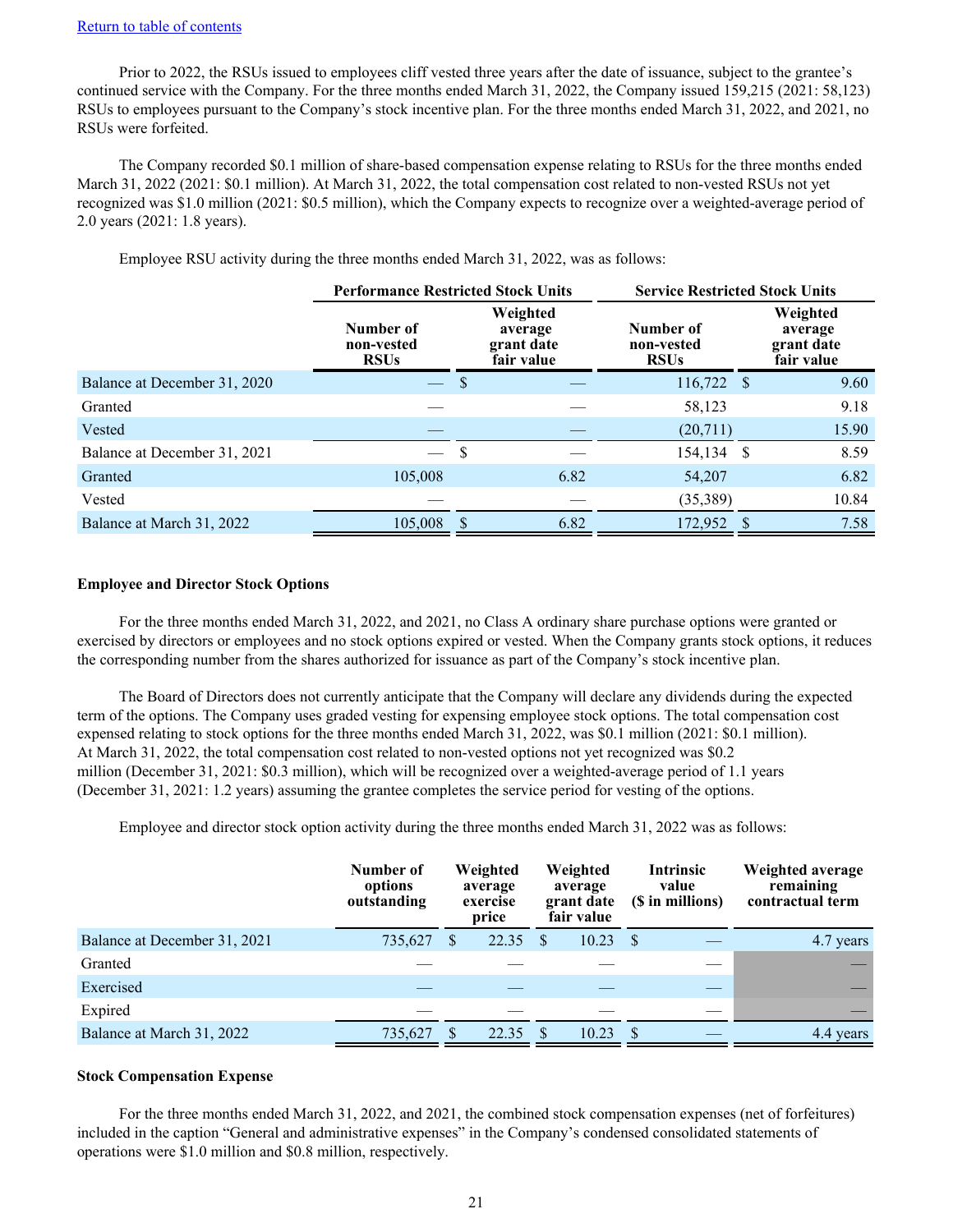#### **10. TAXATION**

At March 31, 2022, the Company recorded a gross deferred tax asset of \$3.8 million (December 31, 2021: \$3.2 million) and a deferred tax asset valuation allowance of \$3.3 million (December 31, 2021: \$2.7 million). The net deferred tax asset is included in the caption "Other assets" in the Company's condensed consolidated balance sheets. The Company has determined that it is more likely than not to fully realize the recorded deferred tax asset (net of the valuation allowance) in the future. The Company based this determination on the expected timing of the reversal of the temporary differences and the likelihood of generating sufficient taxable income to realize the future tax benefit.

The following table sets forth our current and deferred income tax benefit (expense) on a consolidated basis for the three months ended March 31, 2022 and 2021:

| Three months ended March 31 |       |  |            |  |
|-----------------------------|-------|--|------------|--|
| 2022                        |       |  | 2021       |  |
| (\$ in thousands)           |       |  |            |  |
| S                           |       |  | (3,734)    |  |
|                             | 428   |  |            |  |
|                             | 556   |  | 184        |  |
|                             | (556) |  | (184)      |  |
|                             | 16    |  | (3,734)    |  |
|                             |       |  | $(412)$ \$ |  |

#### **11. RELATED PARTY TRANSACTIONS**

#### **Investment Advisory Agreement**

DME, DME II, and DME Advisors are each an affiliate of David Einhorn, Chairman of the Company's Board of Directors, and therefore, are related parties to the Company.

The Company has entered into the SILP LPA (as described in Note 3 of the condensed consolidated financial statements). DME II receives a performance allocation equal to (with capitalized terms having the meaning provided under the SILP LPA) (a) 10% of the portion of the Positive Performance Change for each limited partner's capital account that is less than or equal to the positive balance in such limited partner's Carryforward Account, plus (b) 20% of the portion of the Positive Performance Change for each limited partner's capital account that exceeds the positive balance in such limited partner's Carryforward Account. The Carryforward Account for Greenlight Re and GRIL includes the amount of investment losses to be recouped, including any loss generated on the assets invested in SILP, subject to adjustments for redemptions. The loss carryforward provision in the SILP LPA allows DME II to earn a reduced performance allocation of 10% of profits in years subsequent to any year in which SILP has incurred a loss until all losses are recouped, and an additional amount equal to 150% of the loss is earned.

In accordance with the SILP LPA, DME Advisors constructs a levered investment portfolio as agreed by the Company (the "Investment Portfolio" as defined in the SILP LPA). On September 1, 2018, SILP entered into the IAA with DME Advisors, which entitles DME Advisors to a monthly management fee equal to 0.125% (1.5% on an annual basis) of each limited partner's Investment Portfolio. The IAA has an initial term ending on August 31, 2023, subject to an automatic extension for successive three-year terms.

For a detailed breakdown of management fees and performance compensation for the three months ended March 31, 2022, and 2021, refer to Note 3 of the condensed consolidated financial statements.

Pursuant to the SILP LPA and the IAA, the Company has agreed to indemnify DME, DME II, and DME Advisors for any expense, loss, liability, or damage arising out of any claim asserted or threatened in connection with DME Advisors serving as the Company's or SILP's investment advisor. The Company will reimburse DME, DME II, and DME Advisors for reasonable costs and expenses of investigating and defending such claims, provided such claims were not caused due to gross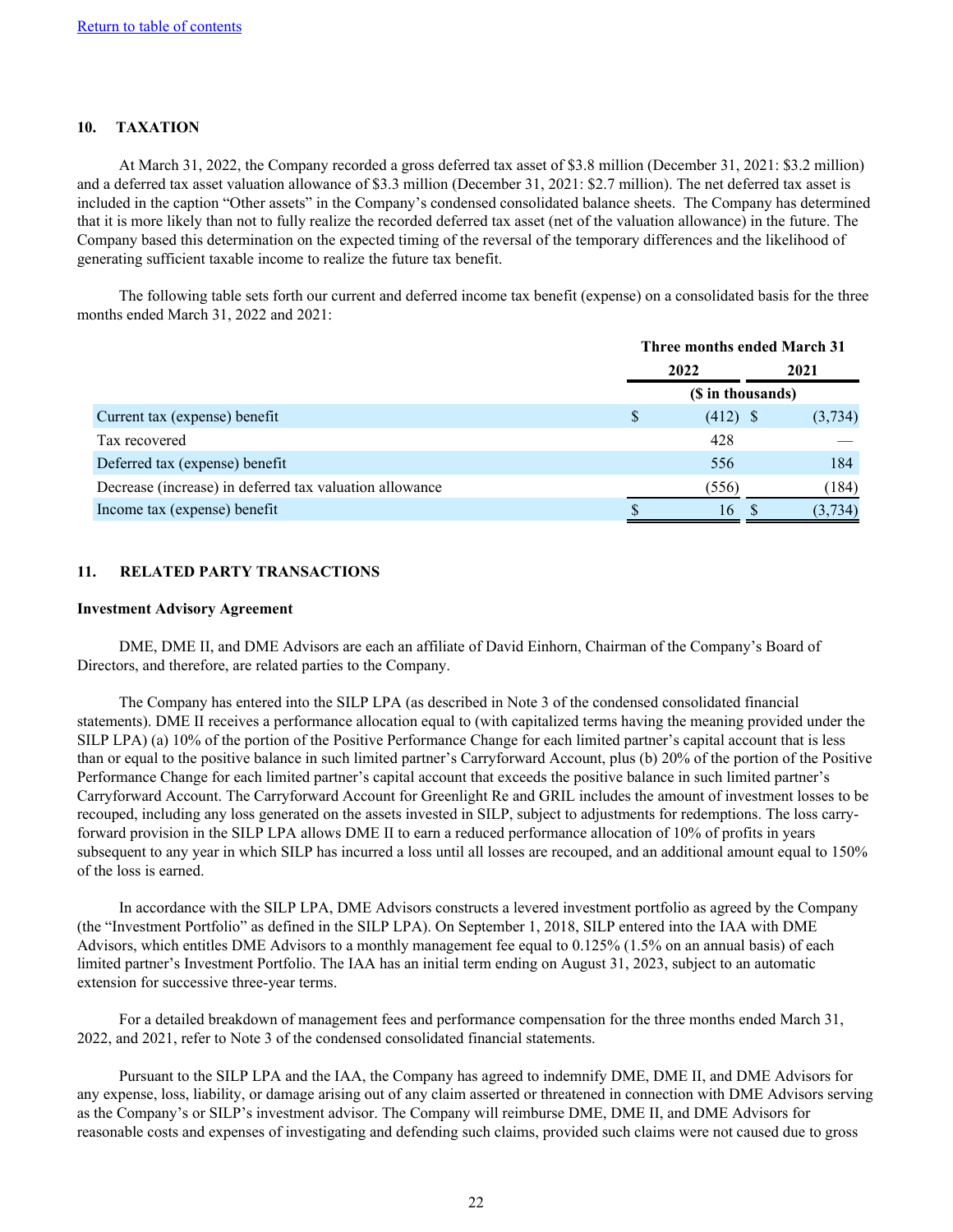negligence, breach of contract, or misrepresentation by DME, DME II, or DME Advisors. The Company incurred no indemnification amounts during the periods presented.

#### **Green Brick Partners, Inc.**

David Einhorn also serves as the Chairman of the Board of Directors of Green Brick Partners, Inc. ("GRBK"), a publicly-traded company. At March 31, 2022, SILP, along with certain affiliates of DME Advisors, collectively owned 34.3% of the issued and outstanding common shares of GRBK. Under applicable securities laws, DME Advisors may sometimes be limited in its ability to trade GRBK shares held in SILP. At March 31, 2022, SILP held 2.7 million shares of GRBK.

#### **Service Agreement**

The Company has entered into a service agreement with DME Advisors, pursuant to which DME Advisors provides certain investor relations services to the Company for compensation of five thousand dollars per month (plus expenses). The agreement automatically renews annually until terminated by either the Company or DME Advisors for any reason with 30 days prior written notice to the other party.

#### **Collateral Assets Investment Management Agreement**

Effective January 1, 2019, the Company (and its subsidiaries) entered into a collateral assets investment management agreement (the "CMA") with DME Advisors, pursuant to which DME Advisors manages certain assets of the Company that are not subject to the SILP LPA and are held by the Company to provide collateral required by the cedents in the form of trust accounts and letters of credit. In accordance with the CMA, DME Advisors receives no fees and is required to comply with the collateral investment guidelines. The CMA can be terminated by any of the parties upon 30 days' prior written notice to the other parties.

#### **12. COMMITMENTS AND CONTINGENCIES**

#### **Letters of Credit and Trusts**

At March 31, 2022, the Company had one letter of credit facility, which automatically renews each year unless terminated by either party in accordance with the applicable required notice period:

|                     | <b>Termination</b><br><b>Maximum</b><br><b>Facility Limit</b><br>Date |  | Notice period required for<br><b>termination</b>     |
|---------------------|-----------------------------------------------------------------------|--|------------------------------------------------------|
|                     | (\$ in thousands)                                                     |  |                                                      |
| Citibank Europe plc | 275,000                                                               |  | August 20, 2022 120 days before the termination date |

At March 31, 2022, an aggregate amount of \$184.7 million (December 31, 2021: \$136.8 million) in letters of credit was issued under the credit facility. At March 31, 2022, the Company had pledged total cash and cash equivalents with a fair value in the aggregate of \$185.5 million (December 31, 2021: \$137.6 million) as collateral against the letters of credit issued and included in the caption "Restricted cash and cash equivalents" in the Company's condensed consolidated balance sheets. The credit facility contains customary events of default and restrictive covenants, including but not limited to limitations on liens on collateral, transactions with affiliates, mergers, and sales of assets, as well as solvency and maintenance of certain minimum pledged equity requirements and restricts issuance of any debt without the consent of the letter of credit provider. Additionally, if an event of default exists, as defined in the letter of credit facility, Greenlight Re will be prohibited from paying dividends to its parent company. The Company was in compliance with all the credit facility covenants at March 31, 2022 and December 31, 2021.

The Company has also established regulatory trust arrangements for certain cedents. At March 31, 2022, collateral of \$515.9 million (December 31, 2021: \$497.1 million) was provided to cedents in the form of regulatory trust accounts and included in the caption "Restricted cash and cash equivalents" in the Company's condensed consolidated balance sheets.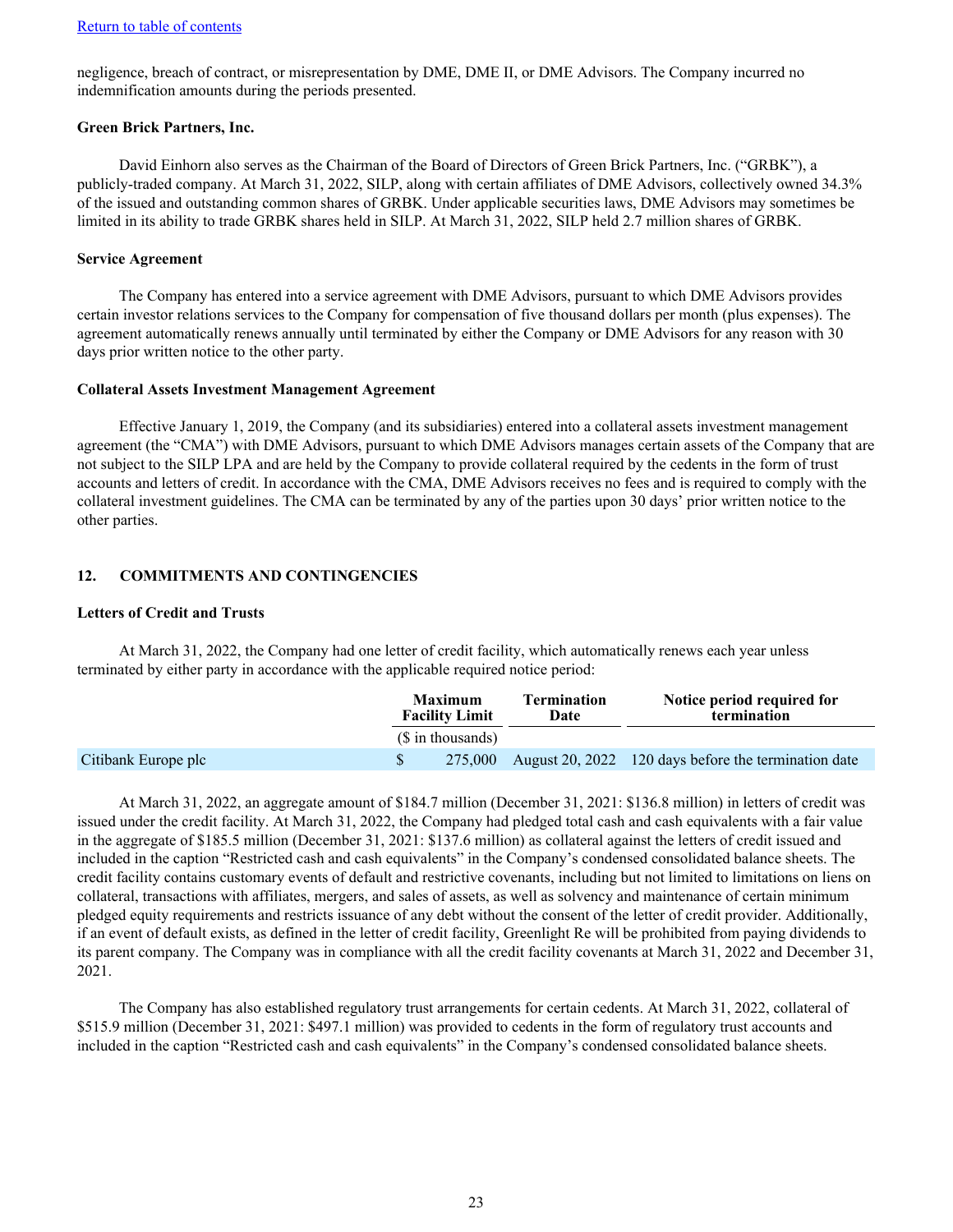#### **Lease Obligations**

The Company has determined that its lease agreements for office space qualify as operating lease arrangements. At the commencement date, the Company determined the lease term by assuming the exercise of those renewal options deemed to be reasonably certain. The exercise of lease renewal options is at the Company's sole discretion, and these options do not contain any material residual value guarantees or material restrictive covenants. The Company's weighted-average remaining operating lease term is approximately 4.5 years at March 31, 2022.

As the lease contracts generally do not provide an implicit discount rate, the Company used the weighted-average discount rate of 6%, representing its incremental borrowing rate based on information available at the commencement date, to determine the present value of lease payments. The incremental borrowing rate is based on a borrowing with a term similar to that of the associated lease. The Company has made an accounting policy election not to include renewal, termination, or purchase options that are not reasonably certain of exercise when determining the term of the borrowing.

At March 31, 2022, the right-of-use assets and lease liabilities relating to the operating leases were \$2.3 million and \$2.4 million, respectively. The operating expense for the three months ended March 31, 2022, was \$0.2 million (2021: \$0.04 million).

At March 31, 2022, the commitment for operating lease liabilities for future annual periods was as follows:

| Year ending December 31,           | (\$ in thousands) |       |
|------------------------------------|-------------------|-------|
| 2022                               | \$                | 454   |
| 2023                               |                   | 621   |
| 2024                               |                   | 637   |
| 2025                               |                   | 653   |
| 2026                               |                   | 352   |
| Thereafter                         |                   |       |
| Total lease payments               |                   | 2,717 |
| Less Imputed Interest              |                   | (358) |
| Present value of lease liabilities |                   | 2,359 |

#### **Litigation**

From time to time, in the ordinary course of business, the Company may be involved in formal and informal dispute resolution procedures, which may include arbitration or litigation. The outcomes of these procedures determine the rights and obligations under the Company's reinsurance contracts and other contractual agreements. In some disputes, the Company may seek to enforce its rights under an agreement or collect funds owed. In other matters, the Company may resist attempts by others to collect funds or enforce alleged rights. While the Company cannot predict the outcome of legal disputes with certainty, the Company does not believe that any existing dispute, when finally resolved, will have a material adverse effect on the Company's business, financial condition, or operating results.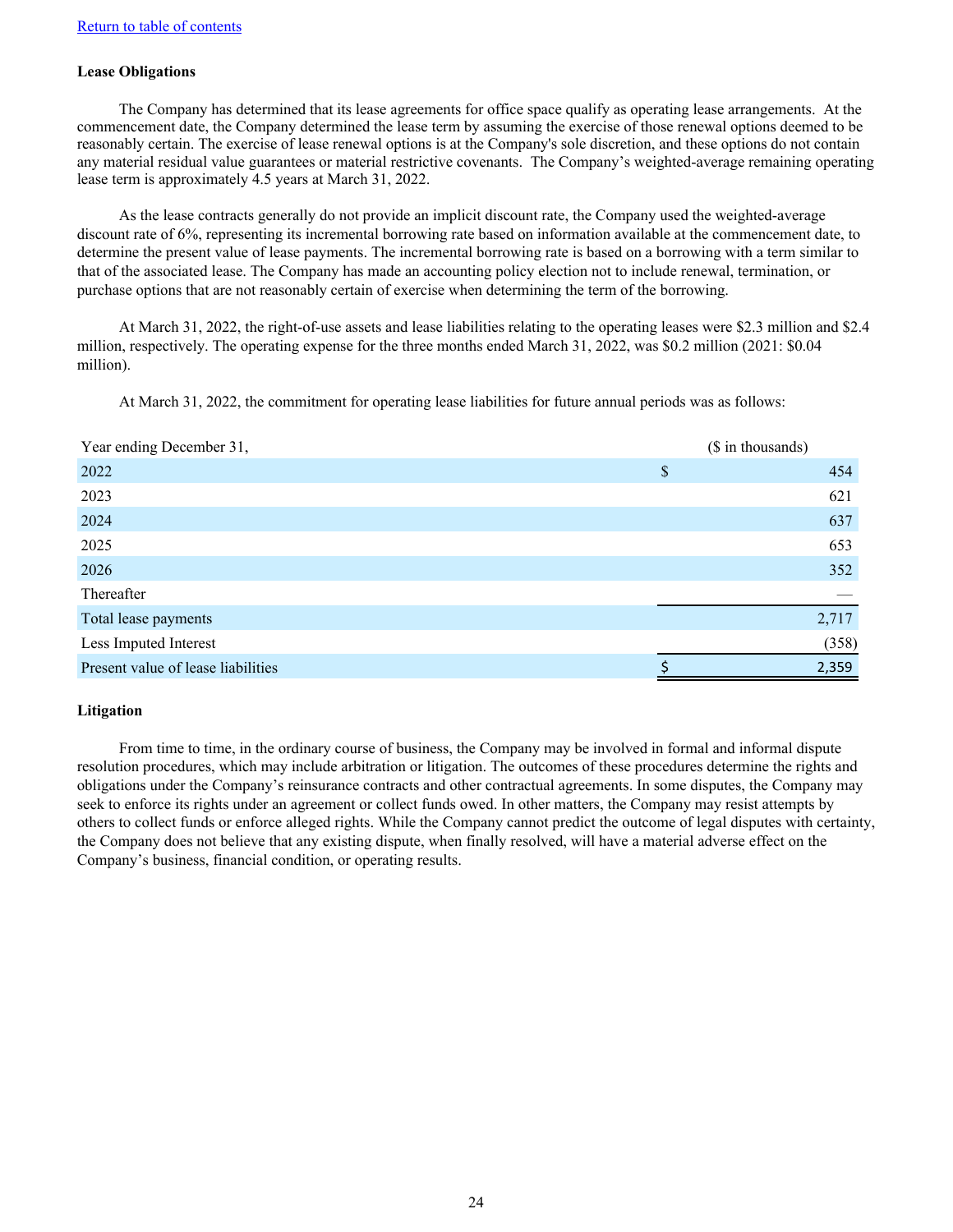## **13. SEGMENT REPORTING**

The Company has one operating segment, Property & Casualty Reinsurance.

The following tables provide a breakdown of the Company's gross premiums written by line and class of business, and by geographic area of risks insured for the periods indicated:

#### **Gross Premiums Written by Line of Business**

|                        | Three months ended March 31<br>2022<br>2021 |           |                   |                        |         |
|------------------------|---------------------------------------------|-----------|-------------------|------------------------|---------|
|                        |                                             |           | (\$ in thousands) |                        |         |
| <b>Property</b>        |                                             |           |                   |                        |         |
| Commercial             | $\mathsf{\$}$                               | 3,986     | $2.7\%$           | $\mathcal{S}$<br>2,148 | 1.3 %   |
| Motor                  |                                             | 1,446     | 1.0               | 9,709                  | 5.7     |
| Personal               |                                             | 13,103    | 9.0               | 3,058                  | 1.8     |
| <b>Total Property</b>  |                                             | 18,535    | 12.7              | 14,915                 | $8.8\,$ |
| Casualty               |                                             |           |                   |                        |         |
| General Liability      |                                             | 10,005    | 6.9               | 1,695                  | $1.0$   |
| Motor Liability        |                                             | 5,109     | 3.5               | 41,564                 | 24.5    |
| Professional Liability |                                             | 141       | 0.1               | 151                    | 0.1     |
| Workers' Compensation  |                                             | 9,920     | 6.8               | 22,149                 | 13.0    |
| Multi-line             |                                             | 53,094    | 36.4              | 48,115                 | 28.3    |
| <b>Total Casualty</b>  |                                             | 78,269    | 53.7              | 113,674                | 66.9    |
| Other                  |                                             |           |                   |                        |         |
| Accident & Health      |                                             | 1,894     | 1.3               | 14,664                 | 8.6     |
| Financial              |                                             | 21,036    | 14.4              | 13,330                 | 7.8     |
| Marine                 |                                             | 8,399     | 5.7               | 4,530                  | 2.7     |
| Other Specialty        |                                             | 17,753    | 12.2              | 8,822                  | 5.2     |
| <b>Total Other</b>     |                                             | 49,082    | 33.6              | 41,346                 | 24.3    |
|                        |                                             | \$145,886 | 100.0 %           | \$169,935              | 100.0 % |

## **Gross Premiums Written by Geographic Area of Risks Insured**

|                          | Three months ended March 31 |             |                         |         |  |  |
|--------------------------|-----------------------------|-------------|-------------------------|---------|--|--|
|                          | 2022                        |             | 2021                    |         |  |  |
|                          |                             |             | (\$ in thousands)       |         |  |  |
| U.S. and Caribbean       | \$<br>76,037                | 52.1 $%$ \$ | 104,854                 | 61.7 %  |  |  |
| Worldwide <sup>(1)</sup> | 66,271                      | 45.4        | 62,991                  | 37.1    |  |  |
| Europe                   | 2,874                       | 2.0         | 920                     | 0.5     |  |  |
| Asia                     | 704                         | 0.5         | 1,170                   | 0.7     |  |  |
|                          | 145,886                     | $100.0 \%$  | 169,935<br><sup>S</sup> | 100.0 % |  |  |

(1) "Worldwide" is composed of contracts that reinsure risks in more than one geographic area and may include risks in the U.S.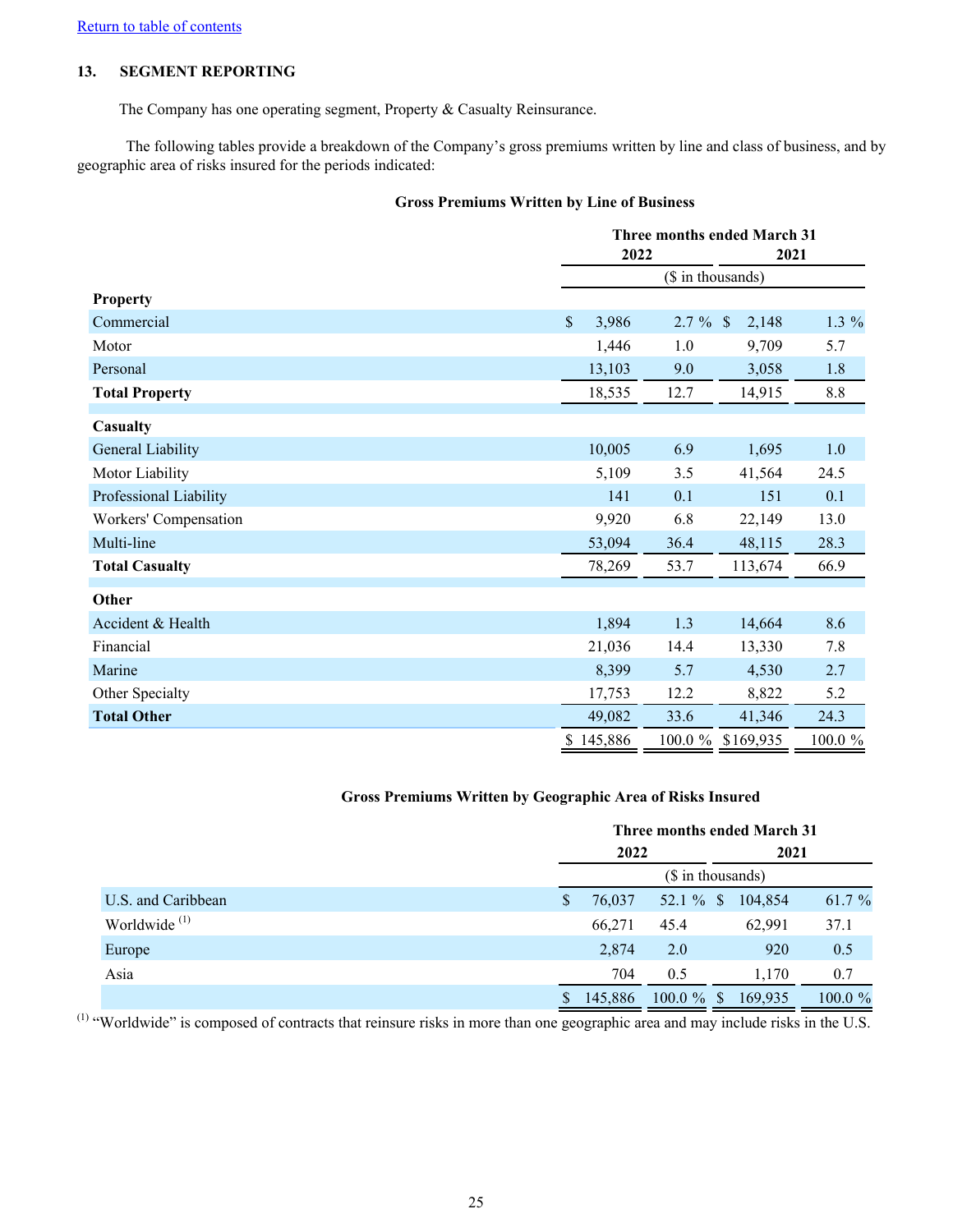## <span id="page-26-0"></span>**Item 2. MANAGEMENT'S DISCUSSION AND ANALYSIS OF FINANCIAL CONDITION AND RESULTS OF OPERATIONS**

*References to "we," "us," "our," "our company," or "the Company" refer to Greenlight Capital Re, Ltd. ("GLRE") and its wholly-owned subsidiaries, Greenlight Reinsurance, Ltd, ("Greenlight Re"), Greenlight Reinsurance Ireland, Designated Activity Company ("GRIL"), Greenlight Re Marketing (UK) Limited ("Greenlight Re UK") and Verdant Holding Company, Ltd. ("Verdant"), unless the context dictates otherwise. References to our "Ordinary Shares" refer collectively to our Class A Ordinary Shares and Class B Ordinary Shares.*

The following discussion should be read in conjunction with the audited consolidated financial statements and accompanying notes, which appear in our annual report on Form 10-K for the fiscal year ended December 31, 2021.

The following is a discussion and analysis of our results of operations for the three months ended March 31, 2022 and 2021 and financial condition at March 31, 2022 and December 31, 2021.

#### **Special Note About Forward-Looking Statements**

Certain statements in Management's Discussion and Analysis, other than purely historical information, including estimates, projections, statements relating to our business plans, objectives, and expected operating results, and the assumptions upon which those statements are based, are "forward-looking statements" within the meaning of the Private Securities Litigation Reform Act of 1995, Section 27A of the Securities Act of 1933 and Section 21E of the Securities Exchange Act of 1934, as amended (the "Exchange Act"). These forward-looking statements generally are identified by the words "believe," "project," "predict," "expect," "anticipate," "estimate," "intend," "plan," "may," "should," "will," "would," "will be," "will continue," "will likely result," and similar expressions. Forward-looking statements are based on current expectations and assumptions that are subject to risks and uncertainties, which may cause actual results to differ materially from the forwardlooking statements. We have included a detailed discussion of risks and uncertainties that could cause actual results and events to differ materially from such forward-looking statements in the section entitled "Part II. Item 1A. Risk Factors" included in this Form 10-Q for the three months ended March 31, 2022, and in the section entitled "Part I, Item 1A. Risk Factors" contained in our Form 10-K for the fiscal year ended December 31, 2021, as filed with the Securities and Exchange Commission (the "SEC") on March 8, 2022. Such risks and uncertainties include, but are not limited to:

- A downgrade or withdrawal of either of our A.M. Best ratings would materially and adversely affect our ability to implement our business strategy successfully;
- Our results of operations will likely fluctuate from period to period and may not be indicative of our long-term prospects;
- Our results of operations and financial condition could be adversely affected by the ongoing conflict between Russia and Ukraine and related disruptions in the global economy;
- The impact of COVID-19 and related risks could materially and adversely affect our results of operations, financial position, and liquidity;
- SILP may be concentrated in a few large positions, which could result in investment volatility;
- The performance of our Innovations investments could result in financial losses and reduce our capital;
- If our losses and loss adjustment expenses greatly exceed our loss reserves, our financial condition may be materially and adversely affected;
- Inflation may adversely impact our results of operations or financial condition;
- The effect of emerging claim and coverage issues on our business is uncertain;
- The property and casualty reinsurance market may be affected by cyclical trends; and
- The loss of key executives could adversely impact our ability to implement our business strategy.

We undertake no obligation to publicly update or revise any forward-looking statements, whether due to new information, future events, or otherwise. Readers are cautioned not to place undue reliance on the forward-looking statements, which speak only to the dates they were made.

We intend to communicate certain events that we believe may have a material adverse impact on our operations or financial position, including property and casualty catastrophic events and material losses in our investment portfolio, in a timely manner through a public announcement. Other than as required by the Exchange Act, we do not intend to make public announcements regarding reinsurance or investment events that we do not believe, based on management's estimates and current information, will have a material adverse impact on our operations or financial position.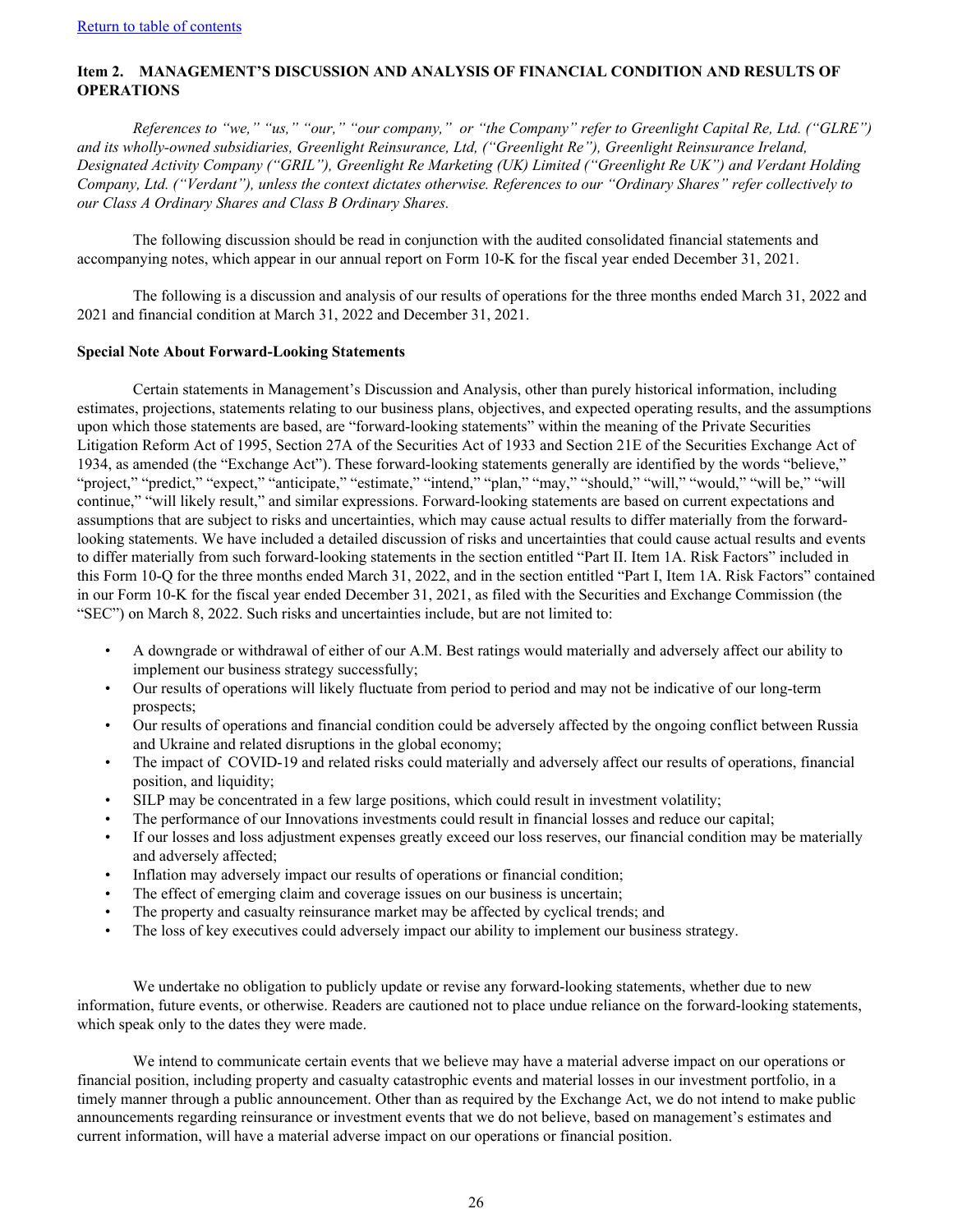## **General**

We are a global specialty property and casualty reinsurer headquartered in the Cayman Islands, with a reinsurance and investment strategy that we believe differentiates us from most of our competitors. Our goal is to build long-term shareholder value by providing risk management solutions to the insurance, reinsurance, and other risk marketplaces. We focus on delivering risk solutions to clients and brokers who value our expertise, analytics, and customer service offerings.

We aim to complement our underwriting activities with a non-traditional investment approach designed to achieve higher rates of return over the long term than reinsurance companies that exclusively employ more traditional investment strategies. Our investment portfolio is managed according to a value-oriented philosophy, in which our investment advisor takes long positions in perceived undervalued securities and short positions in perceived overvalued securities.

Through Greenlight Re Innovations, we support technology innovators in the (re)insurance market by providing investment, risk capacity, and access to a broad insurance network.

Because we seek to capitalize on favorable market conditions and opportunities, period-to-period comparisons of our underwriting results may not be meaningful. Also, our historical investment results are not necessarily indicative of future performance. Due to the nature of our reinsurance and investment strategies, our operating results will likely fluctuate from period to period.

The Company's subsidiaries hold an A.M. Best Financial Strength Rating of A- (Excellent) with a stable outlook.

#### **Critical Accounting Policies and Estimates**

Our condensed consolidated financial statements contain certain amounts that are inherently subjective and have required management to make assumptions and best estimates to determine reported values. If certain factors, including those described in "Part I. Item IA. — Risk Factors" included in our Form 10-K for the fiscal year ended December 31, 2021, as filed with the SEC on March 8, 2022, cause actual events or results to differ materially from our underlying assumptions or estimates, there could be a material adverse effect on our results of operations, financial condition or liquidity. "Part II. Item 7. — Management's Discussion and Analysis of Financial Condition and Results on Operations" included in our annual report on Form 10-K for the fiscal year ended December 31, 2021, describes our critical accounting policies and estimates. The most significant estimates relate to premium revenues and risk transfer, loss and loss adjustment expense reserves, investment impairments, allowances for credit losses, and share-based compensation.

Recently issued and adopted accounting standards and their impact on the Company, if any, are presented under "Recent Accounting Pronouncements" in Note 2 to the condensed consolidated financial statements.

#### **Segments**

We have one operating segment, Property  $\&$  Casualty reinsurance, and we analyze our business based on the following categories:

- Property
- Casualty
- Other

Property business covers automobile physical damage, personal lines, and commercial lines exposures. Property business includes both catastrophe and non-catastrophe coverage. We expect catastrophe business to make up a small proportion of our property business.

Casualty business covers general liability, motor liability, professional liability, and workers' compensation exposures. The Company's multi-line business relates predominantly to casualty reinsurance, and as such, the Company includes all multiline business within the casualty category. Casualty business generally has losses reported and paid over a longer period than property business. We categorize Lloyd's syndicate contracts, which incorporate incidental catastrophe exposure, as multi-line (and therefore casualty) business.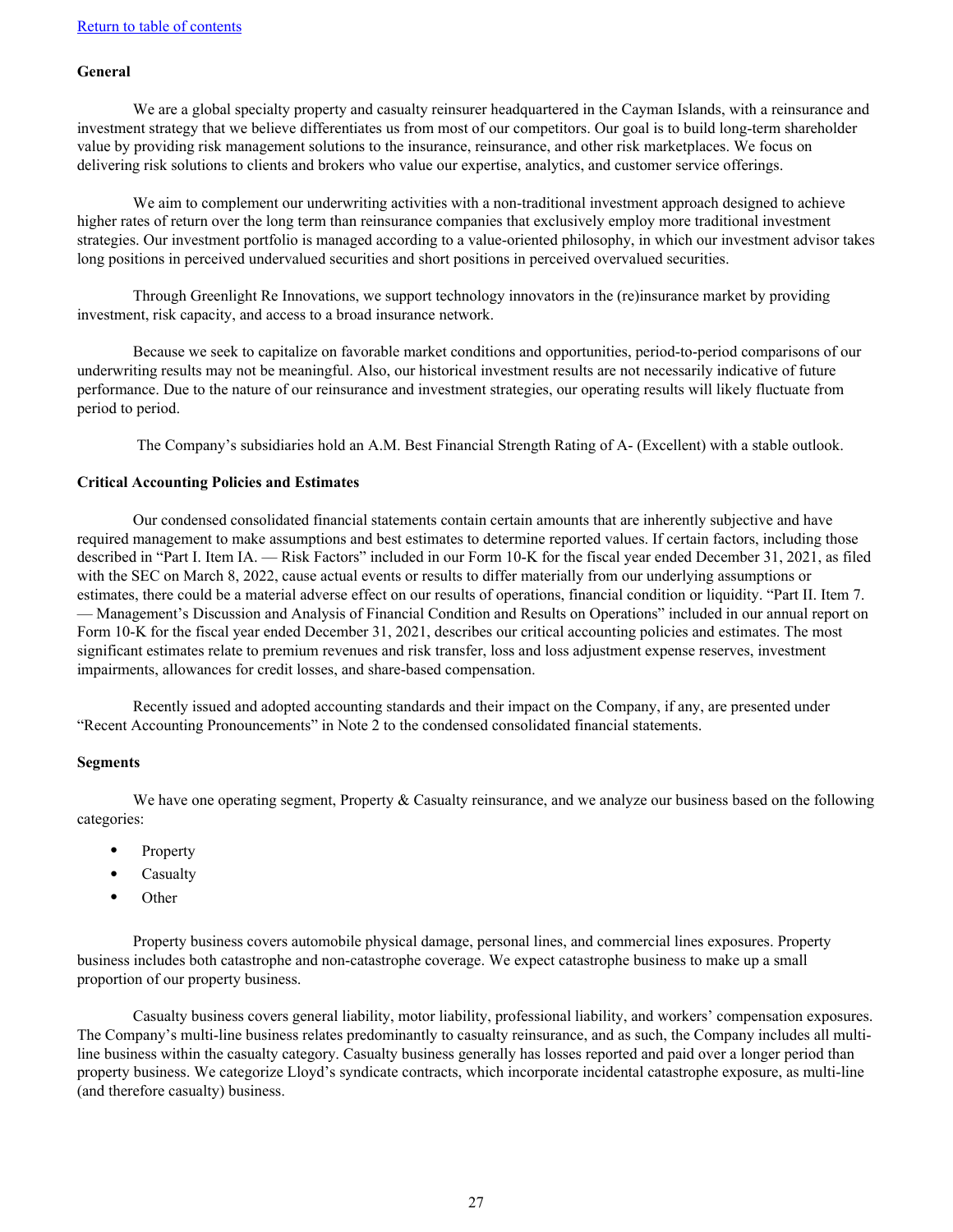Other business covers accident and health, financial lines (including transactional liability, mortgage insurance, surety, and trade credit), marine, energy, as well as other specialty business such as aviation, crop, cyber, political, and terrorism exposures.

#### **Outlook and Trends**

In February 2022, the Russian army commenced military actions against Ukraine. The ongoing Russian-Ukrainian conflict has resulted in the U.S., United Kingdom, European Union, and other countries imposing financial and economic sanctions, which have caused disruption in the global economy and have increased economic and geopolitical uncertainty. Our underwriting results for the quarter included \$13.6 million of losses attributed to the Russian-Ukrainian conflict. If this conflict is prolonged, we may incur additional losses in future periods.

During the January 1, 2022 renewal period, we saw improved rates in most of the classes of business we write, which enabled us to selectively expand our specialty book while taking advantage of improved rates. Our in-force portfolio reflects increased diversification across the classes of business we write and a lower concentration of risk to individual counterparties than at any other time in our history.

After another year of significant property catastrophe losses in 2021 and several years of generally weak performance of reinsurers, premium rates continue to increase overall. We believe that structural problems within the "pure catastrophe" class will limit premium rate increases in the class. However, we believe that the recent property catastrophe losses, along with the Russian-Ukrainian conflict will help support and extend the generally favorable market conditions in most other classes. We expect that the impact of inflation on our claims costs may partially reduce the extent of the overall premium adequacy, mainly with respect to longer-tailed classes.

Over the past four years, our underwriting portfolio has become considerably more diversified as we have shifted our underwriting away from being dominated by a small number of large accounts. This diversification has also exposed us to a wider array of global insurance events. However, we believe that taking on risk that is well priced, diversified and riskmanaged, is key to achieving optimal underwriting results.

We continue to be encouraged by our Innovations unit, whose central objective is to enhance our underwriting return and risk profile by establishing a range of strategic partnerships. Our Innovations-related premiums accounted for approximately 10% of our net premiums written in the first quarter of 2022. We see the potential for significant growth from Innovations-derived underwriting opportunities going forward.

In April 2022, we launched a Lloyd's approved insurtech-focused syndicate ("Syndicate 3456"). We expect Syndicate 3456 to enable us to provide capacity to our growing portfolio of Innovations partners.

#### **Key Financial and Non-GAAP Measures**

Management uses certain key financial measures, some of which are not prescribed under U.S. GAAP rules and standards ("non-GAAP financial measures"), to evaluate our financial performance, financial position, and the change in shareholder value. Generally, a non-GAAP financial measure, as defined in SEC Regulation G, is a numerical measure of a company's historical or future financial performance, financial position, or cash flows that either excludes or includes amounts that are not normally excluded or included in the most directly comparable measure calculated and presented under U.S. GAAP. We believe that these measures, which may be calculated or defined differently by other companies, provide consistent and comparable metrics of our business performance to help shareholders understand performance trends and facilitate a more thorough understanding of the Company's business. Non-GAAP financial measures should not be viewed as substitutes for those determined under U.S. GAAP.

The key non-GAAP financial measures used in this report are:

- Basic book value per share and fully diluted book value per share; and
- Net underwriting income (loss)

These non-GAAP measures are described below.

#### *Basic Book Value Per Share and Fully Diluted Book Value Per Share*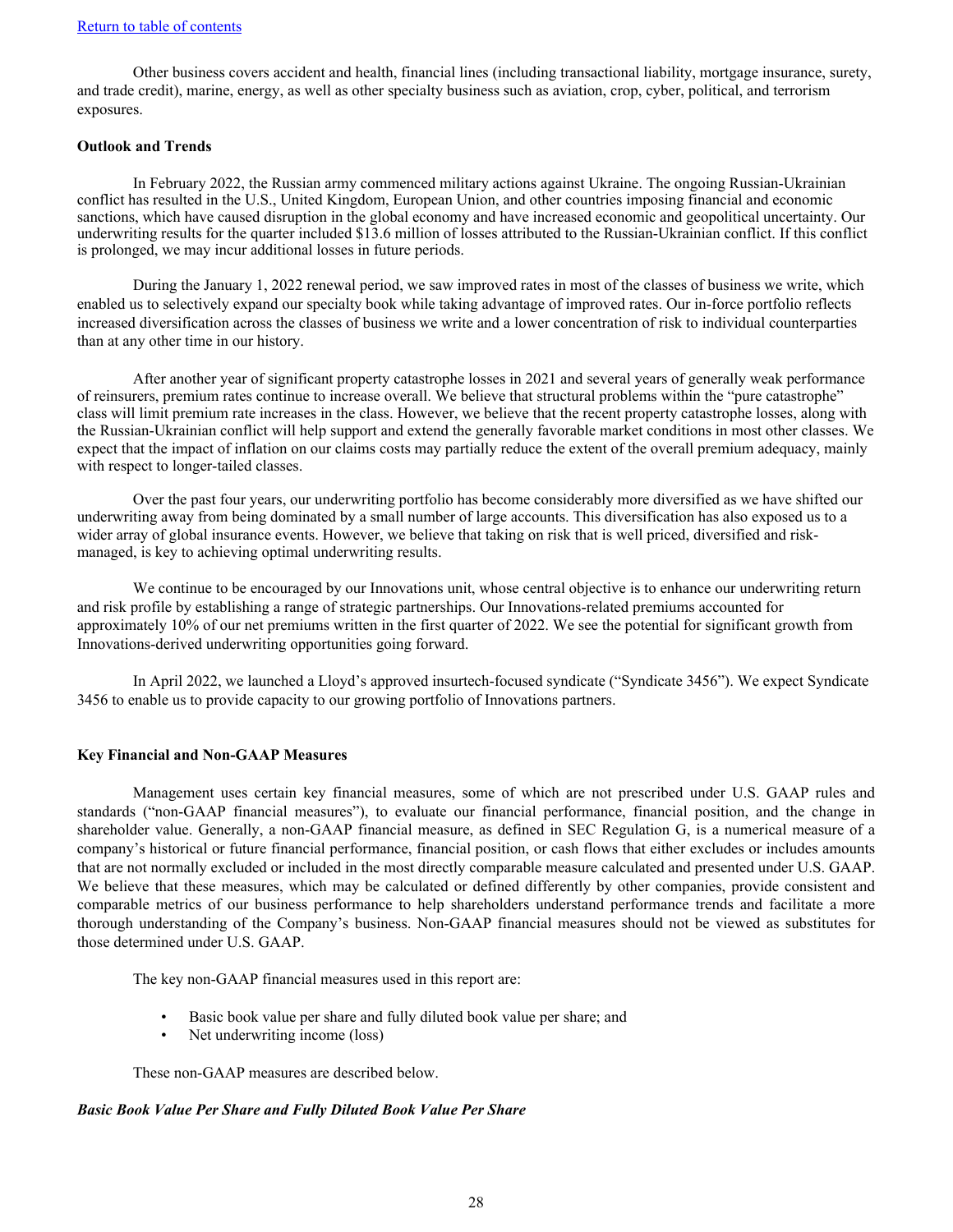We believe that long-term growth in fully diluted book value per share is the most relevant measure of our financial performance because it provides management and investors a yardstick to monitor the shareholder value generated. Fully diluted book value per share may also help our investors, shareholders, and other interested parties form a basis of comparison with other companies within the property and casualty reinsurance industry. Basic book value per share and fully diluted book value per share should not be viewed as substitutes for the comparable U.S. GAAP measures.

We calculate basic book value per share as (a) ending shareholders' equity, divided by (b) aggregate of Class A and Class B Ordinary shares issued and outstanding, including all unvested service-based restricted shares, and the earned portion of performance-based restricted shares granted after December 31, 2021.

Fully diluted book value per share represents basic book value per share combined with any dilutive impact of in-themoney stock options, unvested service-based RSUs, and the earned portion of unvested performance-based RSUs granted. Fully diluted book value per share also includes the dilutive effect, if any, of ordinary shares expected to be issued upon settlement of the convertible notes.

Our primary financial goal is to increase adjusted fully diluted book value per share over the long term. We use fully diluted book value per share as a financial measure in our annual incentive compensation.

The following table presents a reconciliation of the non-GAAP financial measures basic and fully diluted book value per share to the most comparable U.S. GAAP measure:

|                                                                                                                  |    | March 31,<br>2022 |              | December 31, September 30,<br>2021 |                           | 2021                                                  |               | <b>June 30,</b><br>2021 |               | March 31,<br>2021 |
|------------------------------------------------------------------------------------------------------------------|----|-------------------|--------------|------------------------------------|---------------------------|-------------------------------------------------------|---------------|-------------------------|---------------|-------------------|
|                                                                                                                  |    |                   |              |                                    |                           | (\$ in thousands, except per share and share amounts) |               |                         |               |                   |
| Numerator for basic and fully diluted<br>book value per share:                                                   |    |                   |              |                                    |                           |                                                       |               |                         |               |                   |
| Total equity (U.S. GAAP) (numerator for<br>basic and fully diluted book value per<br>share)                      | S  | 468,407           | <sup>S</sup> | 475,663                            | <sup>\$</sup>             | 450,514                                               | <sup>S</sup>  | 466,826                 | <sup>S</sup>  | 472,119           |
| Denominator for basic and fully diluted<br>book value per share: $^{(1)}$                                        |    |                   |              |                                    |                           |                                                       |               |                         |               |                   |
| Ordinary shares issued and outstanding as<br>presented in the Company's condensed<br>consolidated balance sheets |    | 34,721,231        |              | 33,844,446                         |                           | 33,844,446                                            |               | 34,171,068              |               | 34,850,528        |
| Less: Unearned performance-based<br>restricted shares granted after December<br>31, 2021                         |    | (581, 593)        |              |                                    |                           |                                                       |               |                         |               |                   |
| Denominator for basic book value per share                                                                       |    | 34,139,638        |              | 33,844,446                         |                           | 33,844,446                                            |               | 34,171,068              |               | 34,850,528        |
| Add: In-the-money stock options, service-<br>based RSUs granted, and earned<br>performance-based RSUs granted    |    | 176,379           |              | 154,134                            |                           | 154,134                                               |               | 154,134                 |               | 154,134           |
| Denominator for fully diluted book value<br>per share                                                            |    | 34,316,017        |              | 33,998,580                         |                           | 33,998,580                                            |               | 34,325,202              |               | 35,004,662        |
| Basic book value per share                                                                                       | \$ | 13.72             | \$           | 14.05                              | \$                        | 13.31                                                 | $\mathsf{\$}$ | 13.66                   | $\mathsf{\$}$ | 13.55             |
| Increase (decrease) in basic book value per<br>share $(\$)$                                                      | \$ | (0.33)            | \$           | 0.58                               | $\boldsymbol{\mathsf{S}}$ | (0.35)                                                | \$            | 0.11                    | \$            | 0.08              |
| Increase (decrease) in basic book value per<br>share $(\% )$                                                     |    | $(2.3)\%$         |              | 4.3 $%$                            |                           | $(2.6)\%$                                             |               | $0.8 \%$                |               | $0.6\%$           |
|                                                                                                                  |    |                   |              |                                    |                           |                                                       |               |                         |               |                   |
| Fully diluted book value per share                                                                               | \$ | 13.65             | \$           | 13.99                              | \$                        | 13.25                                                 | \$            | 13.60                   | \$            | 13.49             |
| Increase (decrease) in fully diluted book<br>value per share $(\$)$                                              | \$ | (0.34)            | \$           | 0.57                               | \$                        | (0.35)                                                | \$            | 0.11                    | \$            | 0.07              |
| Increase (decrease) in fully diluted book<br>value per share $(\% )$                                             |    | $(2.4)\%$         |              | 4.2 $\%$                           |                           | $(2.6)\%$                                             |               | $0.8 \%$                |               | $0.5 \%$          |

 $<sup>(1)</sup>$  For periods prior to March 31, 2022, all unvested restricted shares are included in the "basic" and "fully diluted"</sup> denominators. Restricted shares with performance-based vesting conditions granted after December 31, 2021, are included in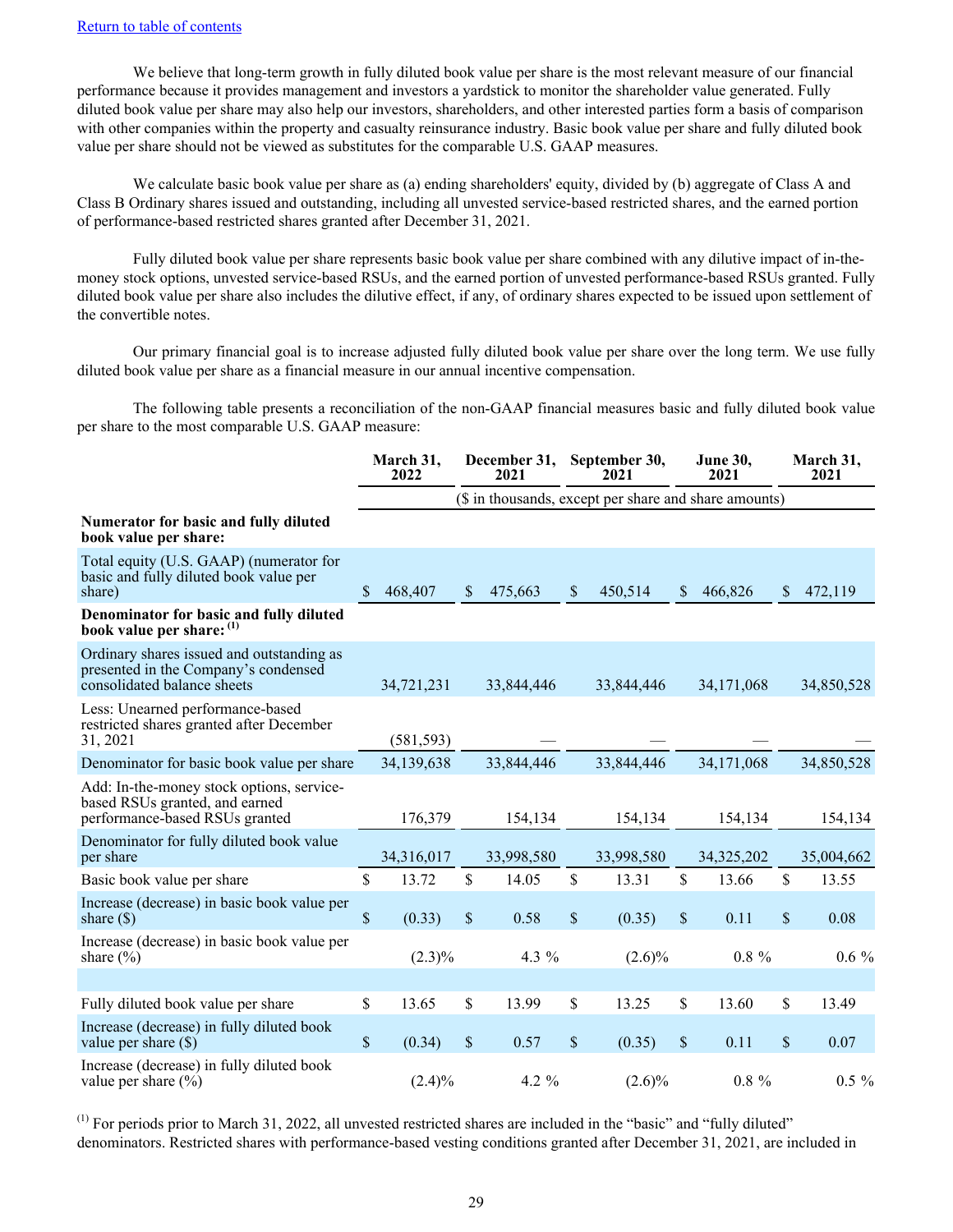the "basic" and "fully diluted" denominators to the extent that the Company has recognized the corresponding share-based compensation expense. At March 31, 2022, the aggregate number of unearned restricted shares with performance conditions was 774,742 (December 31, 2021: 193,149, September 30, 2021: 193,149, June 30, 2021: 193,149, March 31, 2021: 193,149).

#### *Net Underwriting Income (Loss)*

One way that we evaluate the Company's underwriting performance is by measuring net underwriting income (loss). We do not use premiums written as a measure of performance. Net underwriting income (loss) is a performance measure used by management to evaluate the fundamentals underlying the Company's underwriting operations. We believe that the use of net underwriting income (loss) enables investors and other users of the Company's financial information to analyze our performance in a manner similar to how management analyzes performance. Management also believes that this measure follows industry practice and allows the users of financial information to compare the Company's performance with that of our industry peer group.

Net underwriting income (loss) is considered a non-GAAP financial measure because it excludes items used to calculate net income before taxes under U.S. GAAP. We calculate net underwriting income (loss) as net premiums earned, plus other income relating to reinsurance and deposit-accounted contracts, less deposit interest expense, less net loss and loss adjustment expenses, acquisition costs, and underwriting expenses. The measure excludes, on a recurring basis: (1) investment income (loss); (2) other income (expense) not related to underwriting, including foreign exchange gains or losses and adjustments to the allowance for expected credit losses; (3) corporate general and administrative expenses; and (4) interest expense. We exclude total investment income or loss, foreign exchange gains or losses, and expected credit losses as we believe these items are influenced by market conditions and other factors not related to underwriting decisions. We exclude corporate and interest expenses because these costs are generally fixed and not incremental to or directly related to our underwriting operations. We believe all of these amounts are largely independent of our underwriting process, and including them could hinder the analysis of trends in our underwriting operations. Net underwriting income (loss) should not be viewed as a substitute for U.S. GAAP net income before income taxes.

The reconciliations of net underwriting income (loss) to income (loss) before income taxes (the most directly comparable U.S. GAAP financial measure) on a consolidated basis are shown below:

|                                         |   | Three months ended March 31 |           |  |  |
|-----------------------------------------|---|-----------------------------|-----------|--|--|
|                                         |   | 2022                        | 2021      |  |  |
|                                         |   | (\$ in thousands)           |           |  |  |
| Income (loss) before income tax         | S | $(5,743)$ \$                | 10,233    |  |  |
| Add (subtract):                         |   |                             |           |  |  |
| Total investment (income) loss          |   | (7, 737)                    | (18, 674) |  |  |
| Other non-underwriting (income) expense |   | 633                         | 703       |  |  |
| Corporate expenses                      |   | 4,011                       | 4,204     |  |  |
| Interest expense                        |   | 1,154                       | 1,544     |  |  |
| Net underwriting income (loss)          |   | (7,682)                     | (1,990)   |  |  |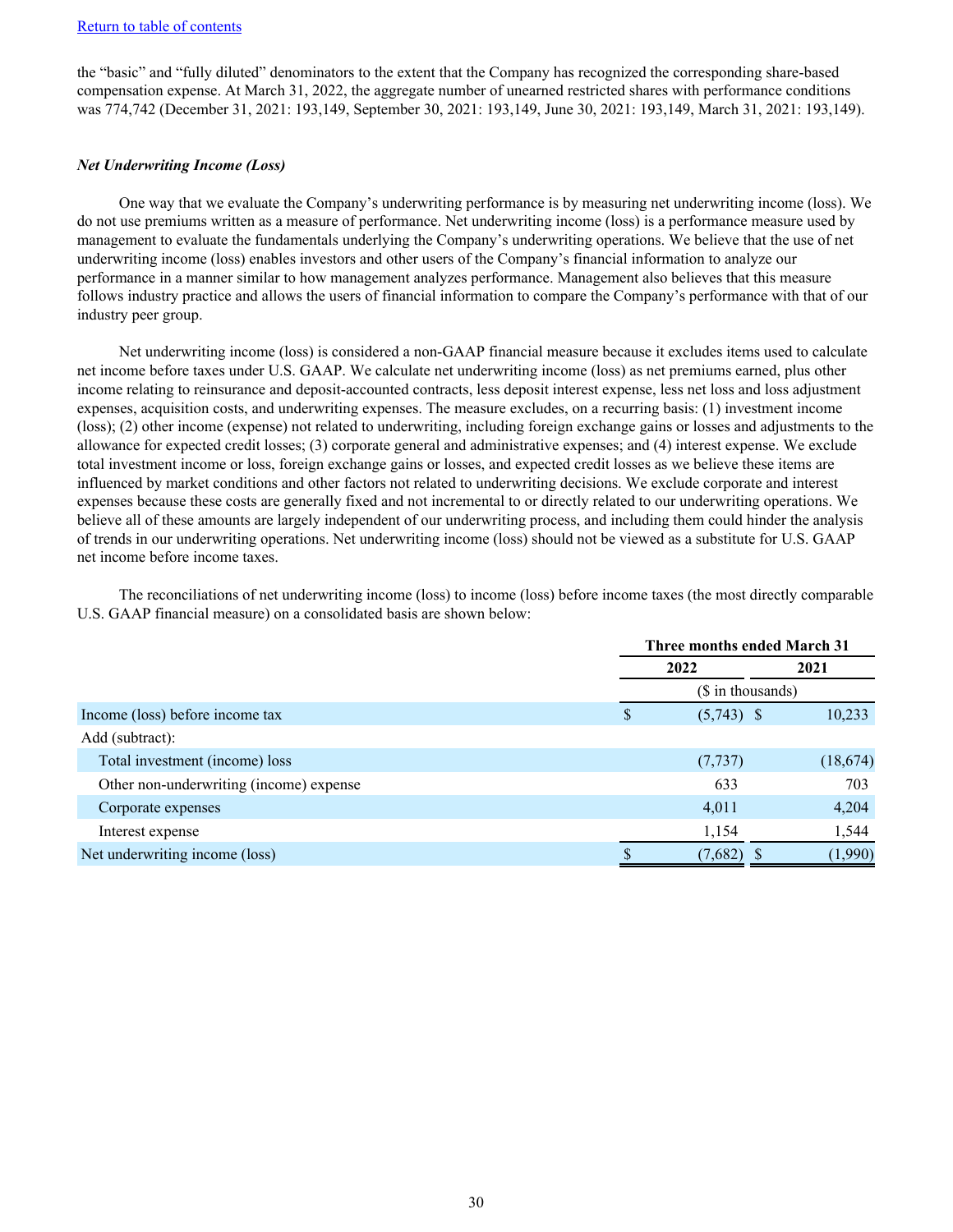## **Results of Operations**

The table below summarizes our operating results for the three months ended March 31, 2022, and 2021:

|                                                                | Three months ended<br><b>March 31</b> |                                       |                           |           |
|----------------------------------------------------------------|---------------------------------------|---------------------------------------|---------------------------|-----------|
|                                                                | 2022                                  |                                       |                           | 2021      |
|                                                                |                                       | (in thousands, except<br>percentages) |                           |           |
| <b>Underwriting revenue</b>                                    |                                       |                                       |                           |           |
| Gross premiums written                                         | S.                                    | 145,886                               |                           | \$169,935 |
| Gross premiums ceded                                           |                                       | (6,009)                               |                           | 55        |
| Net premiums written                                           |                                       | 139,877                               |                           | 169,990   |
| Change in net unearned premium reserves                        |                                       | (13,952)                              |                           | (34, 594) |
| Net premiums earned                                            |                                       | \$125,925                             |                           | \$135,396 |
| <b>Underwriting related expenses</b>                           |                                       |                                       |                           |           |
| Net loss and loss adjustment expenses incurred                 |                                       |                                       |                           |           |
| Current year                                                   | \$                                    | 95,082                                | \$                        | 97,861    |
| Prior year *                                                   |                                       | 2,325                                 |                           | (140)     |
| Net loss and loss adjustment expenses incurred                 |                                       | 97,407                                |                           | 97,721    |
| Acquisition costs                                              |                                       | 32,945                                |                           | 33,381    |
| Underwriting expenses                                          |                                       | 3,221                                 |                           | 3,337     |
| Deposit accounting and other reinsurance expense (income)      |                                       | 34                                    |                           | 2,947     |
| Net underwriting income (loss)                                 | \$                                    | (7,682)                               | $\mathbb S$               | (1,990)   |
|                                                                |                                       |                                       |                           |           |
| Income (loss) from investment in related party investment fund | \$                                    | 4,077                                 | \$                        | 4,024     |
| Net investment income (loss)                                   |                                       | 3,660                                 |                           | 14,650    |
| <b>Total investment income (loss)</b>                          | \$                                    | 7,737                                 | \$                        | 18,674    |
| Net underwriting and investment income (loss)                  | $\mathbb S$                           | 55                                    | $\boldsymbol{\mathsf{S}}$ | 16,684    |
|                                                                |                                       |                                       |                           |           |
| Corporate expenses                                             | $\mathbb S$                           | 4,011                                 | $\$$                      | 4,204     |
| Other (income) expense, net                                    |                                       | 633                                   |                           | 703       |
| Interest expense                                               |                                       | 1,154                                 |                           | 1,544     |
| Income tax expense (benefit)                                   |                                       | (16)                                  |                           | 3,734     |
| Net income (loss)                                              | $\boldsymbol{\mathsf{S}}$             | (5, 727)                              | $\boldsymbol{\mathsf{S}}$ | 6,499     |
|                                                                |                                       |                                       |                           |           |
| Earnings (loss) per share                                      |                                       |                                       |                           |           |
| <b>Basic</b>                                                   | \$                                    | (0.17)                                | $\mathbb S$               | 0.19      |
| Diluted                                                        | $\$$                                  | (0.17)                                | $\$$                      | 0.19      |
|                                                                |                                       |                                       |                           |           |
| <b>Underwriting ratios</b>                                     |                                       |                                       |                           |           |
| Loss ratio - current year                                      |                                       | 75.6 %                                |                           | 72.3 %    |
| Loss ratio - prior year                                        |                                       | $1.8 \%$                              |                           | $(0.1)\%$ |
| Loss ratio                                                     |                                       | 77.4 %                                |                           | 72.2 %    |
| Acquisition cost ratio                                         |                                       | 26.2 %                                |                           | 24.7 %    |
| Composite ratio                                                |                                       | 103.6 %                               |                           | 96.9%     |
| Underwriting expense ratio                                     |                                       | $2.6\%$                               |                           | 4.6 %     |
| Combined ratio                                                 |                                       | 106.2 %                               |                           | 101.5 %   |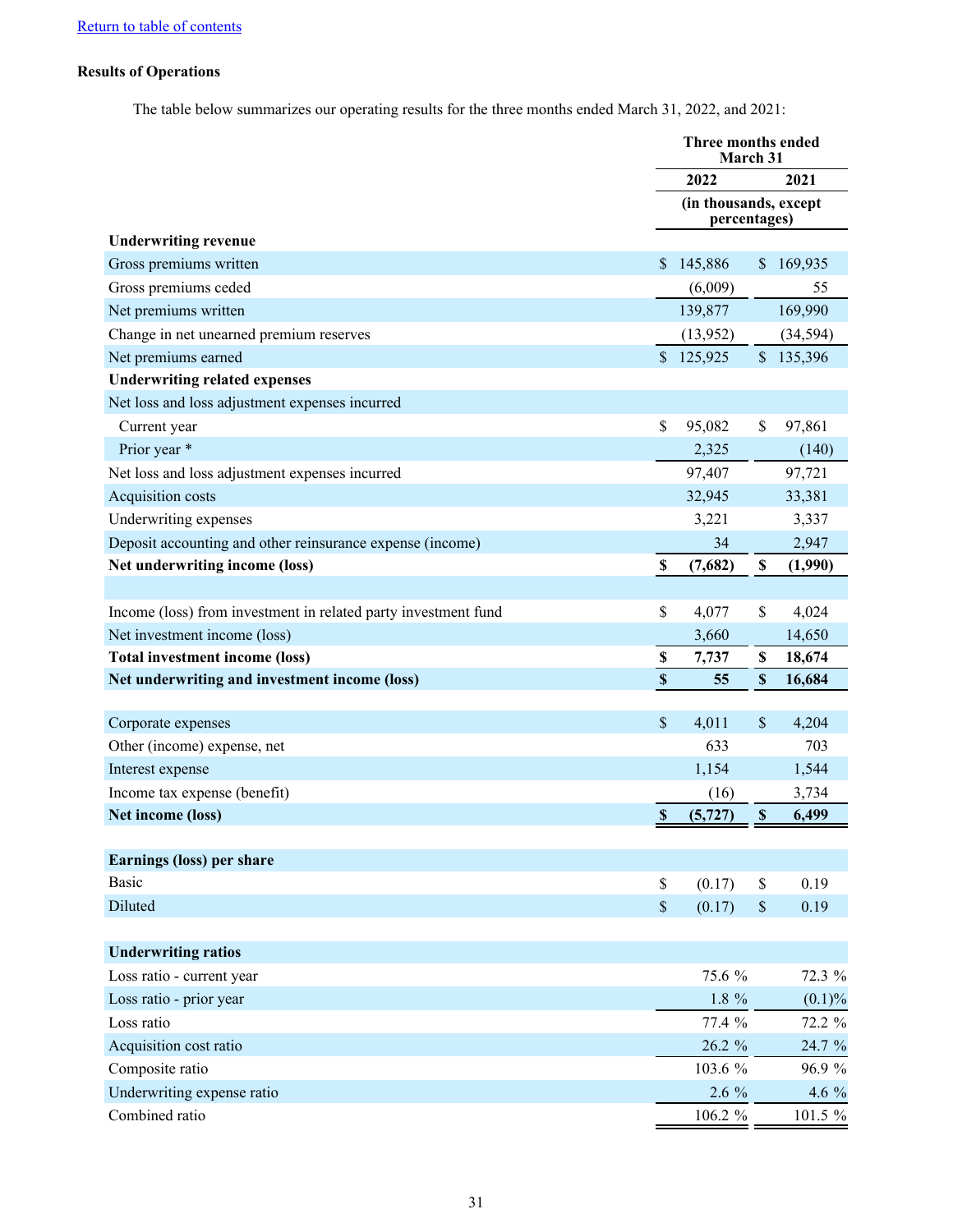\* The net financial impacts associated with changes in the estimate of losses incurred in prior years, which incorporate earned reinstatement premiums assumed and ceded, and adjustments to assumed and ceded acquisition costs, were a loss of \$2.6 million and a gain of \$0.2 million for the three months ended March 31, 2022, and 2021, respectively.

#### *Three months ended March 31, 2022, and 2021*

For the three months ended March 31, 2022, fully diluted book value per share decreased by \$0.34, or 2.4%, to \$13.65 per share from \$13.99 per share at December 31, 2021. For the three months ended March 31, 2022, basic book value per share decreased by \$0.33, or 2.3%, to \$13.72 per share from \$14.05 per share at December 31, 2021. The decrease in fully diluted book value per share included \$0.07, or 0.50%, adverse impact relating to the adoption of ASU 2020-06 during the three months ended March 31, 2022 (see Note 2 of the accompanying condensed consolidated financial statements for recently issued accounting standards adopted).

For the three months ended March 31, 2022, our net loss was \$5.7 million, compared to a net income of \$6.5 million reported for the equivalent 2021 period.

The developments that most significantly affected our financial performance during the three months ended March 31, 2022, compared to the equivalent 2021 period, are summarized below:

Underwriting: The underwriting loss for the three months ended March 31, 2022, was \$7.7 million, driven primarily by \$13.6 million of losses related to the Russian-Ukrainian conflict and \$2.8 million of losses related to Tennessee wildfires. By comparison, the underwriting loss for the same period in 2021 was \$2.0 million, driven by \$2.9 million of deposit accounting interest expense.

Our overall combined ratio was 106.2% for the three months ended March 31, 2022, compared to 101.5% for the same period in 2021. The Russian-Ukrainian conflict contributed 10.8 percentage points to the combined ratio for the three months ended March 31, 2022.

**•** Investments: Our total investment income for the three months ended March 31, 2022, was \$7.7 million compared to a total investment income of \$18.7 million incurred during the equivalent 2021 period. For the three months ended March 31, 2022, our investment in SILP reported a gain of \$4.1 million, while our Innovations-related investments reported an unrealized gain of \$3.9 million. The investment income during the equivalent 2021 period was driven by a \$14.7 million gain realized on the sale of our investment in AccuRisk.

#### **Underwriting results**

We analyze our business based on three categories: "property," "casualty," and "other."

#### *Gross Premiums Written*

Details of gross premiums written are provided in the following table:

|          | Three months ended March 31 |                 |         |           |  |  |
|----------|-----------------------------|-----------------|---------|-----------|--|--|
|          | 2022<br>2021                |                 |         |           |  |  |
|          | (\$ in thousands)           |                 |         |           |  |  |
| Property | 18,535                      | $12.7 \%$<br>-S | 14,915  | 8.8 %     |  |  |
| Casualty | 78.269                      | 53.7            | 113,674 | 66.9      |  |  |
| Other    | 49,082                      | 33.6            | 41.346  | 24.3      |  |  |
| Total    | 145,886                     | $100.0 \%$      | 169,935 | 100.0 $%$ |  |  |

As a result of our underwriting philosophy, the total premiums we write and the mix of premiums between property, casualty, and other business, may vary significantly from period to period depending on the market opportunities we identify.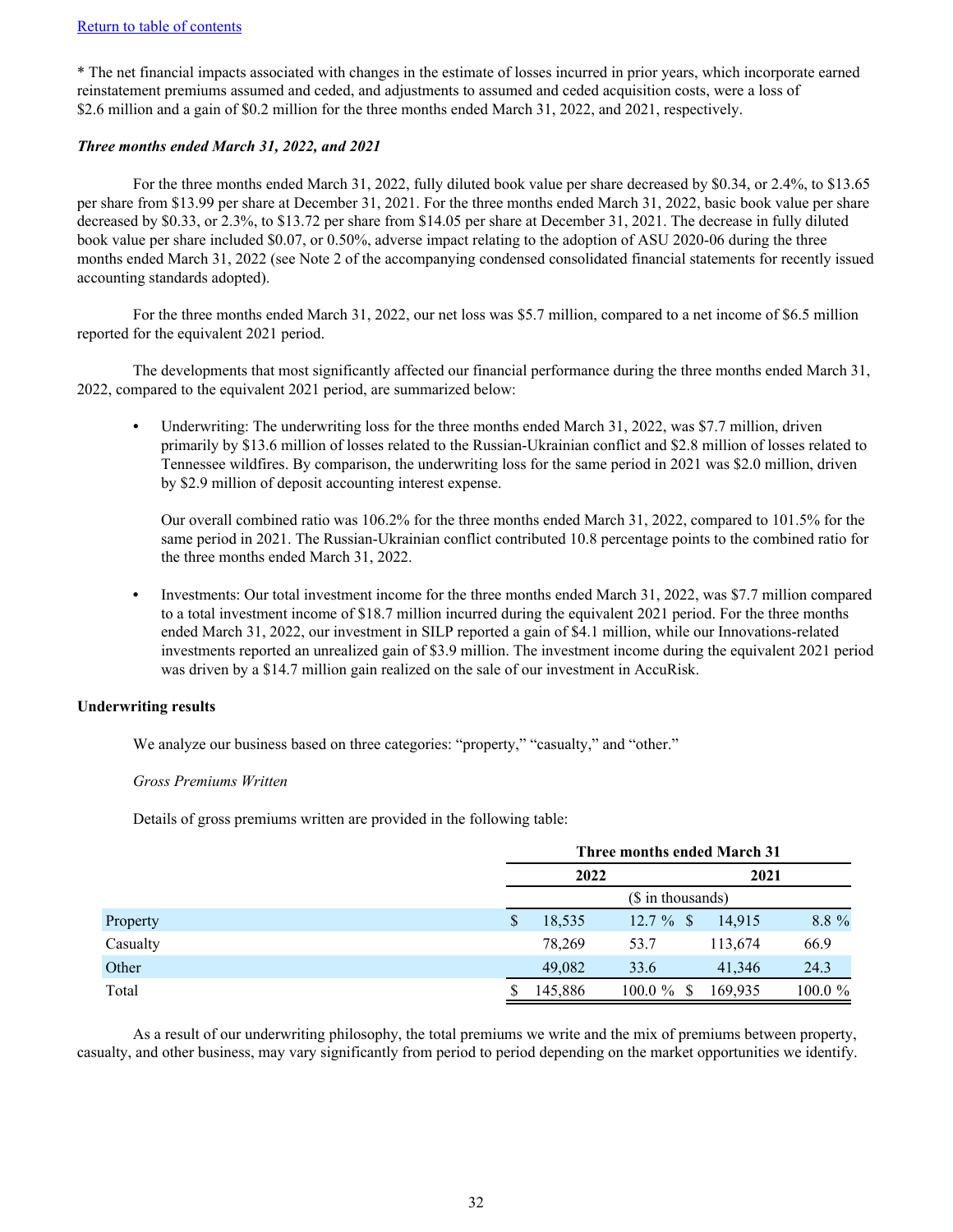For the three months ended March 31, 2022, our gross premiums written decreased by \$24.0 million, or 14.2%, compared to the equivalent 2021 period. The primary drivers of this change are the following:

|          | <b>Gross Premiums Written</b>                     |            |                                                                                                                                                                                                                                                                                                                                                                                                                                                                                                                                                                               |  |  |  |  |
|----------|---------------------------------------------------|------------|-------------------------------------------------------------------------------------------------------------------------------------------------------------------------------------------------------------------------------------------------------------------------------------------------------------------------------------------------------------------------------------------------------------------------------------------------------------------------------------------------------------------------------------------------------------------------------|--|--|--|--|
|          |                                                   |            | Three months ended March 31, 2022                                                                                                                                                                                                                                                                                                                                                                                                                                                                                                                                             |  |  |  |  |
|          | <b>Increase</b><br>(decrease)<br>(\$ in millions) | % change   | <b>Explanation</b>                                                                                                                                                                                                                                                                                                                                                                                                                                                                                                                                                            |  |  |  |  |
| Property | \$3.6                                             | 24.3%      | The increase in property premiums written during the three months ended<br>March 31, 2022, over the comparable 2021 period was primarily attributable to<br>growth in underlying business relating to one of our Innovations-related<br>contracts. To a lesser extent, the increase in property premiums was driven by<br>new personal and commercial property contracts during 2022. A decrease in<br>motor premiums partially offset the increase in property premiums as we elected<br>to reduce or not renew our participation on certain motor contracts.                |  |  |  |  |
| Casualty | \$(35.4)                                          | $(31.1)\%$ | The decrease in casualty premiums written during the three months ended<br>March 31, 2022, over the comparable 2021 period was due primarily to motor<br>and workers' compensation contracts on which we elected to reduce or not<br>renew our participation. The decrease in casualty premiums was partially offset<br>by growth in general liability and multi-line premiums resulting from new and<br>renewed contracts, including Innovations-related business.                                                                                                           |  |  |  |  |
| Other    | \$7.7                                             | 18.7%      | The increase in "other" premiums written during the three months ended March<br>31, 2022, over the comparable 2021 period was due primarily to:<br>financial lines, including transactional liability business;<br>$\bullet$<br>new marine and energy contracts bound during 2022; and<br>new contracts bound during 2022 relating to other specialty classes.<br>$\bullet$<br>These increases were partially offset by decreases in health premiums due<br>primarily to a contract in which we shifted our participation from proportional<br>basis to excess of loss basis. |  |  |  |  |

#### *Premiums Ceded*

For the three months ended March 31, 2022, premiums ceded were \$6.0 million compared to \$(0.1) million for the three months ended March 31, 2021. We use retrocessional coverage to manage our net portfolio exposure, leverage areas of expertise, and improve our strategic position in meeting the needs of clients and brokers.. In 2022, we entered into new retrocession agreements, primarily to reduce our exposure to large marine and energy loss events and certain property losses.

#### *Net Premiums Written*

Details of net premiums written are provided in the following table:

|          | Three months ended March 31 |               |         |            |  |
|----------|-----------------------------|---------------|---------|------------|--|
|          | 2022                        |               |         | 2021       |  |
|          | $($$ in thousands)          |               |         |            |  |
| Property | \$<br>16,435                | $11.7 \%$ \$  | 14,956  | 8.8 %      |  |
| Casualty | 78,269                      | 56.0          | 113,705 | 66.9       |  |
| Other    | 45.173                      | 32.3          | 41.329  | 24.3       |  |
| Total    | 139,877                     | $100.0 \%$ \$ | 169,990 | $100.0 \%$ |  |

For the three months ended March 31, 2022, net premiums written decreased by \$30.1 million, or 17.7%, compared to the three months ended March 31, 2021. The movement in net premiums written resulted from the changes in gross premiums written and ceded during the periods.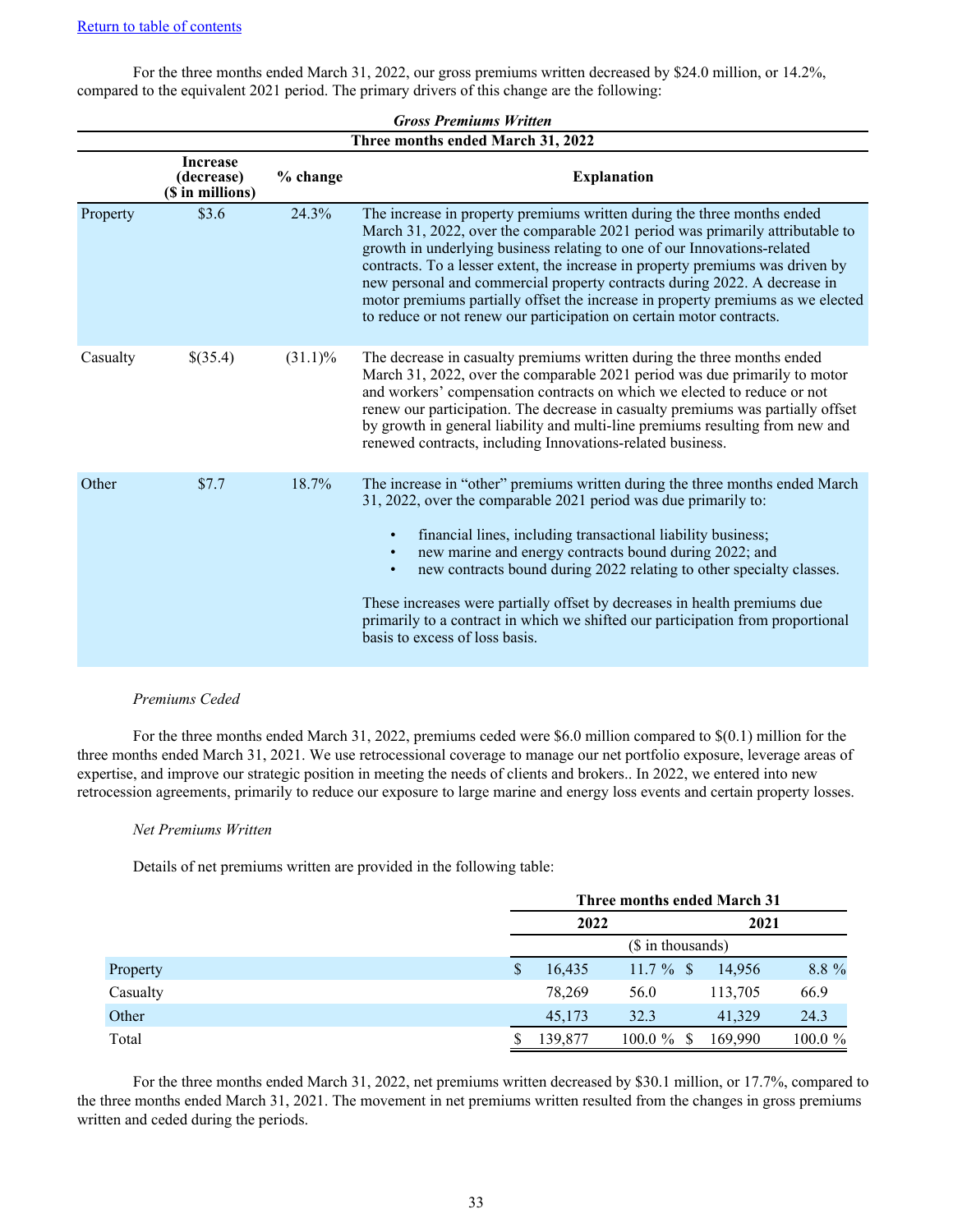## *Net Premiums Earned*

Details of net premiums earned are provided in the following table:

|          | Three months ended March 31 |                  |         |           |  |  |
|----------|-----------------------------|------------------|---------|-----------|--|--|
|          | 2022<br>2021                |                  |         |           |  |  |
|          | (\$ in thousands)           |                  |         |           |  |  |
| Property | 14,490                      | $11.5 \%$ \$     | 14,155  | $10.5 \%$ |  |  |
| Casualty | 81,228                      | 64.5             | 87.091  | 64.3      |  |  |
| Other    | 30.207                      | 24.0             | 34,150  | 25.2      |  |  |
| Total    | 125,925                     | $100.0 \%$<br>-8 | 135,396 | 100.0 $%$ |  |  |

Net premiums earned are primarily a function of the amount and timing of net premiums written during the current and prior periods.

## *Loss and Loss Adjustment Expenses Incurred, Net*

Details of net losses incurred are provided in the following table:

|          | Three months ended March 31 |               |        |            |  |  |
|----------|-----------------------------|---------------|--------|------------|--|--|
|          | 2022                        |               |        | 2021       |  |  |
|          | (\$ in thousands)           |               |        |            |  |  |
| Property | \$<br>9,713                 | $9.9\%$ \$    | 11,385 | 11.6 $%$   |  |  |
| Casualty | 55,373                      | 56.9          | 64,152 | 65.7       |  |  |
| Other    | 32,321                      | 33.2          | 22,184 | 22.7       |  |  |
| Total    | 97.407                      | $100.0 \%$ \$ | 97,721 | $100.0 \%$ |  |  |

The below table summarizes the loss ratios for the three months ended March 31, 2022 and 2021:

|          |            | Three months ended March 31 |                                                  |  |  |
|----------|------------|-----------------------------|--------------------------------------------------|--|--|
|          | 2022       | 2021                        | Increase /<br>(decrease) in loss<br>ratio points |  |  |
| Property | 67.0 $%$   | 80.4%                       | (13.4)                                           |  |  |
| Casualty | 68.2 %     | 73.7 %                      | (5.5)                                            |  |  |
| Other    | $107.0 \%$ | 65.0 $%$                    | 42.0                                             |  |  |
| Total    | 77.4 %     | 72.2 %                      | 5.2                                              |  |  |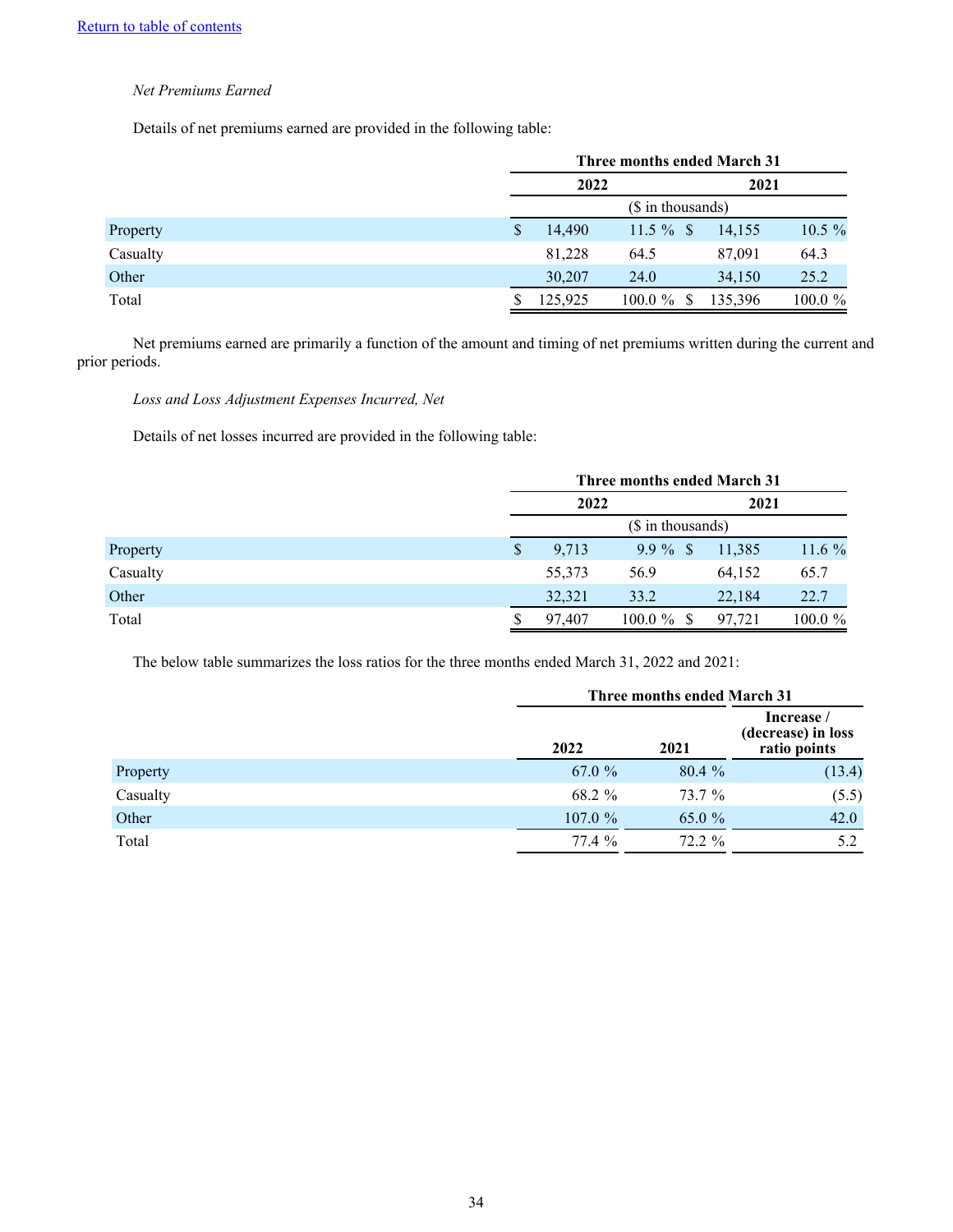The changes in net losses incurred and loss ratios during the three months ended March 31, 2022, were attributable to the following:

| <b>Net Losses Incurred</b>        |                                                       |                                                     |                                                                                                                                                                                                                                                                                                                                                                                                                                                |
|-----------------------------------|-------------------------------------------------------|-----------------------------------------------------|------------------------------------------------------------------------------------------------------------------------------------------------------------------------------------------------------------------------------------------------------------------------------------------------------------------------------------------------------------------------------------------------------------------------------------------------|
| Three months ended March 31, 2022 |                                                       |                                                     |                                                                                                                                                                                                                                                                                                                                                                                                                                                |
|                                   | <b>Increase</b><br>(decrease)<br>$(S$ in<br>millions) | Increase /<br>(decrease) in<br>loss ratio<br>points | <b>Explanation</b>                                                                                                                                                                                                                                                                                                                                                                                                                             |
| Property                          | \$(1.7)                                               | (13.4)                                              | The decrease in property losses incurred during the three months ended March 31,<br>2022, compared to the same period in 2021, was due primarily to a reduction in<br>motor business related to contracts on which we elected to reduce or non-renew<br>our participation. The decrease was partially offset by higher personal lines losses<br>from Tennessee wildfires.                                                                      |
|                                   |                                                       |                                                     | The property loss ratio decreased 13.4 percentage points during the three months<br>ended March 31, 2022, over the equivalent 2021 period, due primarily to the<br>reasons described above.                                                                                                                                                                                                                                                    |
| Casualty                          | \$(8.8)                                               | (5.5)                                               | The decrease in casualty losses incurred during the three months ended March 31,<br>2022, compared to the same period in 2021, was due primarily to a reduction in<br>motor business related to contracts on which we elected to reduce or non-renew<br>our participation. The decrease was partially offset by higher incurred losses<br>relating to the multi-line business driven by growth in Lloyd's syndicate<br>contracts.              |
|                                   |                                                       |                                                     | The casualty loss ratio decreased 5.5 percentage points during the three months<br>ended March 31, 2022, over the equivalent 2021 period, due primarily to the<br>reasons described above.                                                                                                                                                                                                                                                     |
| Other                             | \$10.1                                                | 42.0                                                | The increase in "other" losses incurred during the three months ended March 31,<br>2022, compared to the same period in 2021, was due primarily to losses relating<br>to the Russian-Ukrainian conflict. The increase was partially offset by lower<br>losses incurred on health contracts on which we elected to reduce or not renew<br>our participation.<br>The "other" loss ratio increased 42.0 percentage points during the three months |
|                                   |                                                       |                                                     | ended March 31, 2022, over the equivalent 2021 period, due primarily to the<br>reasons described above                                                                                                                                                                                                                                                                                                                                         |

#### *Russian-Ukrainian Conflict*

Our loss and loss adjustment expenses from the Russian-Ukrainian conflict relate primarily to marine, energy, political violence, and terrorism ("MEPVT") policies and whole account contracts, all of which are included in our Specialty book of business. We have purchased excess of loss reinsurance to reduce our net exposure relating to MEPVT exposures. As of March 31, 2022, we have not recorded any reinsurance recoveries, as the estimated losses had not impacted the excess layers. However, we may generate recoveries under the retroceded contracts if we recognize significant further MEPVT losses from the Russian-Ukrainian conflict.

See Note 5 of the accompanying condensed consolidated financial statements for additional discussion of our reserving techniques and prior period development of net claims and claim expenses.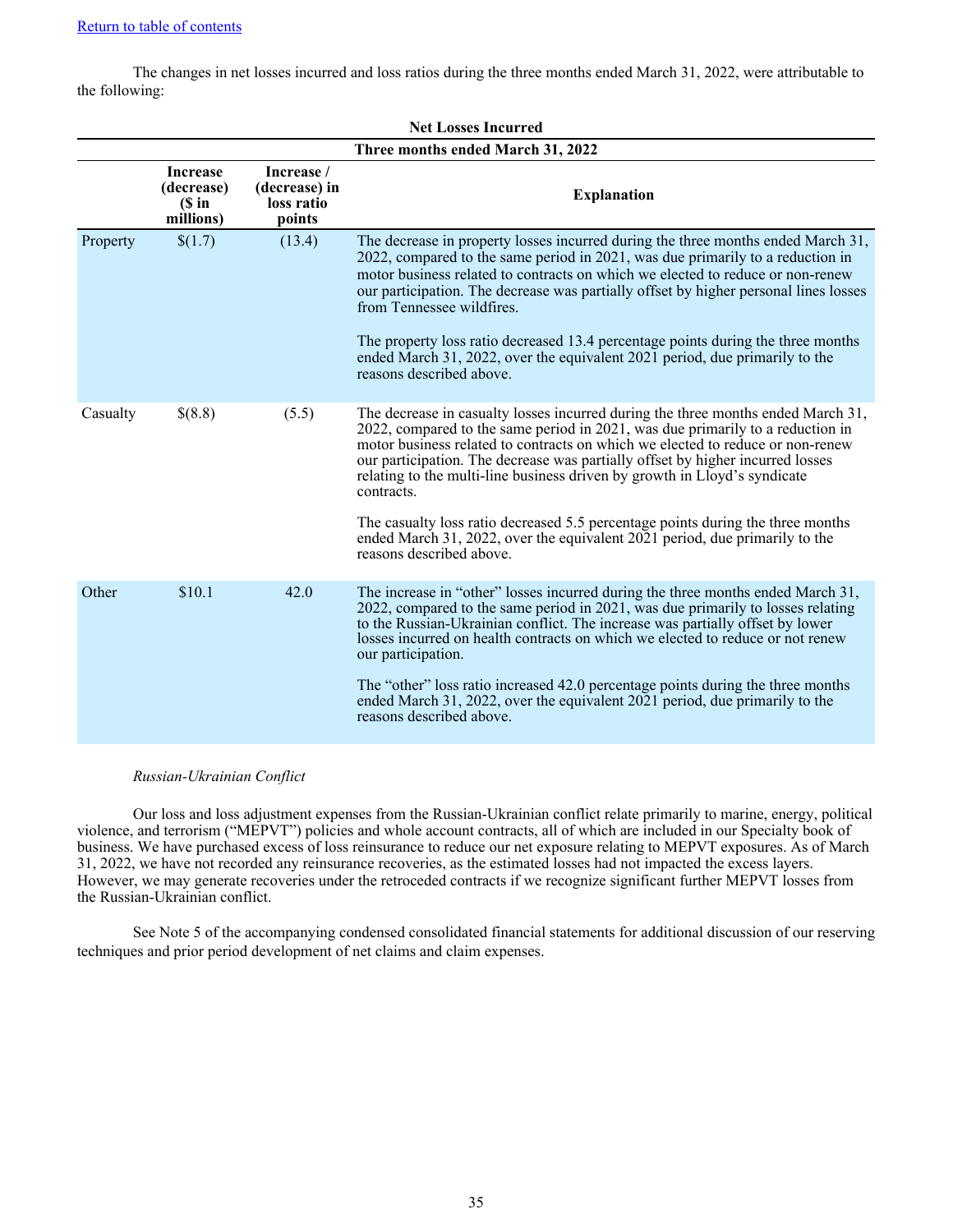## *Acquisition Costs, Net*

Details of acquisition costs are provided in the following table:

|          |   | Three months ended March 31 |                    |        |         |  |  |  |  |  |
|----------|---|-----------------------------|--------------------|--------|---------|--|--|--|--|--|
|          |   | 2022                        |                    | 2021   |         |  |  |  |  |  |
|          |   |                             | $($$ in thousands) |        |         |  |  |  |  |  |
| Property | S | 3,348                       | $10.2 \%$ \$       | 2,800  | $8.4\%$ |  |  |  |  |  |
| Casualty |   | 21,246                      | 64.5               | 21,791 | 65.3    |  |  |  |  |  |
| Other    |   | 8,351                       | 25.3               | 8,790  | 26.3    |  |  |  |  |  |
| Total    |   | 32.945                      | $100.0 \%$         | 33,381 | 100.0 % |  |  |  |  |  |

The acquisition cost ratios for the three months ended March 31, 2022 and 2021, were as follows:

|          | Three months ended March 31 |           |                          |  |  |  |  |
|----------|-----------------------------|-----------|--------------------------|--|--|--|--|
|          | 2022                        | 2021      | Increase /<br>(decrease) |  |  |  |  |
| Property | $23.1\%$                    | 19.8%     | $3.3\%$                  |  |  |  |  |
| Casualty | $26.2 \%$                   | $25.0 \%$ | $1.2 \%$                 |  |  |  |  |
| Other    | $27.6\%$                    | $25.7\%$  | $1.9\%$                  |  |  |  |  |
| Total    | $26.2 \%$                   | 24.7 %    | $1.5\%$                  |  |  |  |  |

The changes in the acquisition cost ratios during the three months ended March 31, 2022, compared to the equivalent period in 2021, were attributable to the following:

|          | <b>Change in Acquisition Cost Ratios</b>                     |                                                                                                                                                                                                                                                                                                                                                                                                                                                                                                                        |  |  |  |  |  |  |
|----------|--------------------------------------------------------------|------------------------------------------------------------------------------------------------------------------------------------------------------------------------------------------------------------------------------------------------------------------------------------------------------------------------------------------------------------------------------------------------------------------------------------------------------------------------------------------------------------------------|--|--|--|--|--|--|
|          | Three months ended March 31, 2022                            |                                                                                                                                                                                                                                                                                                                                                                                                                                                                                                                        |  |  |  |  |  |  |
|          | Increase / (decrease)<br>in acquisition cost<br>ratio points | <b>Explanation</b>                                                                                                                                                                                                                                                                                                                                                                                                                                                                                                     |  |  |  |  |  |  |
| Property | 3.3                                                          | The increase in property acquisition cost ratio during the three months ended March 31,<br>2022, compared to the equivalent period in 2021, was due primarily to an increase in<br>quota share commercial and personal property business. This business had a higher<br>acquisition cost ratio relative to motor business that decreased during the three months<br>ended March 31, 2022, compared to the same period in 2021.                                                                                         |  |  |  |  |  |  |
| Casualty | 1.2                                                          | The increase in the casualty acquisition cost ratio during the three months ended March<br>31, 2022, compared to the equivalent period in 2021, related primarily to growth in multi-<br>line and Lloyd's syndicate business.                                                                                                                                                                                                                                                                                          |  |  |  |  |  |  |
| Other    | 1.9                                                          | The increase in the "other" acquisition cost ratio was due primarily to the change in the<br>mix of business during the three months ended March 31, 2022, compared to the<br>equivalent period in 2021. The "other" acquisition cost expense and earned premiums<br>were lower due to decreased health business. However, the growth in transactional<br>liability business, which has a higher acquisition cost ratio relative to other specialty<br>business, increased the overall "other" acquisition cost ratio. |  |  |  |  |  |  |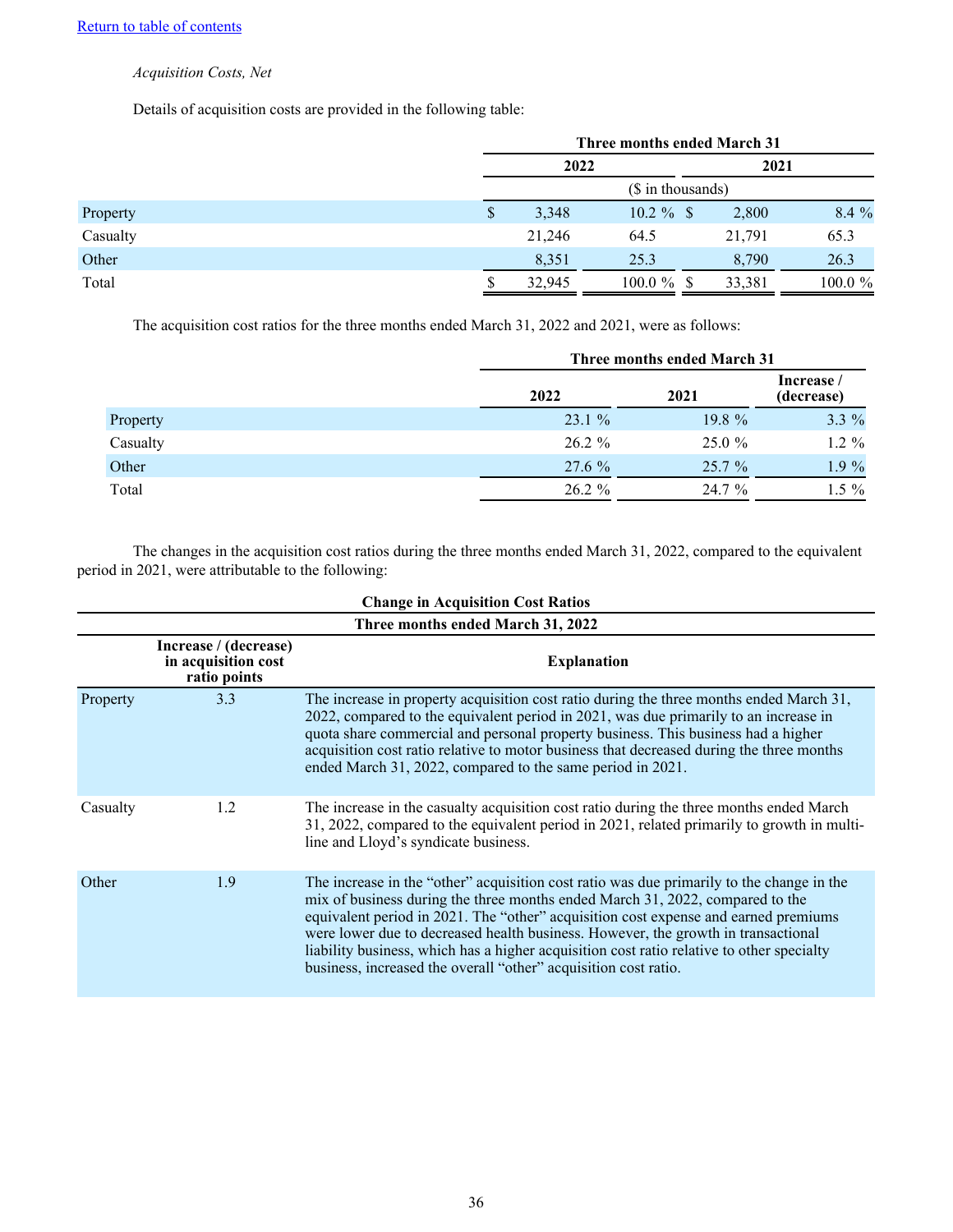### *Ratio Analysis*

The following table provides our underwriting ratios by line of business:

|                            | Three months ended March 31<br>2022 |          |            |            | 2021            | Three months ended March 31 |              |          |
|----------------------------|-------------------------------------|----------|------------|------------|-----------------|-----------------------------|--------------|----------|
|                            | <b>Property</b>                     | Casualty | Other      | Total      | <b>Property</b> | Casualty                    | <b>Other</b> | Total    |
|                            |                                     |          |            |            |                 |                             |              |          |
| Loss ratio                 | 67.0 $%$                            | 68.2 %   | $107.0 \%$ | 77.4%      | $80.4 \%$       | 73.7 %                      | 65.0 $%$     | $72.2\%$ |
| Acquisition cost ratio     | 23.1                                | 26.2     | 27.6       | 26.2       | 19.8            | 25.0                        | 25.7         | 24.7     |
| Composite ratio            | $90.1 \%$                           | 94.4%    | $134.6 \%$ | $103.6 \%$ | $100.2 \%$      | $98.7 \%$                   | $90.7\%$     | 96.9%    |
| Underwriting expense ratio |                                     |          |            | 2.6        |                 |                             |              | 4.6      |
| Combined ratio             |                                     |          |            | 106.2 %    |                 |                             |              | 101.5 %  |

The underwriting expense ratio for the three months ended March 31, 2021, included 2.2% percentage points relating to interest expense on deposit-accounted contracts based on revised expectations of ultimate cash flows. There was no similar impact on the underwriting expense ratio for the three months ended March 31, 2022.

#### *General and Administrative Expenses*

Details of general and administrative expenses are provided in the following table:

|                                     |    | Three months ended March 31 |  |       |  |  |  |
|-------------------------------------|----|-----------------------------|--|-------|--|--|--|
|                                     |    | 2022                        |  | 2021  |  |  |  |
|                                     |    | (\$ in thousands)           |  |       |  |  |  |
| Underwriting expenses               | S  | 3,221                       |  | 3,337 |  |  |  |
| Corporate expenses                  |    | 4.011                       |  | 4,204 |  |  |  |
| General and administrative expenses | ۰D | 7.232                       |  | 7,541 |  |  |  |

 For the three months ended March 31, 2022, and 2021, general and administrative expenses included \$1.0 million and \$0.8 million, respectively, of costs related to stock compensation granted to employees and directors.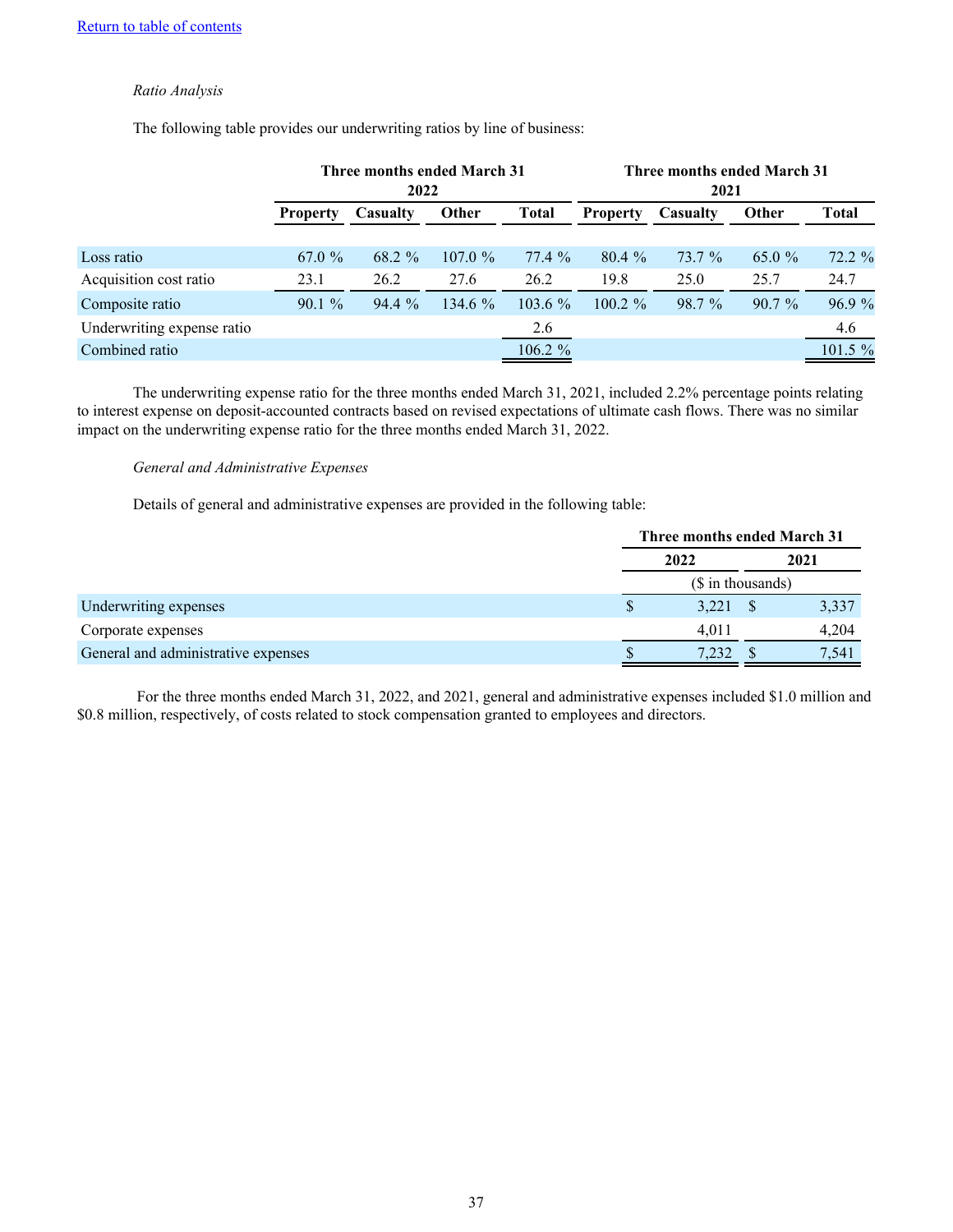#### *Total Investment Income (Loss)*

Total investment income (loss) incorporates (i) changes in the net asset value of our investment in SILP managed by DME Advisors, (ii) interest income earned on the restricted cash and cash equivalents pledged as collateral to our clients, and (iii) gains (or losses) and interest on our portfolio of strategic and Innovations investments, notes receivable and investments accounted for under the equity method. We expect our total investment income, including any change in the net asset value of our investment in SILP, to fluctuate from period to period.

A summary of our total investment income (loss) is as follows:

|                                                                 |      | <b>Three months ended March 31</b> |  |        |  |  |
|-----------------------------------------------------------------|------|------------------------------------|--|--------|--|--|
|                                                                 | 2022 |                                    |  | 2021   |  |  |
|                                                                 |      | (\$ in thousands)                  |  |        |  |  |
| Realized gains (losses)                                         | S    |                                    |  | 14,210 |  |  |
| Change in unrealized gains and losses                           |      | 3,899                              |  | 1,228  |  |  |
| Investment-related foreign exchange gains (losses)              |      | (38)                               |  | (19)   |  |  |
| Interest and dividend income, net of withholding taxes          |      | 22                                 |  | 113    |  |  |
| Interest, dividend, and other expenses                          |      | (223)                              |  | (882)  |  |  |
| Net investment-related income (loss)                            |      | 3,660                              |  | 14,650 |  |  |
| Income (loss) from investments in related party investment fund |      | 4,077                              |  | 4,024  |  |  |
| Total investment income (loss)                                  |      | 7.737                              |  | 18,674 |  |  |
|                                                                 |      |                                    |  |        |  |  |

The caption "Income (loss) from investment in related party investment fund" in the above table is net of management fees paid by SILP to DME Advisors and performance compensation, if any, allocated from the Company's investment in SILP to DME II. No performance compensation is allocated in periods of loss reported by SILP. For detailed breakdowns of management fees and performance compensation for the three months ended March 31, 2022 and 2021, please refer to Note 3 of the condensed consolidated financial statements.

For the three months ended March 31, 2022, the Investment Portfolio managed by DME Advisors reported a gain of 1.7%, compared to a gain of 1.5% for the three months ended March 31, 2021. The long portfolio lost 6.0%, while the short portfolio and macro positions gained 4.9% and 3.5%, respectively, during the three months ended March 31, 2022. For the three months ended March 31, 2022, the most significant contributors to SILP's investment return were long positions in Rheinmetall AG (RHM GY), Teck Resources (TECK), and The Chemours Company (CC). During the three months ended March 31, 2022, the most significant detractors were Green Brick Partners (GRBK), Capri Holdings (CPRI), and various short positions.

During the three months ended March 31, 2022, we recorded a net unrealized gain of \$3.9 million on our portfolio of Innovations-related investments.

For the three months ended March 31, 2022, and 2021, the gross investment return (loss) on our investments managed by DME Advisors (excluding investment advisor performance allocation) was composed of the following:

|                                        | Three months ended March 31 |         |
|----------------------------------------|-----------------------------|---------|
|                                        | 2022                        | 2021    |
| Long portfolio gains (losses)          | $(6.0)\%$                   | 11.7%   |
| Short portfolio gains (losses)         | 4.9                         | (6.8)   |
| Macro gains (losses)                   | 3.5                         | (2.8)   |
| Other income and expenses <sup>1</sup> | (0.5)                       | (0.5)   |
| Gross investment return                | $1.9\%$                     | 1.6 $%$ |
| Net investment return $\frac{1}{1}$    | $1.7\%$                     | $1.5\%$ |

<sup>1</sup> "Other income and expenses" excludes performance compensation but includes management fees. "Net investment return" incorporates both of these amounts.

Effective January 1, 2021, the Investment Portfolio is calculated based on 50% of GLRE Surplus, or the Company's shareholders' equity, as reported in the Company's then most recent quarterly U.S. GAAP financial statements. It is adjusted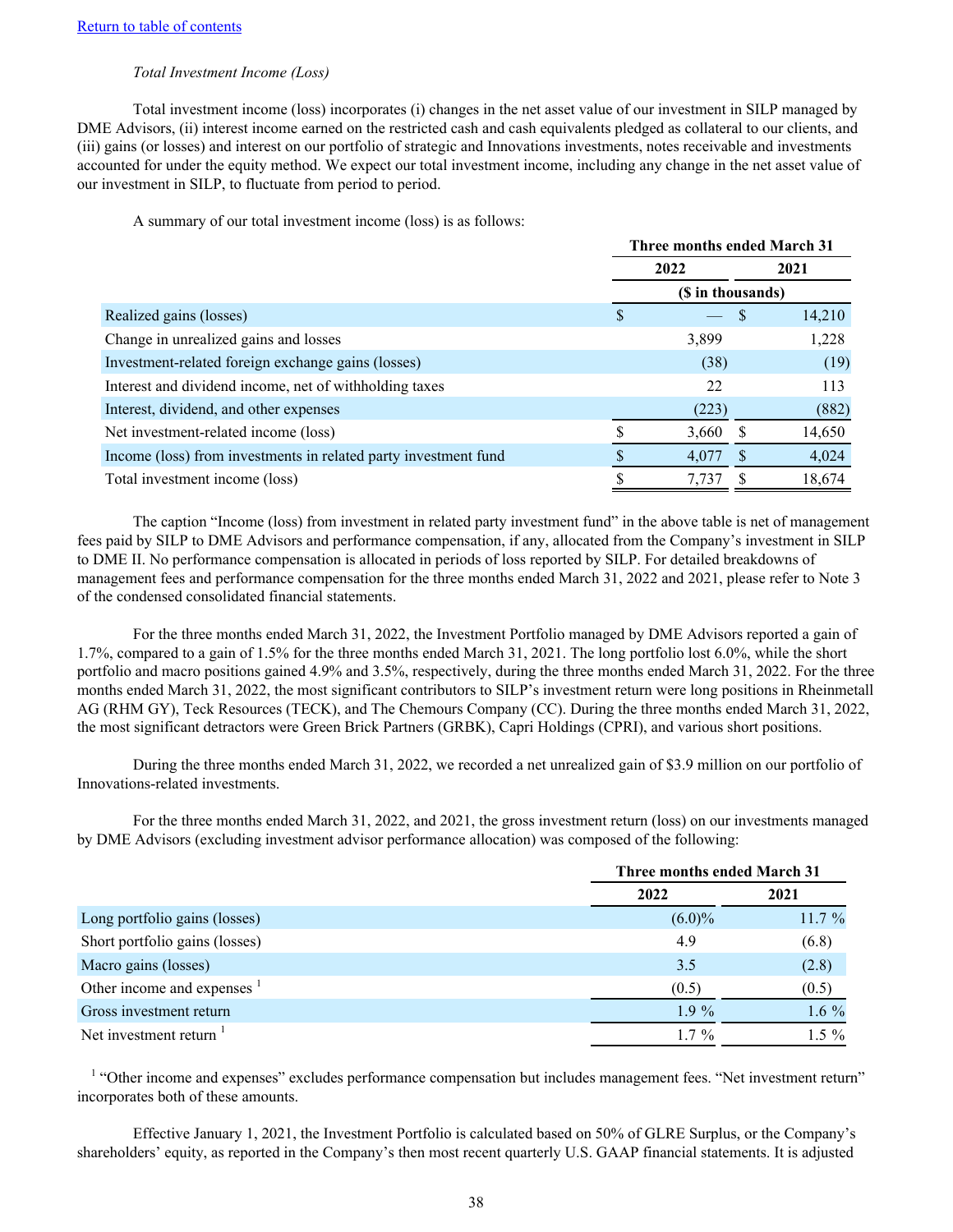monthly for our share of the net profits and net losses reported by SILP during any intervening period. Prior to January 1, 2021, the Investment Portfolio was calculated based on several factors, including our share of SILP's net asset value and our posted collateral and net reserves.

Each month, we post on our website (www.greenlightre.com) the returns from our investment in SILP.

#### *Income Taxes*

We are not obligated to pay taxes in the Cayman Islands on either income or capital gains. The Governor-In-Cabinet has granted us an exemption from any income taxes that may be imposed in the Cayman Islands for the 20 years expiring February 1, 2025.

GRIL is incorporated in Ireland and is subject to the Irish corporation tax. We expect GRIL to be taxed at 12.5% on its taxable trading income and 25% on its non-trading income, if any.

Verdant is incorporated in Delaware and is subject to taxes under the U.S. federal rates and regulations prescribed by the Internal Revenue Service. We expect Verdant's future taxable income to be taxed at 21%.

At March 31, 2022, we have included a gross deferred tax asset of \$3.8 million (December 31, 2021: \$3.2 million) in the caption "Other assets" in the Company's condensed consolidated balance sheets. At March 31, 2022, a valuation allowance of \$3.3 million (December 31, 2021: \$2.7 million) partially offset this gross deferred tax asset. We have concluded that it is more likely than not that the Company will fully realize the recorded deferred tax asset (net of the valuation allowance) in the future. We have based this conclusion on the expected timing of the reversal of the temporary differences and the likelihood of generating sufficient taxable income to realize the future tax benefit. We have not taken any other tax positions that we believe are subject to uncertainty or reasonably likely to have a material impact on the Company.

#### **Financial Condition**

#### **Total investments**

The total investments reported in the condensed consolidated balance sheets at March 31, 2022, was \$205.7 million, compared to \$231.0 million at December 31, 2021,a decrease of \$25.3 million, or 11.0%. The decrease was primarily related to net redemptions from SILP which were used primarily to fund collateral required by our ceding insurers. New Innovationsrelated investments, and the gains from SILP and the Innovations-related investments partially offset the decrease.

At March 31, 2022, 92.5% of SILP's portfolio was valued based on quoted prices in actively traded markets (Level 1), 4.9% was composed of instruments valued based on observable inputs other than quoted prices (Level 2), and 0.2% was composed of instruments valued based on non-observable inputs (Level 3). At March 31, 2022, 2.4% of SILP's portfolio consisted of private equity funds valued using the funds' net asset values as a practical expedient. At March 31, 2022, our Innovations-related investments did not have readily determinable fair values and were carried at their original cost minus impairment plus changes resulting from observable price changes.

Other than our investment in SILP (see Notes 3 of the accompanying condensed consolidated financial statements), we have not participated in transactions that created relationships with unconsolidated entities or financial partnerships, including VIEs, established to facilitate off-balance sheet arrangements.

## **Cash and cash equivalents; Restricted cash and cash equivalents**

The unrestricted cash and cash equivalents decreased by \$45.0 million, or 58.9%, from \$76.3 million at December 31, 2021, to \$31.3 million at March 31, 2022, primarily due to collateral posted to our ceding insurers.

We use our restricted cash and cash equivalents for funding trusts and letters of credit issued to our ceding insurers. Our restricted cash increased by \$66.6 million, or 10.5%, from \$634.8 million at December 31, 2021, to \$701.4 million, at March 31, 2022, primarily due to collateral required by our ceding insurers. The increase in collateral was partially funded from withdrawals from SILP and partially from unrestricted cash and cash equivalents.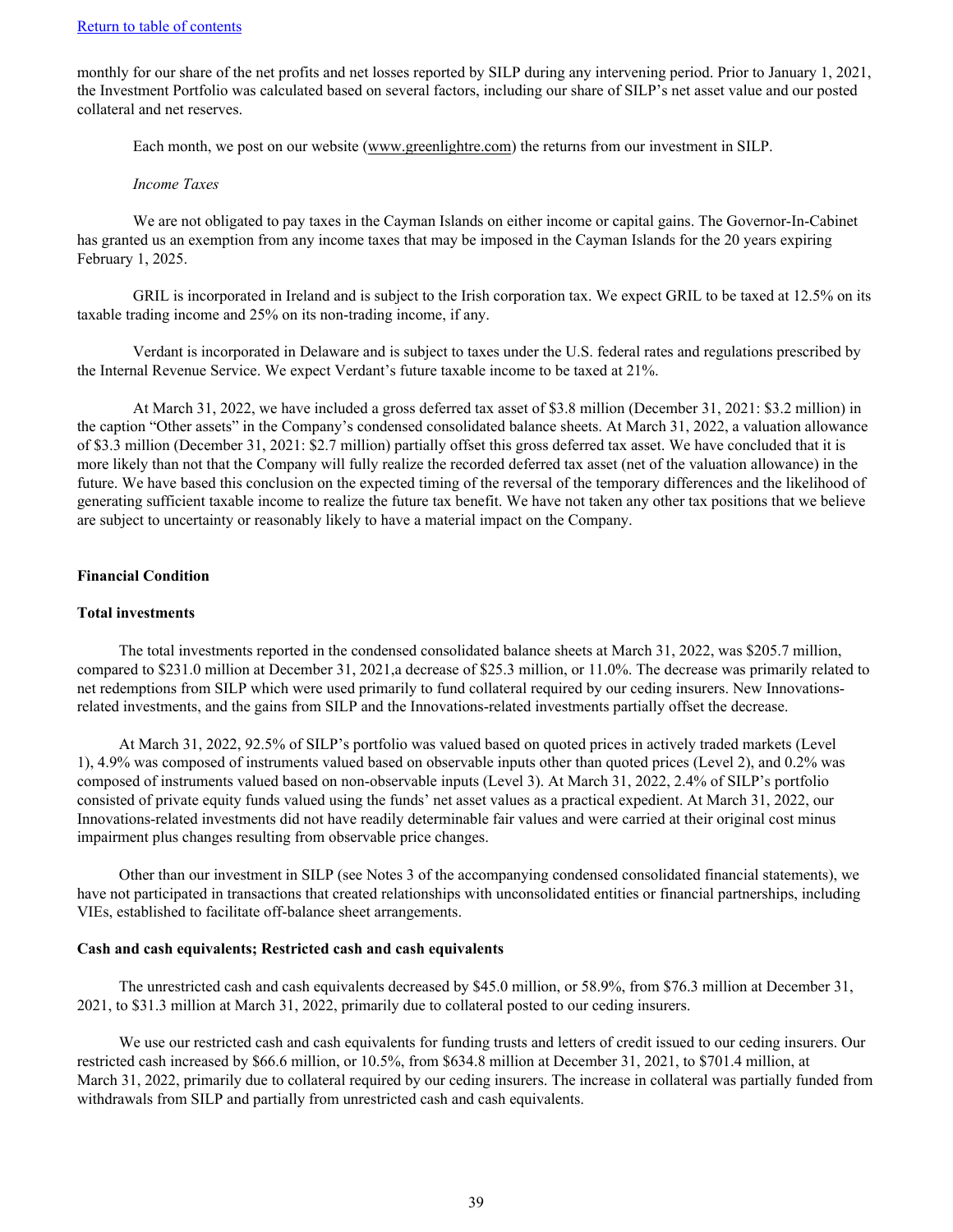#### **Reinsurance balances receivable**

During the three months ended March 31, 2022, reinsurance balances receivable increased by \$36.3 million, or 8.9%, to \$441.6 million from \$405.4 million at December 31, 2021. This increase was related primarily to increases in (i) premiums receivable on new contracts bound during the first quarter of 2022 and (ii) funds withheld on reinsurance contracts with Lloyd's syndicates.

#### **Loss and Loss Adjustment Expense Reserves; Loss and Loss Adjustment Expenses Recoverable**

|          | <b>March 31, 2022</b>   |               |             |  | December 31, 2021 |   |                         |    |             |    |              |
|----------|-------------------------|---------------|-------------|--|-------------------|---|-------------------------|----|-------------|----|--------------|
|          | Case<br><b>Reserves</b> |               | <b>IBNR</b> |  | <b>Total</b>      |   | Case<br><b>Reserves</b> |    | <b>IBNR</b> |    | <b>Total</b> |
|          |                         |               |             |  | (\$ in thousands) |   |                         |    |             |    |              |
| Property | 32,023<br><sup>S</sup>  | <sup>\$</sup> | 79,027      |  | 111.050           | S | 21,357                  | \$ | 49.486      | \$ | 70,843       |
| Casualty | 129.908                 |               | 168,172     |  | 298,080           |   | 151,734                 |    | 219.949     |    | 371,683      |
| Other    | 27,381                  |               | 112.630     |  | 140.011           |   | 17,129                  |    | 64,355      |    | 81,484       |
| Total    | 189,312                 |               | 359,829     |  | 549,141           |   | 190,220                 | S. | 333,790     | S. | 524.010      |

Reserves for loss and loss adjustment expenses were composed of the following:

During the three months ended March 31, 2022, the total gross loss and loss adjustment expense reserves increased by \$25.1 million, or 4.8%, to \$549.1 million from \$524.0 million at December 31, 2021. See Note 5 of the accompanying condensed consolidated financial statements for a summary of changes in outstanding loss and loss adjustment expense reserves and a description of prior period loss developments.

During the three months ended March 31, 2022, the total loss and loss adjustment expenses recoverable decreased by \$0.3 million, or 2.4%, to \$11.4 million from \$11.1 million at December 31, 2021. See Note 6 of the accompanying condensed consolidated financial statements for a description of the credit risk associated with our retrocessionaires.

For most of the contracts we write, defined limits of liability limit our risk exposure. Once each contract's limit of liability has been reached, we have no further exposure to additional losses from that contract. However, certain contracts, particularly quota share contracts covering first-dollar exposure, may not contain aggregate limits.

Our property and Lloyd's business, and to a lesser extent our casualty and other business, incorporate contracts that contain natural peril loss exposure. We currently monitor our catastrophe loss exposure in terms of our PML (probable maximum loss).

We anticipate that our PMLs will vary from period to period depending upon the modeled simulated losses and the composition of our in-force book of business.

We monitor our natural peril PMLs on a worldwide basis, with a particular focus on our peak peril regions. When these perils consist of a large geographic area, we split them into sub-regions, where the underlying geographic components can also be considered individual peril zones.

For our natural catastrophe PMLs, we utilize the output of catastrophe models at the 1-in-250 year return period. The 1-in-250 year return period PML means that we believe there is a 0.4% probability that in any given year, an occurrence of a natural catastrophe will lead to losses exceeding the stated estimate.

It is important to note that PMLs are best estimates based on the modeled data available for each underlying risk. As a result, we cannot provide assurance that any actual event will align with the modeled event or that actual losses from events similar to the modeled events will not vary materially from the modeled event PML.

Our PML estimates incorporate all significant exposure from our reinsurance operations, including coverage for property, marine and energy, motor, and catastrophe workers' compensation.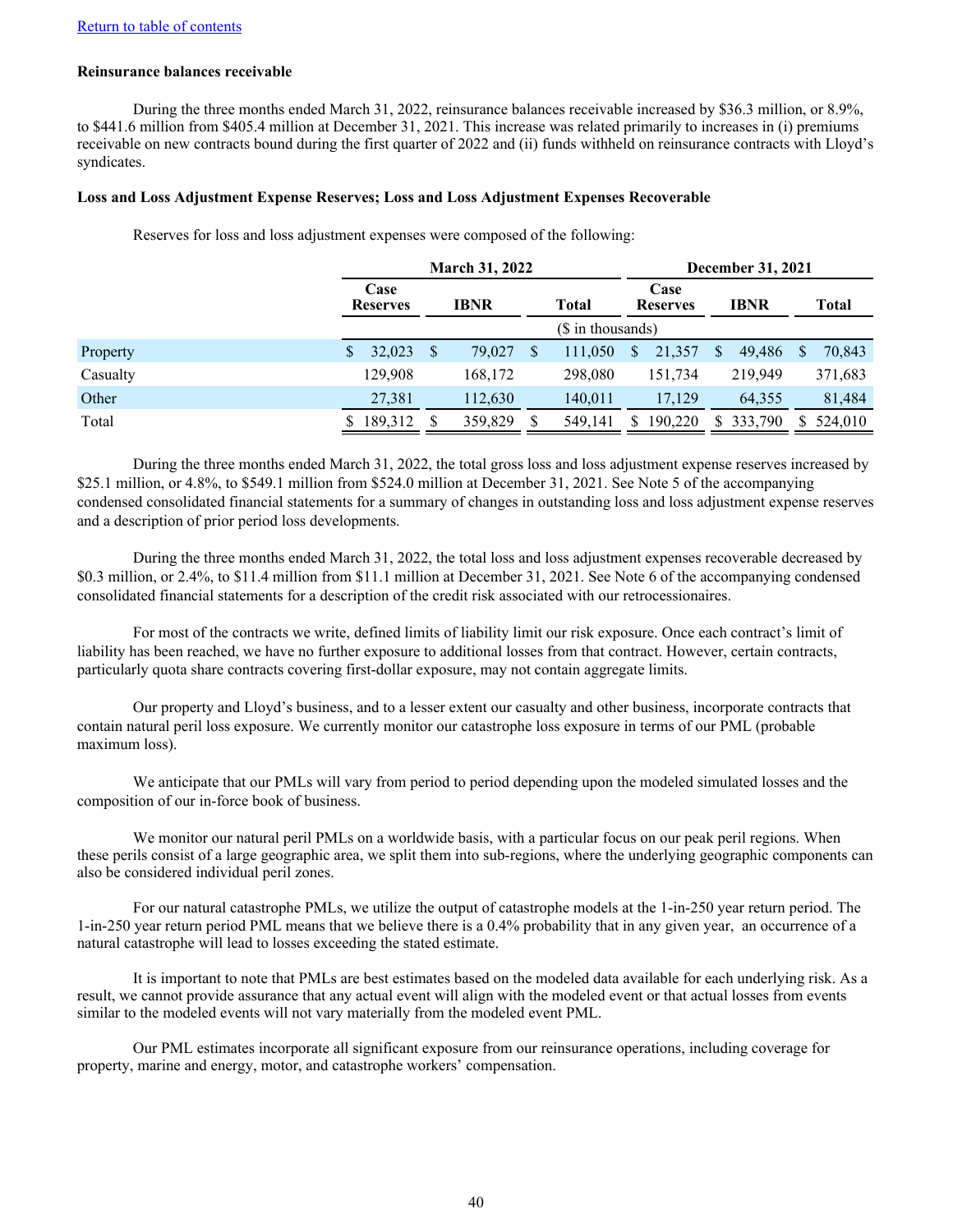At April 1, 2022, our estimated largest PML (net of retrocession and reinstatement premiums) at a 1-in-250 year return period for a single event and in aggregate was \$87.6 million and \$95.9 million, respectively, both relating to the peril of North Atlantic Hurricane.

The below table contains the expected modeled loss for each of our peak peril regions and sub-regions, for both a single event loss and aggregate loss measures at the 1-in-250 year return period.

|                                 | April 1, 2022                   |                          |  |                       |  |  |  |  |
|---------------------------------|---------------------------------|--------------------------|--|-----------------------|--|--|--|--|
|                                 | Net 1-in-250 Year Return Period |                          |  |                       |  |  |  |  |
| Peril                           |                                 | <b>Single Event Loss</b> |  | <b>Aggregate Loss</b> |  |  |  |  |
|                                 |                                 | (\$ in thousands)        |  |                       |  |  |  |  |
| <b>North Atlantic Hurricane</b> | \$                              | 87,558 \$                |  | 95,876                |  |  |  |  |
| Southeast Hurricane             |                                 | 66,237                   |  | 71,541                |  |  |  |  |
| <b>Gulf of Mexico Hurricane</b> |                                 | 58,736                   |  | 64,145                |  |  |  |  |
| Northeast Hurricane             |                                 | 60,540                   |  | 61,924                |  |  |  |  |
| <b>North America Earthquake</b> |                                 | 60,733                   |  | 65,126                |  |  |  |  |
| California Earthquake           |                                 | 54,407                   |  | 57,088                |  |  |  |  |
| Other N.A. Earthquake           |                                 | 34,533                   |  | 36,329                |  |  |  |  |
| <b>Japan Earthquake</b>         |                                 | 39,227                   |  | 42,101                |  |  |  |  |
| <b>Japan Windstorm</b>          |                                 | 39,734                   |  | 43,498                |  |  |  |  |
| <b>Europe Windstorm</b>         |                                 | 30,041                   |  | 36,550                |  |  |  |  |

## **Total shareholders' equity**

Total equity reported on the condensed consolidated balance sheet decreased by \$7.3 million to \$468.4 million at March 31, 2022, compared to \$475.7 million at December 31, 2021. The decrease in shareholders' equity during the three months ended March 31, 2022, was primarily due to (i) the adoption of ASU 2020-06 (see Note 2 of the accompanying condensed consolidated financial statements) and (ii) the net loss of \$5.7 million reported for the period. For details of other movements in shareholders' equity, see the "Condensed Consolidated Statements of Shareholders' Equity."

#### **Liquidity and Capital Resources**

### *General*

Greenlight Capital Re is a holding company with no operations of its own. As a holding company, Greenlight Capital Re has minimal continuing cash needs, most of which are related to the payment of corporate and general administrative expenses and interest expenses. We conduct all our underwriting operations through our wholly-owned reinsurance subsidiaries, Greenlight Re and GRIL, which underwrite property and casualty reinsurance. There are restrictions on Greenlight Re's and GRIL's ability to pay dividends, described in more detail below. It is our current policy to retain earnings to support the growth of our business. We currently do not expect to pay dividends on our ordinary shares.

At March 31, 2022, Greenlight Re and GRIL were each rated "A- (Excellent)" with a stable outlook by A.M. Best. The ratings reflect A.M. Best's opinion of our reinsurance subsidiaries' financial strength, operating performance, and ability to meet obligations. They are not evaluations directed toward the protection of investors or a recommendation to buy, sell or hold our Class A ordinary shares.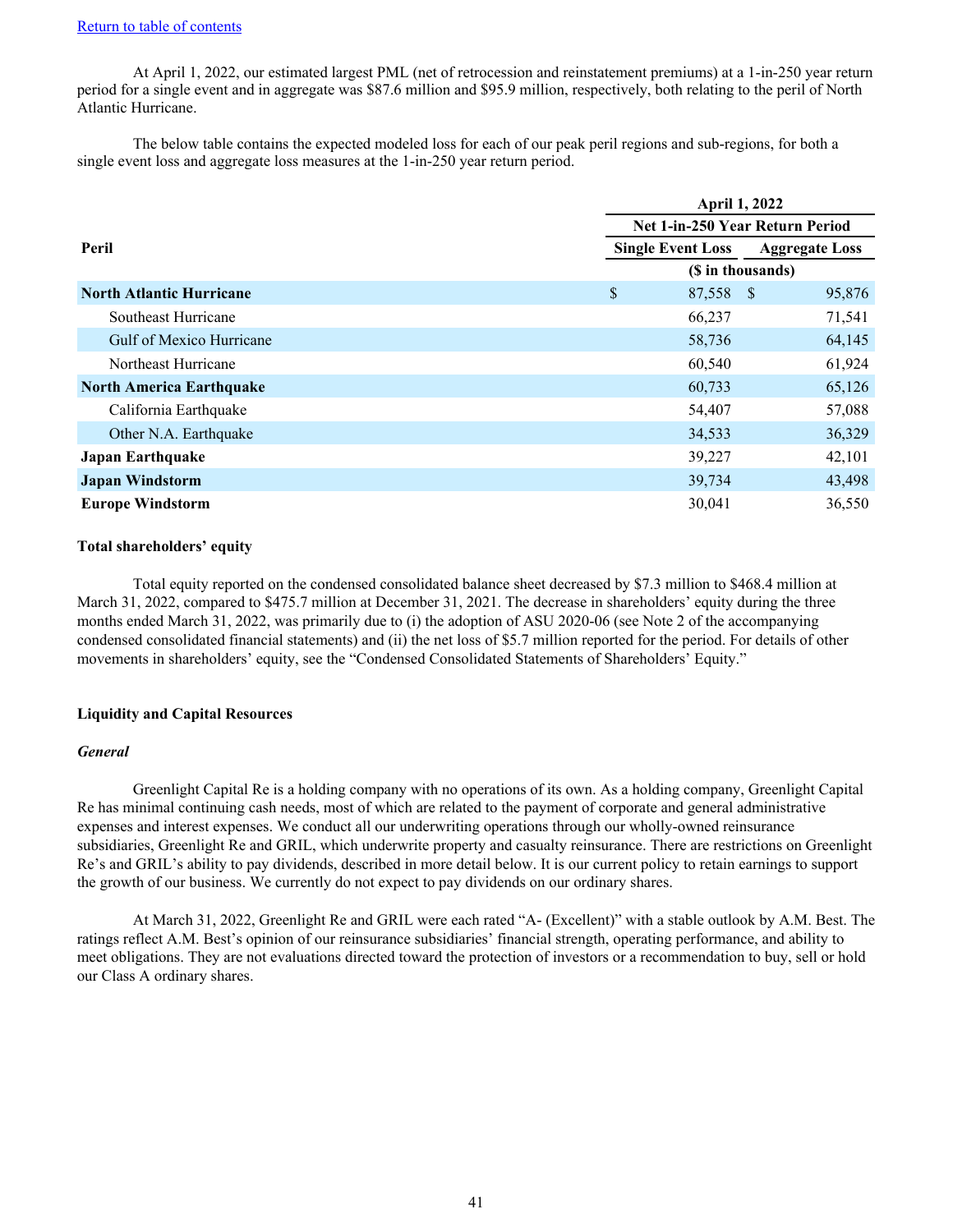#### *Sources and Uses of Funds*

Our sources of funds consist primarily of premium receipts (net of brokerage and ceding commissions), investment income, and other income. We use cash from our operations to pay losses and loss adjustment expenses, profit commissions, interest, and general and administrative expenses. At March 31, 2022, all of our investable assets, excluding strategic and Innovations investments and funds required for business operations and capital risk management, are invested by DME Advisors in SILP, subject to our investment guidelines. We can redeem funds from SILP at any time for operational purposes by providing three days' notice to the general partner. At March 31, 2022, the majority of SILP's long investments were composed of cash and cash equivalents and publicly traded equity securities, which can be readily liquidated to meet our redemption requests. We record all investment income (loss), including any changes in the net asset value of SILP, and any unrealized gains and losses, in our condensed consolidated statements of operations for each reporting period.

For the three months ended March 31, 2022 and 2021, the net cash used in operating activities was \$11.6 million and \$18.7 million, respectively. The net cash used in operating activities was used primarily for our underwriting activities and for payment of corporate and general administrative expenses for the three months ended March 31, 2022 and 2021. Generally, if the premiums collected exceed claim payments within a given period, we generate cash from our underwriting activities. Our underwriting activities represented a net use of cash for the three months ended March 31, 2022 and 2021, as the losses we paid exceeded the premiums we collected. On our Lloyd's syndicate contracts we do not receive any premiums until the year of account is settled, net of losses, at the end of three years. The cash used in, and generated from, underwriting activities may vary significantly from period to period depending on the underwriting opportunities available and claims submitted to us by our cedents.

For the three months ended March 31, 2022, our investing activities provided \$36.7 million of cash from redemptions from SILP (net of contributions) and used \$3.4 million for new Innovations investments. By comparison, for the same period in 2021 our investing activities used cash of \$4.3 million.

For the three months ended March 31, 2022 and 2021, there were no financing activities.

At March 31, 2022, we believe we have sufficient cash flow from operating and investing activities to meet our foreseeable liquidity requirements. We do not expect that the recent global events, including the Russian-Ukrainian conflict and the COVID-19 pandemic, will materially impact our operational liquidity needs, which will be met by cash, funds generated from underwriting activities, and investment income, including withdrawals from SILP if necessary. At March 31, 2022, we expect to fund our operations for the next twelve months from operating and investing cash flow. However, we may explore various financing options, including capital raising alternatives, to fund our business strategy, improve our capital structure, increase surplus, pay claims or make acquisitions. We can provide no assurances regarding the terms of such transactions or that any such transactions will occur.

Although GLRE is not subject to any significant legal prohibitions on the payment of dividends, Greenlight Re and GRIL are each subject to regulatory minimum capital requirements and regulatory constraints that affect their ability to pay dividends to us. In addition, any dividend payment would have to be approved by the relevant regulatory authorities prior to payment. At March 31, 2022, Greenlight Re and GRIL exceeded their regulatory minimum capital requirements.

## **Letters of Credit and Trust Arrangements**

At March 31, 2022, neither Greenlight Re nor GRIL was licensed or admitted as a reinsurer in any jurisdiction other than the Cayman Islands and the European Economic Area, respectively. Many jurisdictions do not permit domestic insurance companies to take credit on their statutory financial statements for loss recoveries or ceded unearned premiums unless appropriate measures are in place for reinsurance obtained from unlicensed or non-admitted insurers. As a result, we anticipate that all of our U.S. clients and some non-U.S. clients will require us to provide collateral through funds withheld, trust arrangements, letters of credit, or a combination thereof.

At March 31, 2022, we had one letter of credit facility available with an aggregate capacity of \$275.0 million (December 31, 2021: \$275.0 million). See Note 12 of the accompanying condensed consolidated financial statements for details on the letter of credit facility. We provide collateral to cedents in the form of letters of credit and trust arrangements. At March 31, 2022, the aggregate amount of collateral provided to cedents under such arrangements was \$700.6 million (December 31, 2021: \$633.9 million). At March 31, 2022, the letters of credit and trust accounts were secured by restricted cash and cash equivalents with a total fair value of \$701.4 million (December 31, 2021: \$634.8 million).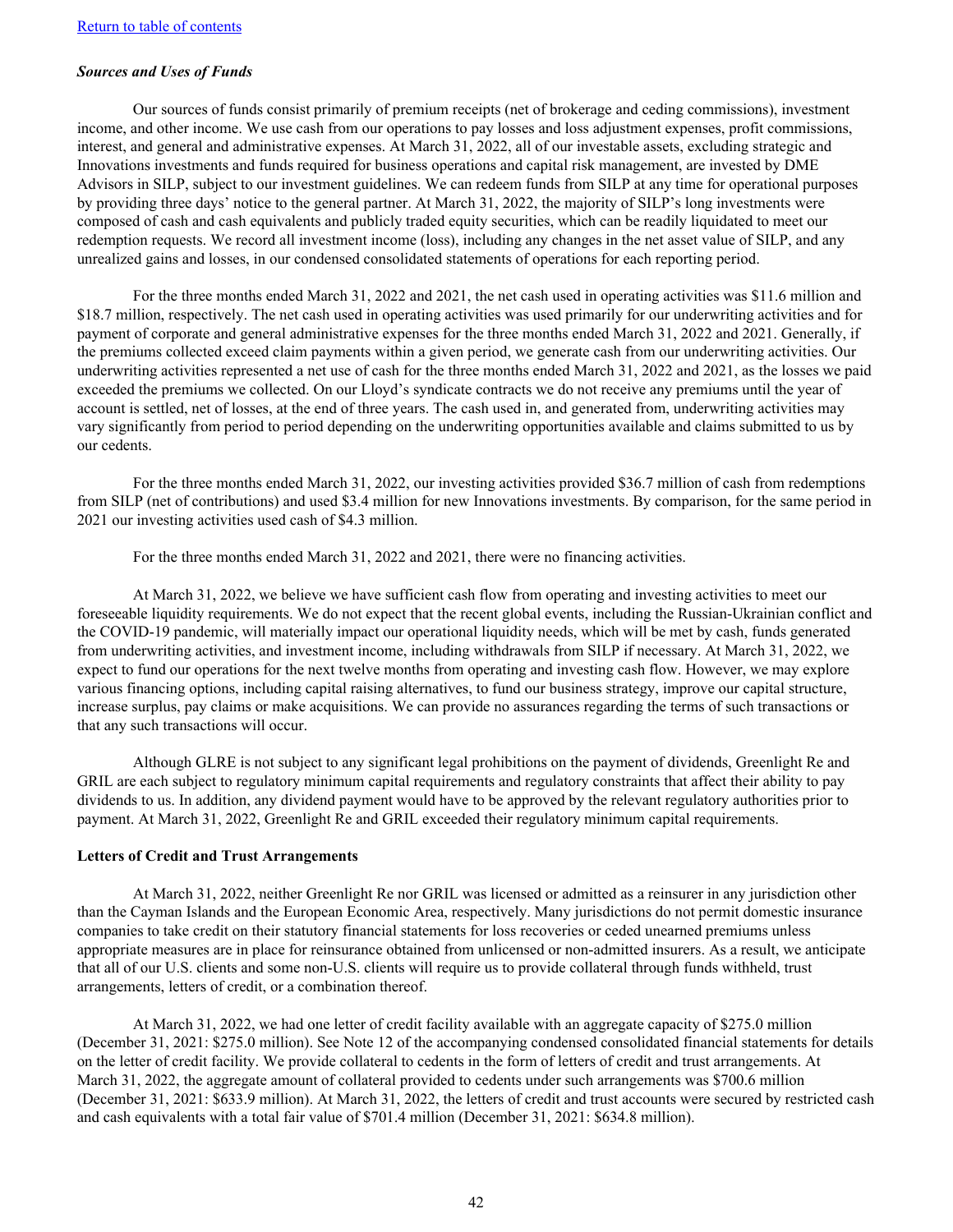The letter of credit facility contains customary events of default and restrictive covenants, including but not limited to limitations on liens on collateral, transactions with affiliates, mergers and sales of assets, as well as solvency and maintenance of certain minimum pledged equity requirements, and restricts issuance of any debt without the consent of the letter of credit provider. Additionally, if an event of default exists, as defined in the letter of credit facility, Greenlight Re would be prohibited from paying dividends to its parent company. The Company was in compliance with all the covenants of this facility at March 31, 2022.

#### **Capital**

Our capital structure currently consists of senior convertible notes and equity issued in two classes of ordinary shares. We expect that the existing capital base and internally generated funds will be sufficient to implement our business strategy for the foreseeable future. Consequently, we do not presently anticipate that we will incur any additional material indebtedness in the ordinary course of our business. However, to provide us with flexibility and timely access to public capital markets should we require additional capital for working capital, capital expenditures, acquisitions, or other general corporate purposes, we have filed a Form S-3 registration statement, which expires in July 2024. In addition, as noted above, we may explore various financing alternatives, although there can be no assurance that additional financing will be available on acceptable terms when needed or desired. We did not make any significant commitments for capital expenditures during the three months ended March 31, 2022.

On May 4, 2021, the Board of Directors approved a share repurchase plan effective from July 1, 2021, until June 30, 2022, authorizing the Company to repurchase up to \$25.0 million of Class A ordinary shares or securities convertible into Class A ordinary shares in the open market, through privately negotiated transactions or Rule 10b5-1 stock trading plans. On April 26, 2022, the Board of Directors renewed and extended the share repurchase plan until June 30, 2023.The Company is not required to repurchase any Class A ordinary shares, and the repurchase plan may be modified, suspended, or terminated at the election of our Board of Directors at any time without prior notice. During the three months ended March 31, 2022, the Company repurchased no Class A ordinary shares.

Under the Company's stock incentive plan, the number of Class A ordinary shares authorized for issuance is 8.0 million shares. At March 31, 2022, 2,092,276 Class A ordinary shares were available for future issuance under the Company's stock incentive plan. The Compensation Committee of the Board of Directors administers the stock incentive plan.

#### **Contractual Obligations and Commitments**

Due to the nature of our reinsurance operations, the amount and timing of the cash flows associated with our reinsurance contractual liabilities will fluctuate, perhaps materially, and, therefore, are highly uncertain. At March 31, 2022, we estimate that we will pay the loss and loss adjustment expense reserves as follows:

|                                                          | Less than |         |              |           |      |                   |         |  |         |
|----------------------------------------------------------|-----------|---------|--------------|-----------|------|-------------------|---------|--|---------|
|                                                          |           | l vear  |              | 1-3 vears |      | 3-5 years         | 5 years |  | Total   |
|                                                          |           |         |              |           |      | (\$ in thousands) |         |  |         |
| Loss and loss adjustment expense reserves <sup>(1)</sup> |           | 282.808 | <sup>S</sup> | 159.800   | - \$ | 49.972 \$         | 56.562  |  | 549.141 |

 $<sup>(1)</sup>$  Due to the nature of our reinsurance operations, the amount and timing of the cash flows associated with our reinsurance</sup> contractual liabilities will fluctuate, perhaps materially, and, therefore, are highly uncertain.

Greenlight Re has entered into a lease agreement for office space in the Cayman Islands commencing from July 1, 2021. The lease expires on June 30, 2026, unless Greenlight Re exercises its right to renew the lease for another five-year period. GRIL has entered into a lease agreement for office space in Dublin, Ireland commencing from October 1, 2021. This lease expires on September 30, 2031, unless GRIL exercises the break clause by providing a notice of termination at least nine months prior to September 30, 2026. The aggregate annual lease obligation ranges from \$0.5 million to \$0.6 million.

The Company has \$100.0 million of senior convertible notes payable, which mature on August 1, 2023. The Company is obligated to make semi-annual interest payments of \$2.0 million at an interest rate of 4.0% per annum. The Company has received regulatory approval to declare dividends from Greenlight Re to meet the interest payments obligation.

Pursuant to the IAA between SILP and DME Advisors, DME Advisors is entitled to a monthly management fee equal to 0.125% (1.5% on an annual basis) of each limited partner's Investment Portfolio, as provided in the SILP LPA. The IAA has an initial term ending on August 31, 2023, subject to automatic extension for successive three-year terms. Pursuant to the SILP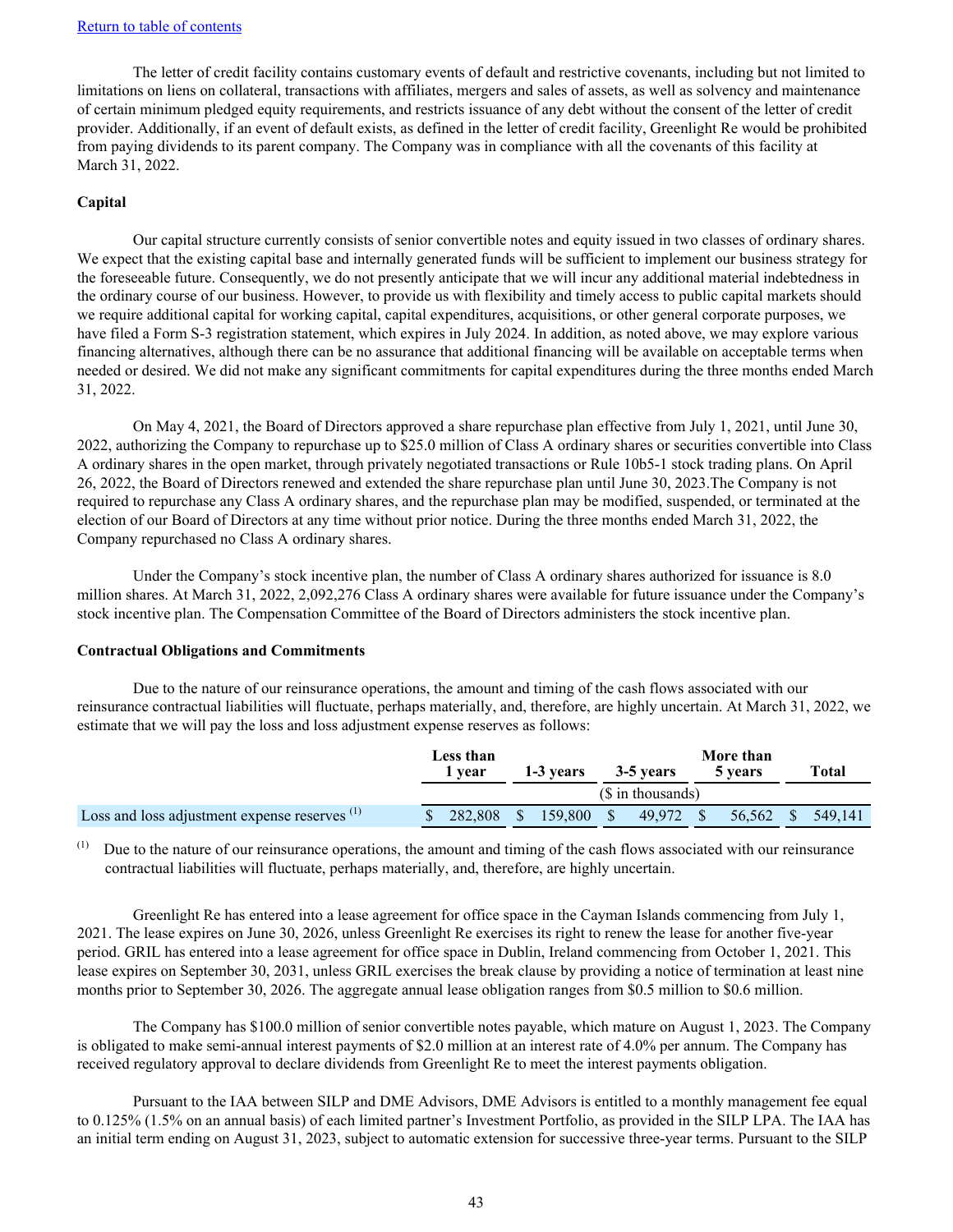LPA, DME II is entitled to a performance allocation equal to 20% of the net profit, calculated per annum, of each limited partner's share of the capital account managed by DME Advisors, subject to a loss carry-forward provision. DME II is not entitled to earn a performance allocation in a year in which SILP incurs a loss. The loss carry-forward provision contained in the SILP LPA allows DME II to earn reduced performance allocation of 10% of net profits in years subsequent to the year in which the capital accounts of the limited partners incur a loss, until all losses are recouped and an additional amount equal to 150% of the loss is earned. At March 31, 2022, we estimate the reduced performance allocation of 10% to continue to be applied until SILP achieves additional investment returns of 173%, at which point the performance allocation will revert to 20%. For detailed breakdowns of management fees and performance compensation for the three months ended March 31, 2022 and 2021, please refer to Note 3 of the condensed consolidated financial statements.

The Company has entered into a service agreement with DME Advisors pursuant to which DME Advisors will provide investor relations services to us for compensation of \$5,000 per month plus expenses. The service agreement had an initial term of one year and continues for sequential one-year periods until terminated by us or DME Advisors. Either party may terminate the service agreement for any reason with 30 days prior written notice to the other party.

Our related party transactions are presented in Note 11 to the accompanying condensed consolidated financial statements.

#### **Effects of Inflation**

Inflation generally affects the cost of claims and claim expenses, as well as asset values in our investment portfolio. Our pricing and reserving models incorporate the anticipated effects of inflation on our claim costs. However, we cannot predict or estimate the onset, duration, and severity of an inflationary period with precision. The actual effect of inflation may differ significantly from our estimate.

## **Item 3. QUANTITATIVE AND QUALITATIVE DISCLOSURES ABOUT MARKET RISK**

We believe we are principally exposed to the following types of market risk:

- equity price risk;
- commodity price risk;
- foreign currency risk;
- interest rate risk;
- credit risk; and
- political risk.

## **Equity Price Risk**

At March 31, 2022, our investments consisted primarily of an investment in SILP. Among SILP's holdings are equity securities, the carrying values of which are based primarily on quoted market prices. Generally, market prices of common equity securities are subject to fluctuation, which could cause the amount to be realized upon the closing of a position to differ significantly from its current reported value. This risk is partly mitigated by the presence of both long and short equity securities as part of our investment strategy. At March 31, 2022, a 10% decline in the price of each of the underlying listed equity securities and equity-based derivative instruments would result in a \$4.8 million loss to our Investment Portfolio.

Computations of the prospective effects of hypothetical equity price changes are based on numerous assumptions, including the maintenance of the current composition of SILP's portfolio. The computations should not be relied on as indicative of future results.

#### **Commodity Price Risk**

Generally, market prices of commodities are subject to fluctuation. SILP's investments periodically include long or short investments in commodities or derivatives directly impacted by fluctuations in the prices of commodities. At March 31, 2022, SILP's investments incorporate unhedged exposure to changes in gold, silver, and crude oil prices.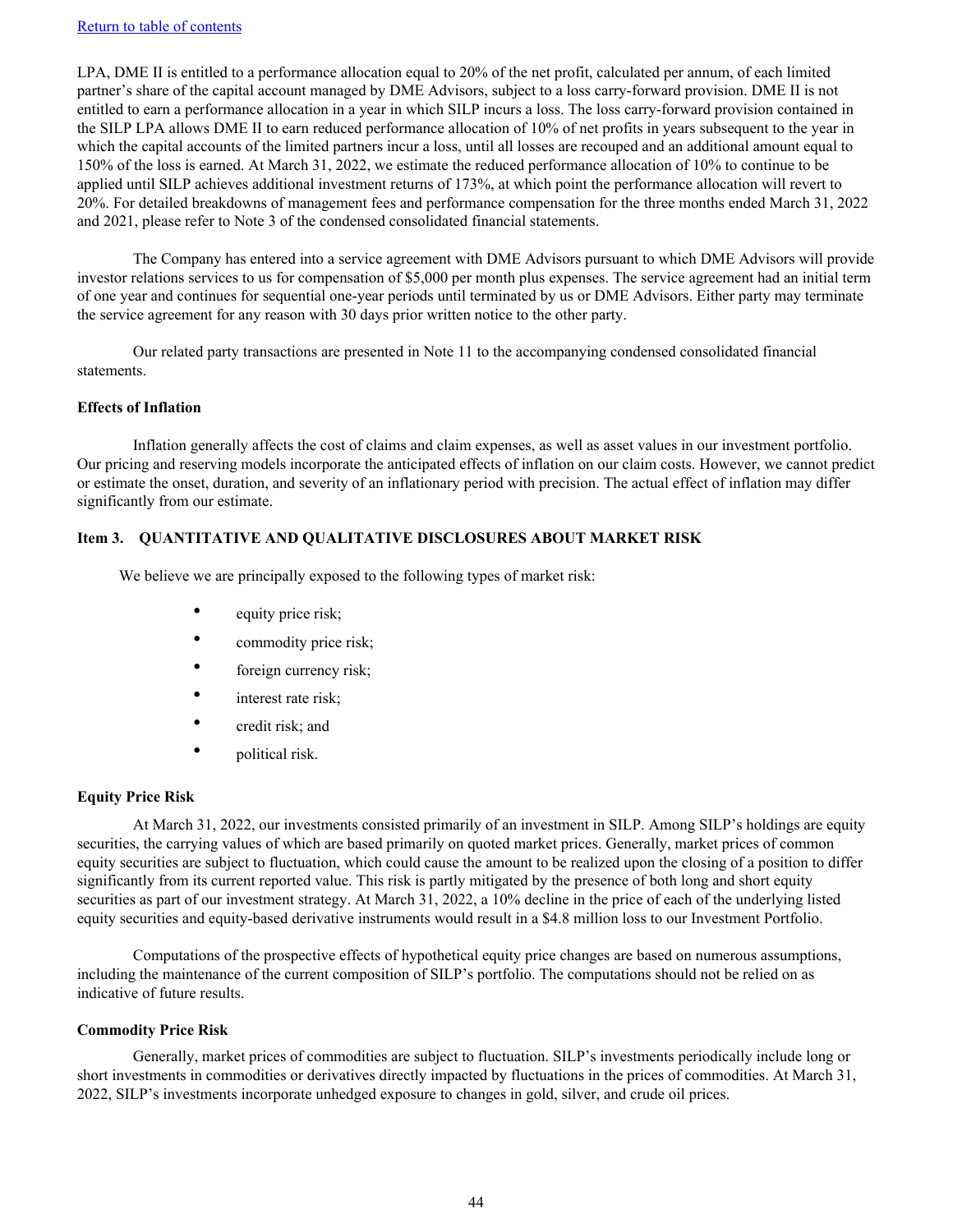The following table summarizes the net impact that a 10% increase and decrease in commodity prices would have on the value of our Investment Portfolio at March 31, 2022. The below table excludes the indirect effect that changes in commodity prices might have on equity securities in our Investment Portfolio.

|           | 10% increase in<br>commodity prices |     | 10% decrease in<br>commodity prices |                         |  |
|-----------|-------------------------------------|-----|-------------------------------------|-------------------------|--|
| Commodity | Change in<br>fair value             |     |                                     | Change in<br>fair value |  |
|           |                                     |     | (\$ in millions)                    |                         |  |
| Gold      | \$                                  | 3.0 | <b>S</b>                            | (3.0)                   |  |
| Silver    |                                     | 0.4 |                                     | (0.4)                   |  |
| Crude oil |                                     |     |                                     | (0.1)                   |  |
| Total     |                                     | 3.4 |                                     | (3.5)                   |  |

#### **Foreign Currency Risk**

Certain of our reinsurance contracts are denominated in foreign currencies, whereby premiums are receivable and losses are payable in foreign currencies. Foreign currency exchange rate risk exists to the extent that our foreign currency reinsurance balances are more than (or less than) the corresponding foreign currency cash balances and there is an increase (or decrease) in the exchange rate of that foreign currency.

While we do not seek to precisely match our liabilities under reinsurance policies that are payable in foreign currencies with investments denominated in such currencies, we continually monitor our exposure to potential foreign currency losses and may use foreign currency cash and cash equivalents or forward foreign currency exchange contracts to mitigate against adverse foreign currency movements. At March 31, 2022, our exposure to GBP denominated net reinsurance asset balance was £11.3 million. At March 31, 2022, a 10% decrease in the U.S. dollar against the GBP (all else constant) would result in an estimated \$1.5 million foreign exchange gain. Alternatively, a 10% increase in the U.S dollar against the GBP would result in an estimated \$1.5 million foreign exchange loss. Similarly, at March 31, 2022, our net exposure to Euro-denominated reinsurance liability balances was  $\epsilon$ 5.0 million. At March 31, 2022, a 10% decrease in the U.S. dollar against the Euro (all else constant) would result in an estimated \$0.6 million foreign exchange loss. Alternatively, a 10% increase in the U.S dollar against the Euro would result in an estimated \$0.6 million foreign exchange gain.

We may also be exposed to foreign currency risk through SILP's underlying cash, forwards, options, and investments in securities denominated in foreign currencies. At March 31, 2022, most of our currency exposures resulting from foreign denominated securities (longs and shorts) were reduced by offsetting cash balances denominated in the corresponding foreign currencies.

At March 31, 2022, a 10% increase or decrease in the value of the U.S. dollar against foreign currencies would have no meaningful impact on the value of our Investment Portfolio.

#### **Interest Rate Risk**

Our investment in SILP includes interest-rate sensitive securities, such as corporate and sovereign debt instruments and interest rate options. The primary market risk exposure for any debt instrument is interest rate risk. As interest rates rise, the fair value of a long fixed-income portfolio generally falls. Similarly, falling interest rates generally lead to increases in the fair value of fixed-income securities. Additionally, some derivative investments may be sensitive to interest rates, and their value may indirectly fluctuate with changes in interest rates.

At March 31, 2022, a 100 basis points increase or decrease in interest rates would have no meaningful impact on the value of our Investment Portfolio.

We, along with DME Advisors, monitor the net exposure to interest rate risk and generally do not expect changes in interest rates to have a materially adverse impact on our operations.

### **Credit Risk**

Credit risk relates to the uncertainty of a counterparty's ability to make timely payments in accordance with terms of the instrument or contract. Our maximum exposure to credit risk is the carrying value of our financial assets. We evaluate the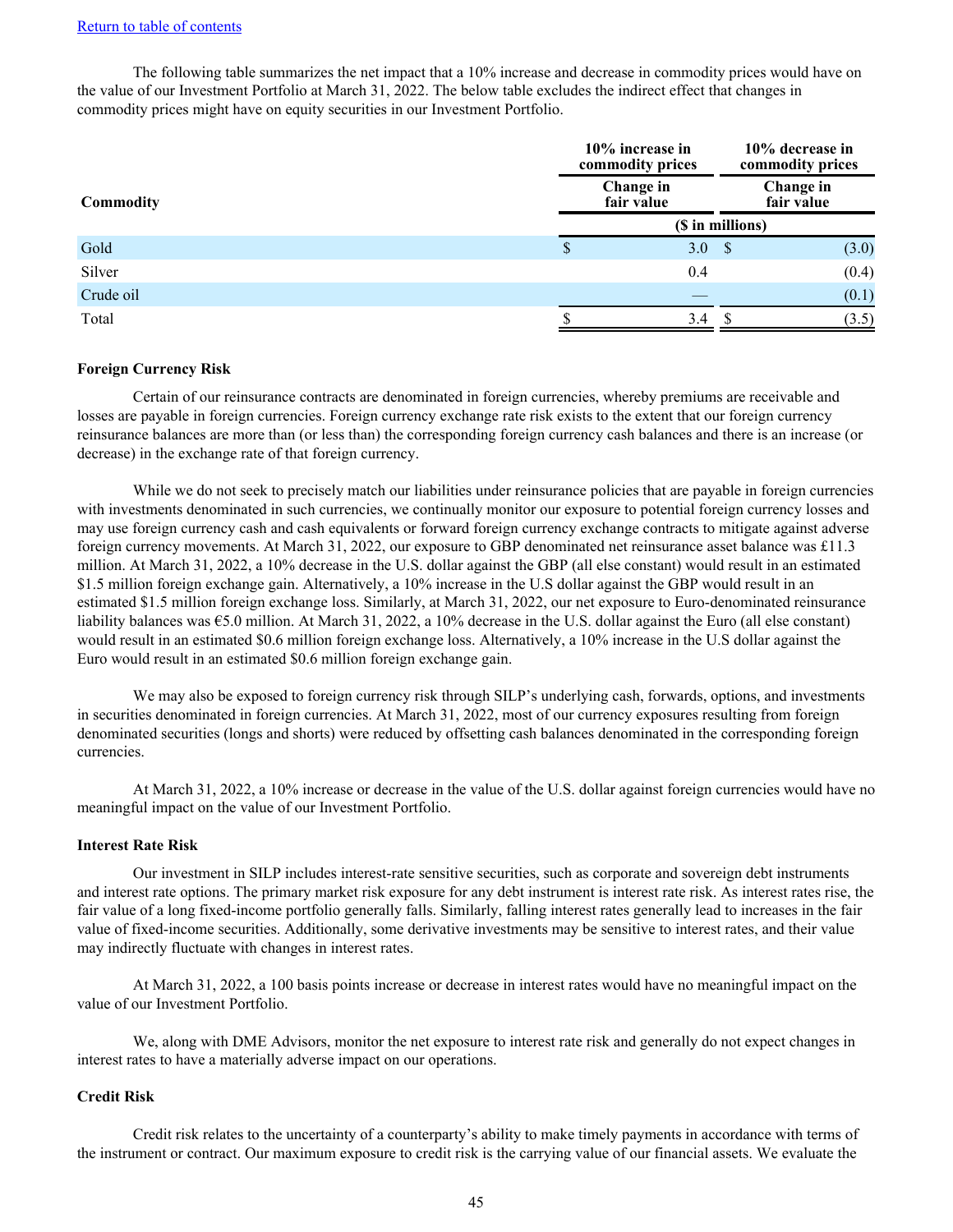financial condition of our business partners and clients relating to balances receivable under our reinsurance contracts, including premiums receivable, losses recoverable, and commission adjustments recoverable. We obtain collateral in the form of funds withheld, trusts, and letters of credit from our counterparties to mitigate this credit risk. We monitor our net exposure to each counterparty relative to the financial strength of our counterparties and assess the collectibility of these balances on a regular basis. See Note 2 of the accompanying condensed consolidated financial statements for further details on allowance for credit loss on reinsurance assets.

In addition, the securities, commodities, and cash in SILP's investment portfolio are held with several prime brokers and derivative counterparties, subjecting SILP, and indirectly us, to a significant concentration of credit risk. While we have no direct control over SILP, DME Advisors regularly monitors the concentration of credit risk with each counterparty and, if appropriate, transfers cash or securities between counterparties or requests collateral to diversify and mitigate this credit risk.

## **Political Risk**

Through our assumed reinsurance contracts, we currently provide a limited amount of political risk insurance coverage. We do not expect this exposure to have a materially adverse impact on our underwriting results.

We are exposed to political risk to the extent that we underwrite business from entities located in foreign markets and to the extent that DME Advisors, on behalf of SILP and subject to our investment guidelines, trades securities listed on various U.S. and foreign exchanges and markets. The governments in any of these jurisdictions could impose restrictions, regulations, or other measures, which may have a material adverse impact on our underwriting operations and investment strategy. See "Item 1A. Risk Factors - We could face unanticipated losses from political instability which could have a material adverse effect on our financial condition and results of operations" included in our Form 10-K for the fiscal year ended December 31, 2021.

#### **Item 4. CONTROLS AND PROCEDURES**

#### **Disclosure Controls and Procedures**

As required by Rules 13a-15 and 15d-15 of the Exchange Act, the Company has evaluated, with the participation of management, including the Chief Executive Officer and the Chief Financial Officer, the effectiveness of its disclosure controls and procedures (as defined in such rules) as of the end of the period covered by this report. Based on such evaluation, the Chief Executive Officer and Chief Financial Officer concluded that the Company's disclosure controls and procedures are effective to ensure that information required to be disclosed by the Company in reports prepared in accordance with the rules and regulations of the SEC is recorded, processed, summarized and reported within the time periods specified by the SEC's rules and forms. Disclosure controls and procedures include, without limitation, controls and procedures designed to ensure that information required to be disclosed by an issuer in the reports that it files or submits under the Exchange Act is accumulated and communicated to the issuer's management, including its principal executive officer and principal financial officer, or persons performing similar functions, as appropriate, to allow timely decisions regarding required disclosure.

Our management, including our Chief Executive Officer and Chief Financial Officer, does not expect that the Company's disclosure controls and procedures will prevent all errors and all frauds. A control system, no matter how well conceived and operated, can provide only reasonable, not absolute, assurance that the objectives of the control system are met. Further, the design of a control system must reflect the fact that there are resource constraints, and the benefits of controls must be considered relative to their costs. Because of the inherent limitations in all control systems, no evaluation of controls can provide absolute assurance that all control issues and instances of fraud, if any, within the Company have been detected. These inherent limitations include the realities that judgments in decision-making can be faulty and that breakdowns can occur because of simple error or mistake.

Additionally, controls can be circumvented by the individual acts of some persons, by collusion of two or more people, or by management override of the controls. The design of any system of controls also is based, in part, upon certain assumptions about the likelihood of future events, and there can be no assurance that any design will succeed in achieving its stated goals under all potential future conditions; over time, controls may become inadequate because of changes in conditions, or the degree of compliance with the policies or procedures may deteriorate. Because of the inherent limitations in a costeffective control system, misstatements due to error or fraud may occur and not be detected.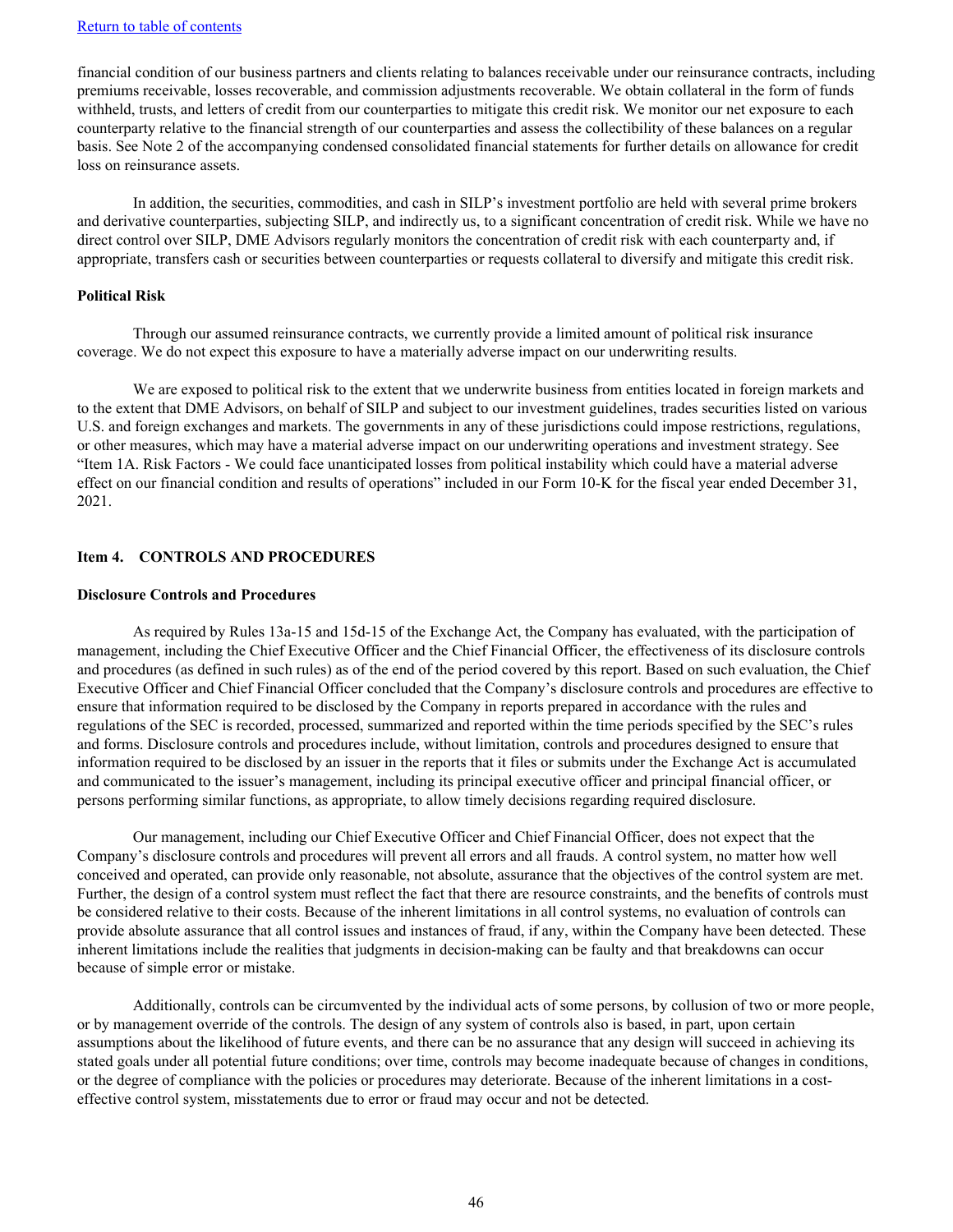### **Changes in Internal Control Over Financial Reporting**

There have been no changes in the Company's internal control over financial reporting during the fiscal quarter ended March 31, 2022 that have materially affected, or are reasonably likely to materially affect, the Company's internal control over financial reporting. The Company continues to review its disclosure controls and procedures, including its internal controls over financial reporting, and may from time to time make changes aimed at enhancing their effectiveness and to ensure that the Company's systems evolve with its business.

#### **PART II — OTHER INFORMATION**

#### **Item 1. LEGAL PROCEEDINGS**

From time to time, in the normal course of business, we may be involved in formal and informal dispute resolution procedures, which may include arbitration or litigation, the outcomes of which determine our rights and obligations under our reinsurance contracts and other contractual agreements. In some disputes, we may seek to enforce our rights under an agreement or to collect funds owing to us. In other matters, we may resist attempts by others to collect funds or enforce alleged rights. While the final outcome of legal disputes cannot be predicted with certainty, we do not believe that any of our existing contractual disputes, when finally resolved, will have a material adverse effect on our business, financial condition or operating results.

#### **Item 1A. RISK FACTORS**

Factors that could cause our actual results to differ materially from those in this report are any of the risks described in "Part I. Item 1A. Risk Factors" included in our Form 10-K for the fiscal year ended December 31, 2021, as filed with the "Securities and Exchange Commission ("SEC") on March 8, 2022 (the "Form 10-K"). Any of these factors could result in a significant or material adverse effect on our results of operations or financial condition. Additional risk factors not presently known to us or that we currently deem immaterial may also impair our business or results of operations.

As of March 31, 2022, other than as disclosed below, there have been no other material changes to the risk factors disclosed in "Part I. Item 1A. Risk Factors" included in our Annual Report on Form 10-K for the fiscal year ended December 31, 2021 as filed with the SEC. We may disclose changes to such factors or disclose additional factors from time to time in our future filings with the SEC.

## *Our results of operations and financial condition could be adversely affected by the ongoing conflict between Russia and Ukraine and related disruptions in the global economy.*

The military conflict between Russia and Ukraine has negatively impacted the global economy. While we have no operations in Russia or Ukraine, some of our operations may be adversely affected by this conflict and its effects.

Our specialty business includes marine, energy, aviation, political violence, terrorism, and credit risk, which protects insureds with interests in foreign jurisdictions in the event that governmental action prevents them from exercising their contractual rights, and may also protect their assets against physical damage perils. The insurance provided may include cover for losses arising from expropriation, forced abandonment, license cancellation, trade embargo, contract frustration, nonpayment, war on land or political violence (including terrorism, revolution, insurrection and civil unrest).

In certain instances, we specifically reinsure risks resulting from acts of war or terrorism. Even in cases where we attempt to exclude losses from acts of war or terrorism and certain other similar risks from some coverages written by us, there can be no assurance that a court or arbitration panel will interpret policy language or otherwise issue a ruling favorable to us. Accordingly, we can offer no assurance that our reserves for losses and loss expenses in connection with acts of war or terrorism, including, but not limited to, events related to the Russian-Ukrainian conflict, will be adequate to cover losses should they materialize.

Furthermore, governments in the U.S., United Kingdom, and European Union, among others, have each imposed export controls on certain products and financial and economic sanctions on certain industry sectors and parties in Russia. These export controls and sanctions, or our failure to comply with them, could restrict our ability to do business with counterparties in one or more of the jurisdictions or have other adverse effects. Our Form 10-K discusses such effects in Item 1A Risk Factors under "Non-compliance with laws, regulations, and taxation regarding transactions with international counterparties may adversely affect our business."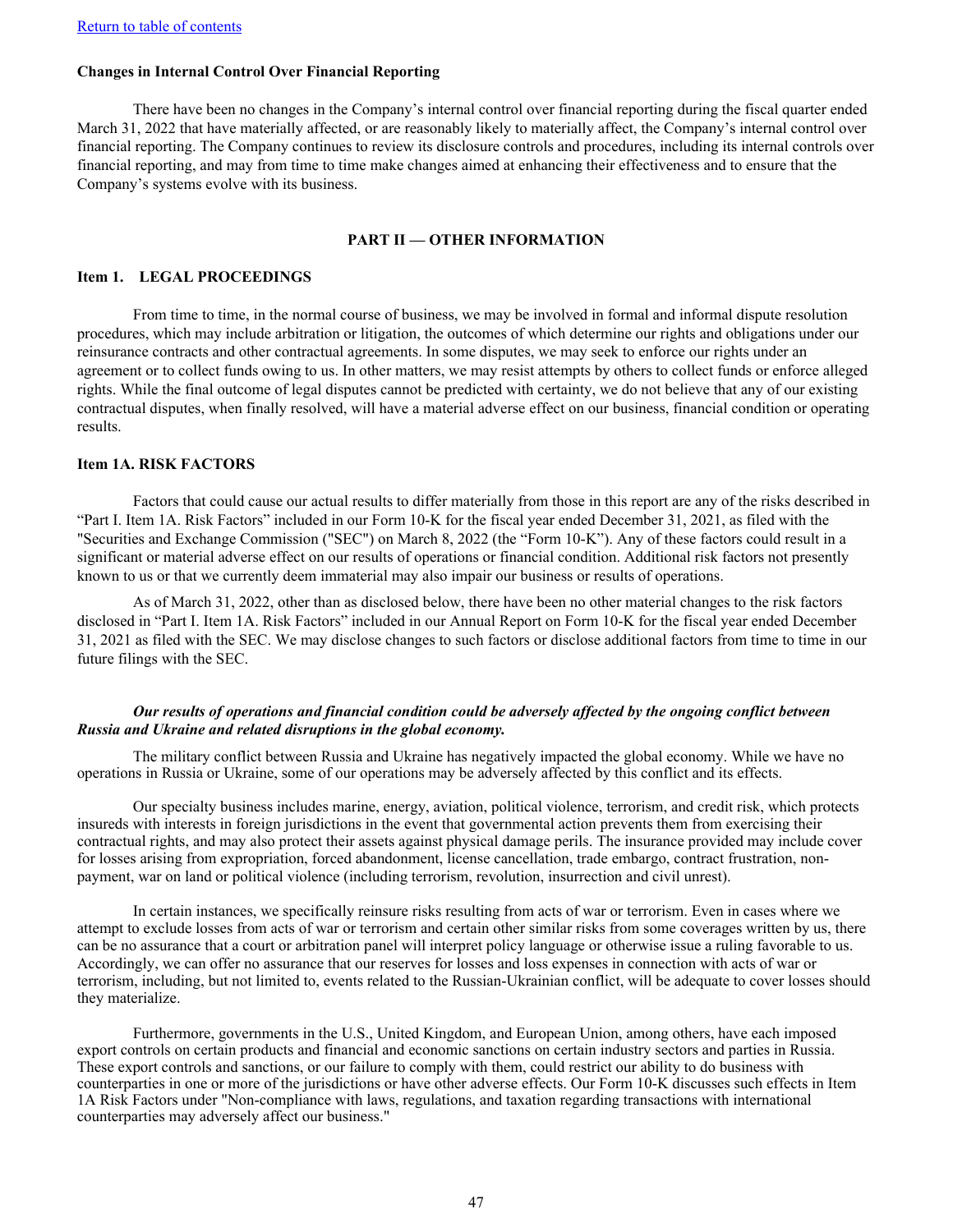We cannot predict the impact the ongoing conflict will have on our business or the global economy. Escalation of this conflict could result in, among other things, heightened cybersecurity threats, supply disruptions, protracted or increased inflation, lower consumer demand, fluctuations in interest and foreign exchange rates, and increased volatility in financial markets. Any of these developments could adversely affect our businesses, results of operations, and financial condition. In addition, the ongoing conflict may trigger or intensify other risks described under "Part I. Item 1A. Risk Factors" included in our Form 10-K.

## **Item 2. UNREGISTERED SALES OF EQUITY SECURITIES AND USE OF PROCEEDS**

Our board of directors has adopted a share repurchase plan authorizing the Company to repurchase Class A ordinary shares. From time to time, the repurchase plan has been re-approved or modified at the election of our Board of Directors. The existing plan expires on June 30, 2022. On April 26, 2022, the Board of Directors re-approved the share repurchase plan effective from July 1, 2022, until June 30, 2023, authorizing the Company to repurchase up to \$25.0 million of Class A ordinary shares or securities convertible into Class A ordinary shares in the open market, through privately negotiated transactions or Rule 10b5-1 stock trading plans.

The Company is not required to repurchase any Class A ordinary shares and the repurchase plan may be modified, suspended or terminated at any time without prior notice.

There were no share repurchases during the three months ended March 31, 2022.

## **Item 3. DEFAULTS UPON SENIOR SECURITIES**

None.

#### **Item 4. MINE SAFETY DISCLOSURES**

Not applicable

## **Item 5. OTHER INFORMATION**

None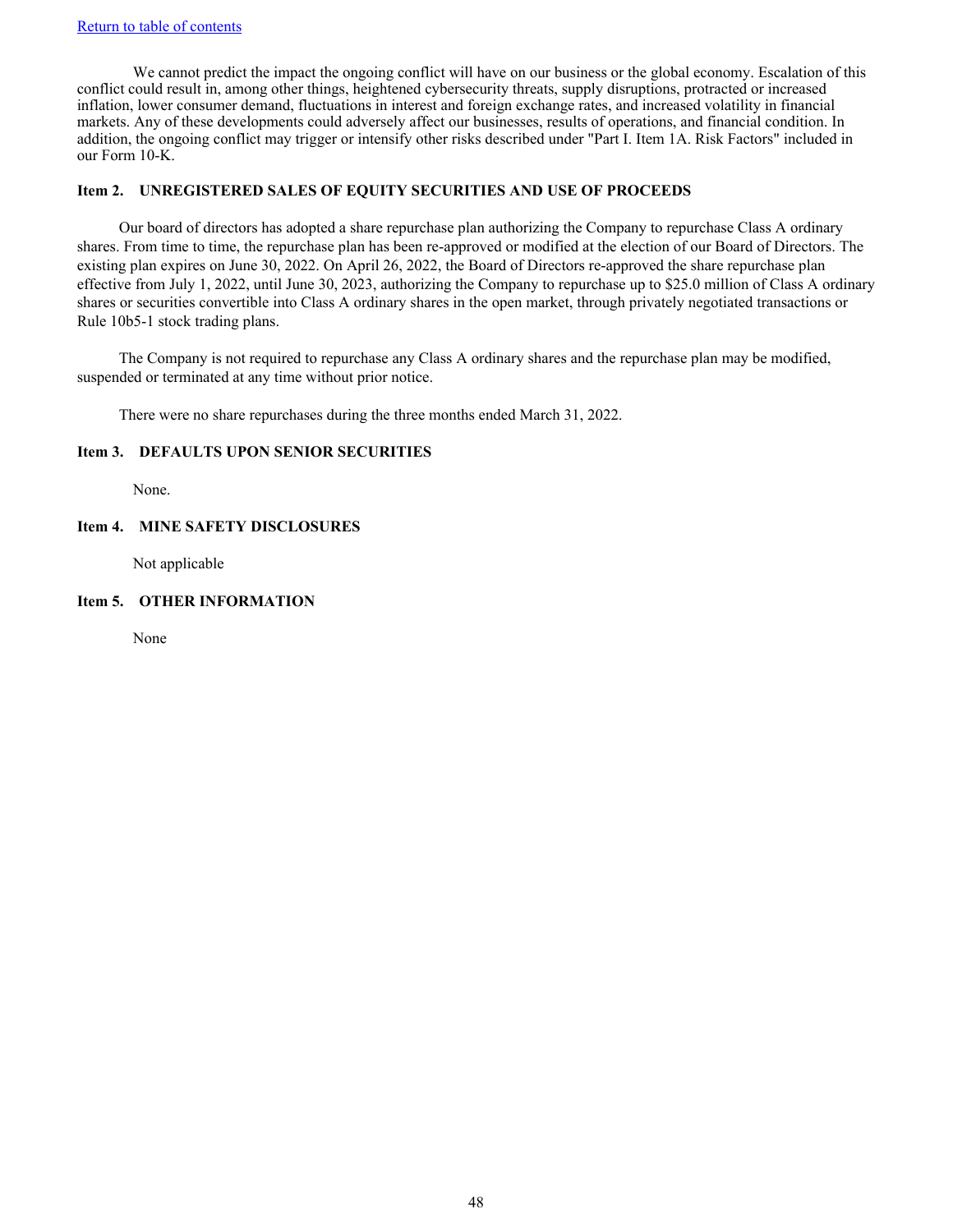## **Item 6. EXHIBITS**

- 10.1 Amended and Restated Employment Agreement, dated as of February 22, 2022, by and among Greenlight Capital [Re, Ltd, Greenlight Reinsurance, Ltd. and Simon Burton \(incorporated by reference to Exhibit 10.1 of the](http://www.sec.gov/Archives/edgar/data/1385613/000138561322000018/amendedandrestatedburtonem.htm)  [Company's Form 8-K filed on February 28, 2022\)](http://www.sec.gov/Archives/edgar/data/1385613/000138561322000018/amendedandrestatedburtonem.htm)
- 10.2 Greenlight Capital Re, Ltd. Form of Employee Restricted Stock Unit Award Agreement (Irish Employees)
- 10.3 Greenlight Capital Re, Ltd. Form of Employee Restricted Stock Unit Award Agreement (UK Employees)
- 10.4 [Greenlight Capital Re, Ltd. Form of Employee Restricted Stock Award Agreement](#page-67-0)
- 31.1 Certification of the Chief Executive Officer filed hereunder pursuant to Section 302 of the Sarbanes Oxley Act of 2002
- 31.2 Certification of the Chief Financial Officer filed hereunder pursuant to Section 302 of the Sarbanes Oxley Act of 2002
- 32.1 Certification of the Chief Executive Officer filed hereunder pursuant to Section 906 of the Sarbanes Oxley Act of 2002 (\*)
- 32.2 Certification of the Chief Financial Officer filed hereunder pursuant to Section 906 of the Sarbanes Oxley Act of  $2002$  (\*)
- 101 The following materials from the Company's Quarterly Report on Form 10-Q for the three months ended March 31, 2022 formatted in Inline XBRL (Extensible Business Reporting Language): (i) the Condensed Consolidated Balance Sheets; (ii) the Condensed Consolidated Statements of Operations; (iii) the Condensed Consolidated Statements of Changes in Shareholders' Equity; (iv) the Condensed Consolidated Statements of Cash Flows; and (v) the Notes to Condensed Consolidated Financial Statements.
- 104 Cover Page Interactive Data File (formatted as Inline XBRL and contained in Exhibit 101)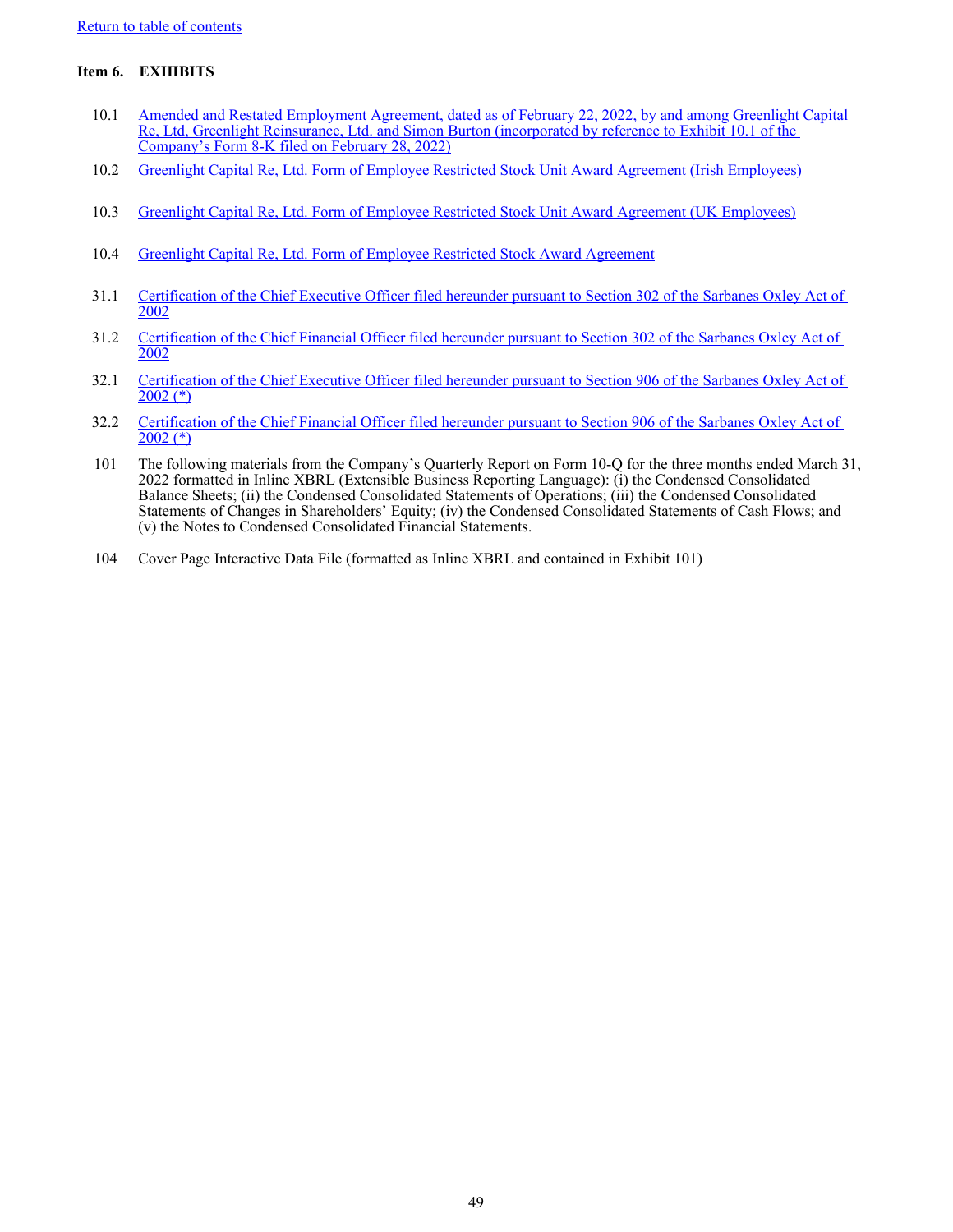#### **SIGNATURES**

Pursuant to the requirements of the Securities Exchange Act of 1934, the Registrant has duly caused this report to be signed on its behalf by the undersigned, thereunto duly authorized.

#### **GREENLIGHT CAPITAL RE, LTD.**

(Registrant)

By: /s/ SIMON BURTON

Simon Burton Director and Chief Executive Officer (principal executive officer) May 3, 2022

By: /s/ NEIL GREENSPAN

Neil Greenspan Chief Financial Officer (principal financial and accounting officer) May 3, 2022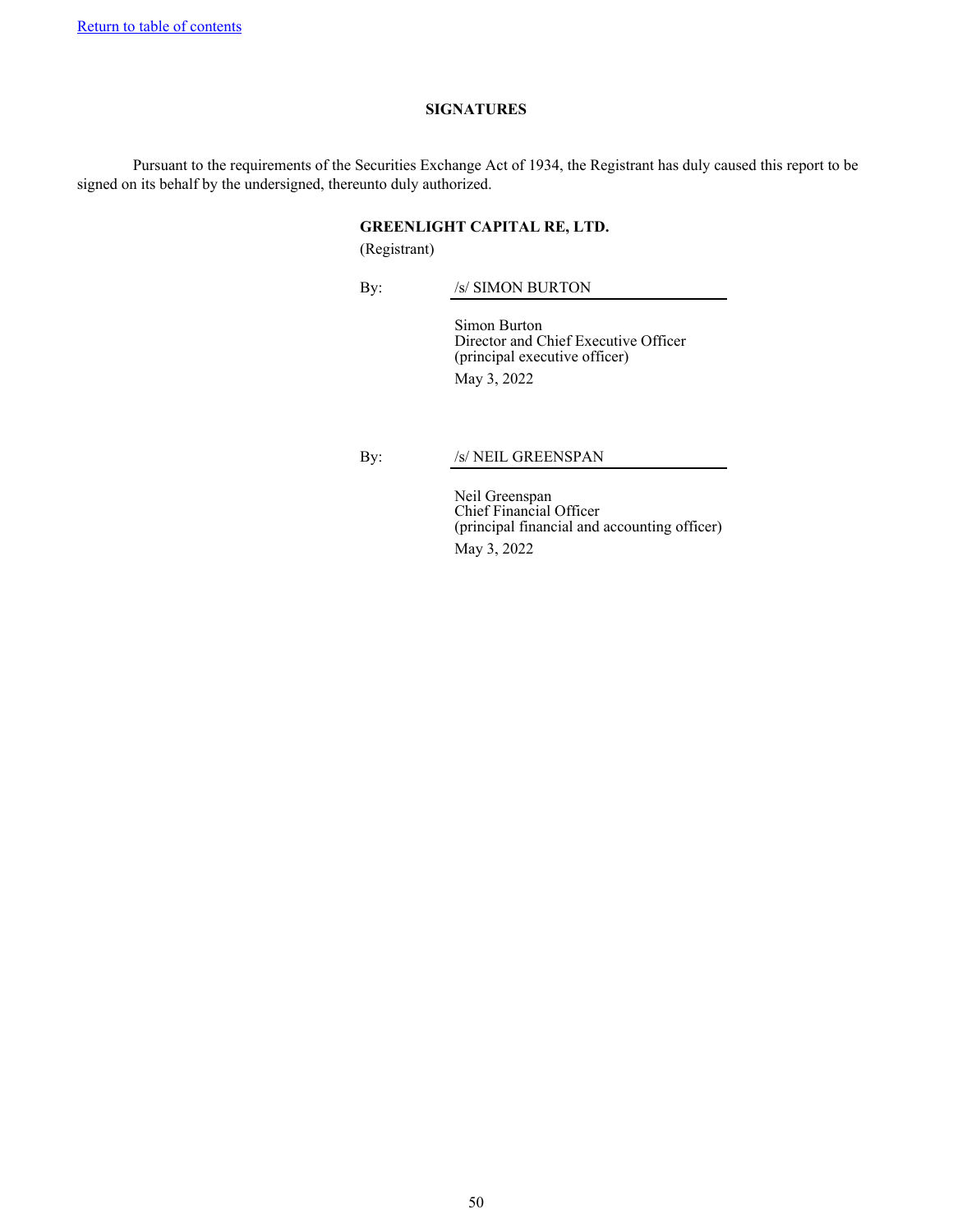## **GREENLIGHT CAPITAL RE, LTD. AMENDED AND RESTATED 2004 STOCK INCENTIVE PLAN STOCK AWARD AGREEMENT**

This Stock Award Agreement (the "Agreement") is made, effective as of the [●] day of [●], 20[●] (the "Grant Date"), between Greenlight Capital Re, Ltd., a Cayman Islands exempted company (the " $\overline{ Company}$ "), and  $\lceil \bullet \rceil$  (the " $\overline{Grantee}$ ").

# **RECITALS:**

**WHEREAS**, the Company has adopted the Greenlight Capital Re, Ltd. Amended and Restated 2004 Stock Incentive Plan (as may be amended, the "Plan") pursuant to which awards of restricted Class A ordinary shares of the Company (the "Shares") may be granted; and

**WHEREAS**, the Committee has determined that it is in the best interests of the Company and its shareholders to grant a conditional award of Shares provided for herein (the "Stock Award") to the Grantee in recognition of the Grantee's services to the Company, such grant to be subject to the terms set forth herein.

**NOW, THEREFORE**, in consideration for the services rendered by the Grantee to the Company and the mutual covenants hereinafter set forth, the parties hereto agree as follows:

- 1. **Grant of Stock Award**. Pursuant to Section 7 of the Plan, the Company hereby issues to the Grantee on the Grant Date a Stock Award consisting of an unfunded and unsecured promise to deliver, in the aggregate, [●] Shares, subject to adjustment as provided in this Agreement (the "Restricted Stock Units"), having the rights and subject to the restrictions set out in this Agreement, the Plan and any employment agreement between the Grantee and the Company and/or any Affiliate of the Company (as may be amended, the "Employment Agreement"). The Restricted Stock Units shall vest and settle in accordance with Section 4 hereof.
- 2. **Incorporation by Reference**. The provisions of the Plan are hereby incorporated herein by reference. Except as otherwise expressly set forth herein, this Agreement shall be construed in accordance with the provisions of the Plan and any capitalized terms not otherwise defined in this Agreement shall have the definitions set forth in the Plan. The Committee shall have the authority to interpret and construe the Plan and this Agreement and to make any and all determinations thereunder, and its decision shall be binding and conclusive upon the Grantee and his legal representative in respect of any questions arising under the Plan or this Agreement.
- 3. **Restrictions**. Except as otherwise provided in the Plan or this Agreement, the Stock Award and Restricted Stock Units may not, any time prior to becoming vested, be assigned, alienated, pledged, attached, sold or otherwise transferred or encumbered by the Grantee and any such purported assignment, alienation, pledge, attachment, sale, transfer or encumbrance shall result in the entire Stock Award and Restricted Stock Units being automatically cancelled by the Company. In such case, all of the Grantee's rights to the Restricted Stock Units and any underlying Shares shall immediately terminate.

# 4. **Vesting and Settlement**.

(a) Service-Based Restricted Stock Units. [●] of the Restricted Stock Units shall be deemed to be "**Service-Based Restricted Stock Units**". Subject to and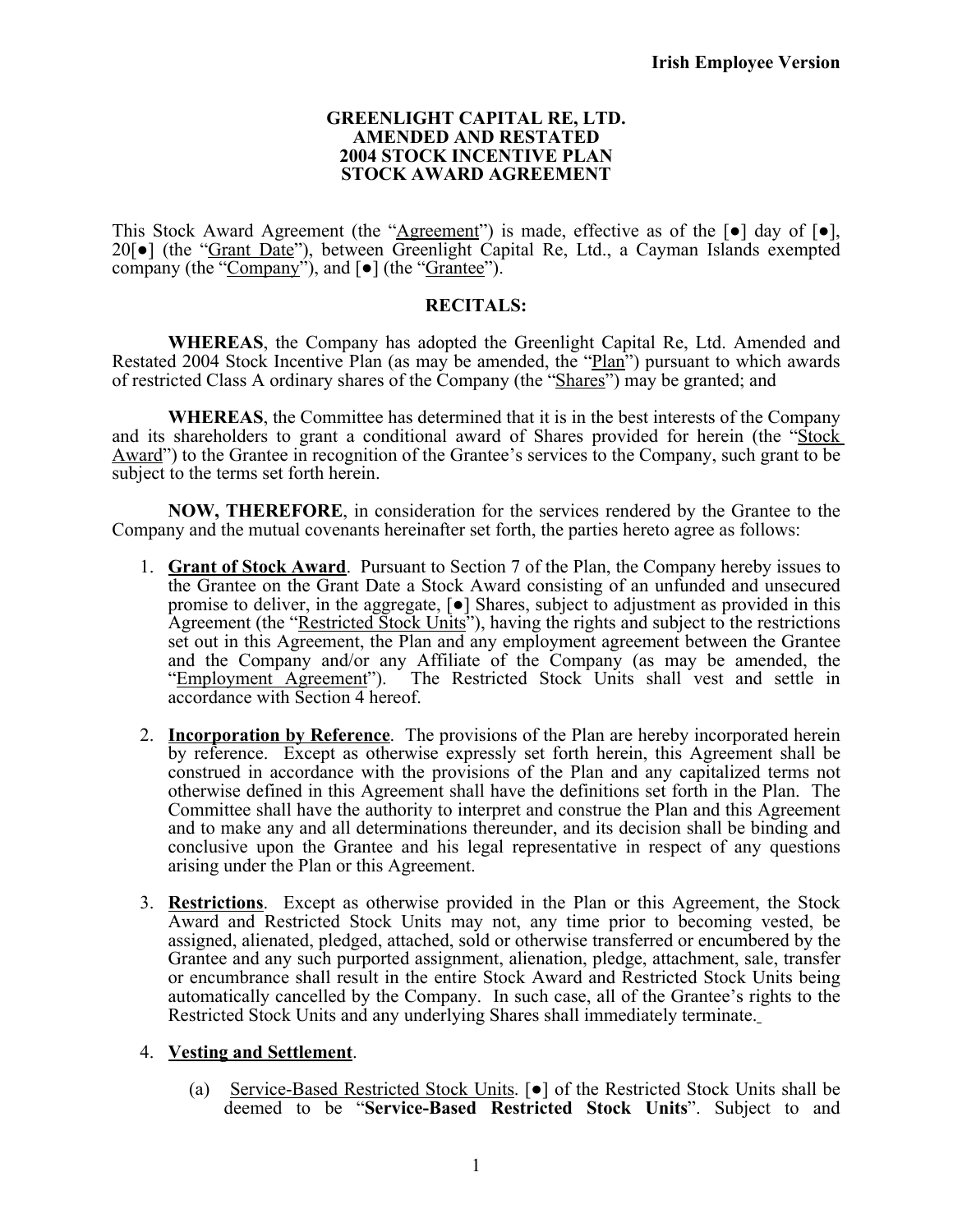conditioned upon Grantee's (x) Continuous Service through the applicable Service Vesting Date (as defined below) and (y) compliance with the terms and conditions of this Agreement, the Service-Based Restricted Stock Units shall vest as follows:

- (1) One-third of the Service-Based Restricted Stock Units (rounded down to the nearest whole Restricted Stock Unit, if necessary) shall vest on January 1,  $20\bullet$ ];
- (2) One-third of the Service-Based Restricted Stock Units (rounded down to the nearest whole Stock Unit, if necessary) shall vest on January 1, 20[●]; and
- (3) The remaining Service-Based Restricted Stock Units shall vest on January 1, 20[●] (each such date, a "**Service Vesting Date**").
- (b) Performance-Based Restricted Stock Units. [●] of the Restricted Stock Units shall be deemed to be "**Performance-Based Restricted Stock Units**". Subject to and conditioned upon Grantee's (x) Continuous Service through January 1, 20[●] and (y) compliance with the terms and conditions of this Agreement, the Performance-Based Restricted Stock Units shall vest in accordance with the terms and conditions set forth on Exhibit A hereto, incorporated herein by reference, based upon the Company's achievement of Performance Objectives (as defined in Exhibit A) during the three-year period beginning January 1, 20 $\bullet$  and ending December 31, 20[●] (the "**Performance Period**").
- (c) Settlement. Subject to the terms and conditions of the Plan and this Award Agreement, upon vesting of the Restricted Stock Units the Company will deliver to the Grantee one Share for each such vested Restricted Stock Unit within five (5) days of the applicable vesting date.
- **5. Effect of Termination of Continuance Service**. Subject to the terms and conditions of the Employment Agreement, if any, the Grantee's compliance with any restrictive covenants by which the Grantee may be bound:

(a) Termination due to Death or Disability. Upon the termination of the Grantee's Continuous Service due to death or Disability:

- (1) all outstanding unvested Service-Based Restricted Stock Units, if any, shall vest; and
- (2) a pro-rated portion of the outstanding unvested Performance-Based Restricted Stock Units, if any, based on a fraction, the numerator being the calendar days elapsing from the beginning of the Performance Period through and until (but not including) the date of Grantee's termination of service and the denominator being the number of calendar days in the applicable Performance Period (such amount of Performance-Based Restricted Stock Units, the "**Eligible Performance-Based Restricted Stock Units**"), shall vest at the target level of achievement of the applicable performance objectives (i.e., based on an applicable percentage of 50% as described in Exhibit A). Any Performance-Based Restricted Stock Units that are not Eligible Performance-Based Restricted Stock Units shall be automatically cancelled by the Company and all of the Grantee's rights to such Restricted Stock Units and any underlying Shares shall immediately terminate.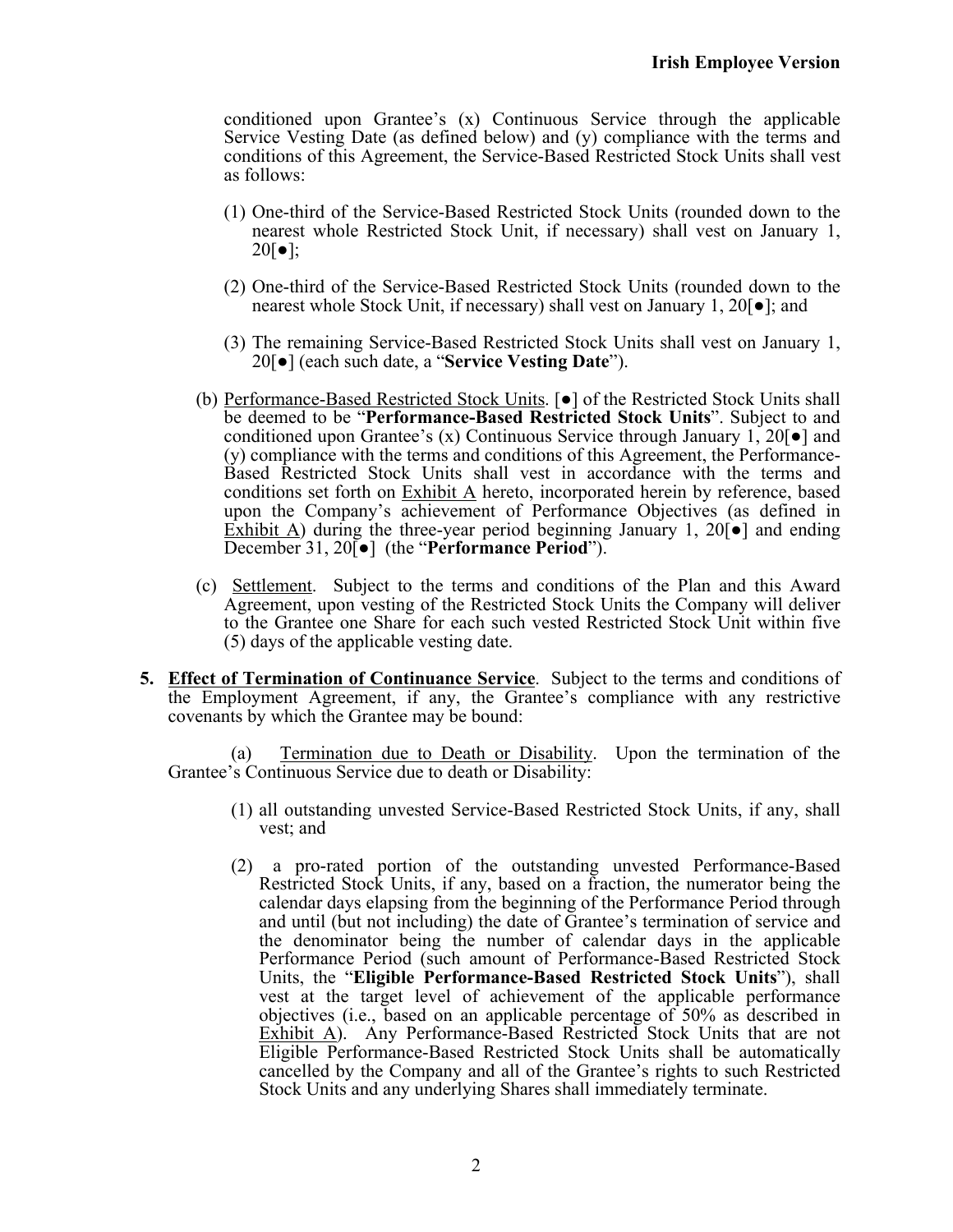(b) Change in Control. Upon the occurrence of a Change in Control (i) all of the outstanding unvested Service-Based Restricted Stock Units, if any, shall vest and (ii) all of the outstanding Performance-Based Restricted Stock Units, if any, shall vest at the target level of achievement of the applicable performance objectives (i.e., based on an applicable percentage of 50% as described in Exhibit A); provided, that, in each case, the Grantee is in Continuous Service immediately prior to such Change in Control.

(c) Termination of Continuous Service. Except as otherwise provided for in Sections 5(a) or 5(b) above or 5(c) below, if the Grantee's Continuous Service terminates for any reason at any time prior to: (i) the Service Vesting Date, the unvested Service-Based Restricted Stock Units shall be automatically cancelled by the Company and all of the Grantee's rights to such Service-Based Restricted Stock Units and any underlying Shares shall immediately terminate; or (ii) January 1, 20 $\lceil \bullet \rceil$ , the unvested Performance-Based Restricted Stock Units shall be automatically cancelled by the Company and all of the Grantee's rights to such Performance-Based Restricted Stock Units and any underlying Shares shall immediately terminate.

(d) Forfeiture. Upon the Grantee's violation of any restrictive covenant by which Grantee may be bound or upon the termination of Grantee's Continuous Service for Cause prior to: (i) the Service Vesting Date, the unvested Service-Based Restricted Stock Units shall be automatically cancelled by the Company and all of the Grantee's rights to such Service-Based Restricted Stock Units and any underlying Shares shall immediately terminate; or (ii) the Performance Vesting Date, the unvested Performance-Based Restricted Stock Units shall be automatically cancelled by the Company and all of the Grantee's rights to such Performance-Based Restricted Stock Units and any underlying Shares shall immediately terminate.

- 6. **Taxes**. The Company shall have the right to deduct from any compensation paid to the Grantee pursuant to the Plan the amount of taxes required by law to be withheld therefrom, or to require the Grantee to pay the Company in cash such amount required to be withheld. The Grantee may satisfy any foreign, federal, state or local tax withholding obligation relating to the acquisition of Shares under this Stock Award by any of the following means (in addition to the Company's right to withhold or to direct the withholding from any compensation paid to the Grantee by the Company or by an Affiliate) or by a combination of such means: (i) tendering a cash payment; (ii) authorizing the Company to withhold Shares otherwise deliverable to the Grantee hereunder; provided, however, that no Shares are withheld with a value exceeding the minimum amount of tax required to be withheld by applicable law; or (iii) transferring to the Company or to an Affiliate for repurchase for the aggregate sum of US\$1.00, owned and unencumbered Shares with a Fair Market Value equal to the amount of the applicable tax liability in exchange for the Company's or Affiliate's commitment to remit such amounts to the taxing authority.
- 7. **Rights as Shareholder**. Neither the Grantee nor any person claiming under or through the Grantee will have any of the rights or privileges of a shareholder of the Company in respect of any Shares deliverable hereunder unless and until certificates representing such Shares will have been issued, recorded on the records of the Company or its transfer agents or registrars, and delivered to the Grantee. After such issuance, recordation and delivery, the Grantee will have all the rights of a stockholder of the Company with respect to voting such Shares and receipt of dividends and distributions on such Shares.
- 8. **Compliance with Laws and Regulations**. The grant of the Stock Award and issuance of Shares upon settlement of the Stock Award shall be subject to compliance by the Company and the Grantee with all applicable requirements of securities laws and with all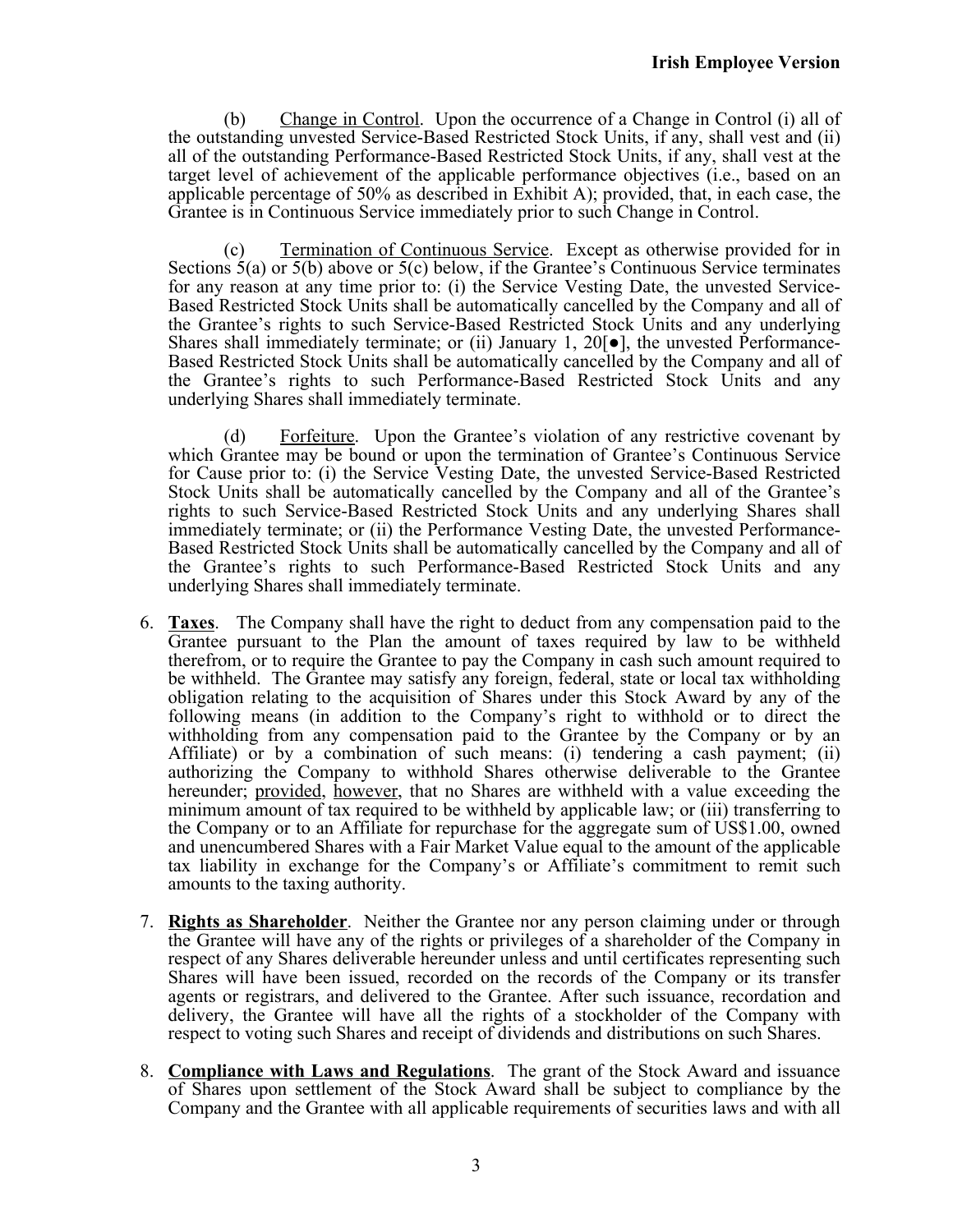applicable requirements of any stock exchange on which the Company's Shares may be listed at the time of such issuance or transfer.

- 9. **No Right to Continuous Service; No Compensation for Loss**. Nothing in this Agreement shall be deemed by implication or otherwise to impose any limitation on any right that the Company or any of its Affiliates may have to terminate the Grantee's Continuous Service at any time, subject to applicable law. Under no circumstances on ceasing to be an employee of the Company or any Affiliate will the Grantee be entitled to any compensation for any loss of any right or benefit or prospective right or benefit in connection with the Stock Award which the Grantee might otherwise have enjoyed whether such compensation is claimed by way of damages for wrongful dismissal or other breach of contract or by way of compensation for loss of office or otherwise howsoever.
- 10. **Notices**. Any notice provided for in this Agreement or under the Plan must be in writing and must be either personally delivered, transmitted via electronic mail, mailed by first class mail (postage prepaid and return receipt requested) or sent by reputable overnight courier service (charges prepaid) to the recipient at the address below indicated or at such other address or to the attention of such other person as the recipient party has specified by prior written notice to the sending party. Notices will be deemed to have been given hereunder and received when delivered personally, when received if transmitted via electronic mail, five (5) days after deposit in the mail and one (1) day after deposit for overnight delivery with a reputable overnight courier service.

If to the Company:

 Greenlight Capital Re, Ltd. 65 Market Street, Suite 1207 Jasmine Court, Camana Bay Grand Cayman, KY1-1205 Cayman Islands Facsimile: (345) 745-4576

If to the Grantee, to Grantee's physical and/or email address most recently on file with the Company with a copy (which shall not constitute notice) to such other persons as may be designated by Participant in writing.

- 11. **Bound by Plan**. By signing this Agreement, the Grantee acknowledges that the Grantee has received a copy of the Plan and has had an opportunity to review the Plan and agrees to be bound by all of the terms and provisions of the Plan.
- 12. **Clawback/Recoupment Policy**. Notwithstanding anything contained herein to the contrary, the Stock Award and Restricted Stock Units shall be and remain subject to any incentive compensation clawback, forfeiture or recoupment or similar policy currently in effect or as may be adopted by the Board or Committee and, in each case, as may be amended from time to time. Further, if in the opinion of the independent directors of the Board, the Company's financial results are restated or materially misstated due in whole or in part to intentional fraud or misconduct by one or more of the Company's executive officers, the Company's independent directors may, based upon the facts and circumstances surrounding the restatement, direct that the Company recover all or a portion of the Stock Award granted pursuant to this Agreement and may also seek to recoup any gains realized with respect to such Stock Award.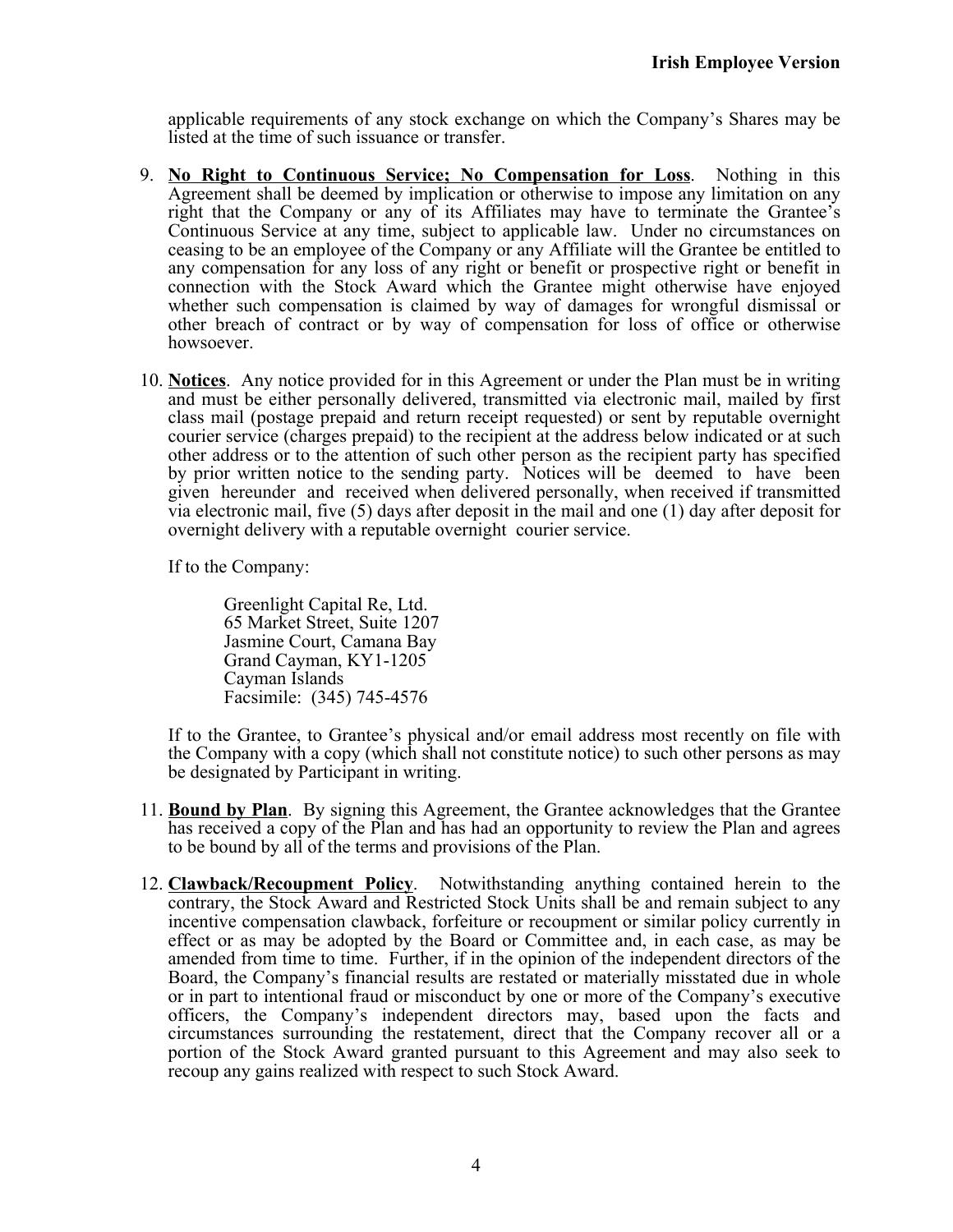- 13. **Successors**. The terms of this Agreement shall be binding upon and inure to the benefit of the Company, its successors and assigns, and on the Grantee and the beneficiaries, executors and administrators, heirs and successors of the Grantee.
- 14. **Amendment of Stock Award**. Subject to Section 15 of this Agreement, the Board at any time and from time to time may amend the terms of this Stock Award; provided, however, that the Grantee's rights under this Stock Award shall not be impaired by any such amendment unless (i) the Company requests the Grantee's consent and (ii) the Grantee consents in writing.
- 15. **Adjustment Upon Changes in Capitalization**. The Stock Award may be adjusted as provided in the Plan including, without limitation, Section 11 of the Plan. The Grantee, by his execution and entry into this Agreement, irrevocably and unconditionally consents and agrees to any such adjustments as may be made at any time hereafter.
- 16. **Governing Law**. The validity, construction, interpretation and effect of this Agreement shall exclusively be governed by, and determined in accordance with, the laws of the Cayman Islands.
- 17. **Severability**. Every provision of this Agreement is intended to be severable and any illegal or invalid term shall not affect the validity or legality of the remaining terms.
- 18. **Headings**. The headings of the Sections hereof are provided for convenience only and are not to serve as a basis for interpretation of construction, and shall not constitute a part of this Agreement.
- 19. **Signature in Counterparts**. This Agreement may be signed in counterparts, each of which shall be deemed an original, with the same effect as if the signatures thereto and hereto were upon the same instrument.

# **[SIGNATURE PAGE FOLLOWS]**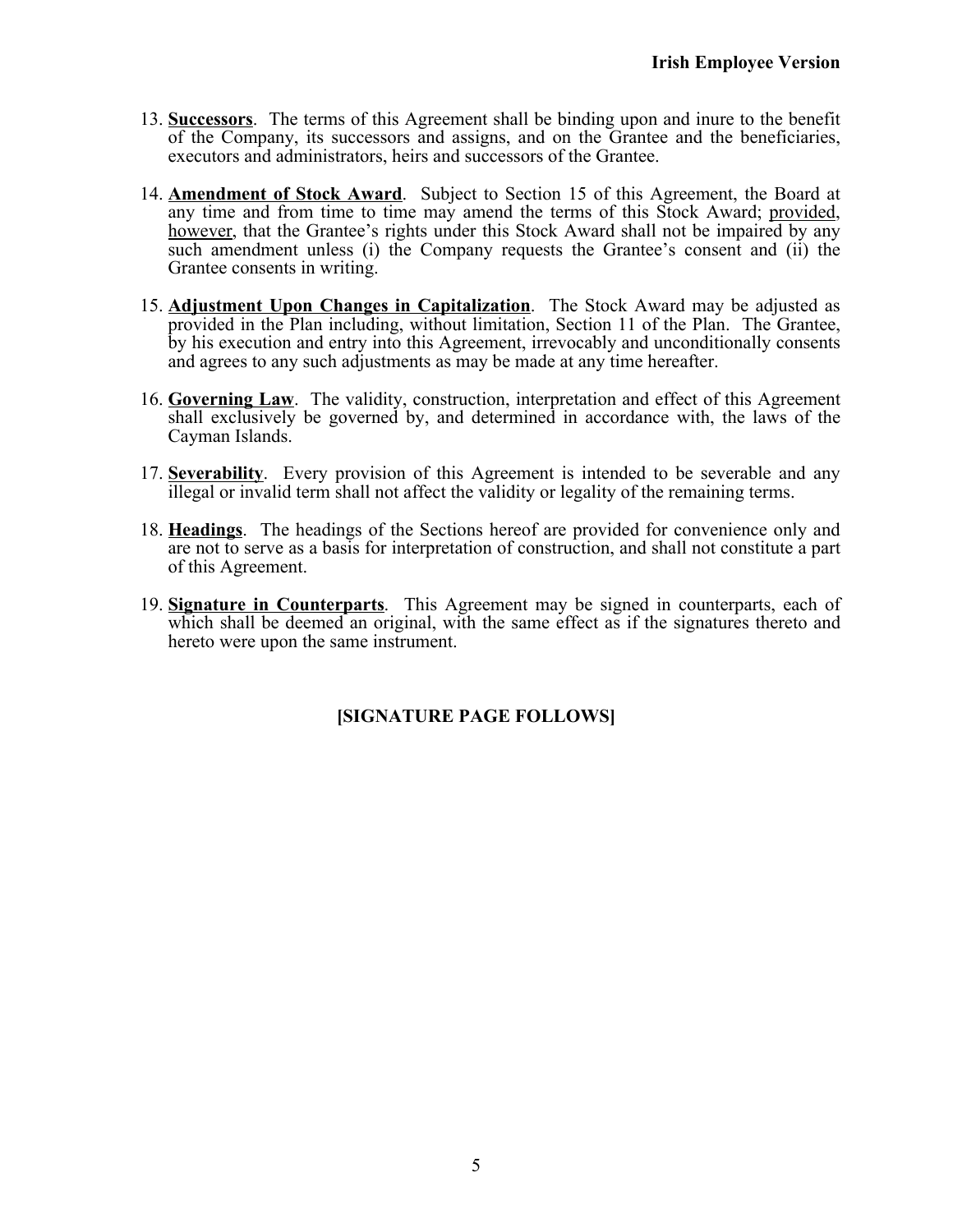IN WITNESS WHEREOF, the parties have executed this Agreement as of the [●] day of [●],  $20[\bullet]$ .

 $\mathcal{L}_\text{max}$  , where  $\mathcal{L}_\text{max}$  is the set of the set of the set of the set of the set of the set of the set of the set of the set of the set of the set of the set of the set of the set of the set of the set of the se

 $\mathcal{L}_\text{max}$  , where  $\mathcal{L}_\text{max}$  is the set of the set of the set of the set of the set of the set of the set of the set of the set of the set of the set of the set of the set of the set of the set of the set of the se

GREENLIGHT CAPITAL RE, LTD.

| $- - -$<br>   |  |
|---------------|--|
| -<br>. .<br>. |  |

Grantee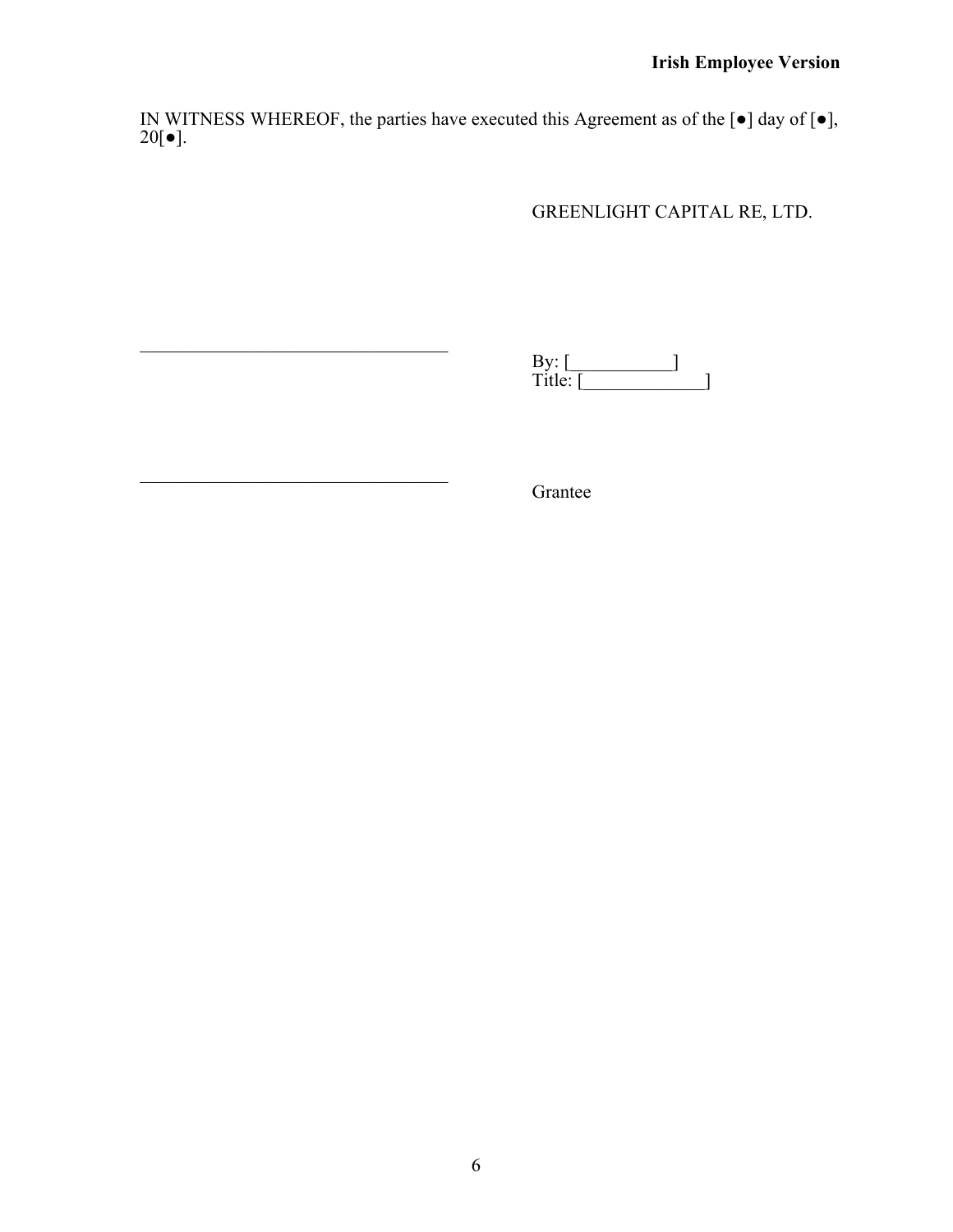# Exhibit A

# Vesting Terms and Conditions of Performance-Based Restricted Stock Units

A.1 Performance-Objectives**.** The Performance-Based Restricted Stock Units are eligible to vest on the Determination Date (the "**Performance Vesting Date**") subject to and based upon the level of achievement of two performance objectives:  $\phi$ ], or sixty-five (65%), of the Performance-Based Restricted Stock Units are eligible to vest based on BVPS Growth (as defined below) increase for the Performance Period (the "**BVPS Restricted Stock Units**") and [●], or thirty-five percent (35%), of the Performance-Based Restricted Stock Units are eligible to vest based on the Average Combined Ratio (as defined below) (the "**Combined Ratio Restricted Stock Units**"), in each case as described below.

> (a) BVPS Growth. The number of BVPS Restricted Stock Units that shall vest, if any, on the Determination Date, shall be determined as follows:

|                                          | 3 Year BVPS Growth<br>Increase | Applicable Percentage |
|------------------------------------------|--------------------------------|-----------------------|
| 3 Year BVPS Growth Increase<br>Threshold | $\bullet$  %                   | 25%                   |
| 3 Year BVPS Growth Increase<br>Target    | $\bullet$  %                   | 50%                   |
| 3 Year BVPS Growth Increase<br>Maximum   | $\bullet$  %                   | $100\%$               |

The BVPS Restricted Stock Units that vest for the Performance Period will equal the product of Applicable Percentage determined above (based on the BVPS Growth Increase) and the BVPS Restricted Stock Units. The Applicable Percentage will be interpolated on a linear basis between each (i) the BVPS Growth Increase Threshold and BVPS Growth Increase Target, and (ii) the BVPS Growth Increase Target and BVPS Growth Increase Maximum. Any fractional BVPS Restricted Stock Units, if any, shall be rounded to the nearest whole number. For the avoidance of doubt, no BVPS Restricted Stock Units shall vest if the BVPS Growth Increase is less than [●]% and in no event shall the Applicable Percentage be greater than one hundred percent (100%).

For purposes of this Agreement:

 "**BVPS**" shall mean the "Fully Diluted Book Value Per Share" as reported in the Company's Annual Report on Form 10-K filed with the SEC for each respective year during the Performance Period; provided, however, that if the Company does not file an Annual Report on Form 10-K with the SEC by March 15 of the fiscal year immediately following a Performance Period, then BVPS for any such Performance Period shall mean the "Fully Diluted Book Value Per Share" as calculated consistent with past practice and authorized by the audit committee of the board of directors of the Company.

"**BVPS Growth Increase**" shall mean the cumulative "Increase (decrease) in fully diluted book value per share (%)" amounts as reported in the Company's Annual Report on Form 10-K filed with the SEC, for each respective year during the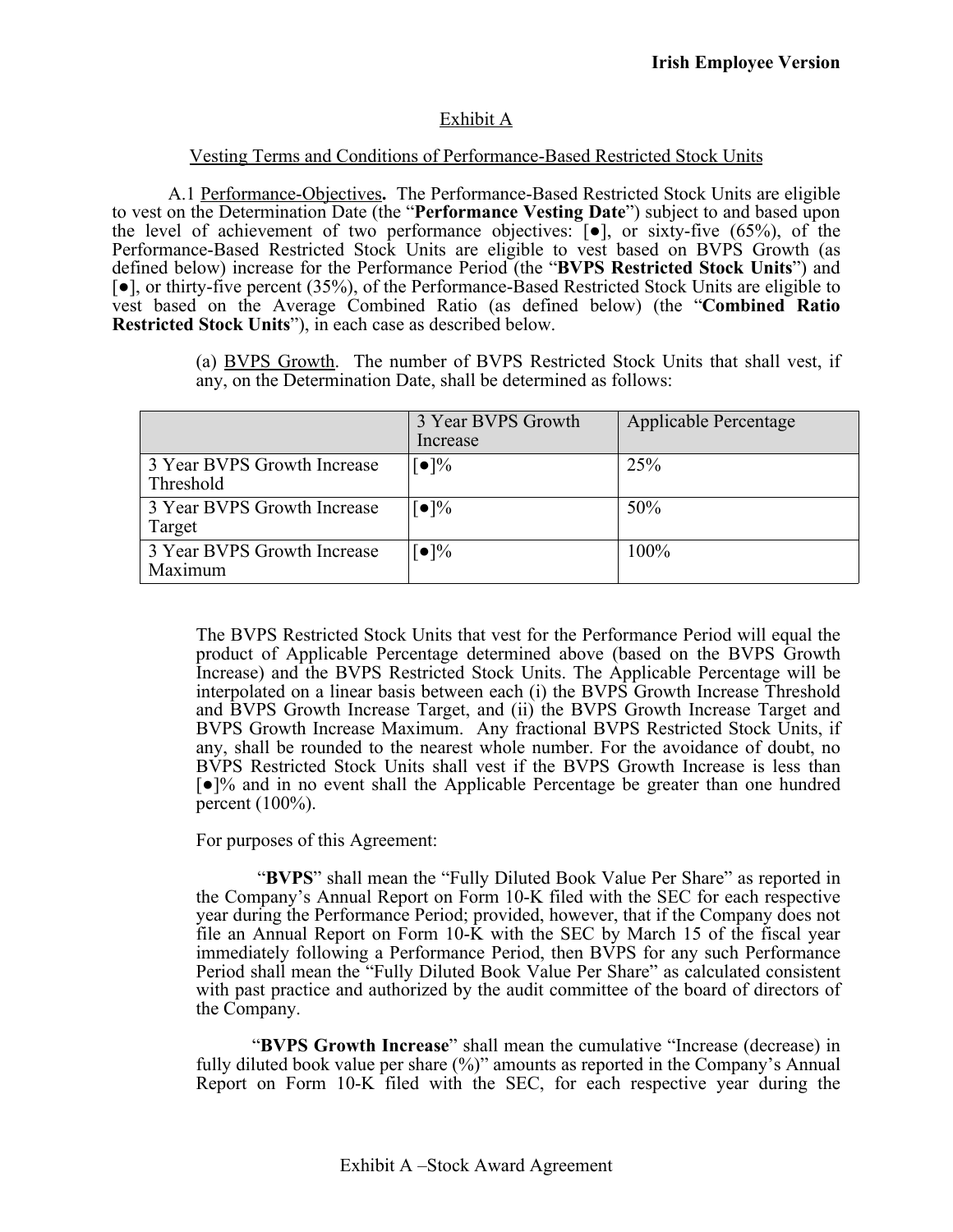Performance Period. For the avoidance of doubt, the cumulative increase shall be calculated on a compounded basis.

(b) Combined Ratio. The number of Combined Ratio Restricted Stock Units that shall vest, if any, on the Determination Date, shall be determined as follows:

|                                            | <b>Average Combined Ratio</b>     | Applicable Percentage |
|--------------------------------------------|-----------------------------------|-----------------------|
| <b>Average Combined Ratio</b><br>Threshold | $\lceil \bullet \rceil\%$         | 25%                   |
| <b>Average Combined Ratio</b><br>Target    | $\lceil \bullet \rceil\%$         | 50%                   |
| <b>Average Combined Ratio</b><br>Maximum   | $\lceil \bullet \rceil\%$ or less | 100%                  |

The Combined Ratio Restricted Stock Units that vest for the Performance Period will equal the product of Applicable Percentage determined above (based on the Average Combined Ratio) and the Combined Ratio Restricted Stock Units. The Applicable Percentage will be interpolated on a linear basis between each (i) the Average Combined Ratio Growth Threshold and Average Combined Ratio Growth Target, and (ii) the Average Combined Ratio Growth Target and Average Combined Ratio Growth Maximum. Any fractional Combined Ratio Restricted Stock Units, if any, shall be rounded to the nearest whole number. For the avoidance of doubt, no Combined Ratio Restricted Stock Units shall vest if the Average Combined Ratio is greater than [●]% and in no event shall the Applicable Percentage be greater than one hundred percent (100.0%).

For purposes of this Agreement:

"**Average Combined Ratio**" shall mean 1 minus (the sum of the Underwriting Income (or Loss), for each of the three fiscal periods ended December 31 during the Performance Period, divided by the sum of the Net Earned Premium during each of the Company's three fiscal periods ended December 31 during the Performance Period).

"**Underwriting Income**" and "Net Earned Premium" shall be based on the amounts reported in the Company's Annual Reports on Form 10-K for each respective year during the Performance Period.

# **A.2 General**

The Administrator shall determine whether and to what extent each Performance Objective is satisfied and the number of Performance-Based Restricted Stock Units that vest, which determinations shall be made no later than March 15 of the year following the Performance Period (such actual date of determination, the "**Determination Date**"). Any such determination by the Administrator shall be final and binding.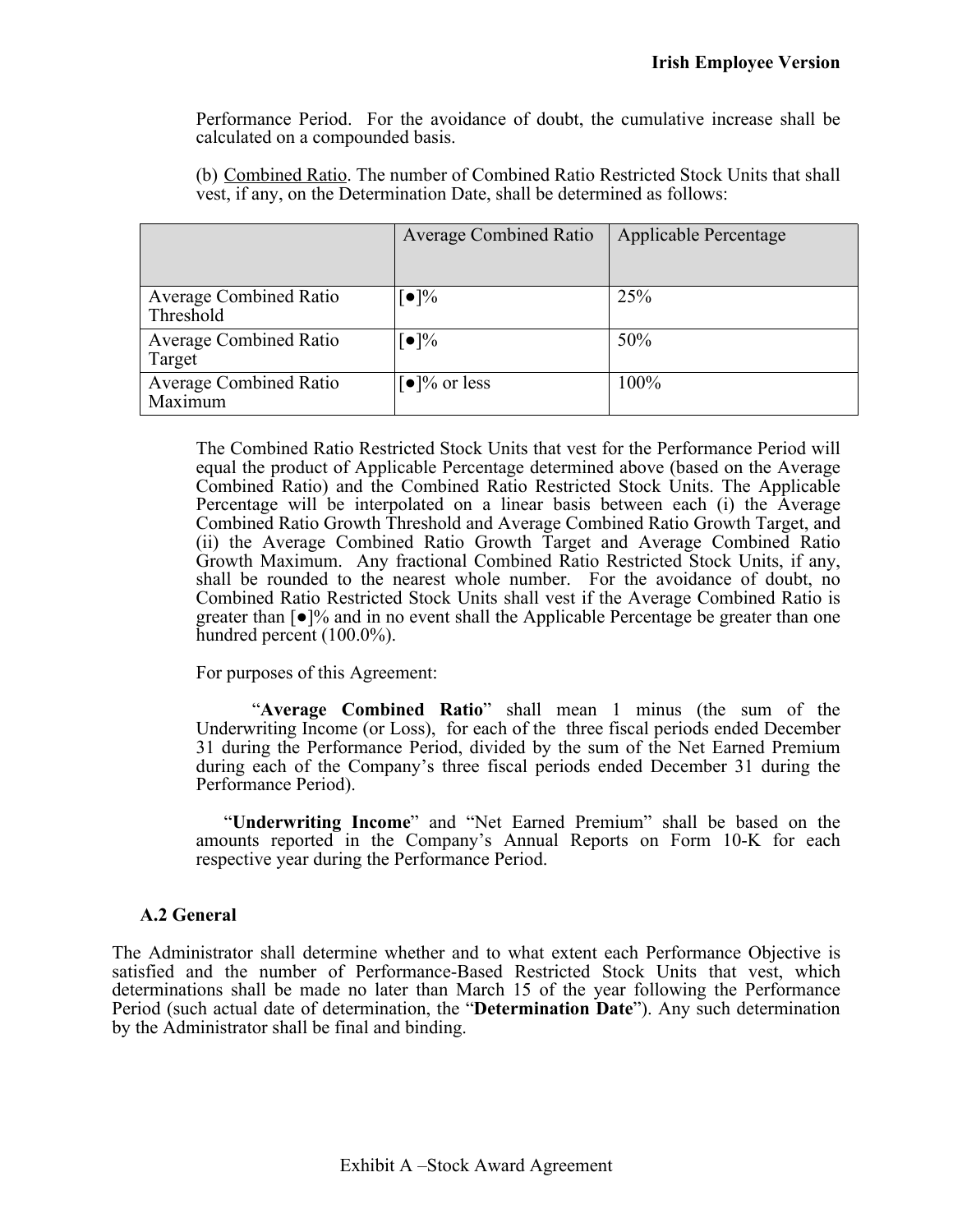## **GREENLIGHT CAPITAL RE, LTD. AMENDED AND RESTATED 2004 STOCK INCENTIVE PLAN STOCK AWARD AGREEMENT**

This Stock Award Agreement (the "Agreement") is made, effective as of the [●] day of [●], 20[●] (the "Grant Date"), between Greenlight Capital Re, Ltd., a Cayman Islands exempted company (the " $\overline{ Company}$ "), and  $\lceil \bullet \rceil$  (the " $\overline{Grantee}$ ").

# **RECITALS:**

**WHEREAS**, the Company has adopted the Greenlight Capital Re, Ltd. Amended and Restated 2004 Stock Incentive Plan (as may be amended, the "Plan") pursuant to which awards of restricted Class A ordinary shares of the Company (the "Shares") may be granted; and

**WHEREAS**, the Committee has determined that it is in the best interests of the Company and its shareholders to grant a conditional award of Shares provided for herein (the "Stock Award") to the Grantee in recognition of the Grantee's services to the Company, such grant to be subject to the terms set forth herein.

**NOW, THEREFORE**, in consideration for the services rendered by the Grantee to the Company and the mutual covenants hereinafter set forth, the parties hereto agree as follows:

- 1. **Grant of Stock Award**. Pursuant to Section 7 of the Plan, the Company hereby issues to the Grantee on the Grant Date a Stock Award consisting of an unfunded and unsecured promise to deliver, in the aggregate, [●] Shares, subject to adjustment as provided in this Agreement (the "Restricted Stock Units"), having the rights and subject to the restrictions set out in this Agreement, the Plan and any employment agreement between the Grantee and the Company and/or any Affiliate of the Company (as may be amended, the "Employment Agreement"). The Restricted Stock Units shall vest and settle in accordance with Section 4 hereof.
- 2. **Incorporation by Reference**. The provisions of the Plan are hereby incorporated herein by reference. Except as otherwise expressly set forth herein, this Agreement shall be construed in accordance with the provisions of the Plan and any capitalized terms not otherwise defined in this Agreement shall have the definitions set forth in the Plan. The Committee shall have the authority to interpret and construe the Plan and this Agreement and to make any and all determinations thereunder, and its decision shall be binding and conclusive upon the Grantee and his legal representative in respect of any questions arising under the Plan or this Agreement.
- 3. **Restrictions**. Except as otherwise provided in the Plan or this Agreement, the Stock Award and Restricted Stock Units may not, any time prior to becoming vested, be assigned, alienated, pledged, attached, sold or otherwise transferred or encumbered by the Grantee and any such purported assignment, alienation, pledge, attachment, sale, transfer or encumbrance shall result in the entire Stock Award and Restricted Stock Units being automatically cancelled by the Company. In such case, all of the Grantee's rights to the Restricted Stock Units and any underlying Shares shall immediately terminate.

# 4. **Vesting and Settlement**.

(a) Service-Based Restricted Stock Units. [●] of the Restricted Stock Units shall be deemed to be "**Service-Based Restricted Stock Units**". Subject to and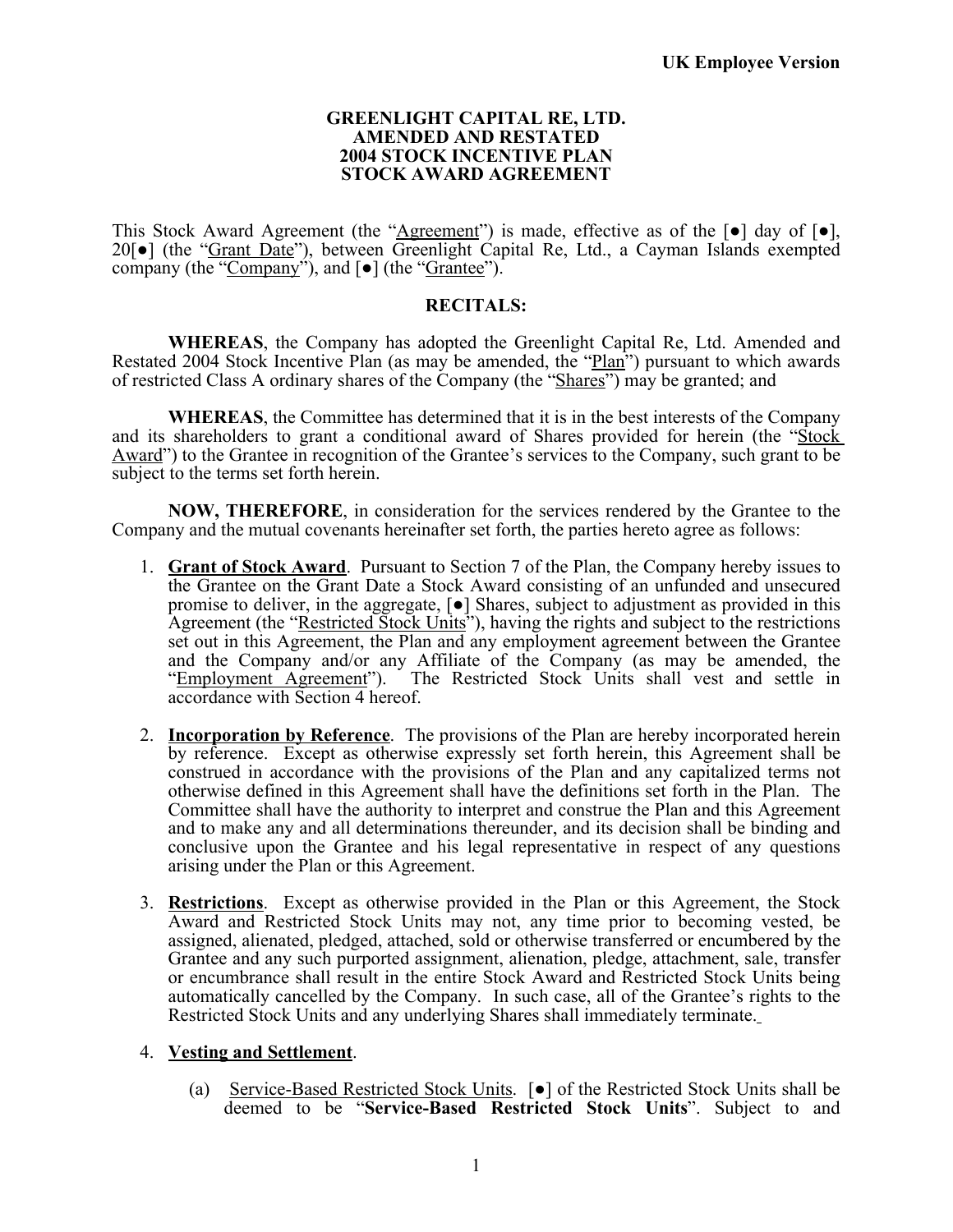conditioned upon Grantee's (x) Continuous Service through the applicable Service Vesting Date (as defined below) and (y) compliance with the terms and conditions of this Agreement, the Service-Based Restricted Stock Units shall vest as follows:

- (1) One-third of the Service-Based Restricted Stock Units (rounded down to the nearest whole Restricted Stock Unit, if necessary) shall vest on January 1,  $20\bullet$ ];
- (2) One-third of the Service-Based Restricted Stock Units (rounded down to the nearest whole Stock Unit, if necessary) shall vest on January 1, 20[●]; and
- (3) The remaining Service-Based Restricted Stock Units shall vest on January 1, 20[●] (each such date, a "**Service Vesting Date**").
- (b) Performance-Based Restricted Stock Units. [●] of the Restricted Stock Units shall be deemed to be "**Performance-Based Restricted Stock Units**". Subject to and conditioned upon Grantee's (x) Continuous Service through January 1, 20[●] and (y) compliance with the terms and conditions of this Agreement, the Performance-Based Restricted Stock Units shall vest in accordance with the terms and conditions set forth on Exhibit A hereto, incorporated herein by reference, based upon the Company's achievement of Performance Objectives (as defined in Exhibit A) during the three-year period beginning January 1, 20 $\bullet$  and ending December 31, 20[●] (the "**Performance Period**").
- (c) Settlement. Subject to the terms and conditions of the Plan and this Award Agreement, upon vesting of the Restricted Stock Units the Company will deliver to the Grantee one Share for each such vested Restricted Stock Unit within five (5) days of the applicable vesting date.
- **5. Effect of Termination of Continuance Service**. Subject to the terms and conditions of the Employment Agreement, if any, the Grantee's compliance with any restrictive covenants by which the Grantee may be bound:

(a) Termination due to Death or Disability. Upon the termination of the Grantee's Continuous Service due to death or Disability:

- (1) all outstanding unvested Service-Based Restricted Stock Units, if any, shall vest; and
- (2) a pro-rated portion of the outstanding unvested Performance-Based Restricted Stock Units, if any, based on a fraction, the numerator being the calendar days elapsing from the beginning of the Performance Period through and until (but not including) the date of Grantee's termination of service and the denominator being the number of calendar days in the applicable Performance Period (such amount of Performance-Based Restricted Stock Units, the "**Eligible Performance-Based Restricted Stock Units**"), shall vest at the target level of achievement of the applicable performance objectives (i.e., based on an applicable percentage of 50% as described in Exhibit A). Any Performance-Based Restricted Stock Units that are not Eligible Performance-Based Restricted Stock Units shall be automatically cancelled by the Company and all of the Grantee's rights to such Restricted Stock Units and any underlying Shares shall immediately terminate.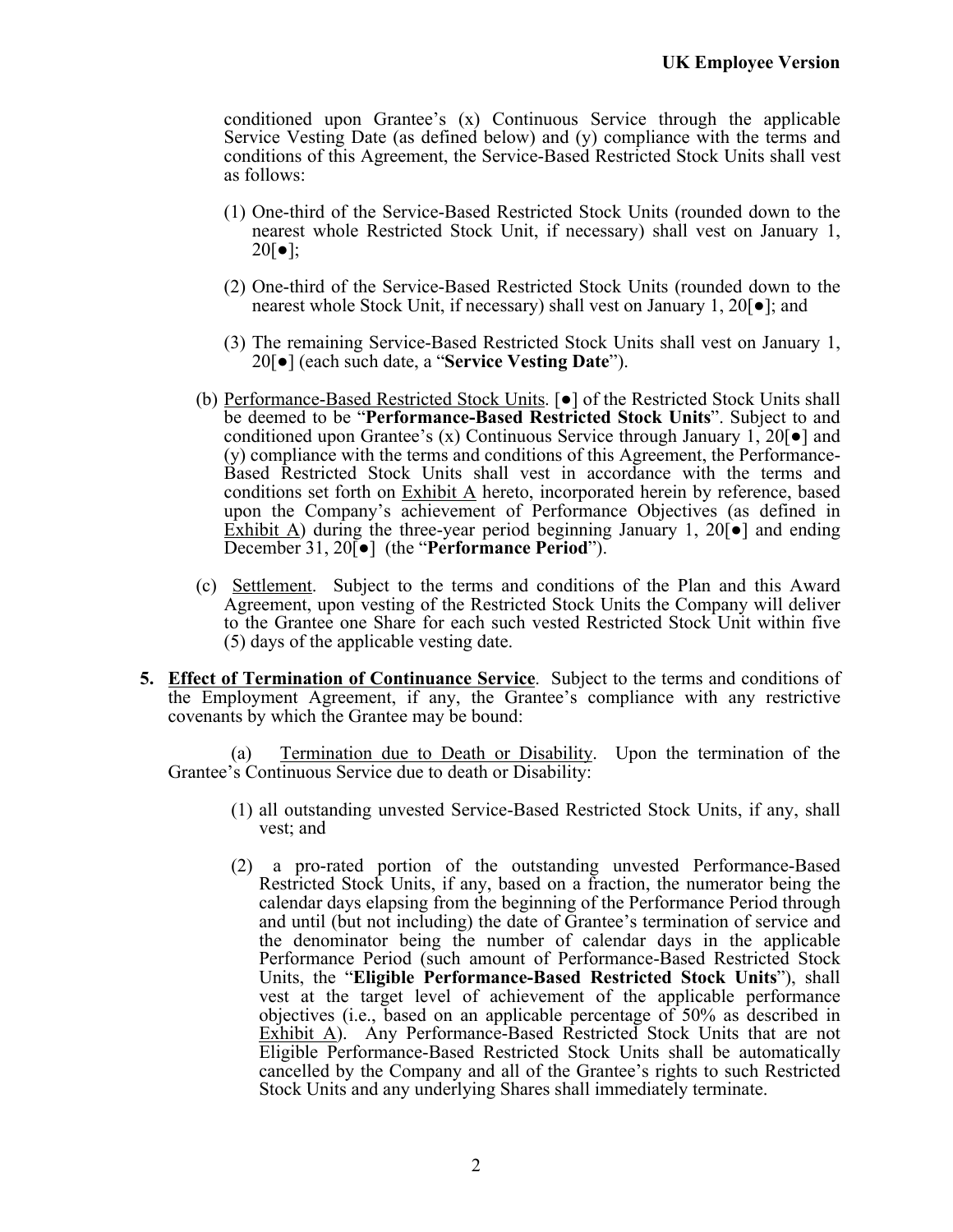(b) Change in Control. Upon the occurrence of a Change in Control (i) all of the outstanding unvested Service-Based Restricted Stock Units, if any, shall vest and (ii) all of the outstanding Performance-Based Restricted Stock Units, if any, shall vest at the target level of achievement of the applicable performance objectives (i.e., based on an applicable percentage of 50% as described in Exhibit A); provided, that, in each case, the Grantee is in Continuous Service immediately prior to such Change in Control.

(c) Termination of Continuous Service. Except as otherwise provided for in Sections 5(a) or 5(b) above or 5(c) below, if the Grantee's Continuous Service terminates for any reason at any time prior to: (i) the Service Vesting Date, the unvested Service-Based Restricted Stock Units shall be automatically cancelled by the Company and all of the Grantee's rights to such Service-Based Restricted Stock Units and any underlying Shares shall immediately terminate; or (ii) January 1, 20 $\lceil \bullet \rceil$ , the unvested Performance-Based Restricted Stock Units shall be automatically cancelled by the Company and all of the Grantee's rights to such Performance-Based Restricted Stock Units and any underlying Shares shall immediately terminate.

(d) Forfeiture. Upon the Grantee's violation of any restrictive covenant by which Grantee may be bound or upon the termination of Grantee's Continuous Service for Cause prior to: (i) the Service Vesting Date, the unvested Service-Based Restricted Stock Units shall be automatically cancelled by the Company and all of the Grantee's rights to such Service-Based Restricted Stock Units and any underlying Shares shall immediately terminate; or (ii) the Performance Vesting Date, the unvested Performance-Based Restricted Stock Units shall be automatically cancelled by the Company and all of the Grantee's rights to such Performance-Based Restricted Stock Units and any underlying Shares shall immediately terminate.

- 6. **Taxes**. The Company shall have the right to deduct from any compensation paid to the Grantee pursuant to the Plan the amount of taxes and social security contributions required by law to be withheld therefrom, or to require the Grantee to pay the Company in cash such amount required to be withheld. The Grantee may satisfy any foreign, federal, state or local tax and social security withholding obligation relating to the acquisition of Shares under this Stock Award by any of the following means (in addition to the Company's right to withhold or to direct the withholding from any compensation paid to the Grantee by the Company or by an Affiliate) or by a combination of such means: (i) tendering a cash payment; (ii) authorizing the Company to withhold Shares otherwise deliverable to the Grantee hereunder; provided, however, that no Shares are withheld with a value exceeding the minimum amount of tax required to be withheld by applicable law; or (iii) transferring to the Company or to an Affiliate for repurchase for the aggregate sum of US\$1.00, owned and unencumbered Shares with a Fair Market Value equal to the amount of the applicable tax liability in exchange for the Company's or Affiliate's commitment to remit such amounts to the taxing authority. The Grantee hereby agrees that the Company or any of its Affiliates may use any one or more of the methods set out in this Section 6 to obtain sufficient funds to satisfy any tax and social security withholding obligations as determined by the Company.
- 7. **Rights as Shareholder**. Neither the Grantee nor any person claiming under or through the Grantee will have any of the rights or privileges of a shareholder of the Company in respect of any Shares deliverable hereunder unless and until certificates representing such Shares will have been issued, recorded on the records of the Company or its transfer agents or registrars, and delivered to the Grantee. After such issuance, recordation and delivery, the Grantee will have all the rights of a stockholder of the Company with respect to voting such Shares and receipt of dividends and distributions on such Shares.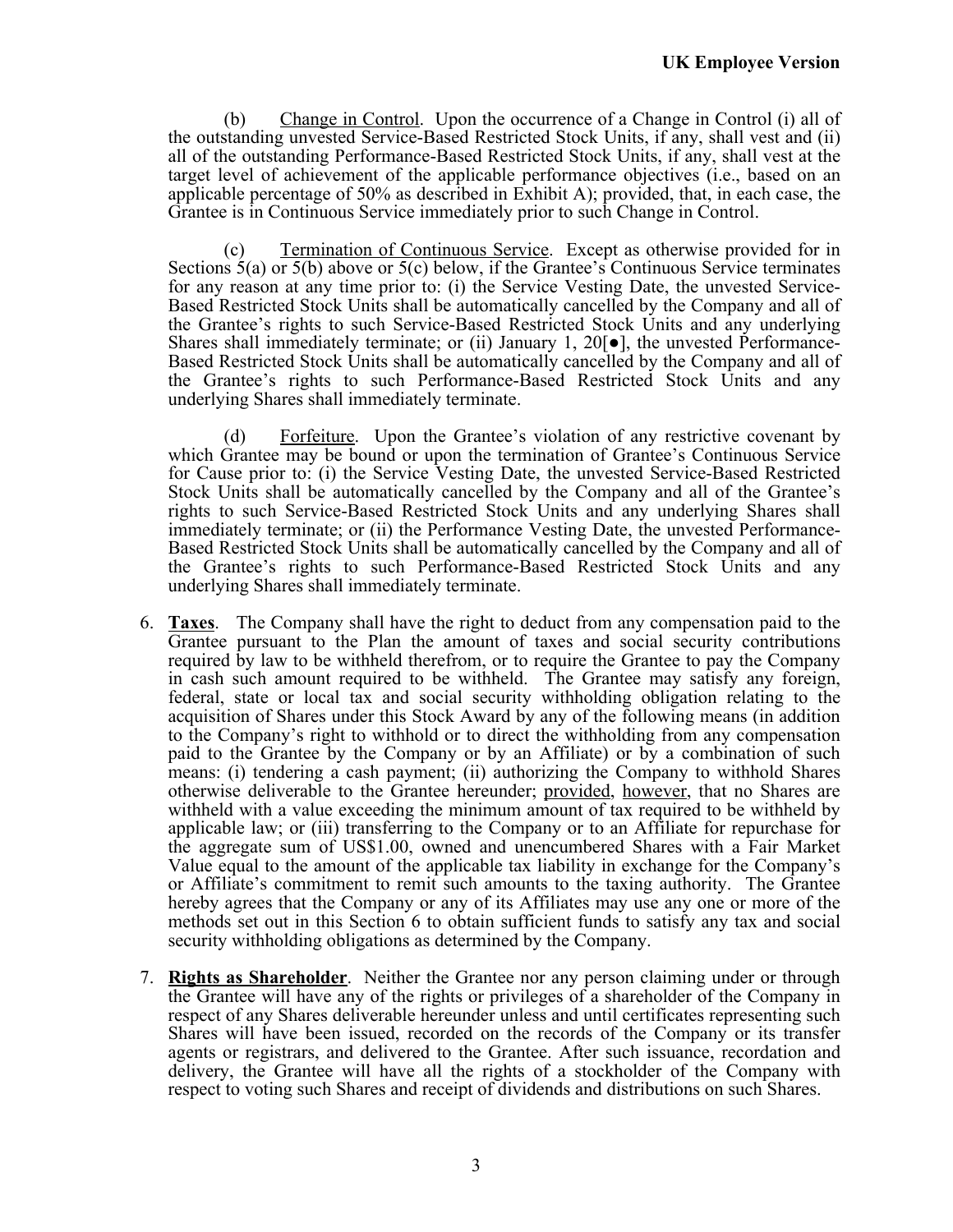8. **Compliance with Laws and Regulations**. The grant of the Stock Award and issuance of Shares upon settlement of the Stock Award shall be subject to compliance by the Company and the Grantee with all applicable requirements of securities laws, the rules or other requirements of any relevant regulatory authority, and with all applicable requirements of any stock exchange on which the Company's Shares may be listed at the time of such issuance or transfer. In operating and administering the Plan and this Stock Award, the Company and its Affiliates will be bound by the provisions (as from time to time in force) of the internal code and/or policies that regulate their compliance with applicable data privacy laws.

# 9. **Relationship with Service.**

- (a) No Right to Continuous Service. Nothing in this Agreement shall be deemed by implication or otherwise to impose any limitation on any right of the Company or any of its Affiliates to terminate the Grantee's Continuous Service at any time.
- (b) Compensation. The Grantee shall not be entitled to any compensation or damages for any loss or potential loss which the Grantee may suffer by reason of the Share Award not vesting or being cancelled in consequence of the loss or termination of the Grantee's Continuous Service with the Company or any of its Affiliate for any reason (including, without limitation, in breach of contract by the employer) or in any other circumstances whatsoever.
- 10. **Notices**. Any notice provided for in this Agreement or under the Plan must be in writing and must be either personally delivered, transmitted via electronic mail, mailed by first class mail (postage prepaid and return receipt requested) or sent by reputable overnight courier service (charges prepaid) to the recipient at the address below indicated or at such other address or to the attention of such other person as the recipient party has specified by prior written notice to the sending party. Notices will be deemed to have been given hereunder and received when delivered personally, when received if transmitted via electronic mail, five (5) days after deposit in the mail and one (1) day after deposit for overnight delivery with a reputable overnight courier service.

If to the Company:

 Greenlight Capital Re, Ltd. 65 Market Street, Suite 1207 Jasmine Court, Camana Bay Grand Cayman, KY1-1205 Cayman Islands Facsimile: (345) 745-4576

If to the Grantee, to Grantee's physical and/or email address most recently on file with the Company with a copy (which shall not constitute notice) to such other persons as may be designated by Participant in writing.

- 11. **Bound by Plan**. By signing this Agreement, the Grantee acknowledges that the Grantee has received a copy of the Plan and has had an opportunity to review the Plan and agrees to be bound by all of the terms and provisions of the Plan.
- 12. **Clawback/Recoupment Policy**. Notwithstanding anything contained herein to the contrary, the Stock Award and Restricted Stock Units shall be and remain subject to any incentive compensation clawback, forfeiture or recoupment or similar policy currently in effect or as may be adopted by the Board or Committee and, in each case, as may be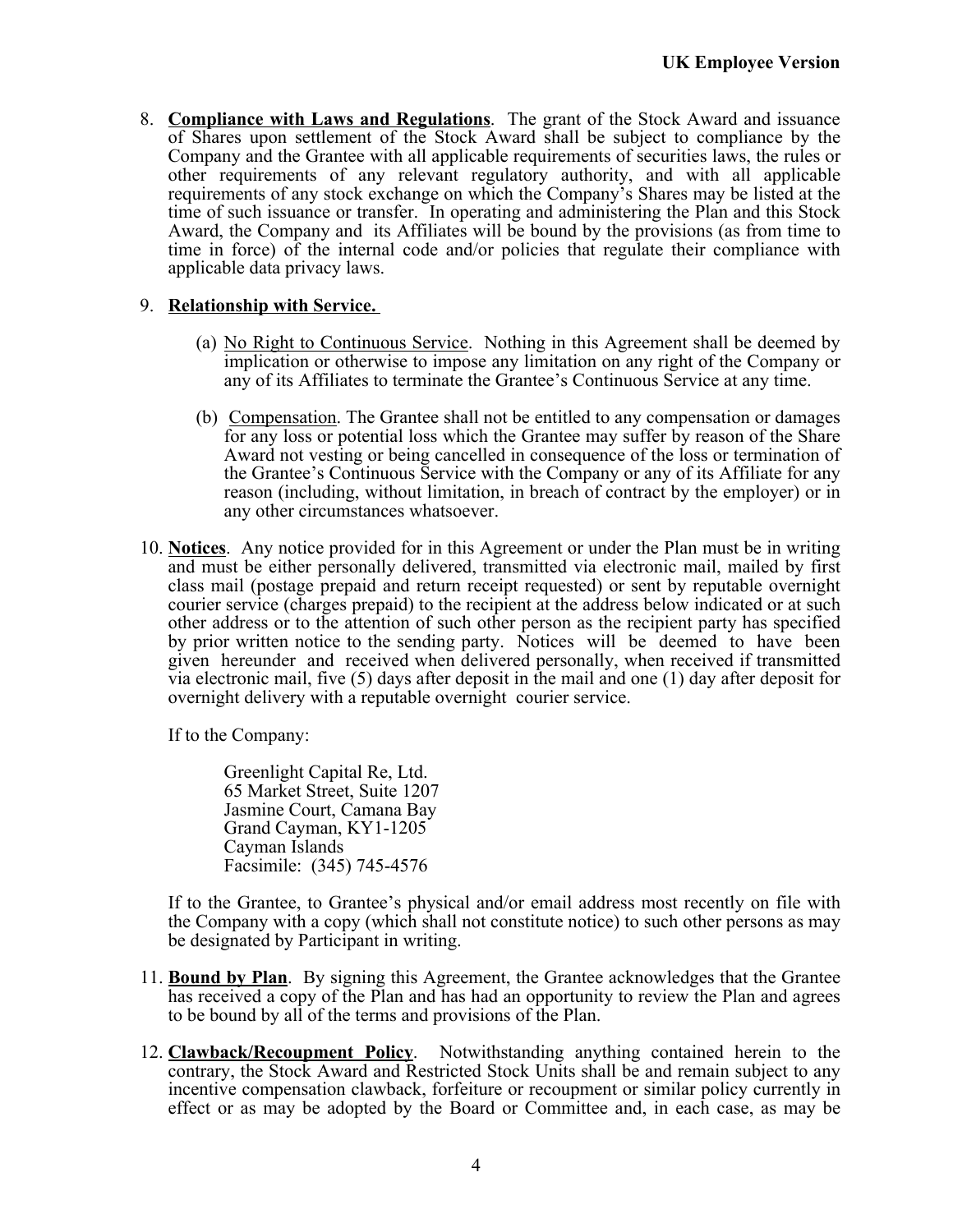amended from time to time. Further, if in the opinion of the independent directors of the Board, the Company's financial results are restated or materially misstated due in whole or in part to intentional fraud or misconduct by one or more of the Company's executive officers, the Company's independent directors may, based upon the facts and circumstances surrounding the restatement, direct that the Company recover all or a portion of the Stock Award granted pursuant to this Agreement and may also seek to recoup any gains realized with respect to such Stock Award.

- 13. **Beneficiary**. The Grantee may file with the Committee a written designation of a beneficiary on such form as may be prescribed by the Committee and may, from time to time, amend or revoke such designation. If no designated beneficiary survives the Grantee, the executor or administrator of the Grantee's estate shall be deemed to be the Grantee's beneficiary.
- 14. **Successors**. The terms of this Agreement shall be binding upon and inure to the benefit of the Company, its successors and assigns, and on the Grantee and the beneficiaries, executors and administrators, heirs and successors of the Grantee.
- 15. **Amendment of Stock Award**. Subject to Section 16 of this Agreement, the Board at any time and from time to time may amend the terms of this Stock Award; provided, however, that the Grantee's rights under this Stock Award shall not be impaired by any such amendment unless (i) the Company requests the Grantee's consent and (ii) the Grantee consents in writing.
- 16. **Adjustment Upon Changes in Capitalization**. The Stock Award may be adjusted as provided in the Plan including, without limitation, Section 11 of the Plan. The Grantee, by his execution and entry into this Agreement, irrevocably and unconditionally consents and agrees to any such adjustments as may be made at any time hereafter.
- 17. **Governing Law**. The validity, construction, interpretation and effect of this Agreement shall exclusively be governed by, and determined in accordance with, the laws of the Cayman Islands.
- 18. **Severability**. Every provision of this Agreement is intended to be severable and any illegal or invalid term shall not affect the validity or legality of the remaining terms.
- 19. **Headings**. The headings of the Sections hereof are provided for convenience only and are not to serve as a basis for interpretation of construction, and shall not constitute a part of this Agreement.
- 20. **Signature in Counterparts**. This Agreement may be signed in counterparts, each of which shall be deemed an original, with the same effect as if the signatures thereto and hereto were upon the same instrument.

# **[SIGNATURE PAGE FOLLOWS]**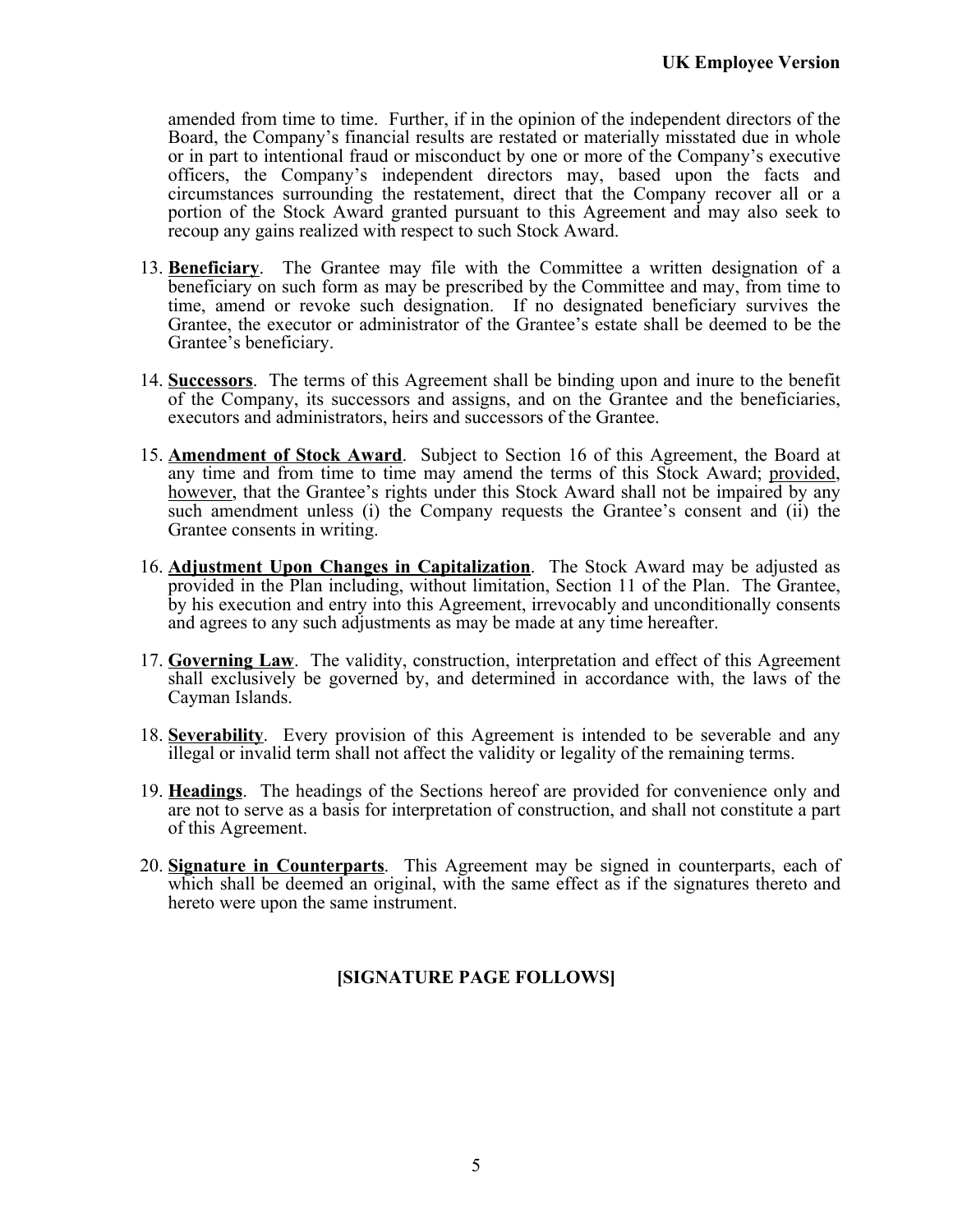IN WITNESS WHEREOF, the parties have executed this Agreement as of the [●] day of [●],  $20[\bullet]$ .

 $\mathcal{L}_\text{max}$  , where  $\mathcal{L}_\text{max}$  is the set of the set of the set of the set of the set of the set of the set of the set of the set of the set of the set of the set of the set of the set of the set of the set of the se

 $\mathcal{L}_\text{max}$  , where  $\mathcal{L}_\text{max}$  is the set of the set of the set of the set of the set of the set of the set of the set of the set of the set of the set of the set of the set of the set of the set of the set of the se

GREENLIGHT CAPITAL RE, LTD.

Grantee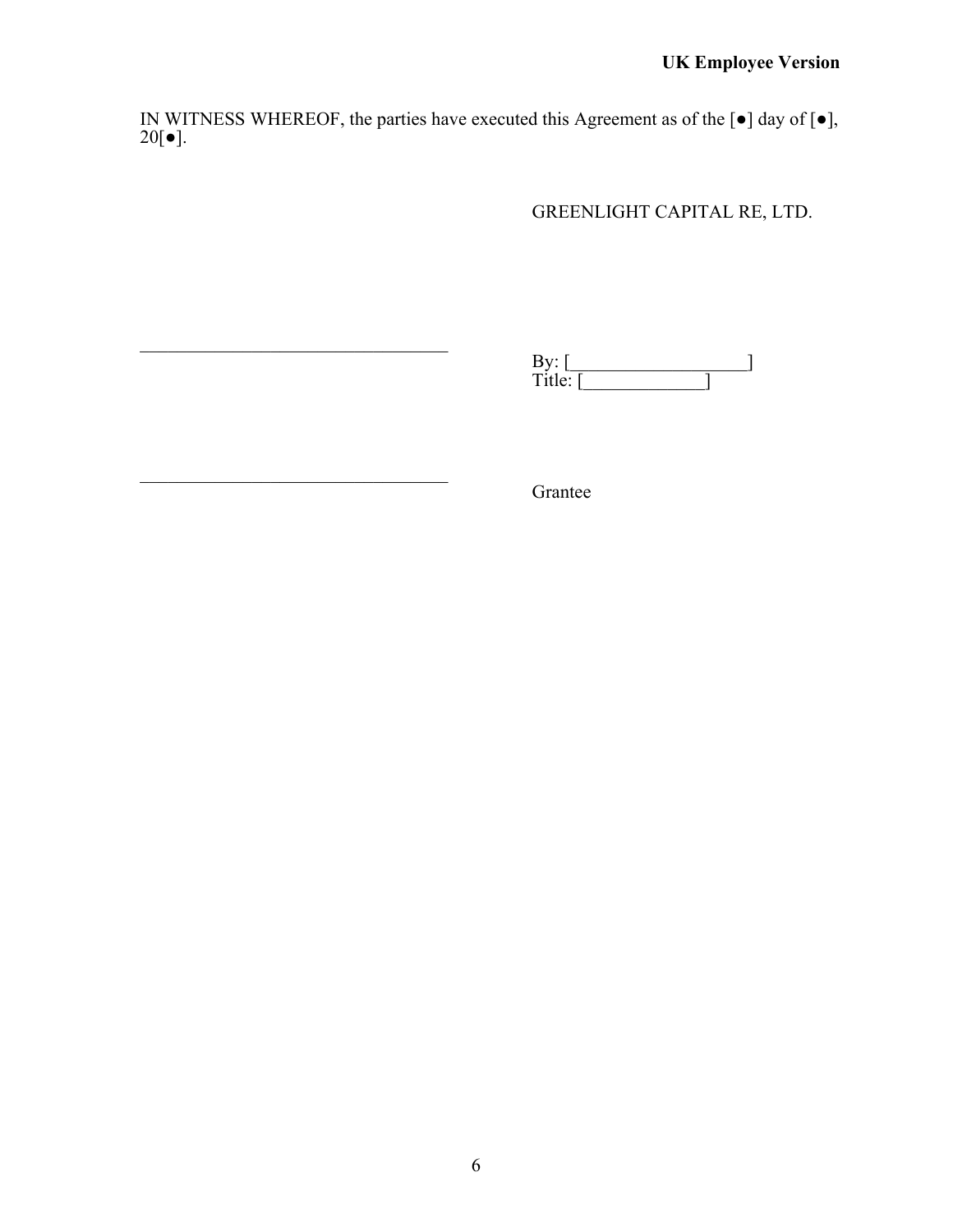# Exhibit A

# Vesting Terms and Conditions of Performance-Based Restricted Stock Units

A.1 Performance-Objectives**.** The Performance-Based Restricted Stock Units are eligible to vest on the Determination Date (the "**Performance Vesting Date**") subject to and based upon the level of achievement of two performance objectives: XXX, or sixty-five (65%), of the Performance-Based Restricted Stock Units are eligible to vest based on BVPS Growth (as defined below) increase for the Performance Period (the "**BVPS Restricted Stock Units**") and XXX, or thirty-five percent (35%), of the Performance-Based Restricted Stock Units are eligible to vest based on the Average Combined Ratio (as defined below) (the "**Combined Ratio Restricted Stock Units**"), in each case as described below.

> (a) BVPS Growth. The number of BVPS Restricted Stock Units that shall vest, if any, on the Determination Date, shall be determined as follows:

|                                          | 3 Year BVPS Growth<br>Increase | Applicable Percentage |
|------------------------------------------|--------------------------------|-----------------------|
| 3 Year BVPS Growth Increase<br>Threshold | $\bullet$  %                   | 25%                   |
| 3 Year BVPS Growth Increase<br>Target    | $\bullet$  %                   | 50%                   |
| 3 Year BVPS Growth Increase<br>Maximum   | $\bullet$  %                   | $100\%$               |

The BVPS Restricted Stock Units that vest for the Performance Period will equal the product of Applicable Percentage determined above (based on the BVPS Growth Increase) and the BVPS Restricted Stock Units. The Applicable Percentage will be interpolated on a linear basis between each (i) the BVPS Growth Increase Threshold and BVPS Growth Increase Target, and (ii) the BVPS Growth Increase Target and BVPS Growth Increase Maximum. Any fractional BVPS Restricted Stock Units, if any, shall be rounded to the nearest whole number. For the avoidance of doubt, no BVPS Restricted Stock Units shall vest if the BVPS Growth Increase is less than [●]% and in no event shall the Applicable Percentage be greater than one hundred percent (100%).

For purposes of this Agreement:

 "**BVPS**" shall mean the "Fully Diluted Book Value Per Share" as reported in the Company's Annual Report on Form 10-K filed with the SEC for each respective year during the Performance Period; provided, however, that if the Company does not file an Annual Report on Form 10-K with the SEC by March 15 of the fiscal year immediately following a Performance Period, then BVPS for any such Performance Period shall mean the "Fully Diluted Book Value Per Share" as calculated consistent with past practice and authorized by the audit committee of the board of directors of the Company.

"**BVPS Growth Increase**" shall mean the cumulative "Increase (decrease) in fully diluted book value per share (%)" amounts as reported in the Company's Annual Report on Form 10-K filed with the SEC, for each respective year during the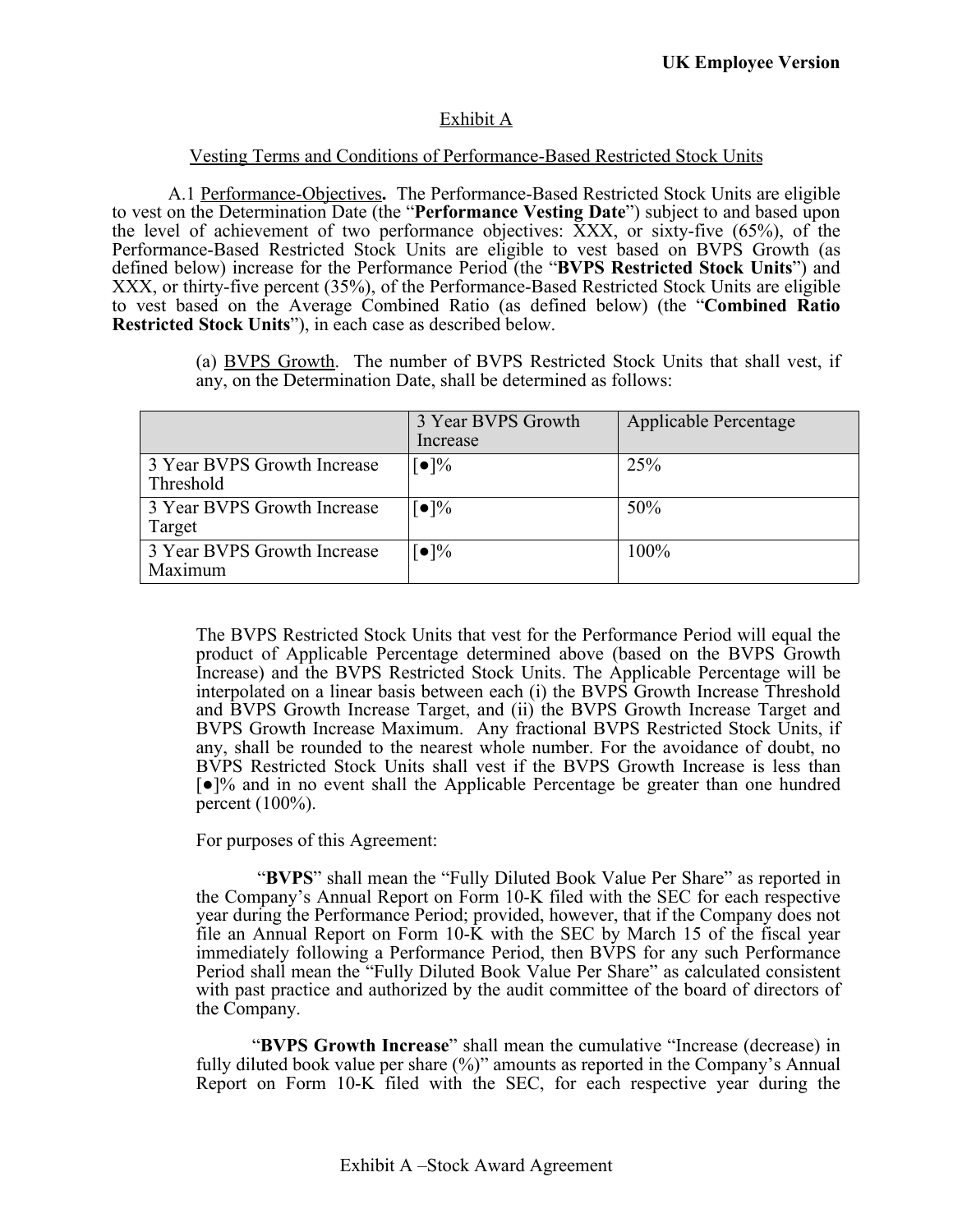Performance Period. For the avoidance of doubt, the cumulative increase shall be calculated on a compounded basis.

(b) Combined Ratio. The number of Combined Ratio Restricted Stock Units that shall vest, if any, on the Determination Date, shall be determined as follows:

|                                            | <b>Average Combined Ratio</b>     | Applicable Percentage |
|--------------------------------------------|-----------------------------------|-----------------------|
| <b>Average Combined Ratio</b><br>Threshold | $\lceil \bullet \rceil\%$         | 25%                   |
| <b>Average Combined Ratio</b><br>Target    | $\lceil \bullet \rceil\%$         | 50%                   |
| <b>Average Combined Ratio</b><br>Maximum   | $\lceil \bullet \rceil\%$ or less | 100%                  |

The Combined Ratio Restricted Stock Units that vest for the Performance Period will equal the product of Applicable Percentage determined above (based on the Average Combined Ratio) and the Combined Ratio Restricted Stock Units. The Applicable Percentage will be interpolated on a linear basis between each (i) the Average Combined Ratio Growth Threshold and Average Combined Ratio Growth Target, and (ii) the Average Combined Ratio Growth Target and Average Combined Ratio Growth Maximum. Any fractional Combined Ratio Restricted Stock Units, if any, shall be rounded to the nearest whole number. For the avoidance of doubt, no Combined Ratio Restricted Stock Units shall vest if the Average Combined Ratio is greater than [●]% and in no event shall the Applicable Percentage be greater than one hundred percent (100.0%).

For purposes of this Agreement:

"**Average Combined Ratio**" shall mean 1 minus (the sum of the Underwriting Income (or Loss), for each of the three fiscal periods ended December 31 during the Performance Period, divided by the sum of the Net Earned Premium during each of the Company's three fiscal periods ended December 31 during the Performance Period).

"**Underwriting Income**" and "Net Earned Premium" shall be based on the amounts reported in the Company's Annual Reports on Form 10-K for each respective year during the Performance Period.

# **A.2 General**

The Administrator shall determine whether and to what extent each Performance Objective is satisfied and the number of Performance-Based Restricted Stock Units that vest, which determinations shall be made no later than March 15 of the year following the Performance Period (such actual date of determination, the "**Determination Date**"). Any such determination by the Administrator shall be final and binding.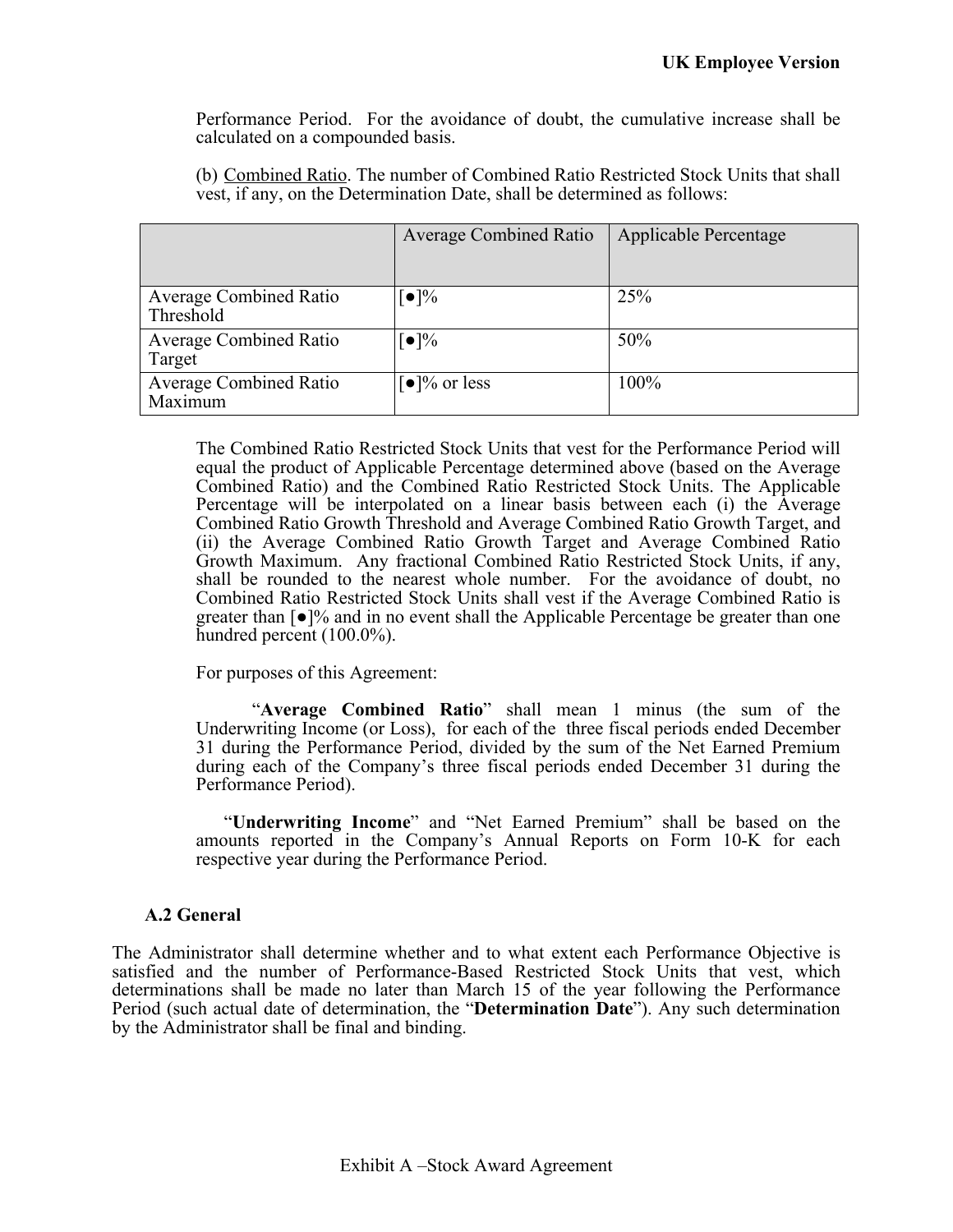## **GREENLIGHT CAPITAL RE, LTD. AMENDED AND RESTATED 2004 STOCK INCENTIVE PLAN RESTRICTED STOCK AWARD AGREEMENT**

<span id="page-67-0"></span>This Restricted Stock Award Agreement (the "Agreement") is made, effective as of the [●] day of [●], 20[●] (the "Grant Date"), between Greenlight Capital Re, Ltd., a Cayman Islands exempted company (the "Company"), and [●] (the "Grantee").

# **RECITALS:**

**WHEREAS**, the Company has adopted the Greenlight Capital Re, Ltd. Amended and Restated 2004 Stock Incentive Plan (as may be amended, the "Plan") pursuant to which awards of restricted Class A ordinary shares of the Company (the "Shares") may be granted; and

**WHEREAS**, the Committee has determined that it is in the best interests of the Company and its shareholders to grant an award of restricted Shares provided for herein (the "Restricted Stock Award") to the Grantee in recognition of the Grantee's services to the Company, such grant to be subject to the terms set forth herein.

**NOW, THEREFORE**, in consideration for the services rendered by the Grantee to the Company and the mutual covenants hereinafter set forth, the parties hereto agree as follows:

- 1. **Grant of Restricted Stock Award**. Pursuant to Section 7(b) of the Plan, the Company hereby issues to the Grantee on the Grant Date a Restricted Stock Award consisting of an aggregate of [●] Shares ( the "Restricted Shares") having the rights and subject to the restrictions set out in the Third Amended and Restated Memorandum and Articles of Association of the Company, this Agreement, the Plan and any employment agreement between the Grantee and the Company and/or any Affiliate of the Company (as may be amended, the "Employment Agreement"). The Restricted Shares shall vest in accordance with Section 4 hereof.
- 2. **Incorporation by Reference**. The provisions of the Plan are hereby incorporated herein by reference. Except as otherwise expressly set forth herein, this Agreement shall be construed in accordance with the provisions of the Plan and any capitalized terms not otherwise defined in this Agreement shall have the definitions set forth in the Plan. The Committee shall have the authority to interpret and construe the Plan and this Agreement and to make any and all determinations thereunder, and its decision shall be binding and conclusive upon the Grantee and his legal representative in respect of any questions arising under the Plan or this Agreement.
- 3. **Restrictions**. Except as otherwise provided in the Plan or Section 17 of this Agreement, the Restricted Shares may not, any time prior to becoming vested, be assigned, alienated, pledged, attached, sold or otherwise transferred or encumbered by the Grantee and any such purported assignment, alienation, pledge, attachment, sale, transfer or encumbrance shall result in such Shares being automatically cancelled by the Company. In such case, all of the Grantee's rights to such Shares shall immediately terminate.

# 4. **Vesting**.

(a) Service-Based Restricted Shares. [●] of the Restricted Shares shall be deemed to be "**Service-Based Restricted Shares**". Subject to and conditioned upon Grantee's (x) Continuous Service through the applicable Service Vesting Date (as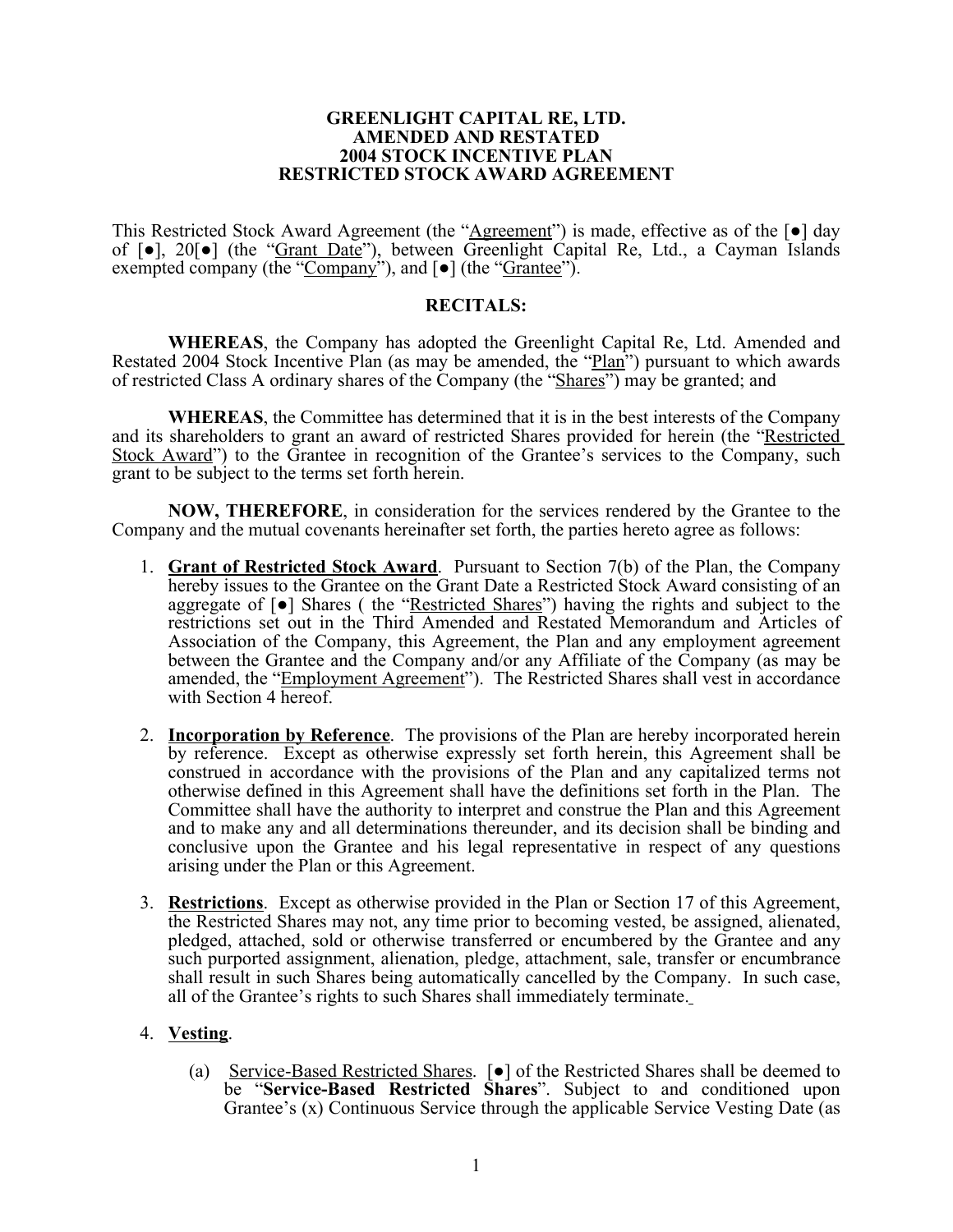defined below) and (y) compliance with the terms and conditions of this Agreement, the Service-Based Restricted Shares shall vest (and the restrictions described in Section 3 above will lapse) as follows:

- (1) One-third of the Service-Based Restricted Shares (rounded down to the nearest whole Share, if necessary) shall vest on December 31, [●];
- (2) One-third of the Service-Based Restricted Shares (rounded down to the nearest whole Share, if necessary) shall vest on December 31, [●]; and
- (3) The remaining Service-Based Restricted Shares shall vest on December 31, [●] (each such date, a "**Service Vesting Date**").
- (b) Performance-Based Restricted Shares. [●] of the Restricted Shares shall be deemed to be "**Performance-Based Restricted Shares**". Subject to and conditioned upon Grantee's (x) Continuous Service through January 1, [●] and (y) compliance with the terms and conditions of this Agreement, the Performance-Based Restricted Shares shall vest (and the restrictions described in Section 3 above will lapse) in accordance with the terms and conditions set forth on Exhibit A hereto, incorporated herein by reference, based upon the Company's achievement of Performance Objectives (as defined in Exhibit A) during the three-year period beginning January 1,  $\lceil \bullet \rceil$  and ending December 31,  $\lceil \bullet \rceil$  (the "**Performance Period**").
- **5. Effect of Termination of Continuance Service**. Subject to the terms and conditions of the Employment Agreement, if any, the Grantee's compliance with any restrictive covenants by which the Grantee may be bound:

(a)Termination due to Death or Disability. Upon the termination of the Grantee's Continuous Service due to death or Disability:

- (1) all outstanding unvested Service-Based Restricted Shares, if any, shall vest and all restrictions shall lapse; and
- (2) a pro-rated portion of the outstanding unvested Performance-Based Shares, if any, based on a fraction, the numerator being the calendar days elapsing from the beginning of the Performance Period through and until (but not including) the date of Grantee's termination of service and the denominator being the number of calendar days in the applicable Performance Period (such amount of Performance-Based Shares, the "**Eligible Performance-Based Shares**"), shall vest at the target level of achievement of the applicable performance objectives (i.e., based on an applicable percentage of  $50\%$  as described in Exhibit A). Any Performance-Based Shares that are not Eligible Performance-Based Shares shall be automatically cancelled by the Company and all of the Grantee's rights to such Shares shall immediately terminate.

(b) Change in Control. Upon the occurrence of a Change in Control (i) all of the outstanding unvested Service-Based Restricted Shares, if any, shall vest and all restrictions shall lapse and (ii) all of the outstanding Performance-Based Restricted Shares, if any, shall vest at the target level of achievement of the applicable performance objectives (i.e., based on an applicable percentage of 50% as described in Exhibit A), and all restrictions shall lapse; provided, that, in each case, the Grantee is in Continuous Service immediately prior to such Change in Control.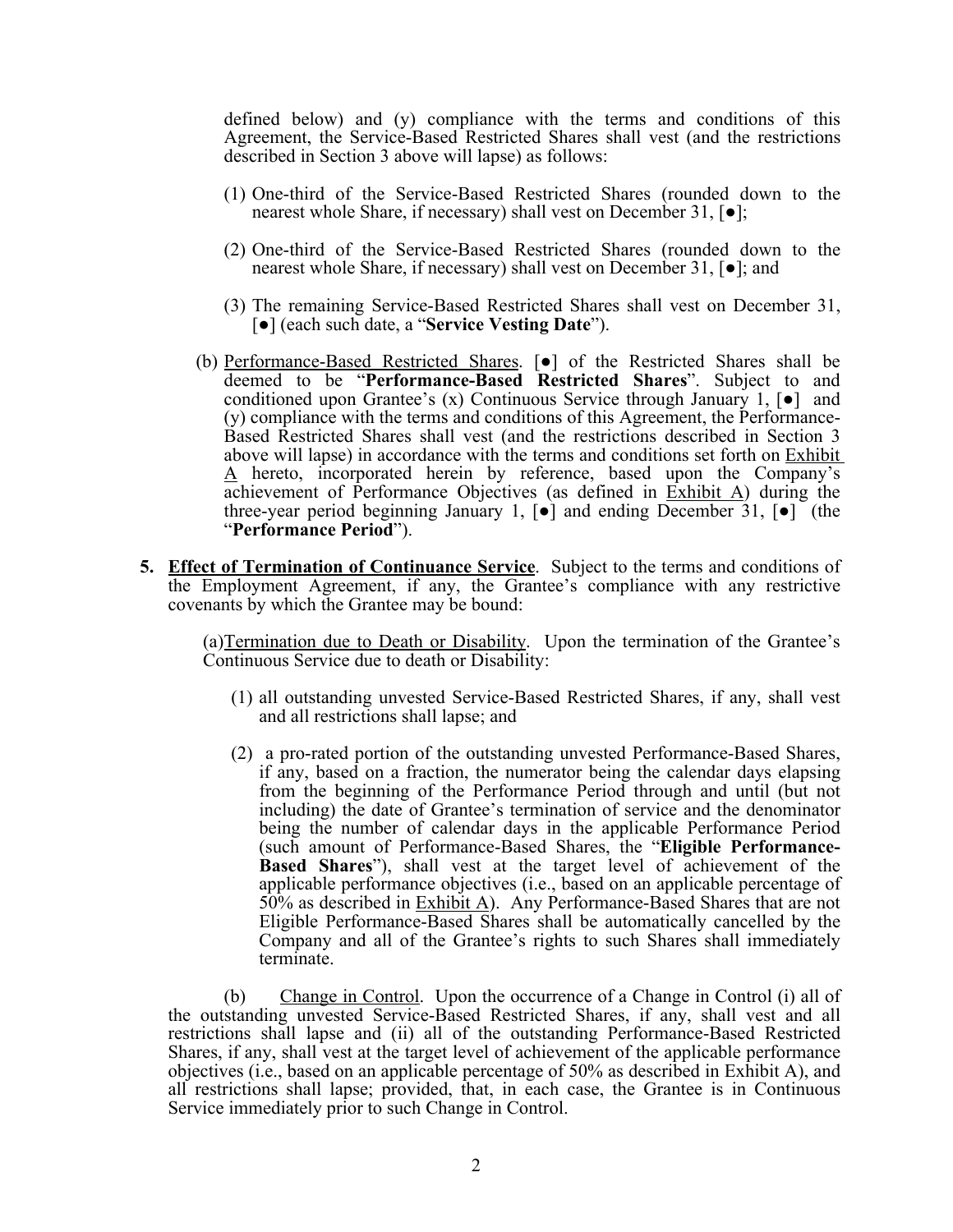(c) Termination of Continuous Service. Except as otherwise provided for in Sections 5(a) or 5(b) above or 5(c) below, if the Grantee's Continuous Service terminates for any reason at any time prior to: (i) the Service Vesting Date, the unvested Service-Based Restricted Shares shall be automatically cancelled by the Company and all of the Grantee's rights to such Service-Based Restricted Shares and any dividends or distributions with respect thereto, if any, shall immediately terminate; or (ii) January 1, 2025, the unvested Performance-Based Restricted Shares shall be automatically cancelled by the Company and all of the Grantee's rights to such Performance-Based Restricted Shares and any dividends or distributions with respect thereto, if any, shall immediately terminate.

(d) Forfeiture. Upon the Grantee's violation of any restrictive covenant by which Grantee may be bound or upon the termination of Grantee's Continuous Service for Cause prior to: (i) the Service Vesting Date, the unvested Service-Based Restricted Shares shall be automatically cancelled by the Company and all of the Grantee's rights to such Service-Based Restricted Shares and any dividends or distributions with respect thereto, if any, shall immediately terminate; or (ii) the Performance Vesting Date, the unvested Performance-Based Restricted Shares shall be automatically cancelled by the Company and all of the Grantee's rights to such Performance-Based Restricted Shares and any dividends or distributions with respect thereto, if any, shall immediately terminate.

# 6. **Taxes**.

(a) Tax Withholding. The Company shall have the right to deduct from any compensation paid to the Grantee pursuant to the Plan the amount of taxes required by law to be withheld therefrom, or to require the Grantee to pay the Company in cash such amount required to be withheld. The Grantee may satisfy any foreign, federal, state or local tax withholding obligation relating to the acquisition of Shares under this Restricted Stock Award by any of the following means (in addition to the Company's right to withhold or to direct the withholding from any compensation paid to the Grantee by the Company or by an Affiliate) or by a combination of such means: (i) tendering a cash payment; (ii) authorizing the Company to withhold vested Restricted Shares otherwise deliverable to the Grantee hereunder; provided, however, that no Restricted Shares are withheld with a value exceeding the minimum amount of tax required to be withheld by applicable law; or (iii) transferring to the Company or to an Affiliate for repurchase for the aggregate sum of US\$1.00, owned and unencumbered Shares with a Fair Market Value equal to the amount of the applicable tax liability in exchange for the Company's or Affiliate's commitment to remit such amounts to the taxing authority.

(b) Section 83(b) of the Code. If the Grantee properly elects, within thirty (30) days of the Grant Date, to include in gross income for federal income tax purposes an amount equal to the Fair Market Value of the Restricted Shares as of the Grant Date pursuant to Section 83(b) of the Code, to the extent required by law, the Grantee shall pay to the Company, or make other arrangements satisfactory to the Committee to pay to the Company in the year of such grant, any federal, state or local taxes required to be withheld with respect to such Shares. If the Grantee fails to make such payments, the Company or its Affiliates shall, to the extent permitted by law, have the right to deduct from any payment of any kind otherwise due to the Grantee any federal, state or local taxes of any kind required by law to be withheld with respect to such Shares.

7. **Rights as Shareholder; Dividends**. The Grantee shall be the record owner of the Restricted Shares unless and until such Shares are cancelled pursuant to Section 3, 4 or 5 hereof or sold or otherwise disposed of, and as record owner shall be entitled to all rights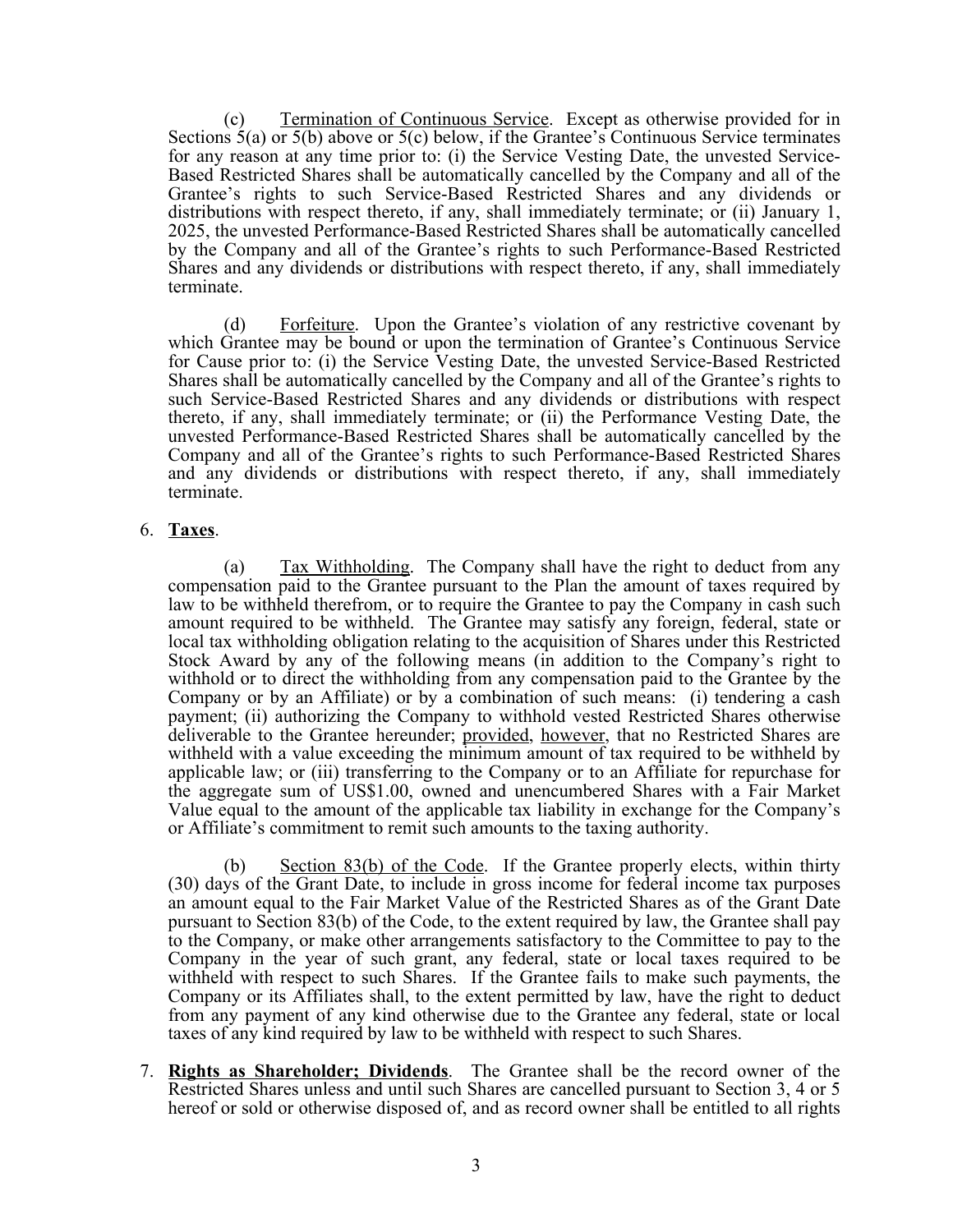of a shareholder of the Company, including, without limitation, voting rights, if any; provided, however, that any dividends or distributions paid on the Restricted Shares while those shares remain forfeitable will be distributed if, and when, the Restricted Shares to which the dividends or distributions relate become nonforfeitable.

8. **Certificates**. Reasonably promptly following the Grant Date, the Company shall cause to be issued to the Grantee a certificate in respect of the Restricted Shares which shall bear the following (or a similar) legend in addition to any other legends that may be required under federal or state securities laws:

*"THE TRANSFERABILITY OF THIS CERTIFICATE AND THE SHARES REPRESENTED HEREBY ARE SUBJECT TO THE TERMS AND CONDITIONS (INCLUDING FORFEITURE) CONTAINED IN THE GREENLIGHT CAPITAL RE, LTD. AMENDED AND RESTATED 2004 STOCK INCENTIVE PLAN AND THE RESTRICTED STOCK AWARD AGREEMENT DATED AS OF 15th March, 2022 ENTERED INTO BETWEEN THE REGISTERED OWNER AND GREENLIGHT CAPITAL RE, LTD. A COPY OF THE PLAN AND THE AWARD AGREEMENT ARE ON FILE AT THE OFFICES OF GREENLIGHT CAPITAL RE, LTD."*

The Committee shall require that the certificate evidencing such Restricted Shares be delivered upon issuance to the Company or such other depository as may be designated by the Committee as a depository for safekeeping until the Restricted Shares are cancelled or until the restrictions set forth herein and in the Plan lapse. At the expiration of the restrictions, the Company shall deliver to the Grantee (or the Grantee's legal representative, beneficiary or heir, if applicable) share certificates for the Shares deposited with it free from legend except as otherwise provided by the Plan or as otherwise required by applicable law.

- 9. **Compliance with Laws and Regulations**. The issuance and transfer of the Restricted Shares shall be subject to compliance by the Company and the Grantee with all applicable requirements of securities laws and with all applicable requirements of any stock exchange on which the Company's Shares may be listed at the time of such issuance or transfer.
- 10. **Stop-Transfer Instructions**. The Grantee agrees that, to ensure compliance with the restrictions imposed by this Agreement, the Company may issue appropriate "stoptransfer" instructions to its transfer agent, if any, and if the Company transfers its own securities, it may make appropriate notations to the same effect in its own records.
- 11. **Refusal to Transfer**. The Company will not be required to (i) register any transfer of Shares on its register of members if such Shares have been sold or otherwise transferred in violation of any of the provisions of this Agreement or (ii) treat as owner of such Shares, or to accord the right to vote or pay dividends to any purchaser or other transferee to whom such Shares have been so transferred.
- 12. **No Right to Continuous Service**. Nothing in this Agreement shall be deemed by implication or otherwise to impose any limitation on any right of the Company or any of its Affiliates to terminate the Grantee's Continuous Service at any time.
- 13. **Notices**. Any notice provided for in this Agreement or under the Plan must be in writing and must be either personally delivered, transmitted via electronic mail, mailed by first class mail (postage prepaid and return receipt requested) or sent by reputable overnight courier service (charges prepaid) to the recipient at the address below indicated or at such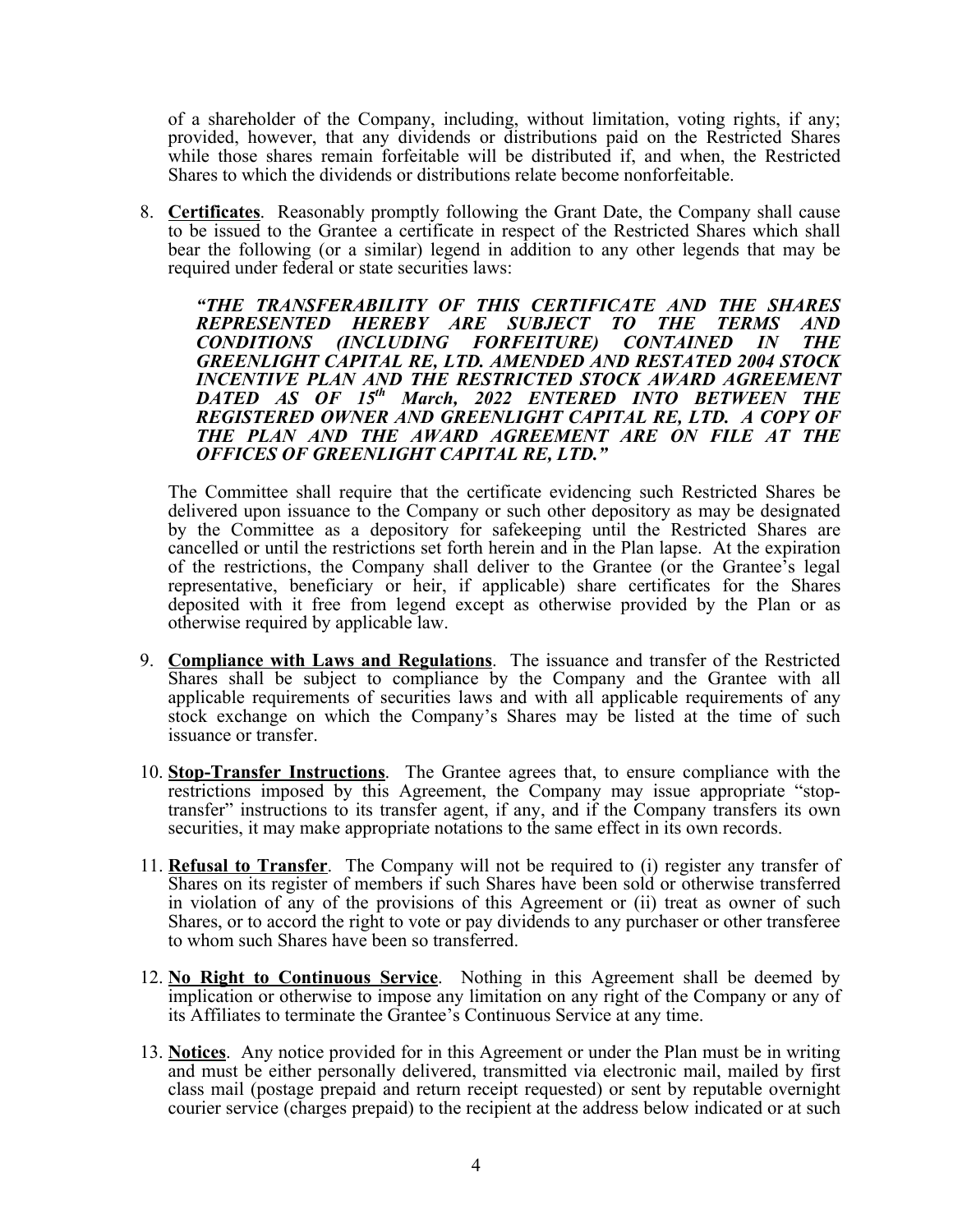other address or to the attention of such other person as the recipient party has specified by prior written notice to the sending party. Notices will be deemed to have been given by prior written notice to the benefits pressure personally, when received if transmitted via electronic mail, five (5) days after deposit in the mail and one (1) day after deposit for overnight delivery with a reputable overnight courier service.

If to the Company:

 Greenlight Capital Re, Ltd. 65 Market Street, Suite 1207 Jasmine Court, Camana Bay Grand Cayman, KY1-1205 Cayman Islands Facsimile: (345) 745-4576

If to the Grantee, to Grantee's physical and/or email address most recently on file with the Company with a copy (which shall not constitute notice) to such other persons as may be designated by Participant in writing.

- 14. **Bound by Plan**. By signing this Agreement, the Grantee acknowledges that the Grantee has received a copy of the Plan and has had an opportunity to review the Plan and agrees to be bound by all of the terms and provisions of the Plan.
- 15. **Clawback/Recoupment Policy**. Notwithstanding anything contained herein to the contrary, the Restricted Stock Award and Restricted Shares shall be and remain subject to any incentive compensation clawback, forfeiture or recoupment or similar policy currently in effect or as may be adopted by the Board or Committee and, in each case, as may be amended from time to time. Further, if in the opinion of the independent directors of the Board, the Company's financial results are restated or materially misstated due in whole or in part to intentional fraud or misconduct by one or more of the Company's executive officers, the Company's independent directors may, based upon the facts and circumstances surrounding the restatement, direct that the Company recover all or a portion of the Restricted Shares granted pursuant to this Agreement and may also seek to recoup any gains realized with respect to such Restricted Shares.
- 16. **Beneficiary**. The Grantee may file with the Committee a written designation of a beneficiary on such form as may be prescribed by the Committee and may, from time to time, amend or revoke such designation. If no designated beneficiary survives the Grantee, the executor or administrator of the Grantee's estate shall be deemed to be the Grantee's beneficiary.
- 17. **Successors**. The terms of this Agreement shall be binding upon and inure to the benefit of the Company, its successors and assigns, and on the Grantee and the beneficiaries, executors and administrators, heirs and successors of the Grantee.
- 18. **Amendment of Restricted Stock Award**. Subject to Section 19 of this Agreement, the Board at any time and from time to time may amend the terms of this Restricted Stock Award; provided, however, that the Grantee's rights under this Restricted Stock Award shall not be impaired by any such amendment unless (i) the Company requests the Grantee's consent and (ii) the Grantee consents in writing.
- 19. **Adjustment Upon Changes in Capitalization**. Restricted Stock Awards may be adjusted as provided in the Plan including, without limitation, Section 11 of the Plan. The Grantee, by his execution and entry into this Agreement, irrevocably and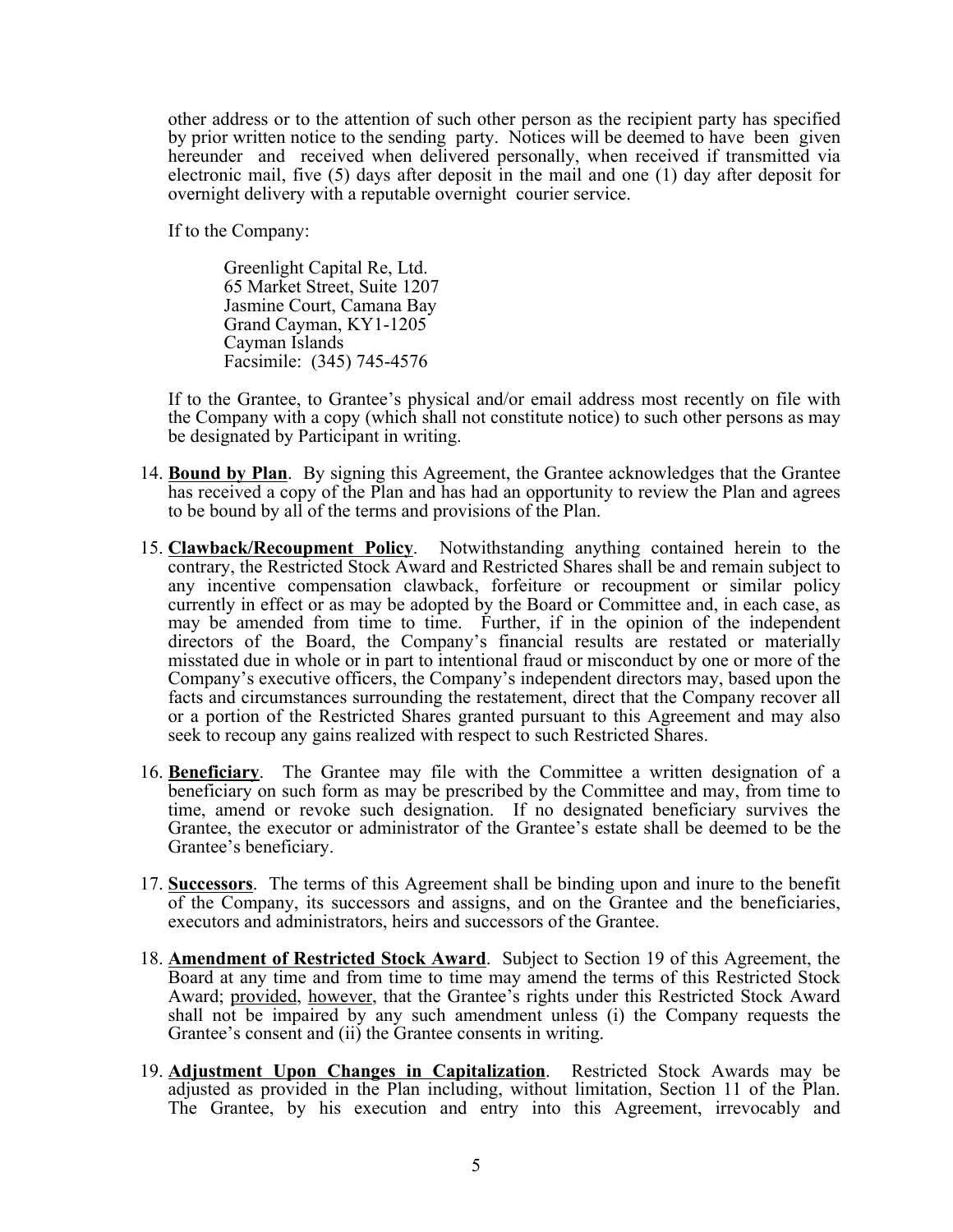unconditionally consents and agrees to any such adjustments as may be made at any time hereafter.

- 20. **Governing Law**. The validity, construction, interpretation and effect of this Agreement shall exclusively be governed by, and determined in accordance with, the laws of the Cayman Islands.
- 21. **Severability**. Every provision of this Agreement is intended to be severable and any illegal or invalid term shall not affect the validity or legality of the remaining terms.
- 22. **Headings**. The headings of the Sections hereof are provided for convenience only and are not to serve as a basis for interpretation of construction, and shall not constitute a part of this Agreement.
- 23. **Signature in Counterparts**. This Agreement may be signed in counterparts, each of which shall be deemed an original, with the same effect as if the signatures thereto and hereto were upon the same instrument.

# **[SIGNATURE PAGE FOLLOWS]**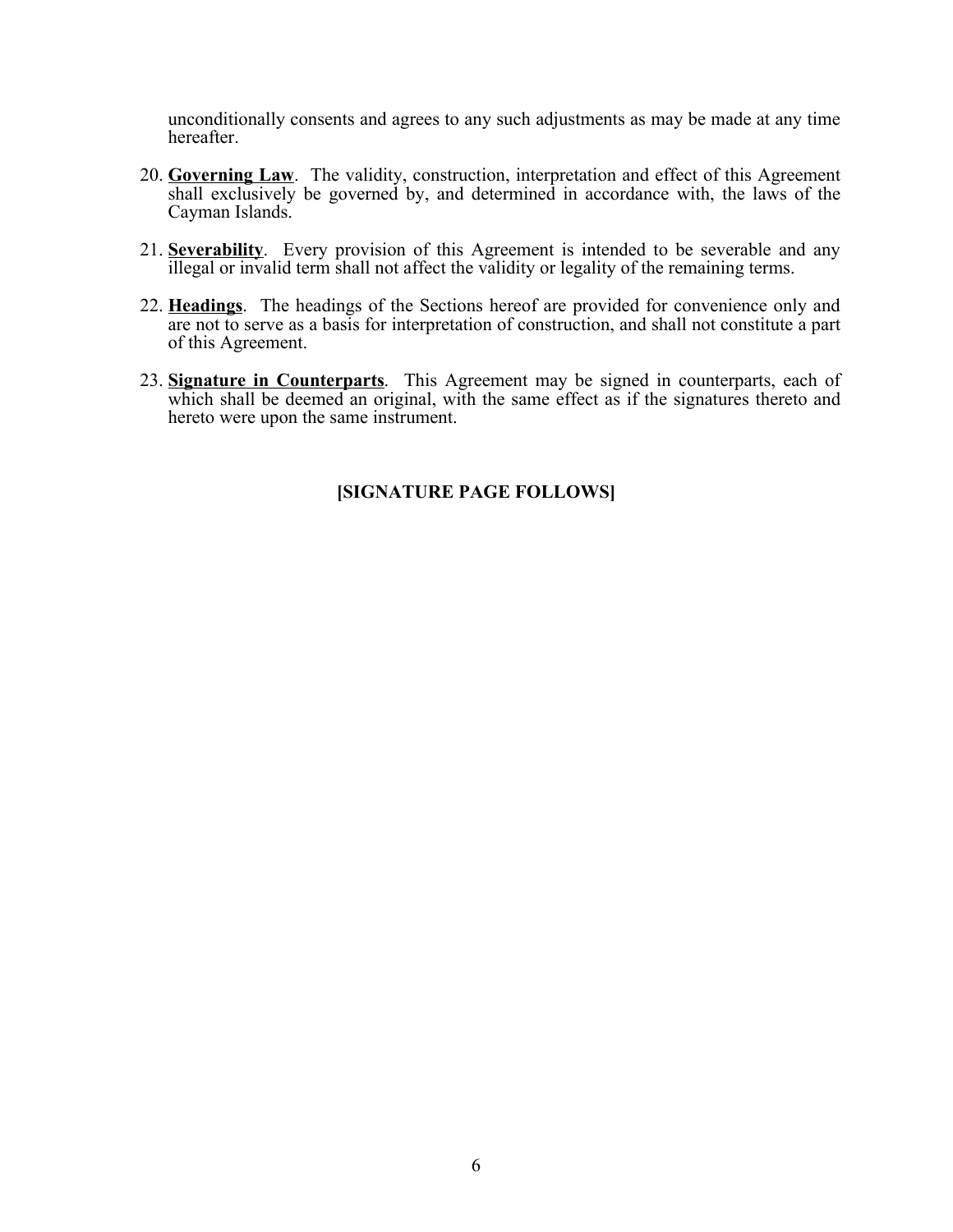IN WITNESS WHEREOF, the parties have executed this Agreement as of the [●] day of [●],  $20[\bullet]$ .

 $\mathcal{L}_\text{max}$  , where  $\mathcal{L}_\text{max}$  is the set of the set of the set of the set of the set of the set of the set of the set of the set of the set of the set of the set of the set of the set of the set of the set of the se

 $\mathcal{L}_\text{max}$ 

GREENLIGHT CAPITAL RE, LTD.

 $\mathbf{B}$ y: [  $\qquad \qquad$  ] Title: [\_\_\_\_\_\_\_\_\_\_\_]

Grantee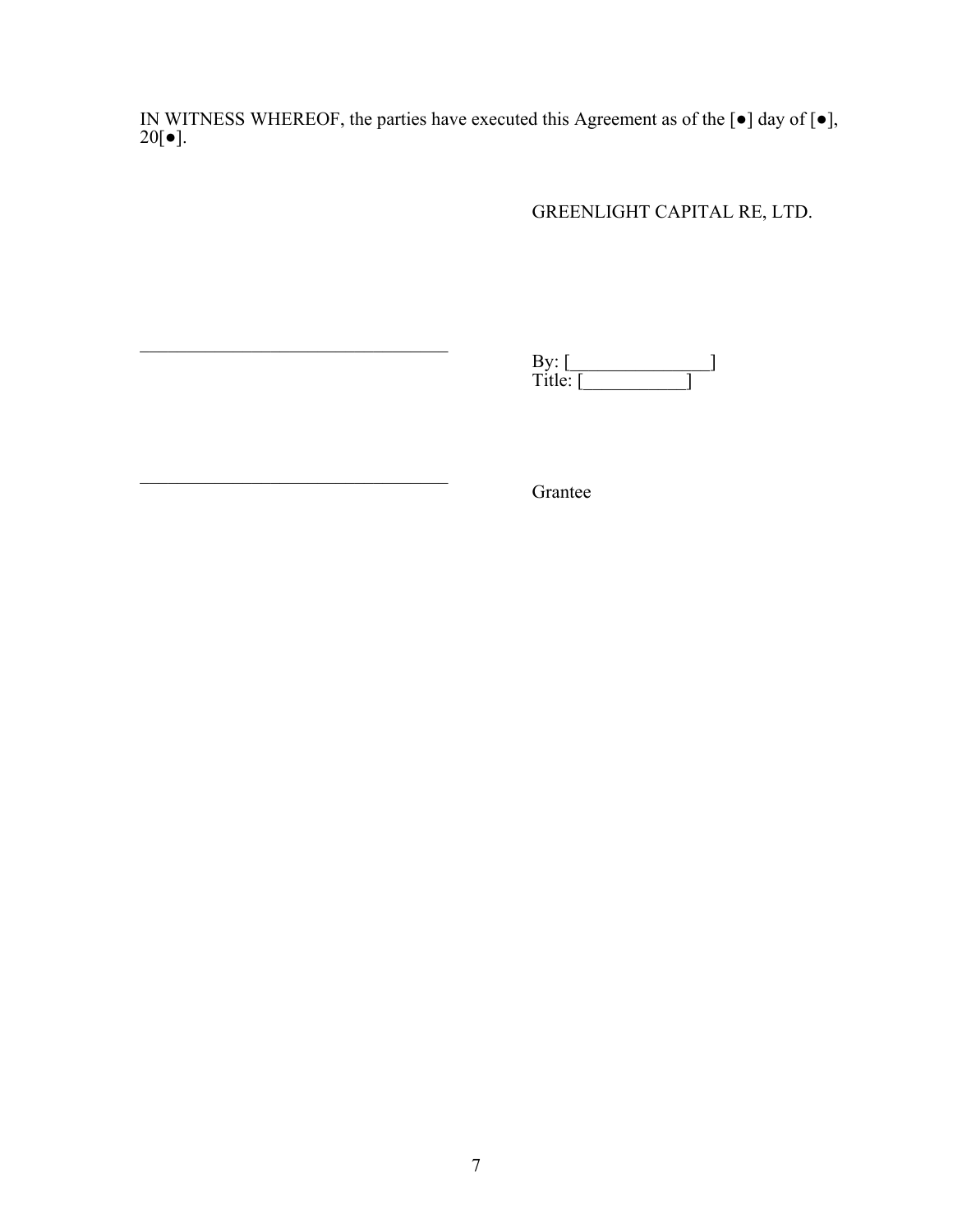## Exhibit A

## Vesting Terms and Conditions of Performance-Based Restricted Shares

A.1 Performance-Objectives**.** The Performance-Based Restricted Shares are eligible to vest on the Determination Date (the "**Performance Vesting Date**") subject to and based upon the level of achievement of two performance objectives:  $\lceil \bullet \rceil$ , or sixty-five (65%), of the Performance-Based Restricted Shares are eligible to vest based on BVPS Growth (as defined below) increase for the Performance Period (the "**BVPS Restricted Shares**") and [●], or thirtyfive percent (35%), of the Performance-Based Restricted Shares are eligible to vest based on the Average Combined Ratio (as defined below) (the "**Combined Ratio Restricted Shares**"), in each case as described below.

> (a) BVPS Growth. The number of BVPS Restricted Shares that shall vest and that Grantee shall be entitled to receive, if any, on the Determination Date, shall be determined as follows:

|                                          | 3 Year BVPS Growth<br>Increase | <b>Applicable Percentage</b> |
|------------------------------------------|--------------------------------|------------------------------|
| 3 Year BVPS Growth Increase<br>Threshold | $\lceil \bullet \rceil\%$      | 25%                          |
| 3 Year BVPS Growth Increase<br>Target    | $\lceil \bullet \rceil\%$      | 50%                          |
| 3 Year BVPS Growth Increase<br>Maximum   | $\lceil\bullet\rceil\%$        | 100%                         |

The BVPS Restricted Shares that vest for the Performance Period will equal the product of Applicable Percentage determined above (based on the BVPS Growth Increase) and the BVPS Restricted Shares. The Applicable Percentage will be interpolated on a linear basis between each (i) the BVPS Growth Increase Threshold and BVPS Growth Increase Target, and (ii) the BVPS Growth Increase Target and BVPS Growth Increase Maximum. Any fractional BVPS Restricted Shares, if any, shall be rounded to the nearest whole number. For the avoidance of doubt, no BVPS Restricted Shares shall vest if the BVPS Growth Increase is less than [●]% and in no event shall the Applicable Percentage be greater than one hundred (100%).

For purposes of this Agreement:

 "**BVPS**" shall mean the "Fully Diluted Book Value Per Share" as reported in the Company's Annual Report on Form 10-K filed with the SEC for each respective year during the Performance Period; provided, however, that if the Company does not file an Annual Report on Form 10-K with the SEC by March 15 of the fiscal year immediately following a Performance Period, then BVPS for any such Performance Period shall mean the "Fully Diluted Book Value Per Share" as calculated consistent with past practice and authorized by the audit committee of the board of directors of the Company.

"**BVPS Growth Increase**" shall mean the cumulative "Increase (decrease) in fully diluted book value per share (%)" amounts as reported in the Company's Annual Report on Form 10-K filed with the SEC, for each respective year during the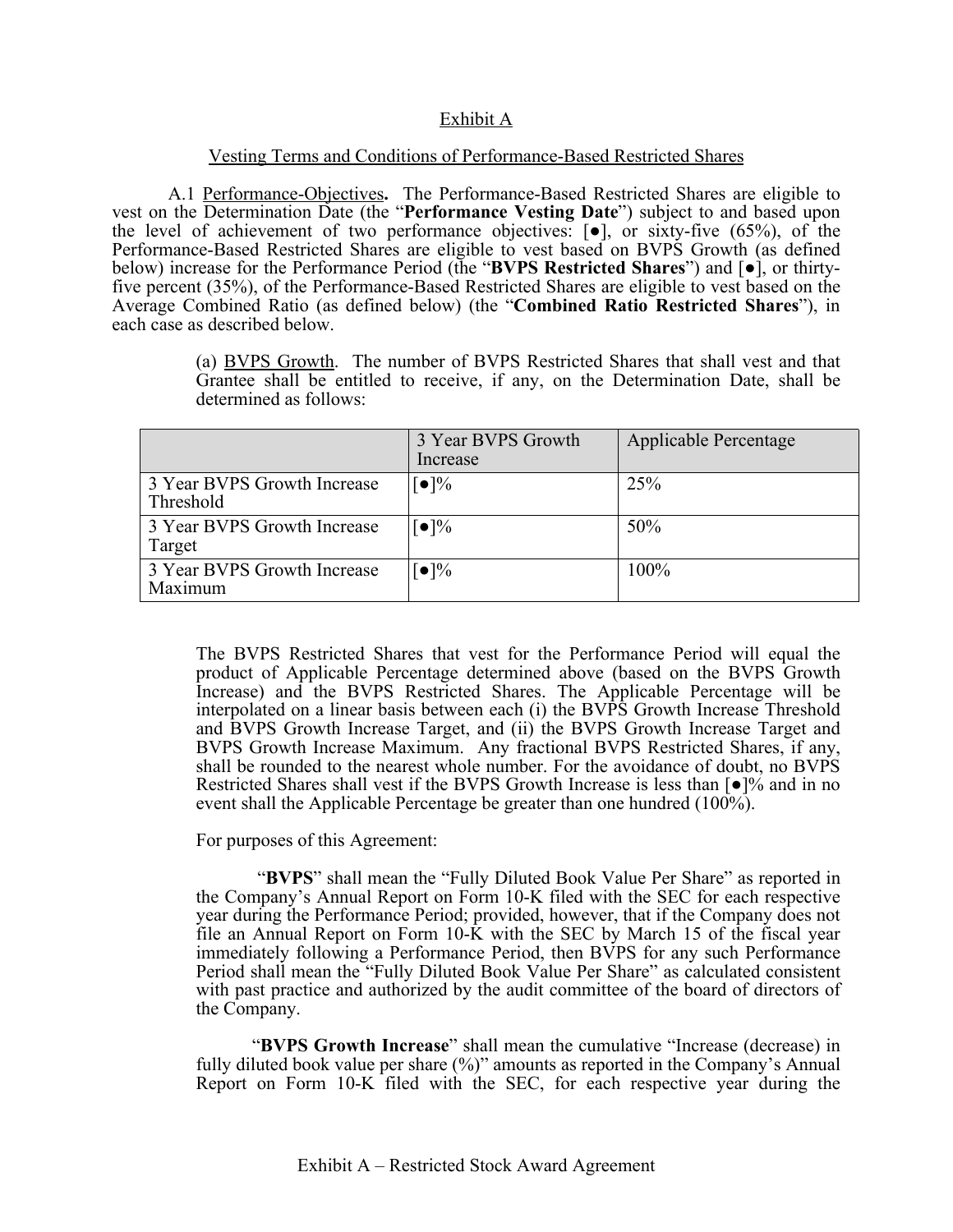Performance Period. For the avoidance of doubt, the cumulative increase shall be calculated on a compounded basis.

(b) Combined Ratio. The number of Combined Ratio Restricted Shares that shall vest and that Grantee shall be entitled to receive, if any, on the Determination Date, shall be determined as follows:

|                                            | <b>Average Combined Ratio</b>     | Applicable Percentage |
|--------------------------------------------|-----------------------------------|-----------------------|
| <b>Average Combined Ratio</b><br>Threshold | $\lceil \bullet \rceil\%$         | 25%                   |
| <b>Average Combined Ratio</b><br>Target    | $\lceil \bullet \rceil\%$         | 50%                   |
| <b>Average Combined Ratio</b><br>Maximum   | $\lceil \bullet \rceil\%$ or less | 100%                  |

The Combined Ratio Restricted Shares that vest for the Performance Period will equal the product of Applicable Percentage determined above (based on the Average Combined Ratio) and the Combined Ratio Restricted Shares. The Applicable Percentage will be interpolated on a linear basis between each (i) the Average Combined Ratio Growth Threshold and Average Combined Ratio Growth Target, and (ii) the Average Combined Ratio Growth Target and Average Combined Ratio Growth Maximum. Any fractional Combined Ratio Restricted Shares, if any, shall be rounded to the nearest whole number. For the avoidance of doubt, no Combined Ratio Restricted Shares shall vest if the Average Combined Ratio is greater than ([●]%) and in no event shall the Applicable Percentage be greater than one hundred percent (100.0%).

For purposes of this Agreement:

"**Average Combined Ratio**" shall mean 1 minus (the sum of the Underwriting Income (or Loss), for each of the three fiscal periods ended December 31 during the Performance Period, divided by the sum of the Net Earned Premium during each of the Company's three fiscal periods ended December 31 during the Performance Period).

"**Underwriting Income**" and "Net Earned Premium" shall be based on the amounts reported in the Company's Annual Reports on Form 10-K for each respective year during the Performance Period.

## **A.2 General**

The Administrator shall determine whether and to what extent each Performance Objective is satisfied and the number of Performance-Based Restricted Shares that vest, which determinations shall be made no later than March 15 of the year following the Performance Period (such actual date of determination, the "**Determination Date**"). Any such determination by the Administrator shall be final and binding.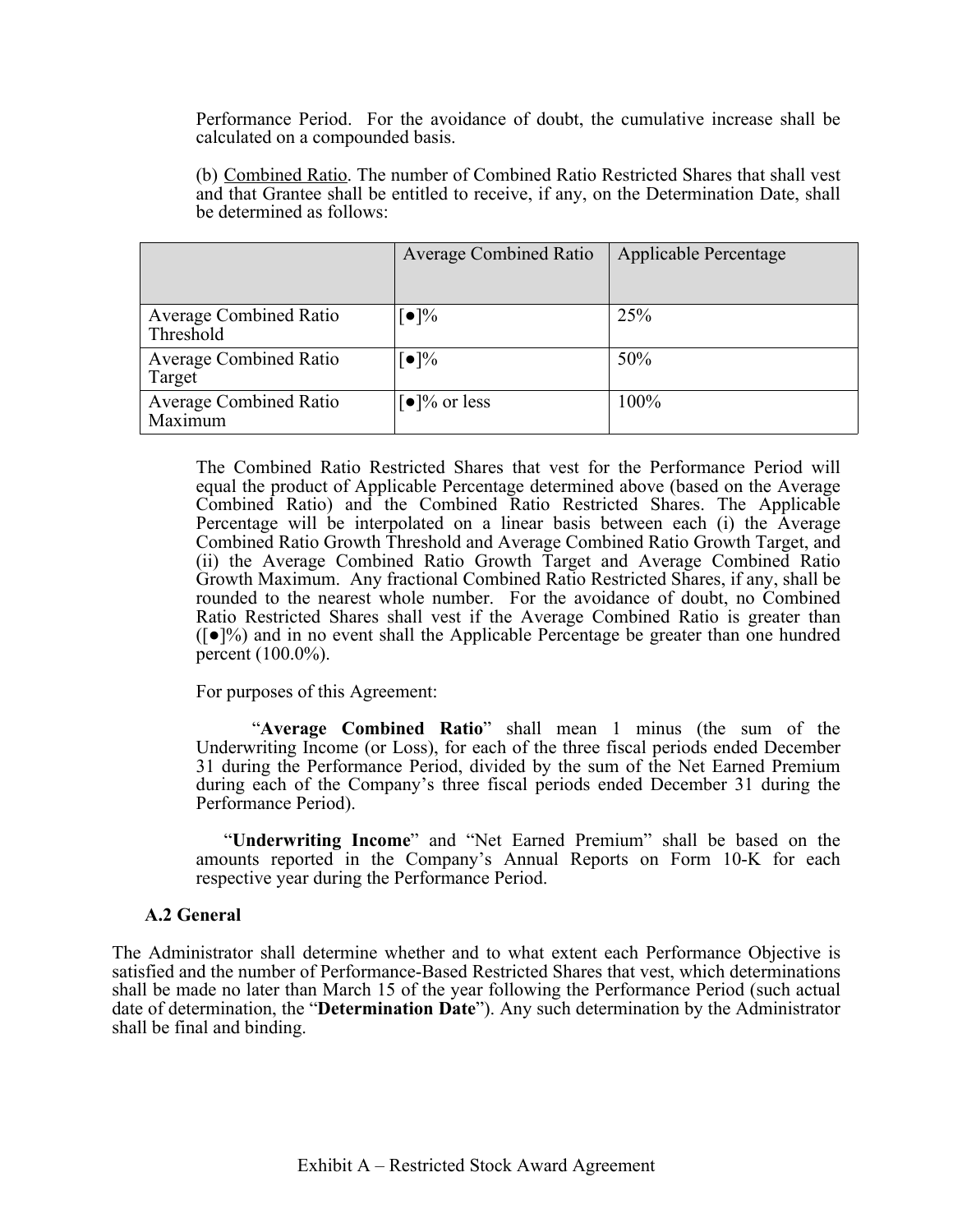### **CERTIFICATION OF CHIEF EXECUTIVE OFFICER OF GREENLIGHT CAPITAL RE, LTD.**

#### I, Simon Burton, certify that:

- 1. I have reviewed this quarterly report on Form 10-Q of Greenlight Capital Re, Ltd.;
- 2. Based on my knowledge, this report does not contain any untrue statement of a material fact or omit to state a material fact necessary to make the statements made, in light of the circumstances under which such statements were made, not misleading with respect to the periods covered by this report;
- 3. Based on my knowledge, the financial statements, and other financial information included in this report, fairly present in all material respects the financial condition, results of operations and cash flows of the registrant as of, and for, the periods presented in this report;
- 4. The registrant's other certifying officer and I are responsible for establishing and maintaining disclosure controls and procedures (as defined in Exchange Act Rules 13a-15(e) and 15d-15(e)) and internal control over financial reporting (as defined in Exchange Act Rules  $13a-15(f)$  and  $15d-15(f)$ ) for the registrant and have:

a) Designed such disclosure controls and procedures, or caused such disclosure controls and procedures to be designed under our supervision, to ensure that material information relating to the registrant, including its consolidated subsidiaries, is made known to us by others within those entities, particularly during the period in which this report is being prepared;

b) Designed such internal control over financial reporting, or caused such internal control over financial reporting to be designed under our supervision, to provide reasonable assurance regarding the reliability of financial reporting and the preparation of financial statements for external purposes in accordance with generally accepted accounting principles;

c) Evaluated the effectiveness of the registrant's disclosure controls and procedures and presented in this report our conclusions about the effectiveness of the disclosure controls and procedures, as of the end of the period covered by this report based on such evaluation; and

d) Disclosed in this report any change in the registrant's internal control over financial reporting that occurred during the registrant's most recent fiscal quarter (the registrant's fourth fiscal quarter in the case of an annual report) that has materially affected, or is reasonably likely to materially affect, the registrant's internal control over financial reporting; and

5. The registrant's other certifying officer and I have disclosed, based on our most recent evaluation of internal control over financial reporting, to the registrant's auditors and the audit committee of the registrant's board of directors (or persons performing the equivalent functions):

a) All significant deficiencies and material weaknesses in the design or operation of internal control over financial reporting which are reasonably likely to adversely affect the registrant's ability to record, process, summarize and report financial information; and

b) Any fraud, whether or not material, that involves management or other employees who have a significant role in the registrant's internal control over financial reporting.

Dated: May 3, 2022 /s/ SIMON BURTON

Simon Burton Chief Executive Officer (principal executive officer)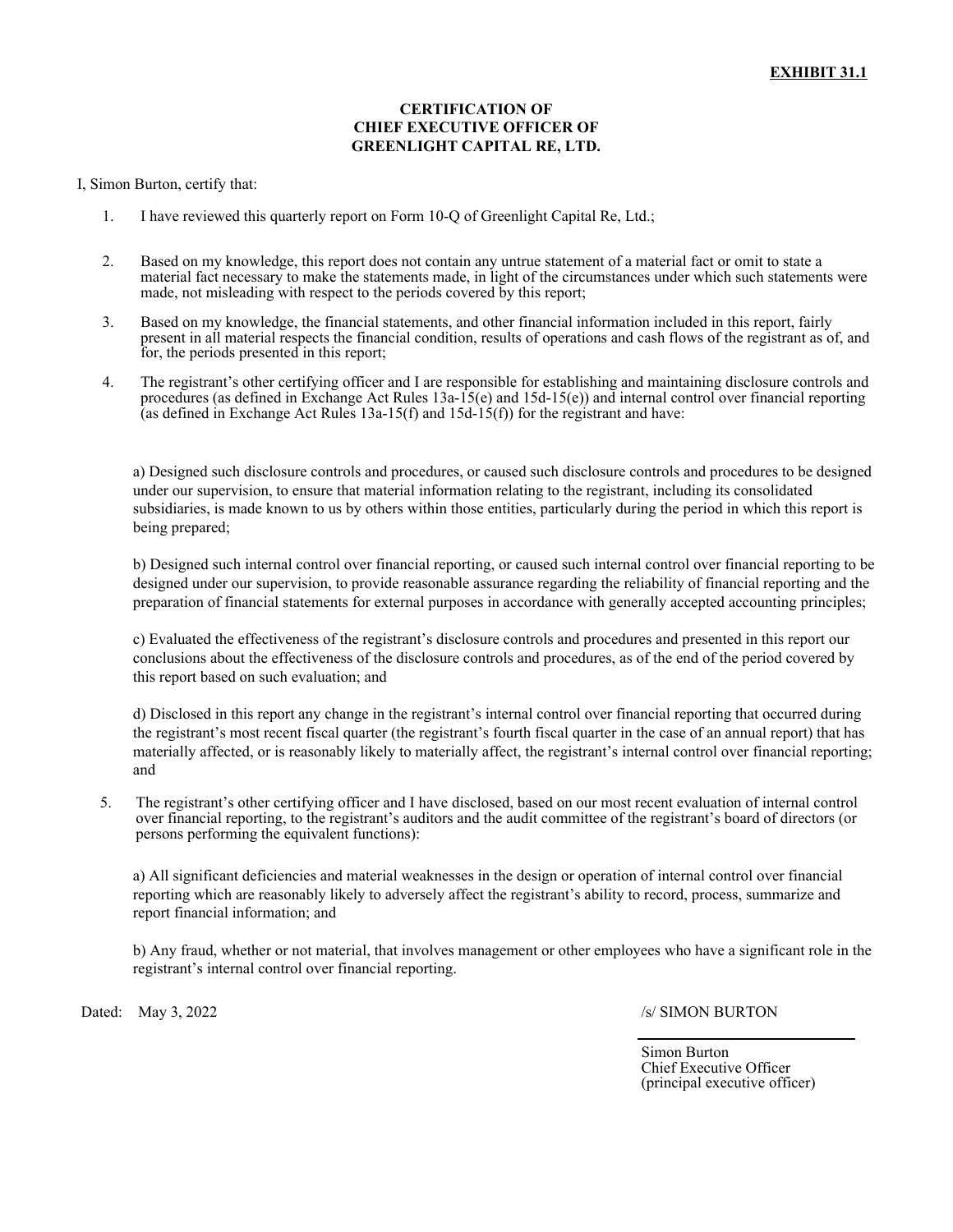#### **CERTIFICATION OF CHIEF FINANCIAL OFFICER OF GREENLIGHT CAPITAL RE, LTD.**

I, Neil Greenspan, certify that:

- 1. I have reviewed this quarterly report on Form 10-Q of Greenlight Capital Re, Ltd.;
- 2. Based on my knowledge, this report does not contain any untrue statement of a material fact or omit to state a material fact necessary to make the statements made, in light of the circumstances under which such statements were made, not misleading with respect to the periods covered by this report;
- 3. Based on my knowledge, the financial statements, and other financial information included in this report, fairly present in all material respects the financial condition, results of operations and cash flows of the registrant as of, and for, the periods presented in this report;
- 4. The registrant's other certifying officer and I are responsible for establishing and maintaining disclosure controls and procedures (as defined in Exchange Act Rules 13a-15(e) and 15d-15(e)) and internal control over financial reporting (as defined in Exchange Act Rules  $13a-15(f)$  and  $15d-15(f)$ ) for the registrant and have:

a) Designed such disclosure controls and procedures, or caused such disclosure controls and procedures to be designed under our supervision, to ensure that material information relating to the registrant, including its consolidated subsidiaries, is made known to us by others within those entities, particularly during the period in which this report is being prepared;

b) Designed such internal control over financial reporting, or caused such internal control over financial reporting to be designed under our supervision, to provide reasonable assurance regarding the reliability of financial reporting and the preparation of financial statements for external purposes in accordance with generally accepted accounting principles;

c) Evaluated the effectiveness of the registrant's disclosure controls and procedures and presented in this report our conclusions about the effectiveness of the disclosure controls and procedures, as of the end of the period covered by this report based on such evaluation; and

d) Disclosed in this report any change in the registrant's internal control over financial reporting that occurred during the registrant's most recent fiscal quarter (the registrant's fourth fiscal quarter in the case of an annual report) that has materially affected, or is reasonably likely to materially affect, the registrant's internal control over financial reporting; and

5. The registrant's other certifying officer and I have disclosed, based on our most recent evaluation of internal control over financial reporting, to the registrant's auditors and the audit committee of the registrant's board of directors (or persons performing the equivalent functions):

a) All significant deficiencies and material weaknesses in the design or operation of internal control over financial reporting which are reasonably likely to adversely affect the registrant's ability to record, process, summarize and report financial information; and

b) Any fraud, whether or not material, that involves management or other employees who have a significant role in the registrant's internal control over financial reporting.

Dated: May 3, 2022 /s/ NEIL GREENSPAN

Neil Greenspan Chief Financial Officer (principal financial officer)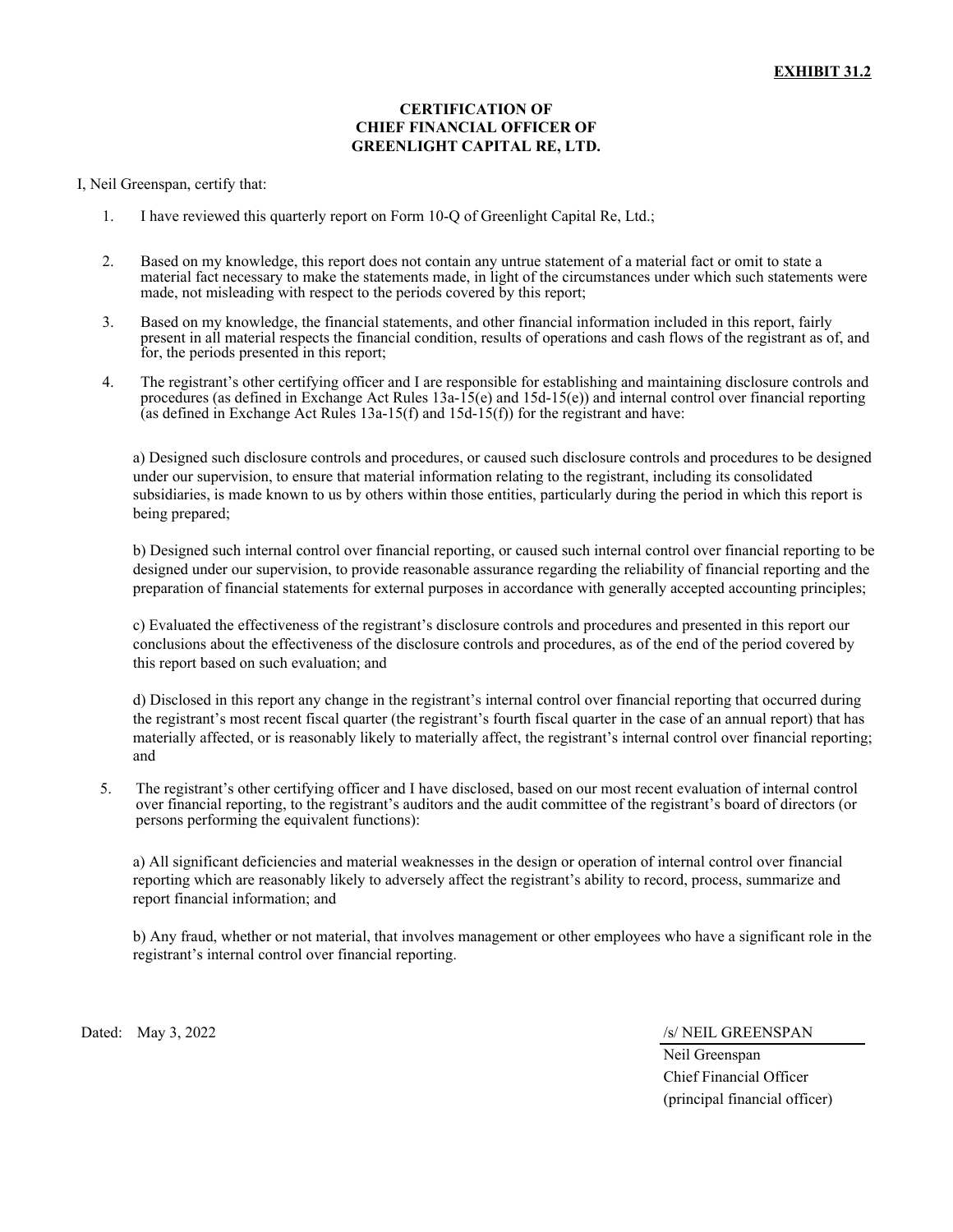### **CERTIFICATION OF CHIEF EXECUTIVE OFFICER OF GREENLIGHT CAPITAL RE, LTD.**

This certification is provided pursuant to Section 906 of the Sarbanes-Oxley Act of 2002 and accompanies the quarterly report on Form 10-Q (the "Form 10-Q") for the period ended March 31, 2022 of Greenlight Capital Re, Ltd. (the "Issuer").

I, Simon Burton, the Principal Executive Officer of the Issuer, certify that to the best of my knowledge:

1. The Form 10-Q fully complies with the requirements of Section 13(a) or Section 15(d) of the Securities Exchange Act of 1934 (15 U.S.C. 78m(a) or 78o(d)), as amended; and

2. The information contained in the Form 10-Q fairly presents, in all material respects, the financial condition and results of operations of the Issuer.

Dated: May 3, 2022 /s/ SIMON BURTON

Simon Burton Chief Executive Officer (principal executive officer)